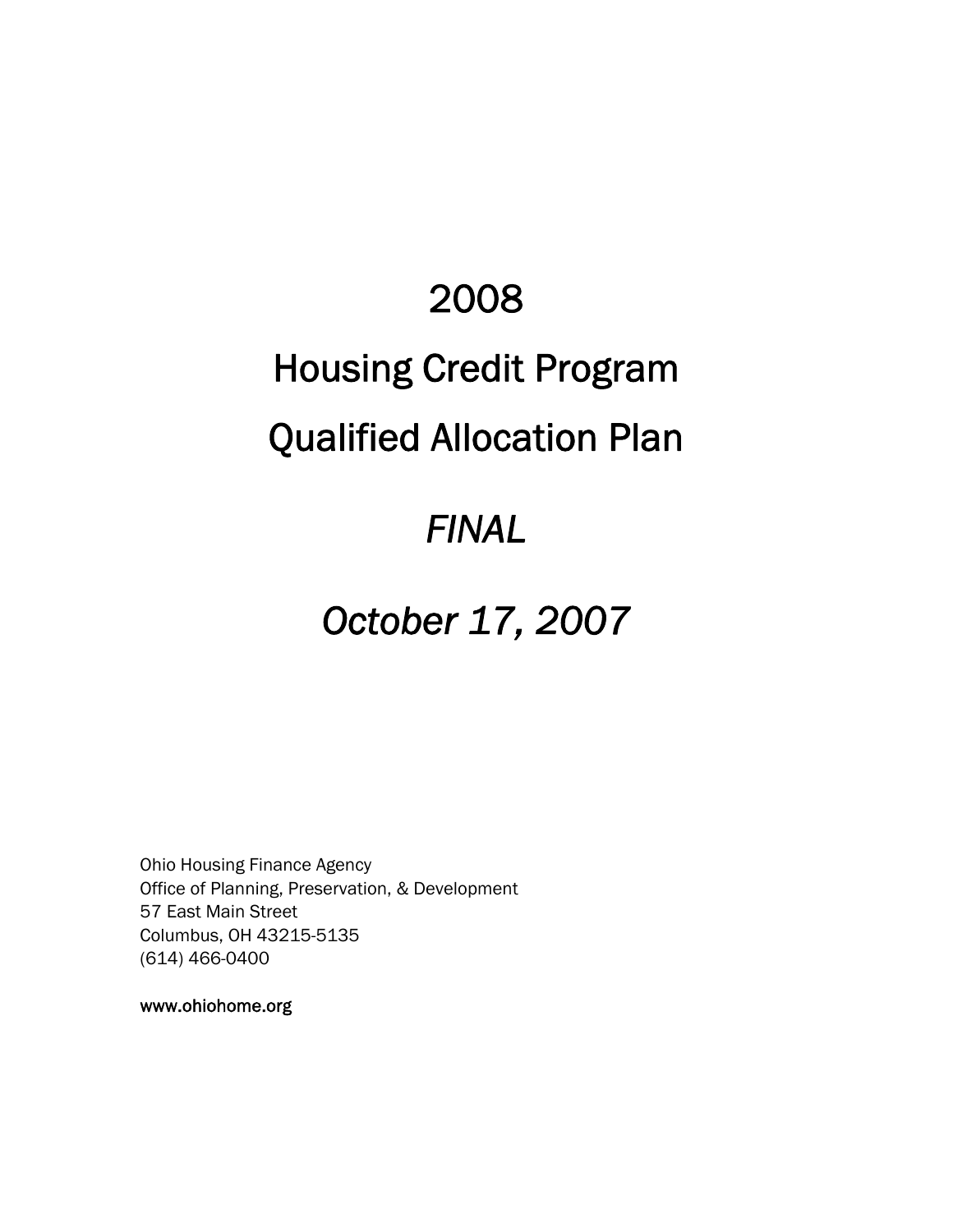

**TED STRICKLAND GOVERNOR STATE OF OHIO** 

October, 2007

I am pleased to present the Ohio Housing Finance Agency's (OHFA) 2008 Qualified Allocation Plan (QAP). This plan will provide detailed information to use as you apply for available housing credits.

The Housing Credit Program increases the supply of quality, affordable rental housing using federal income tax credits. Housing credits offset the federal tax liability of an individual or corporation and provide incentives for the development of affordable housing. These credits create equity to assist with the costs of building acquisition, new construction and substantial rehabilitation.

OHFA evaluates the housing needs throughout the state and identifies strategies to provide affordable housing for Ohio residents. OHFA has awarded approximately \$322 million in housing credits to more than 1,400 properties, resulting in the creation of more than 72,000 affordable housing units. Strong public and private sector partnerships ensure the creation and maintenance of quality, rental housing.

I encourage you to apply for the assistance available through OHFA's Housing Credit Program. Help open the doors to an affordable place to call home for Ohio residents.

Sincerely.

trickland

Ted Strickland Governor of Ohio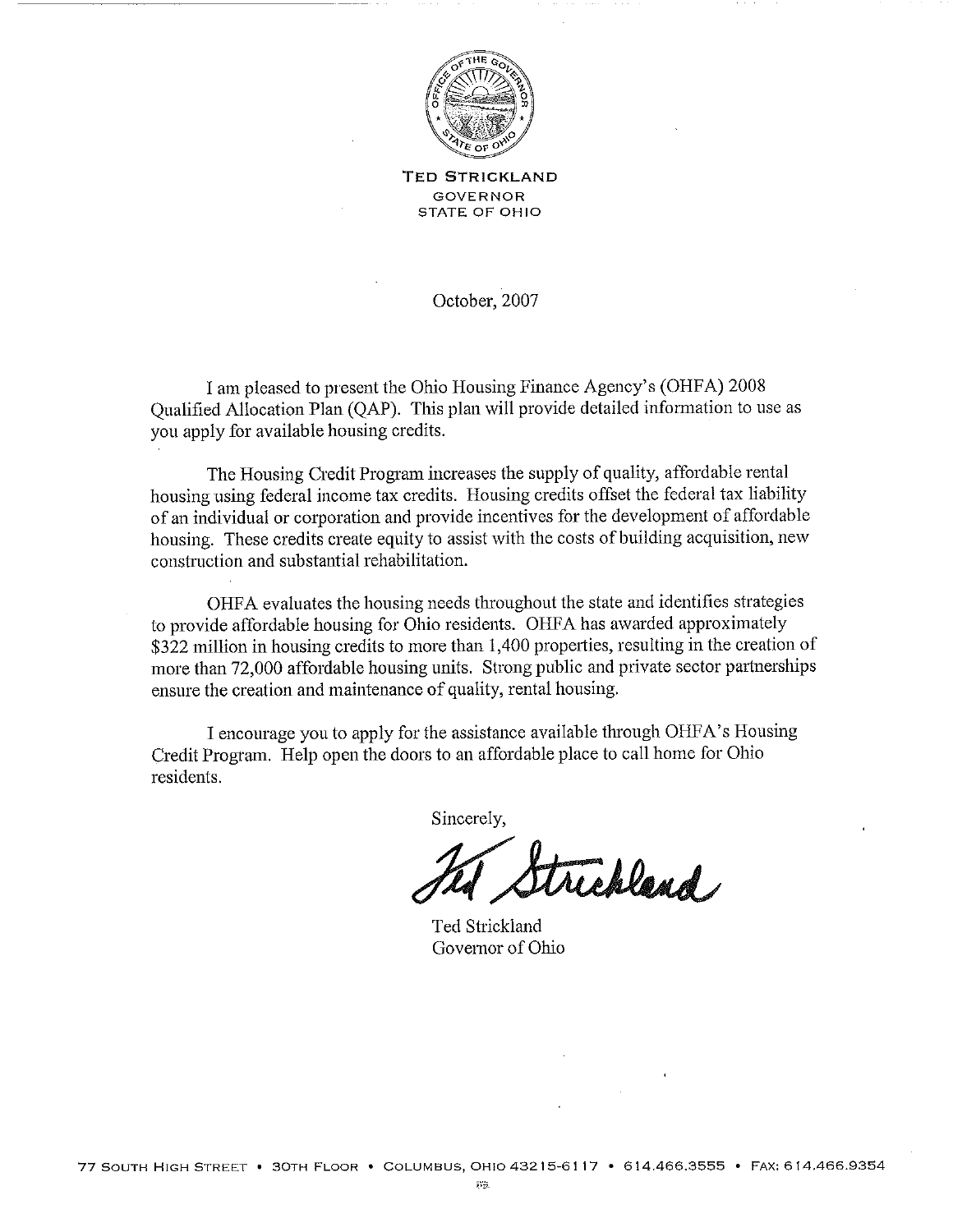## **TABLE OF CONTENTS**

| I.  |  |  |
|-----|--|--|
| А.  |  |  |
| В.  |  |  |
| C.  |  |  |
| D.  |  |  |
| Е.  |  |  |
| II. |  |  |
| А.  |  |  |
| В.  |  |  |
| C.  |  |  |
| D.  |  |  |
| E.  |  |  |
| F.  |  |  |
| 1.  |  |  |
| 2.  |  |  |
| 3.  |  |  |
| 4.  |  |  |
| 5.  |  |  |
| 6.  |  |  |
| 7.  |  |  |
| 8.  |  |  |
| 9.  |  |  |
| 10. |  |  |
| 11. |  |  |
| 12. |  |  |
| 13. |  |  |
| 14. |  |  |
| 15. |  |  |
| G.  |  |  |
| Η.  |  |  |
| L.  |  |  |
| J.  |  |  |
| K.  |  |  |
| L.  |  |  |
| Ш.  |  |  |
| IV. |  |  |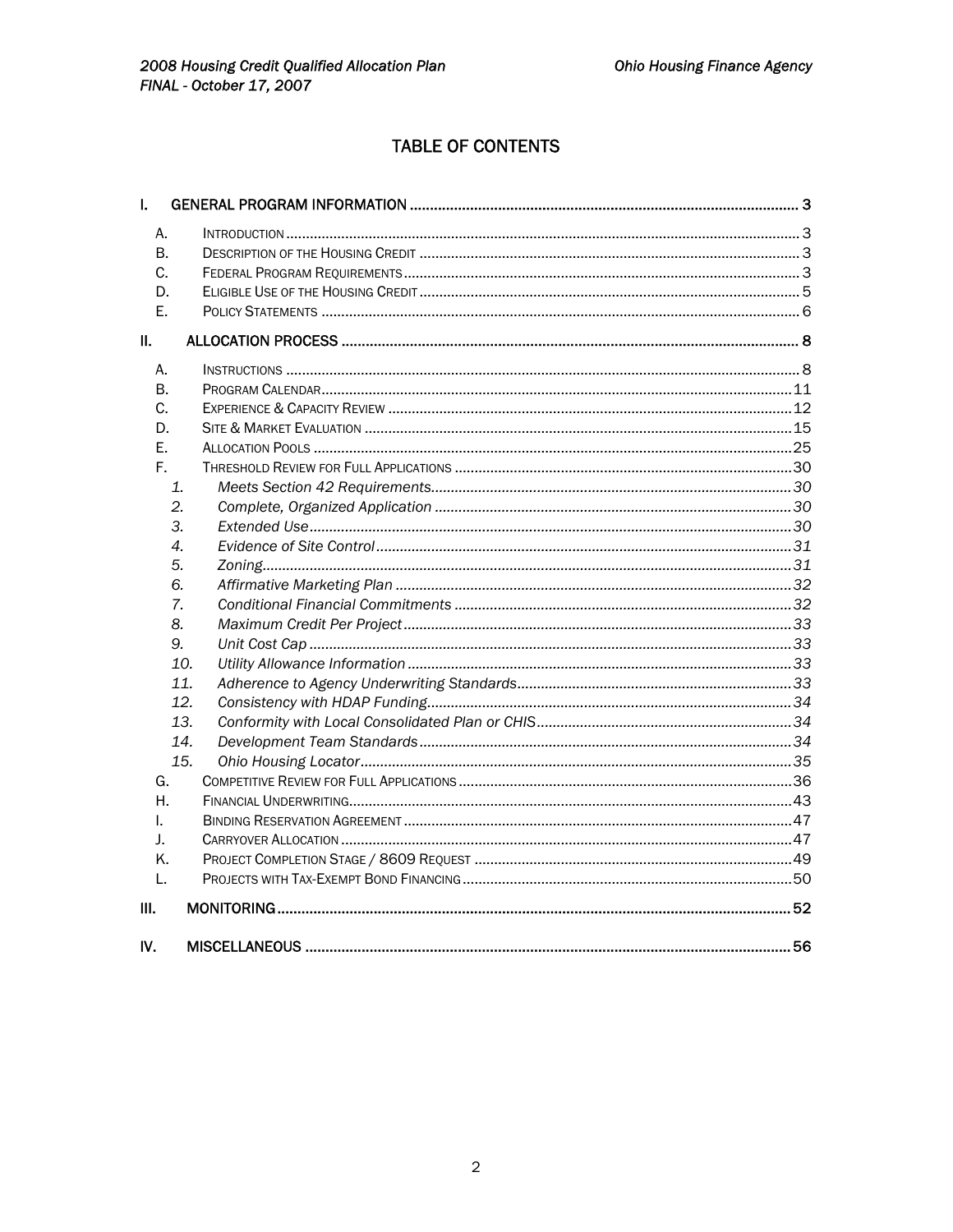## I. GENERAL PROGRAM INFORMATION

## A. Introduction

The Housing Credit (also know as the Low-Income Housing Tax Credit) is a tax incentive program designed to increase the supply of quality affordable rental housing. These federal income tax credits offset the building acquisition, new construction, or substantial rehabilitation costs for rental housing developments. Since 1987, the Ohio Housing Finance Agency (OHFA) has used the Housing Credit Program to facilitate the development of over 72,000 affordable rental housing units in Ohio.

The Internal Revenue Service (IRS) regulations for the Housing Credit Program can be found under Section 42 of the Internal Revenue Code (IRC). It is the responsibility of the applicant to be knowledgeable of Section 42 of the IRC, regulations and administrative documents (rulings, notices, and procedures), and all relevant materials published by the IRS. OHFA strongly encourages all applicants to seek experienced legal and accounting advice in order to comply with all program requirements.

The Qualified Allocation Plan (QAP), described under Section 42(m) of the IRC, contains OHFA's procedures and policies for the distribution of the state's allocation of Housing Credits. The QAP may be subject to change, pending developments in federal and state legislative requirements and/or OHFA policy.

## B. Description of the Housing Credit

The Housing Credit was created by Congress in 1986, replacing earlier federal tax incentives for the development of affordable rental housing.

Housing Credits are used to offset an individual or corporation's federal income tax liability. The amount of Housing Credit received can be subtracted on a dollar-for-dollar basis from the federal income tax liability.

The Housing Credit is received each year for 10 years - the period the taxpayer claims the Housing Credit on his/her federal income tax return. The owner must maintain income and rent restrictions continuously for 15 years - this is the compliance period. Additionally, the owner must enter into an extended use period of an additional 15 years by filing a Restrictive Covenant on the project with the County Recorder.

The taxpayer may claim the Housing Credit beginning either with the taxable year in which the building is placed-in-service, or in the following year at the owner's election (or the OHFA's determination, if necessary). The allocated Housing Credit amount taken by the taxpayer is based on the portion of the building occupied by low-income residents at the end of the first year of the Housing Credit period.

## C. Federal Program Requirements

The following are brief descriptions of the federally-mandated program requirements. The list does not include all rules and requirements. Applicants should refer to Section 42 of the IRC for more information.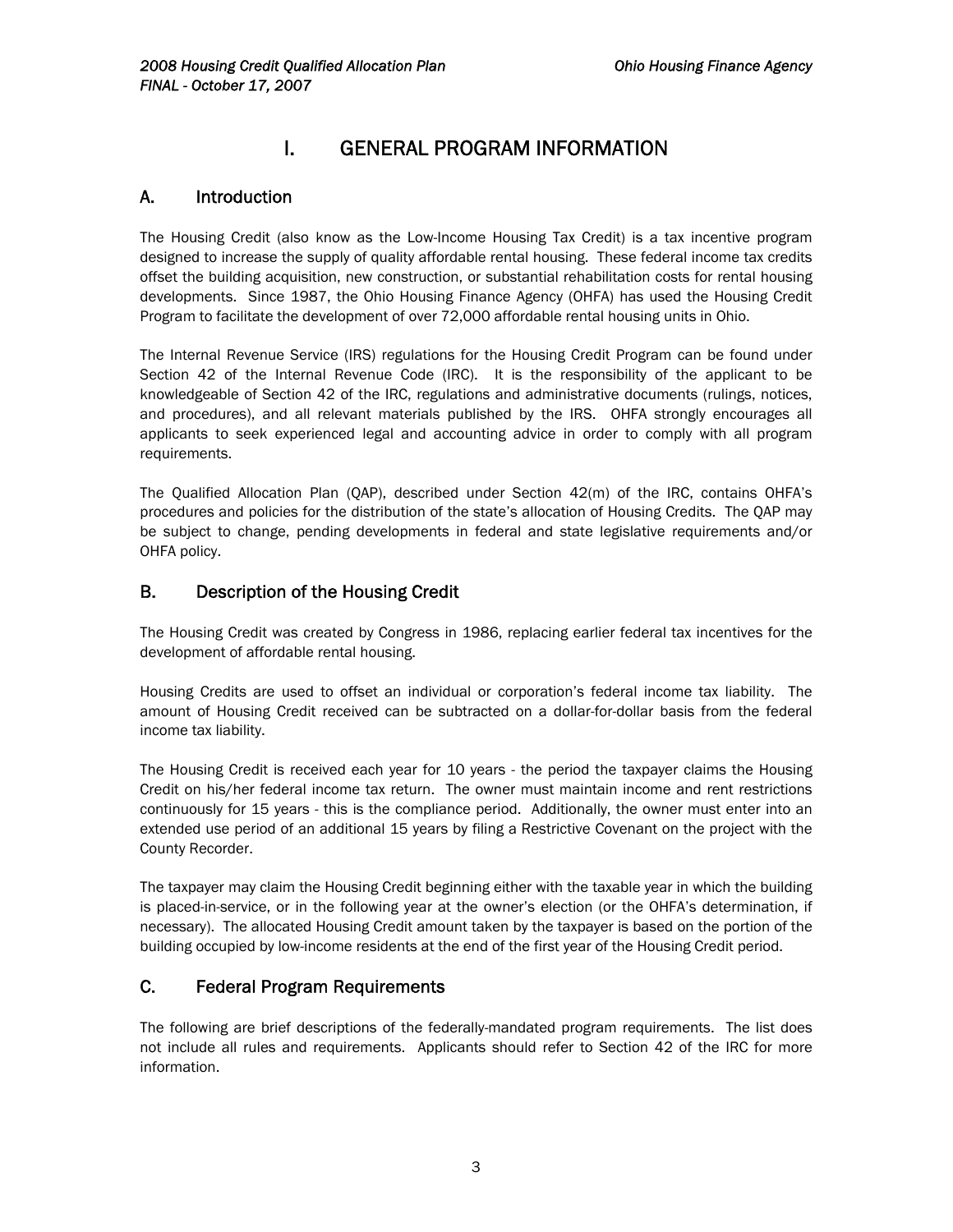Income Targeting. A project qualifies for the Housing Credit if at least 20% of the project is occupied by households with incomes at or below 50% (20/50 projects) of the Area Median Gross Income (AMGI) or at least 40% of the project is occupied by households with incomes at or below 60% (40/60 projects) of the AMGI. The AMGI limits are published annually by the U.S. Department of Housing and Urban Development (HUD) (see Exhibit A). Incomes are adjusted by household size. The OHFA has provided the income limits by county.

Rent Restriction on Units. The rent limits are based on the income limits and the number of bedrooms in a unit. Rent subsidies paid on behalf of the resident (such as Section 8 program payments) and overage defined by the USDA Rural Development (RD) 515 program are not included in gross rent calculations. Gross rent includes a utility allowance for the utilities paid by the resident.

In order to assure the units are rented at the specified level elected at application, the OHFA requires owners to file a Restrictive Covenant in the County Recorder's office where the project is located. The Restrictive Covenant details the restrictions on rent, as well as the term of affordability. Furthermore, the Restrictive Covenant also includes restrictions on the income levels the project is targeting per the election the owner selects on the application.

Utility allowance information is obtained from HUD or the Public Housing Authority in the county where the project is located, or based upon any policies and procedures established by OHFA. Please refer to Treasury Regulation 1.42-10 for more information. For a USDA RD 515 project, the utility allowance can be obtained from the Rural Development office.

Extended Low-Income Use. Income and rent limitations must be maintained for a minimum period of 15 years and through the extended use period, which is an additional 15 years. Project owners must enter into an extended low-income use agreement with OHFA.

IRS Revenue Ruling (2004-82) indicates that residents of a project that received Housing Credits may not be evicted without good cause. OHFA intends to enforce this restriction along with all other IRS compliance regulations. The definition of good cause may be found at 24 CFR § 247.3 of the Code of Federal Regulations.

Safe, Decent, & Sanitary Housing. All projects must meet applicable building codes promulgated by the Ohio Board of Building Standards and local governmental agencies.

"No More Credit Than Necessary". Section 42 of the IRC mandates that state housing finance agencies ensure the amount of Housing Credits awarded to a project is the minimum amount necessary for the project to be placed in service as affordable rental housing. OHFA completes this designated task by underwriting every project receiving Housing Credits.

Civil Rights Compliance. It is the responsibility of the owner/developer/borrower and any of its employees, agents or sub-contractors in doing business with OHFA to adhere to and comply with all Federal Civil Rights legislation, inclusive of the Fair Housing Laws, Section 504 of the Rehabilitation Act of 1973, and the Americans With Disabilities Act, as well as any state and local Civil Rights legislation along with any related codes and laws. Should OHFA not specify any requirements, such as design, it is nonetheless the owners' responsibility to be aware of and comply with all nondiscrimination provisions relating to race, color, religion, sex, handicap, familial status and national origin. This includes design requirements for construction or rehabilitation, Equal Opportunity in regard to marketing and resident selection and reasonable accommodation and modification for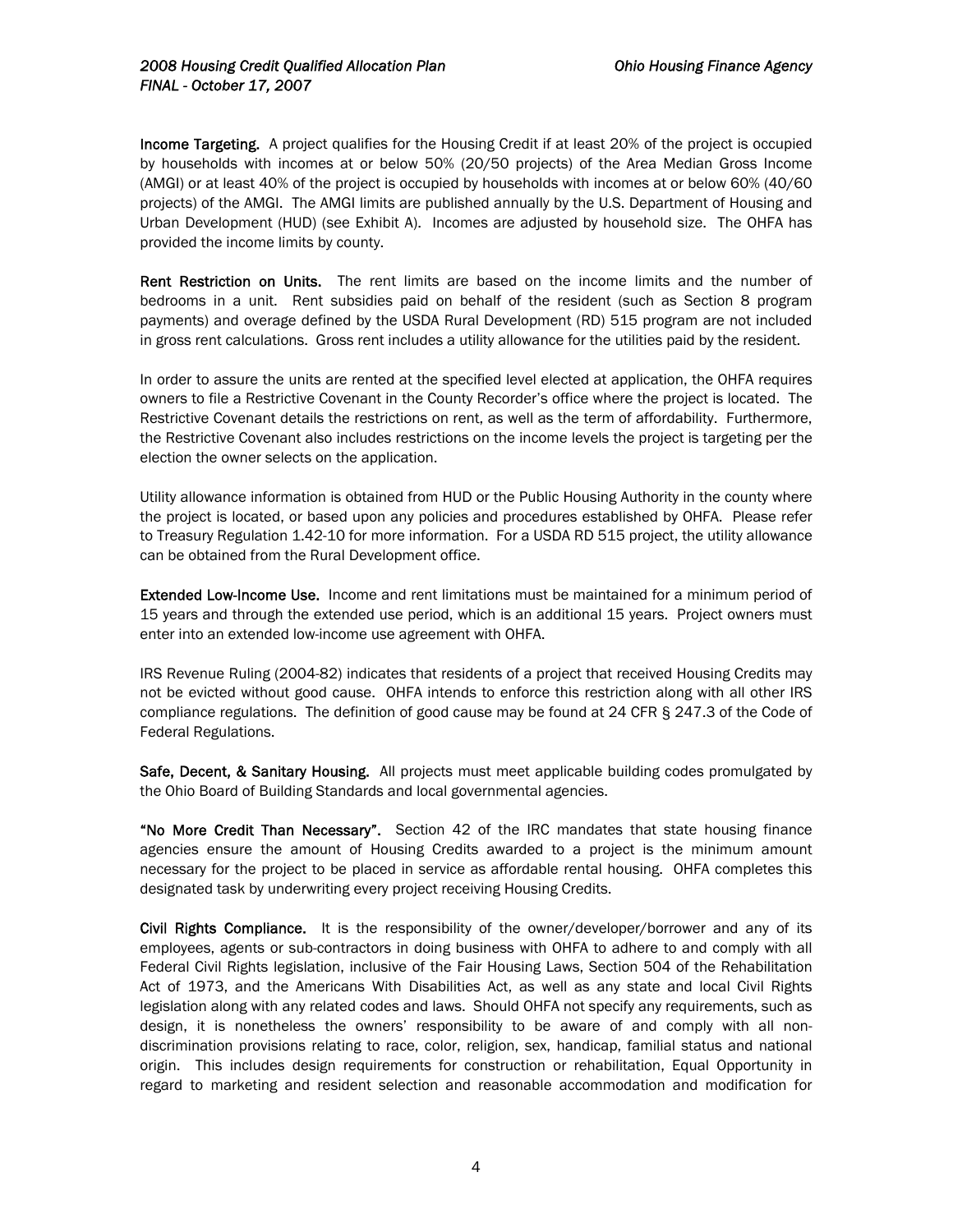those residents covered under the Laws. OHFA has provided a brief guide to federal accessibility requirements (see Exhibit M).

## D. Eligible Use of the Housing Credit

The Housing Credit can be used to offset the cost of acquiring, substantially rehabilitating, and/or constructing residential rental housing to be occupied by low-income individuals and families. These units must be available to the general public and have initial leases of six months or longer.

Costs to develop the low-income units become the building's eligible basis. The Housing Credit can be allocated to common areas as long as these facilities are provided to all residents without additional fees or charges. It is important to note that units created solely for occupancy by the manager, maintenance personnel and/or security guard are considered common space.

The applicable fraction multiplied by the eligible basis becomes the project's qualified basis. The applicable fraction is defined as the lesser of (a) the number of low-income units divided by the total number of units (unit fraction) or (b) the amount of low-income unit square footage divided by the total amount of residential unit square footage (floor-space fraction). Low-income units are defined as units occupied by households with incomes at or below 50% or 60% of AMGI, depending on the minimum set-aside selected by the owner.

Qualified basis is the product of the eligible basis multiplied by the applicable fraction. The applicable Housing Credit percentage (commonly referred to as the 9% and 4% Housing Credit rate) is the percentage used to determine the annual Housing Credit amount by multiplying it by the total qualified basis. The Housing Credit rates fluctuate from month to month, and the IRS publishes the new rates monthly. A recipient of Housing Credits may "lock-in" the Housing Credit rates upon entering a Binding Reservation Agreement with OHFA, or use the rates in effect at the date each building is placed into service.

The following types of projects are eligible for Housing Credits:

- Acquisition/Substantial Rehabilitation. Housing Credits are available for the acquisition and substantial rehabilitation of a building. The 4% Housing Credit rate is applied to the acquisition basis. Generally, the 9% (or 4% in certain circumstances) Housing Credit rate is applied to the substantial rehabilitation basis. The property cannot have been placed in service within 10 years prior to acquisition. In addition, capital improvements on the building are not eligible cost items if within the previous 10 years, major capital improvements have been made to the building. The new buyer or related entity cannot currently own the building; however, 10% of the ownership may remain unchanged.
- Substantial Rehabilitation only. The Housing Credit may be claimed on the basis of costs incurred for the substantial rehabilitation of a property without claiming credit on the acquisition basis of the project.
- New Construction. Housing Credits at the 9% (or 4% in certain circumstances) Housing Credit rate are available for the eligible costs to construct a new building or buildings.

Ineligible Costs. Certain project costs are not subject to inclusion into eligible basis upon which the Housing Credits are derived. These include: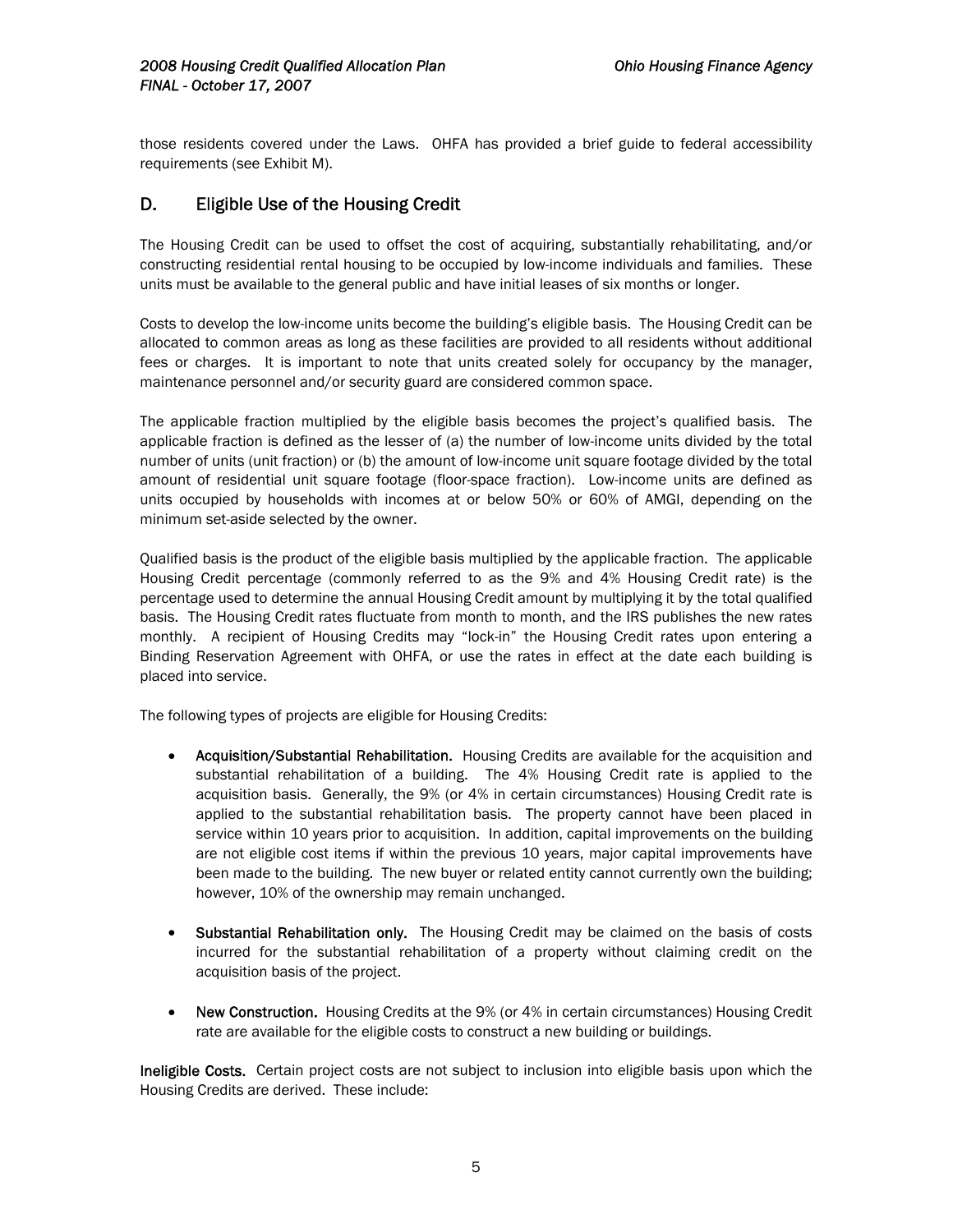- 1. Commercial Building Costs.
- 2. Land.
- 3. Permanent Financing Fees.
- 4. Reserves.
- 5. Off-Site Improvements.
- 6. Syndication Expenses (including legal, accounting, and bridge loan interest).
- 7. Any expense that cannot be depreciated with the building.
- 8. OHFA Application, Reservation, & Compliance Fees.
- 9. In-kind contributions to a project.

This list is not inclusive of all costs that may be ineligible for Housing Credits. Please refer to Section 42 of the IRC for more information.

The Housing Credit is not available for any of the following facilities: hospitals, nursing homes, sanitariums, lifecare facilities, retirement homes (if providing significant services other than housing are mandatory for residents), employer housing, mobile homes and student housing. Factory-made housing that is permanently fixed to real property may qualify for the Housing Credit. Congregate care facilities may be eligible if the "additional supportive services" are provided to the resident as a voluntary option and the resident is not charged mandatory fees for those services. Please refer to Section 42 of the IRC for more information.

The costs of constructing or rehabilitating a community service facility (such as a daycare building) located in a qualified census tract may be included with the eligible basis of a Housing Credit project. These additional costs cannot exceed 10% of the eligible basis for the entire project. All community service facilities that are part of the same qualified project shall be treated as one facility. A community service facility must be designed to serve primarily individuals, not necessarily residents of the project, whose incomes are 60% or less of the AMGI. Please refer to IRS Revenue Ruling 2003-77 for more information.

## E. Policy Statements

OHFA seeks to utilize the Housing Credit Program to create sustainable affordable housing (both financially and physically) by distributing resources through a transparent allocation process that addresses the mandates of the law, the needs of our primary customers and respects the interests of our stakeholders. Primary customers include low- and moderate-income residents, the development community, and owners of existing Housing Credit properties.

The following policy statements have been developed using input and feedback from OHFA Board members, program stakeholders, and primary customers, as well as the expertise of our staff regarding affordable housing needs in Ohio. These policy statements are the basis for the allocation process outlined in later sections of the Qualified Allocation Plan. The statements are not listed in any particular order; rather the priority of each policy is reflected in the allocation process.

Housing credits will be allocated to proposals that promote the policies and goals indicated in the QAP and are determined to be in the best interest of the citizens of the State of Ohio. OHFA reserves the right to award credits irrespective of competitive score if a proposal furthers the policies stated in the plan.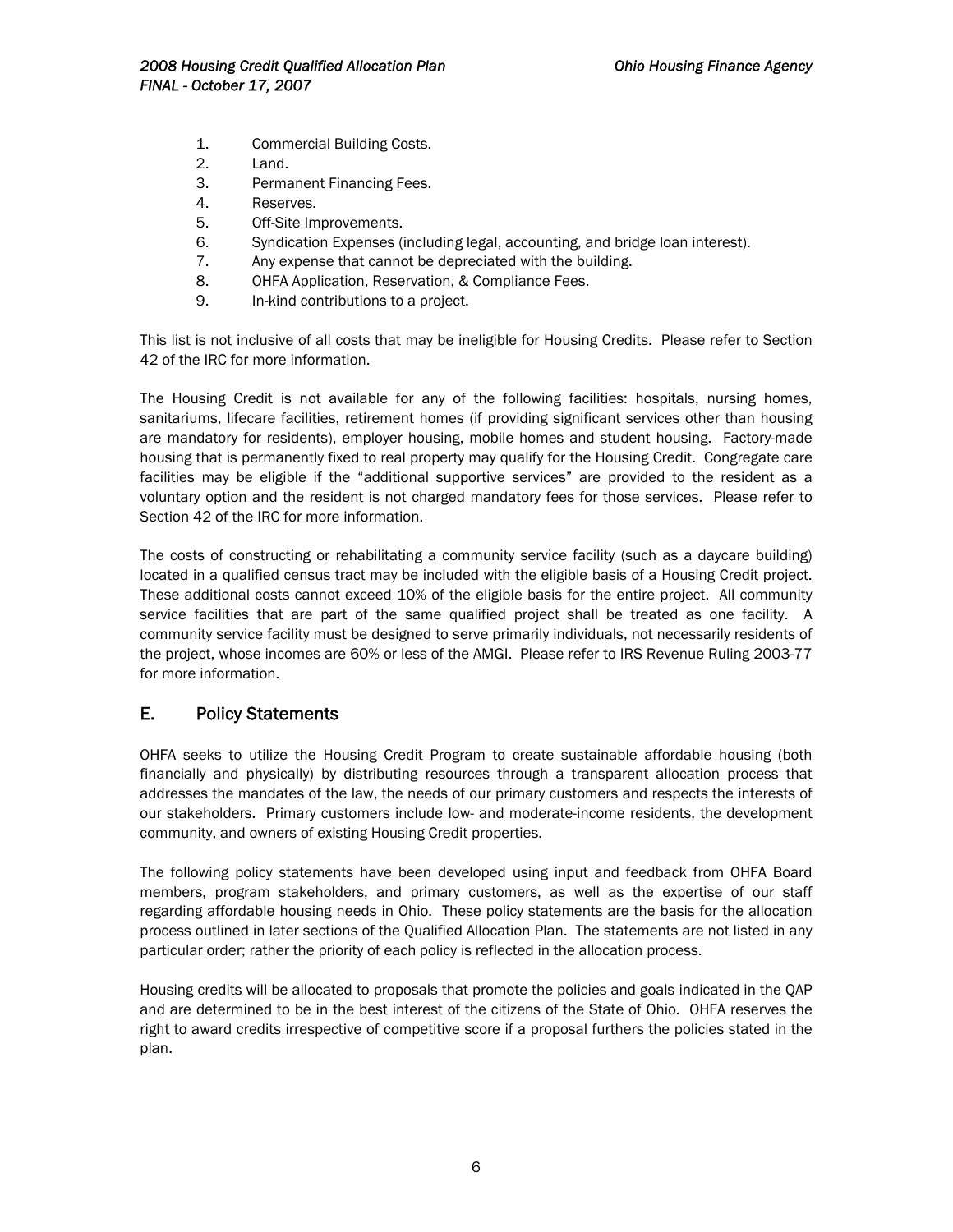## 1. Types of housing

OHFA supports the development of three broad types of housing: Multifamily apartments; properties designed for senior populations; and single-family rental homes with a Lease-Purchase model.

b. This development objective will include a preference for the preservation of existing affordable housing that is in the greatest need of rehabilitation and has expiring Section 8 or equivalent federal rental assistance contracts.

c. OHFA also supports the development of Permanent Supportive Housing for the homeless.

d. Consideration will be given to distribute credits throughout various geographic regions of the state.

## 2. Types of subsidy

a. OHFA will finance properties with substantial federal development subsidy, such as the USDA Rural Development Section 515 program and the HUD HOPE VI program.

b. A preference will be given for the development of projects that will serve very lowincome populations and provide federal rental subsidy for the residents.

## 3. Project characteristics

a. Select properties based on strength of the market area, including vacancy rates, penetration rates, the condition of other housing credit properties and the projected growth rate of the low-income population.

b. Consider the project and unit amenities in the selection process.

c. Support Universal Design in all properties receiving housing credits. "Visitability" guidelines shall be incorporated into all newly constructed properties.

d. Support development of properties that meet Green Communities standards.

e. Give preference to proposals that are the highest priority projects of the community and/or the developer.

f. Consider other unique characteristics with tangible benefit for the residents and/or housing in the selection process.

### 4. Development team characteristics

a. Favor development team members with successful experience in the location and type of housing being proposed.

b. Support the endeavors of community-based non-profit housing organizations to develop housing in their service area.

c. Judge the development team on the ability of each member to meet key responsibilities in a timely and efficient manner, including the general partners, developers, contractors and property manager.

### 5. Financial considerations

a. Encourage the development of properties that meet OHFA financial underwriting requirements and are forecast to have sufficient long-term operating income.

b. Consider construction costs of a reasonable level when comparing proposals for similar types of projects.

6. Vacant housing properties: OHFA will take steps to advance recommendations of the Ohio Foreclosure Prevention Task Force regarding vacant housing properties. OHFA will engage our customers and stakeholders in a dialogue regarding this issue, then determine Housing Credit Program policies that will advance such recommendations.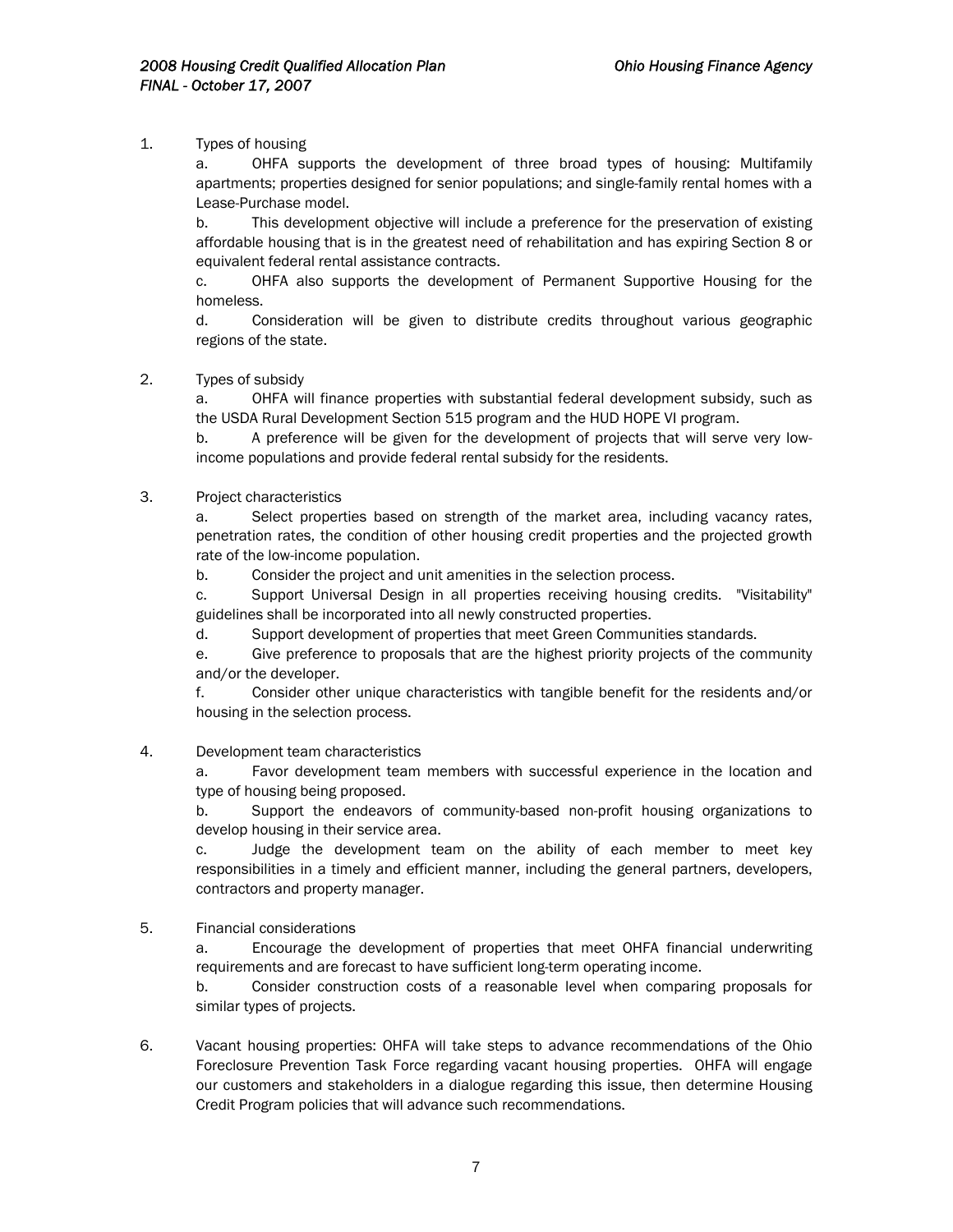## II. ALLOCATION PROCESS

## A. Instructions

All applications for 2008 Housing Credits at each stage of the allocation process must be submitted to the Office of Planning, Preservation & Development; OHFA; 57 East Main Street; Columbus, Ohio 43215. Applications must be received no later than 5:00 p.m. by the dates listed in the program calendar, unless the project is financed with tax-exempt bonds (see Page 50). Applicants must use the 2008 Affordable Housing Funding Application (AHFA) available on the OHFA web site at www.ohiohome.org.

The application review process will consist of three stages. The first stage is a review of the experience and capacity of all organizations that wish to participate as general partners or developers during the program year. This review will result in a maximum number of credits for which each organization will be eligible. The second stage is a review and evaluation of proposed project sites, including market criteria, project design and amenities, site location and quality, and the scope of work for rehabilitation projects. This review will result in a competitive ranking for these items. Applicants who elect to continue to the third stage of the process must submit a full application for review of all other selection criteria. OHFA will assure that any changes to or withdrawal of applications at any stage of the review process will affect all applicants in a fair and equitable manner.

Interpretation of Policies. The QAP is intended to provide sufficient information to prospective Housing Credit applicants. However, due to the complexity of the program and the housing development process in general, not every potential circumstance is covered in the QAP. OHFA will interpret the policies and guidelines contained in the QAP upon review of an application for Housing Credits, and may accept or reject an application based on its interpretation. Applicants are strongly encouraged to seek guidance from OHFA regarding any situation not explicitly addressed in the QAP prior to submitting their application. If an applicant fails to request such guidance, OHFA will consider this failure to disclose information in its decision making process.

Special Allocation. A project that has returned a Housing Credit allocation from a previous year due to the inability to proceed resulting from local government action that has been determined through the judicial system to be inappropriate may seek an allocation of credit in the current year. In order to qualify to apply for this relief, the project must meet the following requirements:

- 1. The project must have received an allocation of competitive Housing Credits from OHFA in a previous year.
- 2. The owner of the allocation must have returned the Housing Credits to OHFA prior to the required placed-in-service date.
- 3. The underlying reason for the return of the credit allocation must relate to action or inaction of the local government approval process to allow for plan approval or building permit issuance.
- 4. The owner of the project must obtain either a final judicial determination that the local action or inaction is inappropriate or a settlement or consent of all parties to an appealable judicial action that no appeal will be taken from a judicial decree or that determines the local activity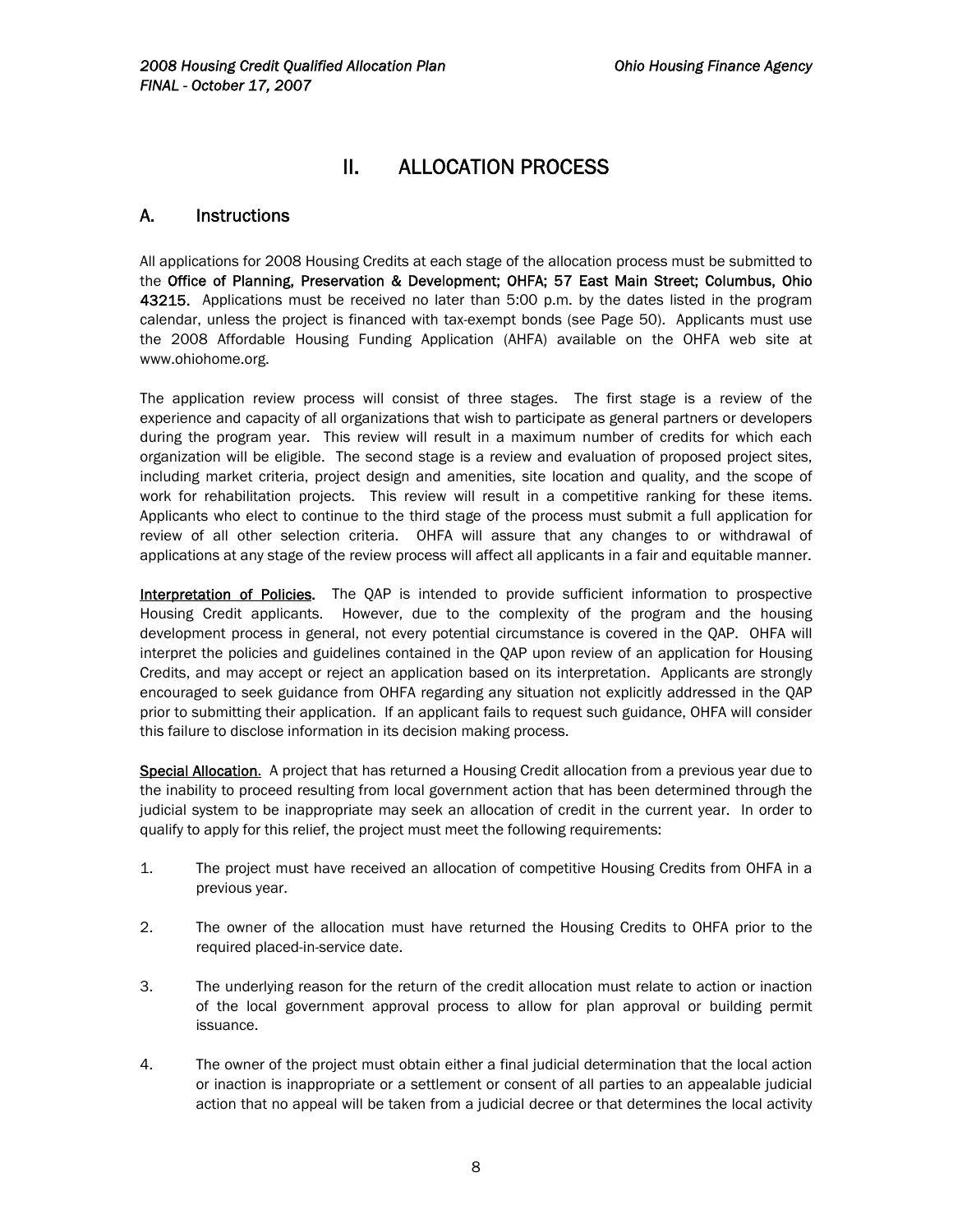is inappropriate. As a result of this judicial decree or settlement, the owner of the project must demonstrate that the project can now proceed. OHFA legal counsel and/or the Ohio Attorney General's office will make the determination of these requirements.

- 5. The project will complete a current year application and request OHFA Board consideration to obtain a current year Housing Credit reservation.
- 6. OHFA staff will evaluate the project based on current year criteria, although waivers from current year requirements may be requested and considered. It is OHFA's expectation that comparable commitments will be made. It is expected that any monetary damages received which are related to the project, less direct costs of litigation apportioned between damages that are related and unrelated to the project, will be pledged to the project.

Qualifying requests will be summarized and presented to the OHFA Multifamily Committee and Board for consideration and approval. OHFA has no affirmative obligation to grant approval to any project seeking relief.

OHFA may also grant relief to projects that are unable to meet their placed-in-service deadline due to circumstances that are outside the control of the owner and could not be reasonably anticipated before the initial application date. The applicant must submit a formal request outlining reasons that the placed-in-service deadline cannot be met, and must agree to return their Housing Credit allocation to OHFA prior to such deadline. The request must be submitted at least 30 days in advance of the placed-in-service deadline. If the request is approved, then a new allocation of credits will be granted in the following calendar year. OHFA reserves the right to levy a reservation fee for the new credit award. OHFA has no obligation to grant approval to any project seeking relief.

Previous Allocation. Owners of projects that received a prior allocation of Housing Credits may apply for additional credit if necessary for the continued financial feasibility of the project. The ownership structure, development team members, rent elections, applicable fraction, developer's fee, special needs population served (if any), and physical structure of the project may not be changed unless approved in advance by the OHFA. All requests for changes must be received no later than 30 days prior to the application deadline for the Site & Market Evaluation.

Applications for additional credit must include documentation dated within one year prior to application for Housing Credits. Owners must meet all requirements contained in the 2008 QAP.

Owners of projects that received an allocation of Housing Credits in previous years and are placed-inservice may only apply for additional Housing Credits if 10% or more residential square footage, and/or 5% or more units have been added to the project. The OHFA may waive these requirements if an applicant can demonstrate that the project requires an extreme amount of repairs, is supported by the local government, and the local government and/or a federal agency is providing additional financial assistance. An extreme amount of repairs is defined as a situation in which the rehabilitation hard costs equal or exceed 50% of the total project cost. In addition, the OHFA reserves the right to place restrictions on new ownership or management, limit the developer's fee, and require a capital needs assessment with the application. Applicants must include a narrative with the application that outlines the need for the waiver. The OHFA has the sole discretion to approve such requests and will judge the requests on a case-by-case basis.

All placed-in-service Housing Credit projects (without tax-exempt bond financing) must apply during a standard application round and will be reviewed according to the current year's criteria. In addition,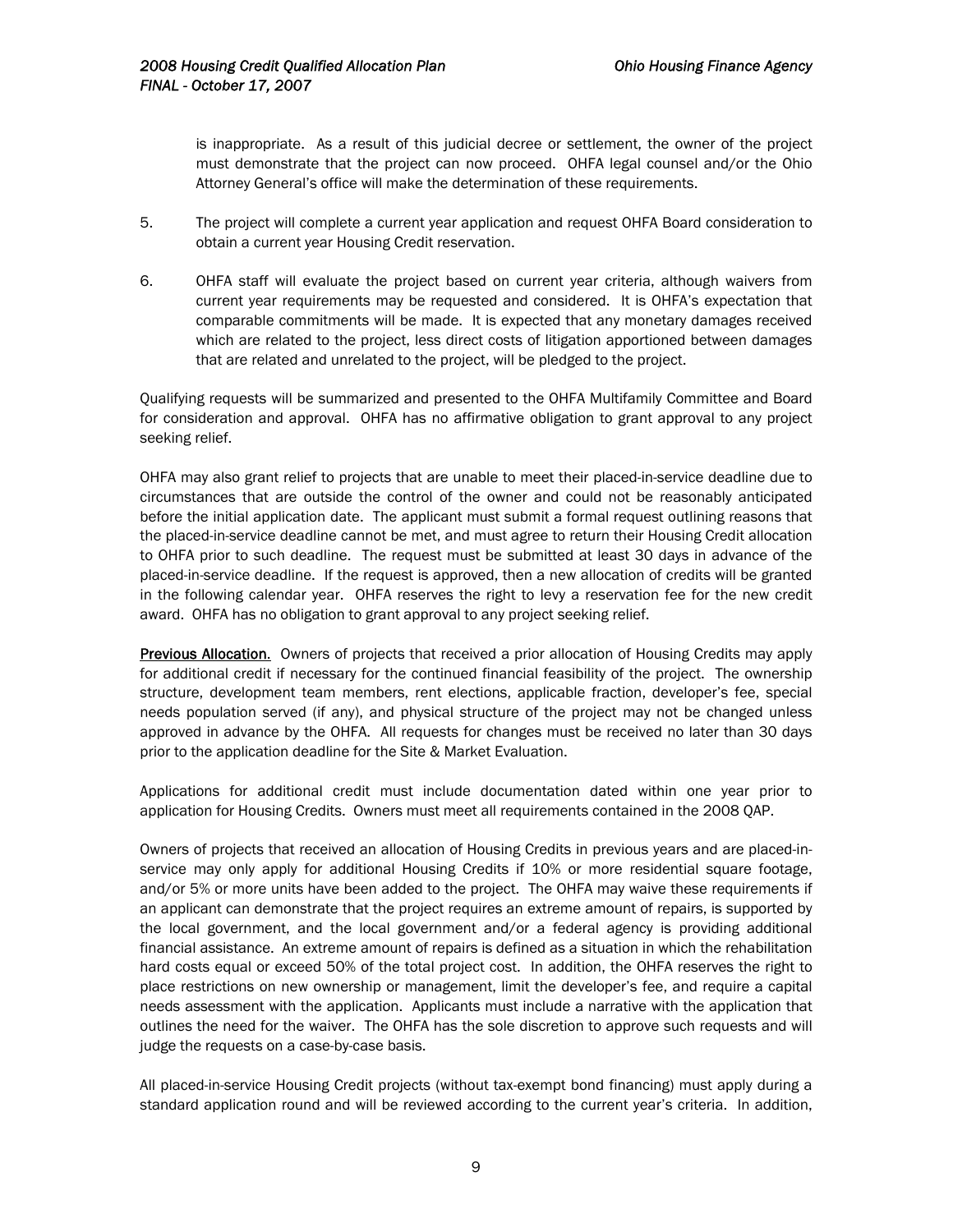projects that re-apply may be subject to additional underwriting requirements. Projects must provide the previous Housing Credit allocation amount, the previous project square footage, and previous number of units on the new application and in the project narrative. Placed-in-service Housing Credit projects are also subject to rules outlined in Section 42 of the IRC and Treasury Regulations.

Duplicate Applications. Each application must consist of a legitimate stand-alone development proposal. The OHFA does not consider projects that are artificially divided or duplicate projects on adjacent or nearby sites to be legitimate development proposals, because such applications may manipulate the selection process and circumvent allocation priorities. Therefore, the OHFA will reserve the right to combine or reject applications for projects located in close proximity and sharing similar attributes, such as project type, population served, construction style, and/or development team members.

If OHFA elects to combine applications, then the developer will be required to demonstrate that the combined project will be financially feasible and is supported by the local community. The conclusions in the market study must be updated based on the total number of units, and items such as zoning documents, public notification letters and consolidated plan certification may also need to be updated. If the OHFA determines that it is appropriate to combine applications in this manner, then the applicant(s) must either submit the updated documents described above or elect to withdraw one or more of the duplicate applications. An election to withdraw an application must be in writing and signed by all parties who signed the original application.

In addition to combining applications, the OHFA will prohibit applications that receive a reservation of housing credits from later adding land or sites from other projects that were proposed in 2008, did not receive a reservation of credits and were located in the same county or, for the eight largest counties, the same submarket. The OHFA will permit a parcel of land or an existing building to be included in only one application during a funding round.

**Identification of Costs.** The hard construction cost line items in the proforma section of the application must only include costs for those items that are depreciable with the building. All soft cost items that are usual and customary for the construction or rehabilitation of a Housing Credit property, including professional fees and project reserves, must be included and properly identified as soft cost items. All costs relating to building acquisition must be accounted for in an appropriate manner.

The OHFA reserves the right to review the proforma of any applicant and request a breakdown of the hard construction cost line items, which must be consistent with the scope of work for the project. An applicant with a fixed price contract in which all construction costs are designated as hard costs must estimate soft cost allocations from that contract and include those estimates as soft costs in the application. The initial breakdown between hard construction costs and soft costs may not vary beyond a reasonable amount from the actual costs indicated in the final cost certification.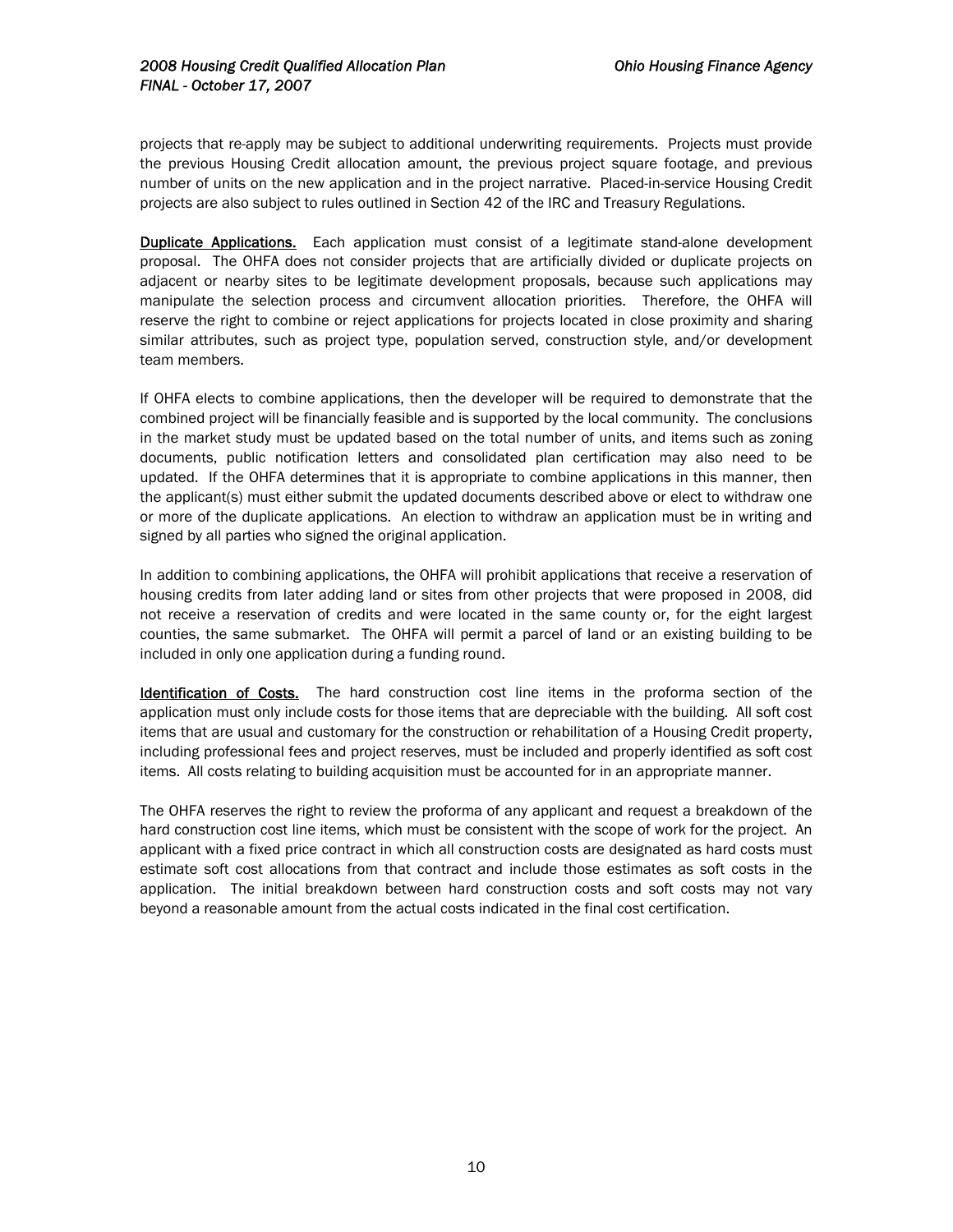## B. Program Calendar *(Subject to Change)*

## November 2007

- 5 2008 Housing Program Training
- 8 Applications for Experience & Capacity Review Submitted
- 15 2008 Housing Program Training

## December 2007

- 13 Experience & Capacity Determinations Issued
- 20 2008 AHFA Ready for Distribution

## **February**

14 Applications for Site & Market Evaluation Submitted

### **May**

- 1 Results of Site & Market Evaluation Issued
- 22 Deadline for Full Applications

## July

- 3 Final Results for All Allocation Pools Released
- 7 Reservation Agreements Issued
- 22 Next Steps Meeting for Successful Applicants

### **August**

4 Deadline for Reservation Agreements and Phase I Environmental Site **Assessments** 

## **November**

20 Carryover Submission Deadline

## **December**

31 Carryover Allocation Agreements Issued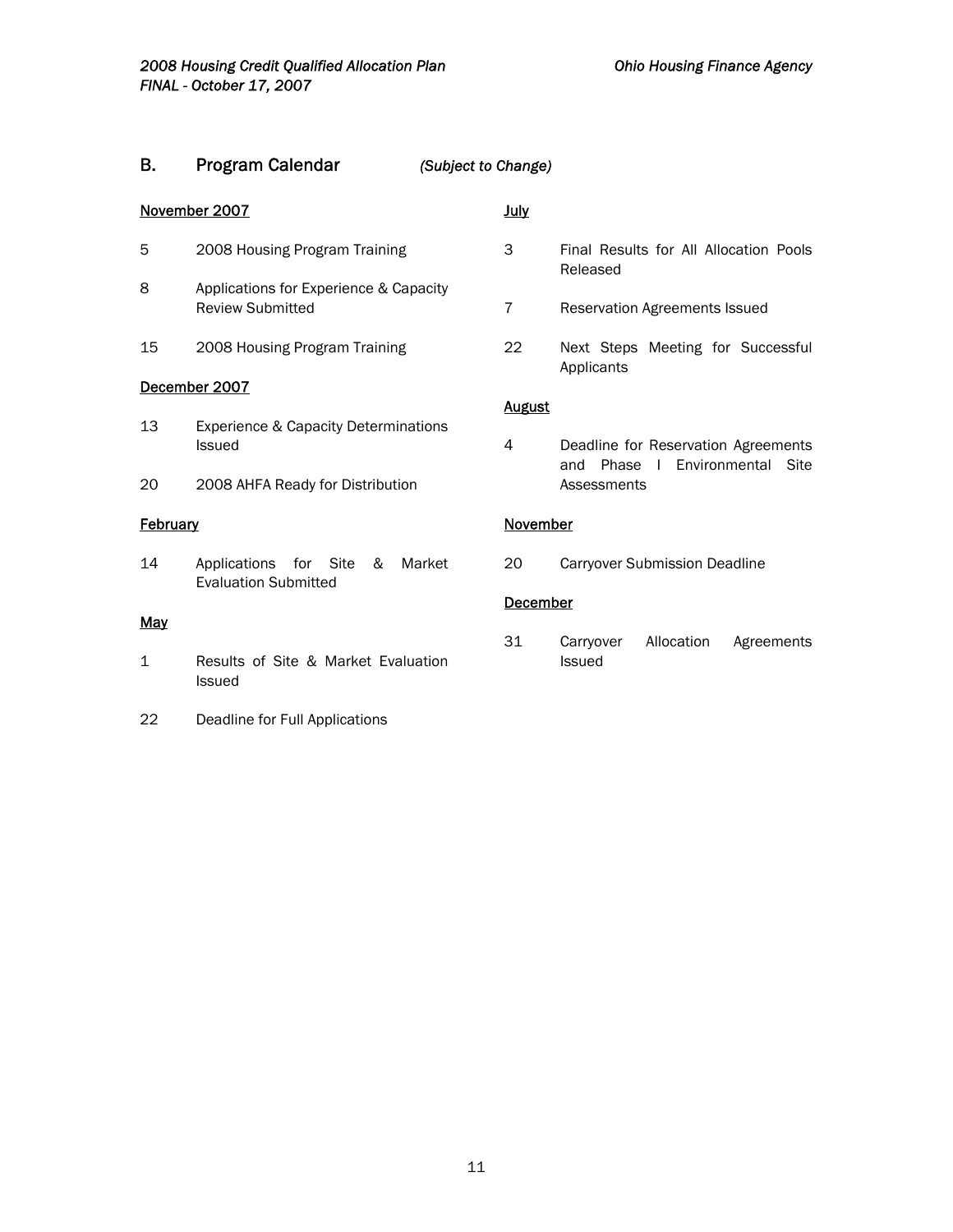## C. Experience & Capacity Review

OHFA will conduct a review of the experience and capacity of potential general partners and developers prior to submission of Housing Credit applications for individual properties. The result of this review will determine whether an organization may participate in the upcoming program year and the maximum credit amount that such organization may be awarded as a general partner and developer. The level of participation may be extended to other roles on the development team at the discretion of OHFA.

The following items must be submitted for OHFA to conduct the experience & capacity review:

- 1. A brief narrative describing the experience of the organization with regard to development of subsidized affordable housing, including the number of projects and units that have been completed and placed into service.
- 2. A summary of all projects under construction, including their present status and expected completion date.
- 3. Resumes of key development staff within the organization, focusing on their affordable housing development experience.
- 4. The number of Housing Credit applications proposed for submission in 2008; the allocation pools in which the applications will compete; the roles that the organization will play in the projects; development and ownership partners that the organization may be working with on the projects; and a request to be placed in one of the tiers described below.

The following criteria will be considered when making a determination:

- 1. Past experience developing affordable housing using OHFA programs. Properties presently in service and those under construction will be considered, and the quality and success of previous developments will be taken into account. OHFA will also consider location and experience in the geographic areas to be served, experience with the type of housing product proposed, and the past working relationships of the proposed development and ownership partners.
- 2. Other affordable housing development experience using government funded programs, including existing properties and those under construction.
- 3. The development capacity of the organization to complete construction of all current projects on time and within program requirements and application commitments.
- 4. The financial capacity of the organization to ensure that construction will be completed on time and that work will be guaranteed for quality.
- 5. The organization must remain in good standing with all OHFA programs in order to participate in the upcoming program year.

An organization will be placed into one of the following tiers as a result of the review:

1. Tier One: Eligible for no more than \$3,000,000 of annual housing credits.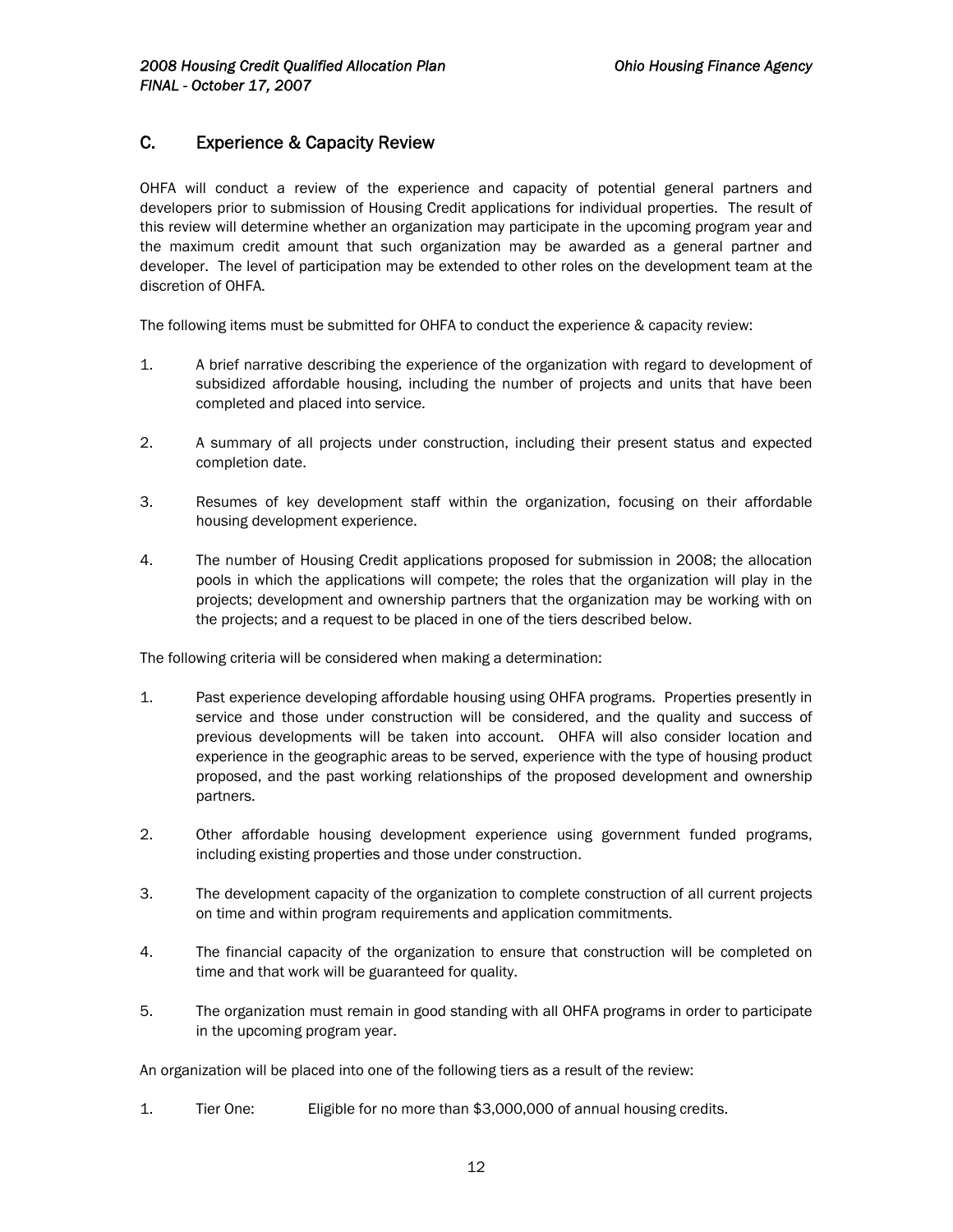- 2. Tier Two: Eligible for no more than \$2,000,000 of annual housing credits.
- 3. Tier Three: Eligible for a maximum of one (1) housing credit award.
- 4. Tier Four: Ineligible for a housing credit award during the current program year.

Placement in one of these tiers does not constitute a guarantee of any level of funding. OHFA will use information submitted by the organization and other reasonable sources available to make these determinations, including reports and opinions of other public funding sources. OHFA reserves the right to place additional restrictions on applicants, further limit the number of awards or amount of credits to an organization in any tier, and limit credit allocations due to identities of interest between organizations applying for Housing Credits.

## Maximum Credit Cap Requirements

a. All users are restricted to a maximum of \$3,000,000 in annual Housing Credits based on the determination made by OHFA in the Experience & Capacity Review.

"Users" to which the credit cap applies are actual general partners, and parent organizations of general partner entities or affiliates of the general partner or managing members of entities to which Housing Credits have been awarded. "Affiliate" is any entity that directly or indirectly controls another entity or has a controlling interest in the entity. "Controlling Interest" is defined as the possession, directly or indirectly, of the power to direct or cause the direction of the management and policies of an entity, whether through the means of ownership, position, contract, or otherwise. In addition, "controlling" means the possession, directly or indirectly, of the power to direct or cause the direction of the management and policies of an entity, whether through the means of ownership, position, contract, or otherwise.

b. Organizations acting as users, developers, and/or general contractors are limited to a maximum of \$3,000,000 in annual Housing Credits based on the determination made by OHFA in the Experience & Capacity Review.

An "organization" to which this cap applies is defined as the actual entity indicated in the application, and any parent organization or affiliate of such entity (see the preceding paragraph for definitions of affiliate and other applicable terms). This restriction includes any applications in which such organization is indicated as a general partner or as a consultant. If a developer or general contractor enters any additional projects after reservation agreements are issued, these will count against their cap for the following year. Full disclosure of identity of interest between all development team members must be included in the application. At the time of reservation and allocation, each general partner, developer and general contractor must execute a certification that their participation in Housing Credit projects is limited to the maximum credit cap amounts. If an entity does not fully disclose all participation, then such entity and all affiliated organizations will be banned from participating in the Housing Credit program for one year from the date of discovery by the OHFA.

The OHFA reserves the right to determine to which entities the maximum credit cap may apply. Any such determinations shall apply only to the applications received in 2008 and shall not be bound or limited by any determinations made by the OHFA for any previous year. The annual credit amount for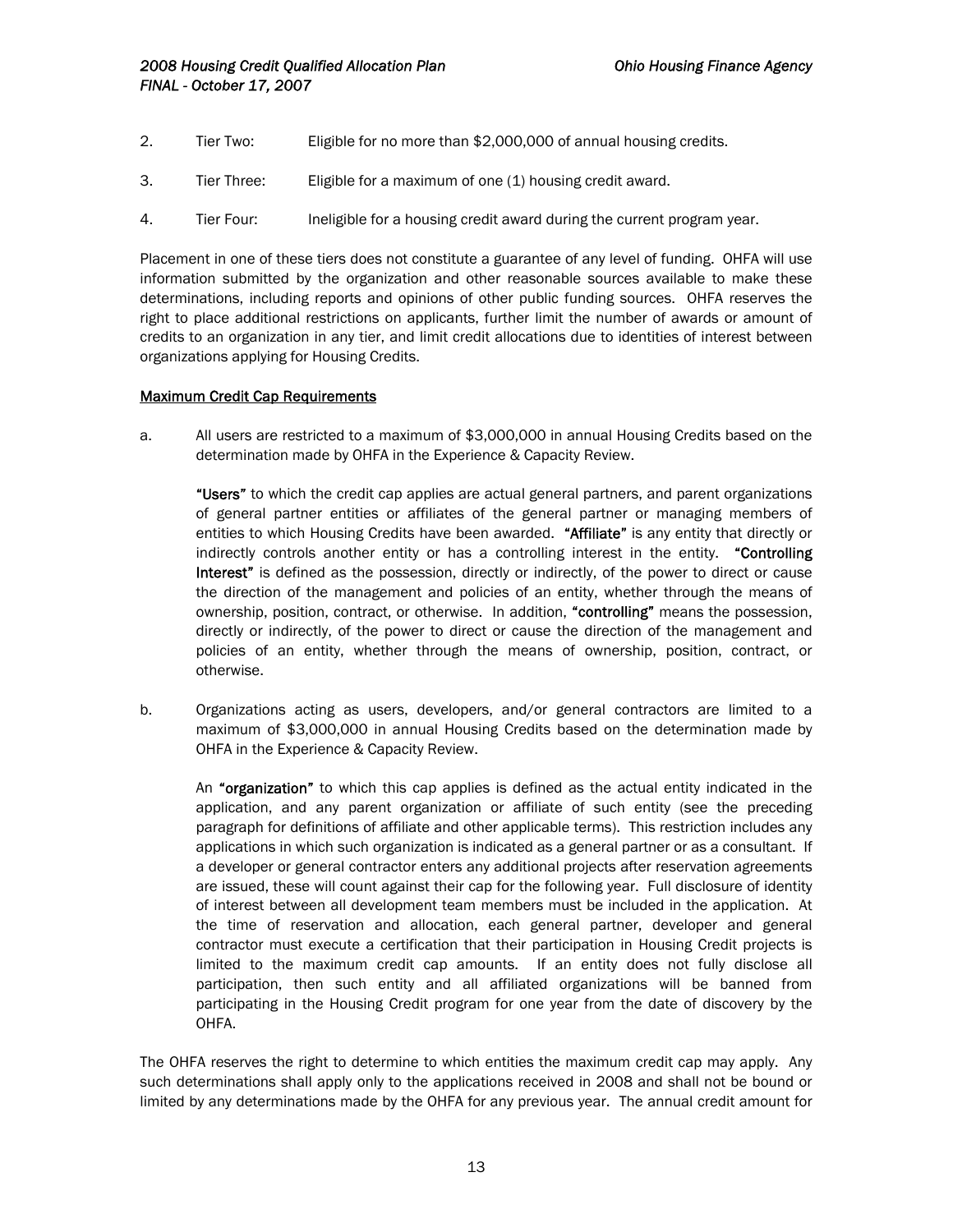## *2008 Housing Credit Qualified Allocation Plan Ohio Housing Finance Agency FINAL - October 17, 2007*

each project will be applied to each general partner, developer, or general contractor, regardless of ownership interest; thus, a 51% general partner will have the entire project credit amount applied toward its cap, rather than 51% of the credit amount.

## Good Standing with OHFA and ODOD Housing Programs

Program participants will be considered to be not in good standing when one of the following apply to a project in which the entity or individual is involved in an executive capacity (i.e. anything other than as a passive investor or general contractor):

- 1. Outstanding uncorrected IRS Form 8823.
- 2. Default on any OHFA loan.
- 3. Failure to submit an annual owner certification or report.
- 4. Before the issuance of IRS Form 8609, the project has non-compliance issues that would be reported to the IRS if Form 8609 had been issued.
- 5. Failure to request Form 8609 in a timely manner.
- 6. Failure to abide by the regulations of the Housing Development Assistance Program (HDAP).
- 7. Violating the terms of a HDAP funding agreement.
- 8. Failure to pay applicable program fees.
- 9. Failure to maintain good standing with an Ohio Department of Development program.
- 10. Deviating from an approved project plan without OHFA approval.
- 11. Providing false, misleading, or incomplete information on an application or other document required by the OHFA.
- 12. Failure to respond in a reasonable period to requests for information or documentation.
- 13. Changing a management company or other approved project participant without OHFA approval.
- 14. Other determinations made by OHFA based on a pattern of mismanagement or noncompliance as evidenced by monitoring reviews or other information. Determinations may be directly appealed to the OHFA Multifamily Committee as described below.

A designation of not in good standing will result in the entity or individual so designated being unable to participate in any OHFA programs until the violations resulting in such designation are resolved. Parties deemed to be not in good standing under any of the above items may, upon submission of additional information, request that OHFA remove such designation. In the event OHFA denies a request, the applicant may appeal to the Multifamily Committee of the OHFA Board. Designations of not in good standing resulting from Item 14 (above) may be appealed directly to the Multifamily Committee. The decision of the Multifamily Committee is final.

Projects may request that the OHFA waive violations of the good standing policy as described in Items 1-13 above. Examples of circumstances where a waiver may be issued include when a management company or owner "inherits" uncorrected Forms 8823, or in the event of a casualty loss.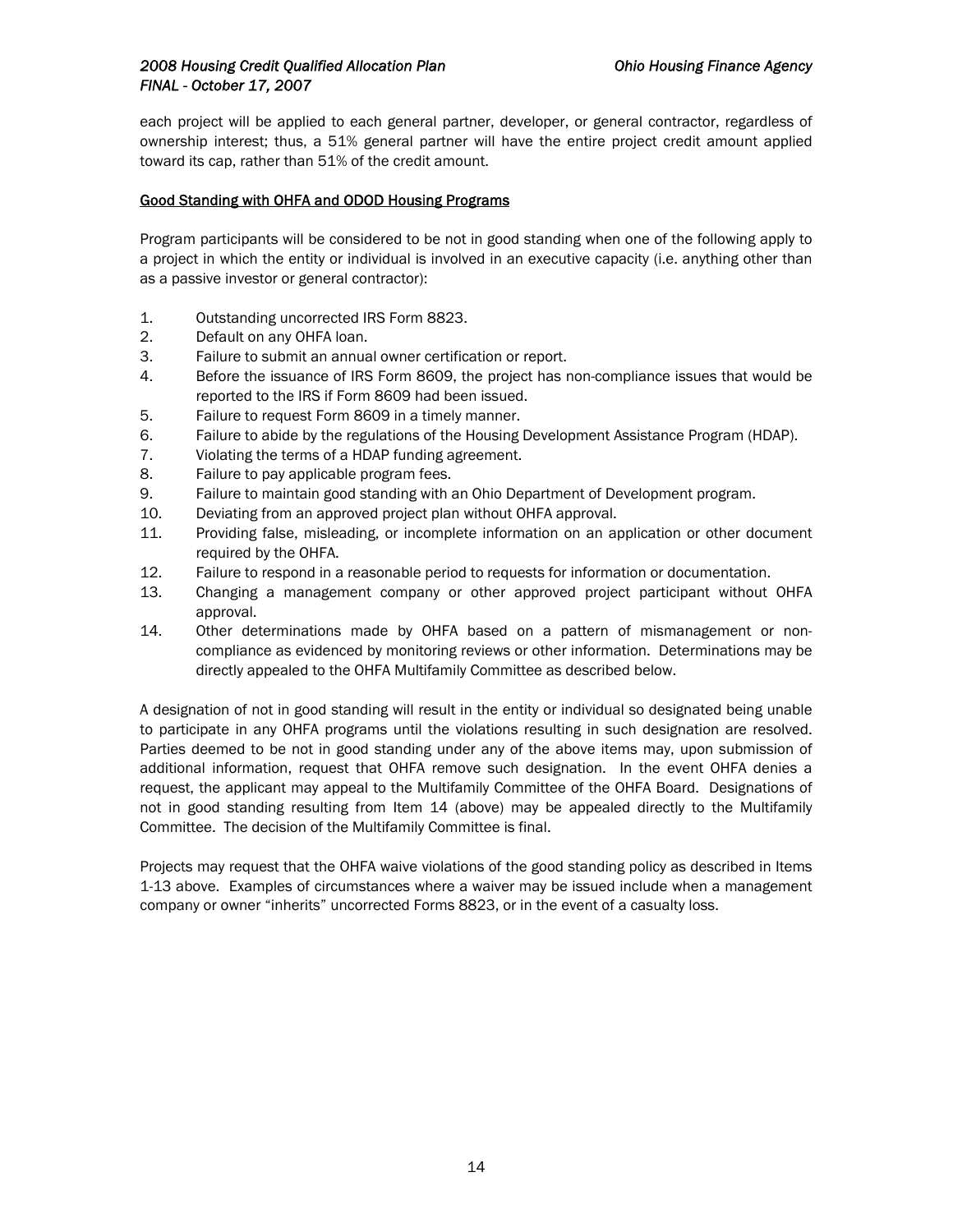## D. Site & Market Evaluation

OHFA will conduct an initial review and evaluation of proposed project sites. This review will encompass market criteria, project design and amenities, and site location and quality. The projects in each allocation pool will be compared and ranked in order of preference based on these criteria as a result of the evaluation. OHFA may also eliminate a project from further consideration following this evaluation or during the evaluation process. Properties that have an existing project-based rental assistance contract with HUD, RD, or a comparable federal source will receive first priority in the Preservation Pool.

The following items must be submitted for OHFA to conduct the site & market evaluation. Refer to the Program Calendar for application deadlines.

- 1. The 2008 Affordable Housing Funding Application (AHFA). The submission must include an original signed hard copy and an electronic copy on a computer disk. All project sites must be identified in the appropriate section of the AHFA. Scattered-site projects must identify at least 50% of their sites, and identify all of the submarkets in which the entire project will be located. All development team members must be identified in the application.
- 2. Application processing fee in the amount of \$1,000. An application will be immediately rejected if a check is returned for insufficient funds.
- 3. A narrative describing how the project will meet or address the selection criteria in the Site & Market Evaluation.
- 4. A market study conducted by an approved market study professional that meets all OHFA requirements.
- 5. Evidence that the public notification process has been completed pursuant to the Ohio Revised Code and OHFA requirements. Copies of all public notification letters and receipts must be submitted.
- 6. Preliminary plans and specifications that provide a description of the proposed development, including the following:
	- a. Typical unit plan(s) that include the square footage of each unit.
	- b. Building elevations (photographs are acceptable for rehabilitation projects).
	- c. A site plan that shows how the development is to be built. This plan must indicate the placement and orientation of buildings, parking areas, sidewalks, landscaping, amenities, easements, trash dumpsters, buffers, etc.
	- d. A schematic site plan that shows the site boundaries and includes the location of any streams, ravines, gullies, drainage problems or other construction deterrents. All utility locations such as water, sewer, gas, electric, and phone lines must be indicated. If utility services are not presently located at the site, then the plan must reflect the distances from the services.
	- e. The most recently available topography map of the site that clearly identifies the site contour lines at twenty (20) foot intervals or less.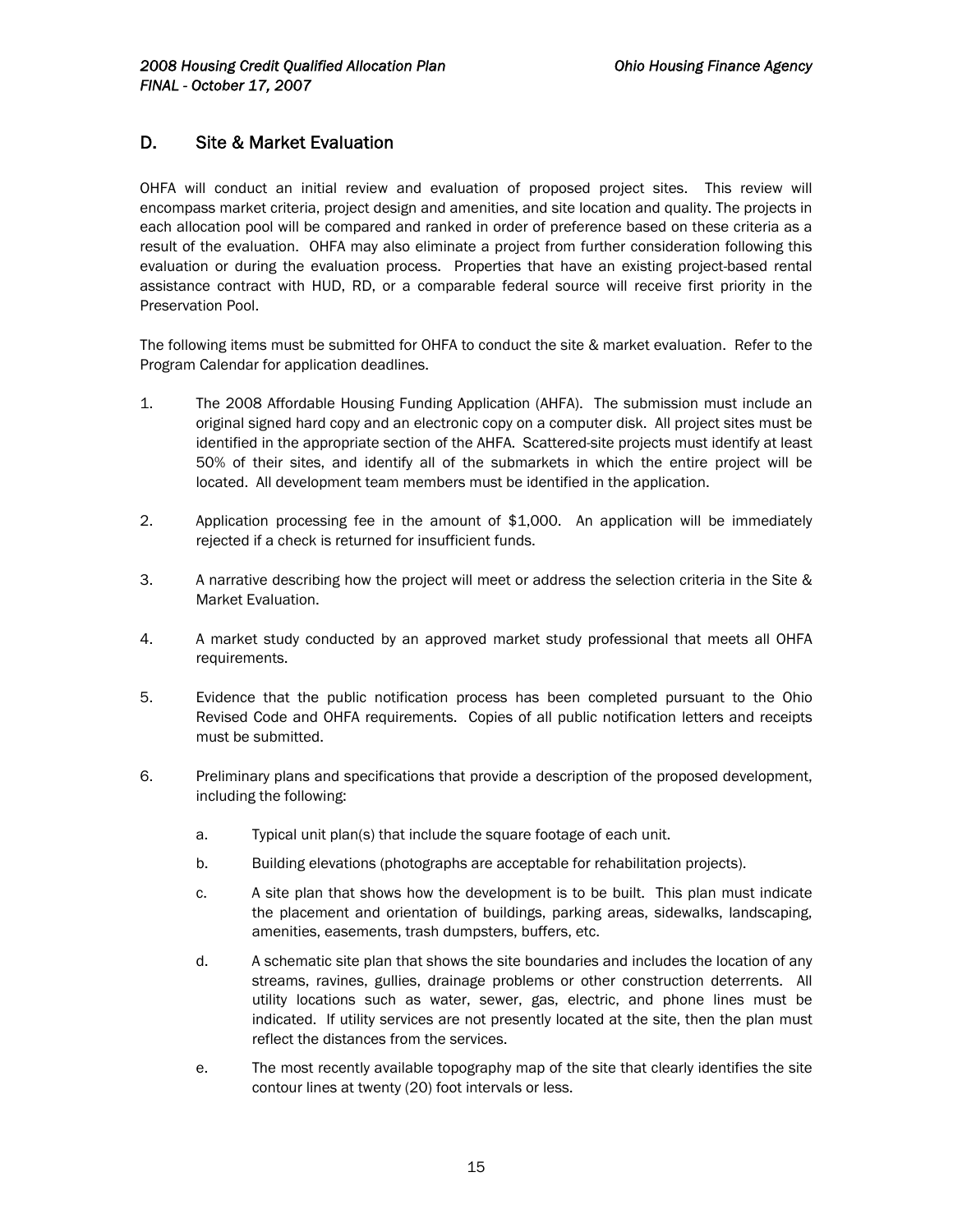- f. A current aerial photograph with the location of the site clearly marked and the surrounding uses and access points to the site are clearly visible. For scattered site projects, submit a map indicating the location of each site with reasonable specificity.
- g. A detailed scope of work (rehabilitation projects only) that identifies all hard construction items and their cost.

Architectural plans must be on paper no larger than 11 inches by 17 inches and must fit completely into the application binder.

- 7. Completed and executed OHFA Form 001 (Contractor/Architect Certification) evidencing that all minimum project requirements will be met. Any requests to waive these requirements must also be submitted with the form.
- 8. Mini-Phase I Environmental Site Assessment (MP-1). The scope of work for the MP-1 may be found in Exhibit O. OHFA reserves the right to reject any sites indicated to have environmental problems or hazards.
- 9. Projects competing in the preservation pool must submit a capital needs assessment with their application that meets the standards outlined in Exhibit L.

Additional information from the local development departments or the local MHA may also be submitted for consideration by OHFA during the site & market evaluation.

### Selection Criteria

- 1. Market Criteria: OHFA prefers projects that best meet the following guidelines. Data from the OHFA Statewide Rental Housing Analysis (SRHA) and annual operating surveys will be used to determine the vacancy and penetration rates for each county and submarket. All of the sites to be included in a project must be located within one Primary Market Area (PMA).
	- a. Housing Credit Vacancy Rate

Projects located in counties or submarkets that have an average vacancy rate for housing credit projects equal to or less than the statewide average will receive preference. Projects will be evaluated and grouped based on project type. The three project types that will be considered are single-family, multifamily, and senior (age 55 or older). Refer to Exhibit Q for more information.

The market analyst for the project may also present statistical evidence indicating a vacancy rate equal to or less than the statewide average in the Primary Market Area (PMA) to receive preference, or may present reasons that a high vacancy rate will not affect the viability of the proposed development. OHFA reserves the right to override the analyst's recommendation.

b. Market Vacancy Rate

Projects located in counties or submarkets that have an average vacancy rate for market rate projects equal to or less than the statewide average will receive preference. Refer to Exhibit Q for more information.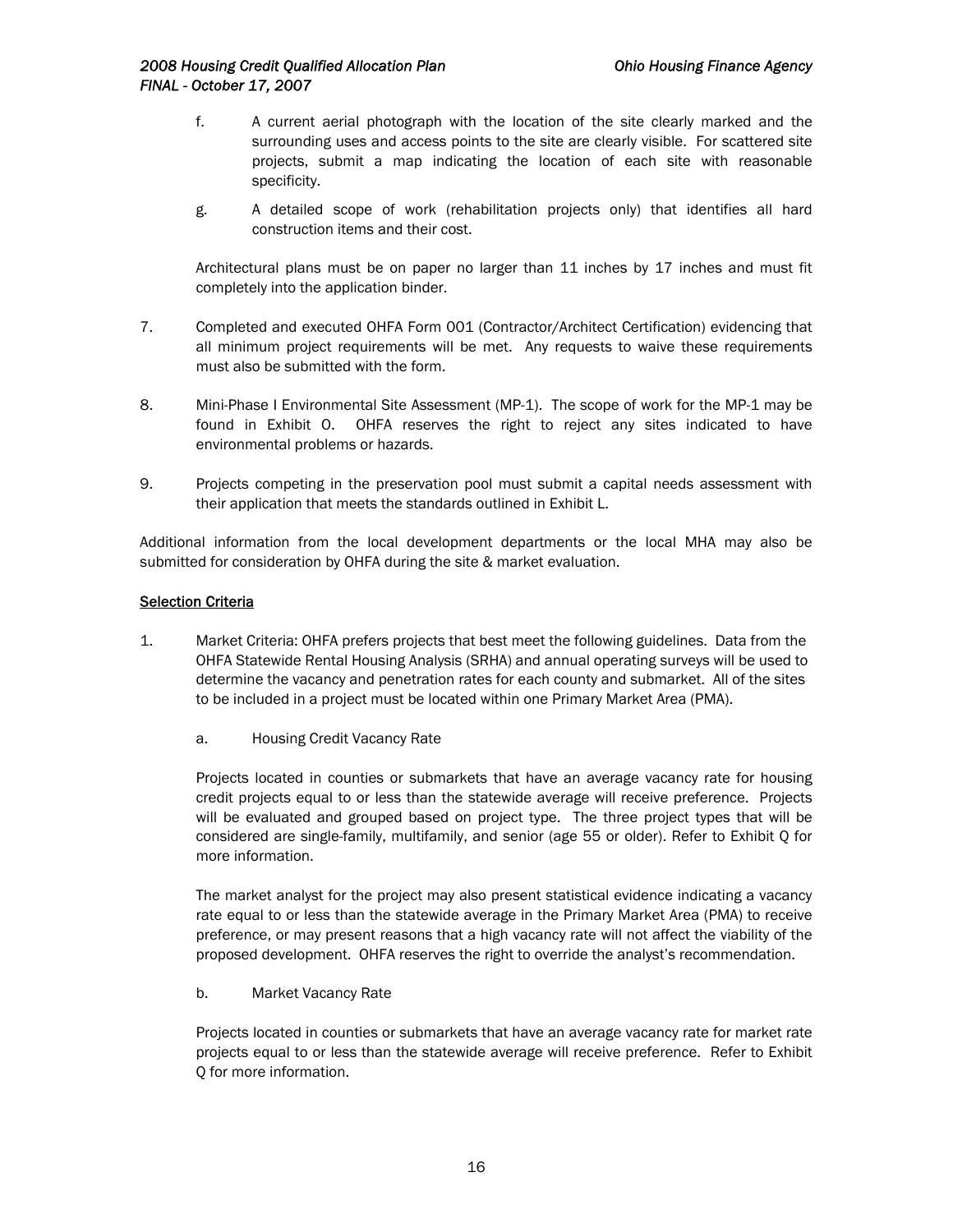The market analyst for the project may also present statistical evidence indicating a vacancy rate equal to or less than the statewide average in the Primary Market Area (PMA) to receive preference, or may present reasons that a high vacancy rate will not affect the viability of the proposed development. OHFA reserves the right to override the analyst's recommendation.

c. Penetration Rate

Projects located in counties or submarkets that have an average penetration rate (for households with incomes between 40% and 60% AMGI) equal to or less than the statewide average will receive preference. Projects will be evaluated and grouped based on target population. The target populations that will be considered are family/individuals and senior (age 55 or older). Refer to Exhibit Q for more information.

The market analyst for the project may also present statistical evidence indicating a penetration rate equal to or less than the statewide average in the Primary Market Area (PMA) to receive preference, or may present reasons that a high penetration rate will not affect the viability of the proposed development. OHFA reserves the right to override the analyst's recommendation.

d. Growth Rate for Income-Qualified Households

Projects located in counties or submarkets that have a positive (increase of more than 25 households) growth rate of households with incomes between 0% and 60% AMGI between 2006 and 2011 will receive preference. The OHFA will use 2007 HISTA data created by Ribbon Demographics to determine the counties or submarkets eligible for the points. Projects will be evaluated and grouped based on target population. The target populations that will be considered are family/individuals and senior (age 55 or older). Refer to Exhibit Q for more information.

The market analyst for the project may also present statistical evidence indicating a positive growth rate for households with incomes between 0% and 60% AMGI in the Primary Market Area (PMA) to receive preference, or may present reasons that a negative growth rate will not affect the viability of the proposed development. OHFA reserves the right to override the analyst's recommendation.

Nominal Market Impact: Preference may also be given for this item if the number of proposed units is equal to or less than 2% of the 40% to 60% AMGI income qualified households in the county or submarket by project type as determined by the OHFA. Refer to Exhibit R for a listing of maximum units by project type – family or senior (age 55 or older).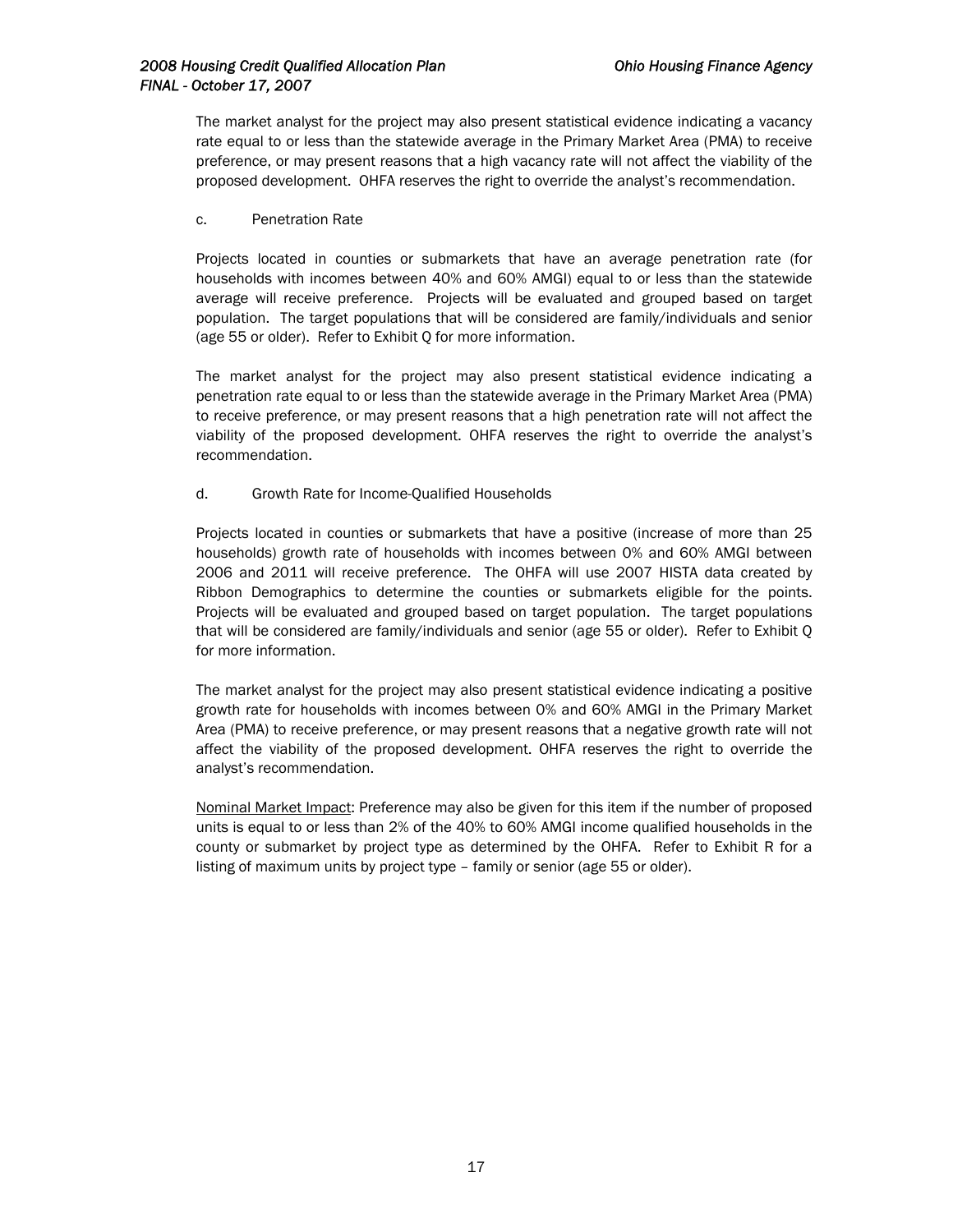- 2. Project Design & Amenities: OHFA prefers projects that best meet the following guidelines.
	- a. Design and layout of buildings, green spaces and pedestrian areas on the site that are appropriate for the area (i.e. urban, rural, or a particular place) and population (i.e. families, seniors, permanent supportive housing, etc.) to be served.
	- b. Structural amenities that are appropriate for the area and population to be served, including but not limited to safety features, laundry facilities, storage space and parking accommodations.
	- c. Scale, design and architecture that are compatible with buildings located in the surrounding area.
	- d. Provision for community and recreational spaces that are appropriate for the population to be served. Spaces should be located on-site where feasible, or within a reasonable distance considering the area and population to be served.
	- e. Adequacy of the scope of work for rehabilitation properties. The scope of work will be compared to the capital needs assessment. All major structures, systems and components of the buildings must be accounted for and replaced or repaired as necessary.
- 3. Site Location & Quality: OHFA prefers projects that best meet the following guidelines.
	- a. Availability of and access to appropriate public services, including: public transportation; public safety (police/fire department); schools; day care/after school programs; library; community center. The area and population to be served will be considered in the evaluation of the site.
	- b. Availability of and access to appropriate community services, including: shopping (gas, grocery, banking, pharmacy, etc.); restaurants; parks; recreational facilities; hospital; health care facilities.. The area and population to be served will be considered in the evaluation of the site.
	- c. Visibility and accessibility of the site to the community.
	- d. Potential development concerns located on, adjacent to or near the site, such as environmental hazards, topography concerns or wetlands. The applicant must explain in their narrative whether such items will have an adverse effect on the development of the site.
	- e. Effect of industrial, institutional or other incompatible uses located on, adjacent to or near the site that may adversely affect residents, including but not limited to: power transmission lines and towers; frequently used railroad tracks; high traffic corridors; factories; salvage yards; landfills; wastewater treatment facilities. The applicant must explain in their narrative whether such uses will have an adverse effect on the residents of the property.
	- f. Contributes to an existing community development plan adopted by the local jurisdiction. Plans approved at the city, village, township or county level will receive consideration, and must be evidenced in a formal manner via correspondence from appropriate local officials that cite specific references in the plan, copies of applicable portions of the community development plan, and/or other written means. The type of housing to be developed (i.e. apartments, single-family homes, etc.), the location of housing within the jurisdiction, and the population to be served will be considered.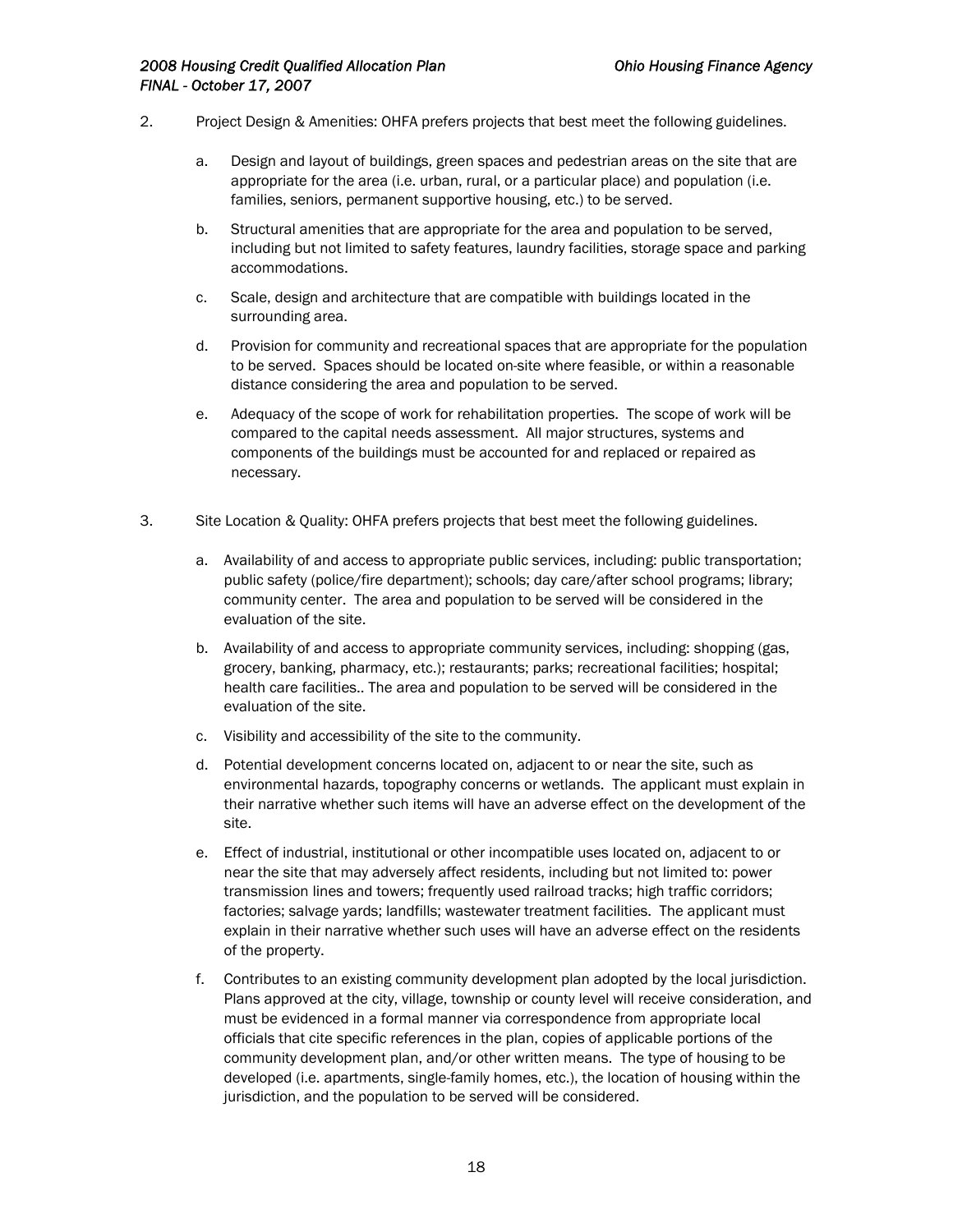OHFA considers the term "appropriate" in a subjective manner within the above guidelines, meaning that the feature identified will likely make the project more successful (i.e. more likely to lease units, maintain cash flow and sustain long-term viability) for the population being served. Any single feature may or may not be preferred universally among all areas, populations and housing types.

OHFA may conduct a site visit in order to gather information that will be used to help rank the applications in each allocation pool. The applicant must clearly mark the physical location of the project site and provide a detailed map that depicts the roads leading to the site so that OHFA staff may easily conduct a site visit. Up to two representatives of the applicant who are familiar with the housing proposal are encouraged to accompany OHFA staff on the site visit in order to describe how the proposal meets the Site Location and Project Design criteria and to answer any questions that staff may have. The applicant may request in advance that additional representatives be present if necessary and acceptable to OHFA. Applicants for scattered site projects must be available to provide a tour of the sites and neighborhoods. All site visits will be scheduled at a time convenient to OHFA review staff.

In addition to ranking applications based on the above criteria, OHFA will compare applications of the same project type and located in the same county or market area, and may prioritize and rank such applications to determine which of these projects will receive credits following the entire application review process.

## Restricted Areas

An application may not be eligible for a Housing Credit allocation if OHFA awarded an initial allocation of credits to another project between 2005 and 2007 located in the same Primary Market Area (PMA) and serving the same population. This applies only if the previous application consists of newly created affordable housing units located on single or closely grouped sites.

The number of income-eligible households in the PMA will be a factor to determine whether the application is eligible for funding. Other factors may include vacancy and penetration rates in the PMA, population to be served by the proposed project, condition and age of the existing housing stock, and whether the previous project is placed-in-service and fully leased. OHFA may also reject an application if an existing project presently in service in the PMA has occupancy difficulties due to market conditions. Applicants are encouraged to contact OHFA in advance of the application deadline with any questions regarding the status of a restricted area in which they plan to develop housing.

### Market Study Requirements

A market study conducted by an OHFA-approved market study professional must be submitted with the application. A list of OHFA-approved professionals is available on the OHFA web site. In order to be placed on this list, market analysts must follow the application requirements available on the web site and must attend a mandatory meeting in late 2007 to cover the requirements and expectations of OHFA for market studies.

All information submitted in the market study will be compared with the OHFA Statewide Rental Housing Analysis. Any items that vary from the analysis may be challenged. Any market study professional submitting inaccurate information may be removed from the list of OHFA-approved market study providers. The market study professional must organize the study using the index found in Exhibit I and complete the market study checklist (OHFA Form 002).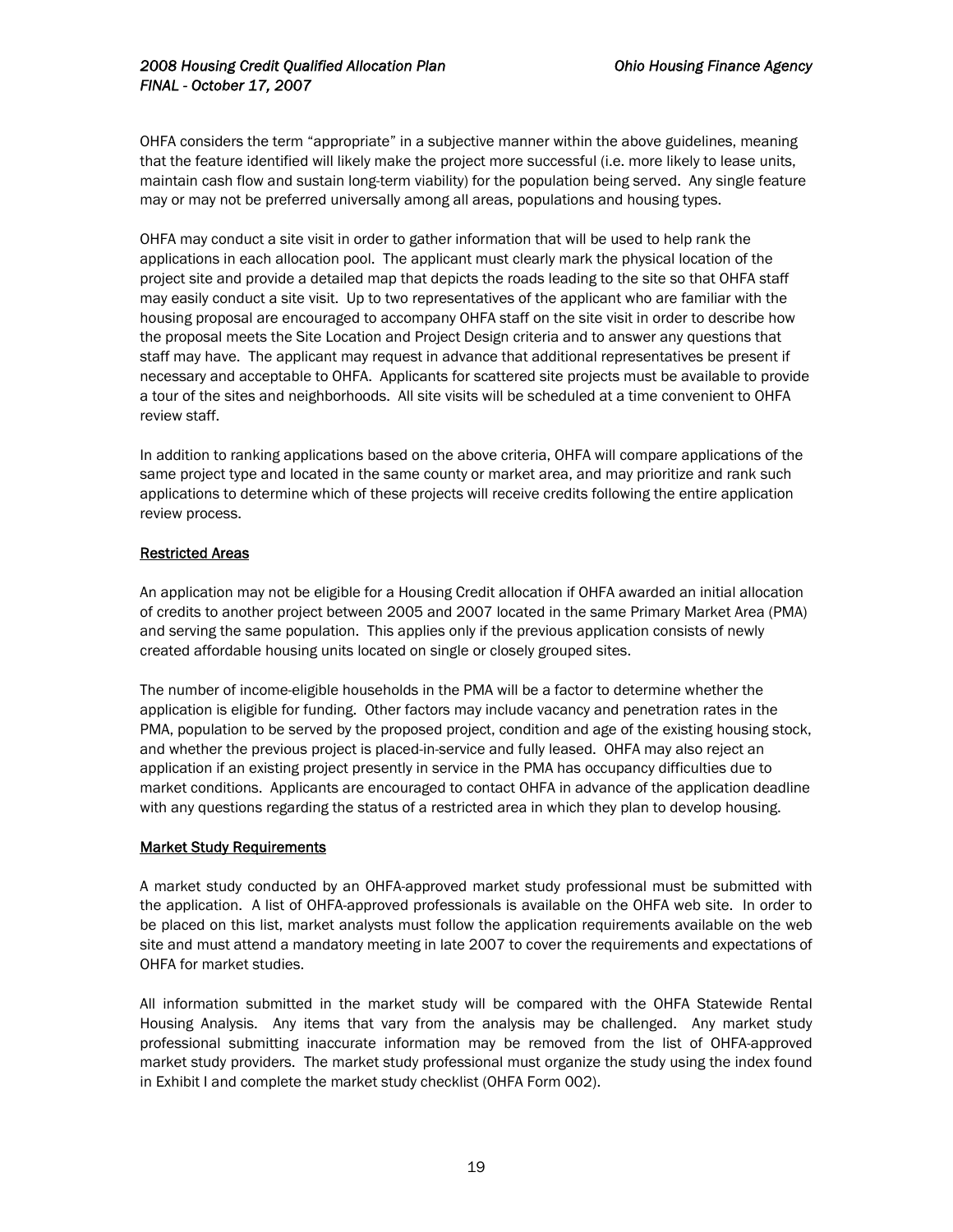A market study must include all of the following:

- a. Executive summary in bullet format that briefly reviews all of the market study requirements and indicates any recommendations or suggested modifications to the proposed project.
- b. Concise conclusion by the author that indicates a market exists for the proposed project. The conclusion must include the estimated stable year vacancy rate and the estimated time needed to fully lease-up the proposed project. If the estimated stable year vacancy rate exceeds 7% and/or the estimated lease-up time exceeds one year, provide a detailed explanation.
- c. Description of the proposed project including all of the following: the site and adjacent parcels; visibility and accessibility of the site; project design (walk-up, elevators, etc.); number of units; number of bedrooms (efficiency, SRO, 1, 2, 3, etc.) and baths; unit and project amenities; proposed rents and utility allowances; and population served. This information must be consistent with the AHFA. Include color photographs of the project site(s) and surrounding areas. For a scattered-site project, color photographs of at least four (4) sites or at least 10% of the total number of sites in the project must be included (whichever number is greater). The photographs submitted should reflect the various streets or neighborhoods in which the project sites are located. The author must review the site and floor plans and indicate whether the plans are appropriate or need certain modifications.
- d. Description and map of the Primary Market Area (PMA) for the proposed project, including the methodology used to determine the boundaries. Provide a detailed explanation if the PMA includes any areas outside of a five-mile radius from the proposed project. Include a discussion of the health of the overall rental housing market in the PMA. All of the sites to be included in a project must be located within one PMA.
- e. Comparison of the rents of the proposed project to the market rents for comparable units in the PMA. Include the methodology for the calculation of the market rents.
- f. Description of the number of income-eligible renter households in the PMA. An incomeeligible household is defined as spending up to 35% of income on rent for families or up to 40% of income on rent for seniors. Indicate the percentage of these households that are required to fully lease-up the project ("capture rate"). If this percentage exceeds 10%, provide a detailed explanation for the higher rate.
- g. Description and evaluation of the public services (including transportation, police, fire department, schools, day care, library and community center), infrastructure (including roads and traffic), community services (including shopping, restaurants, parks, recreational facilities, hospital, health care facilities, and services for special needs if applicable), and employers in the PMA. List the approximate distances to all the services. Include a map that clearly identifies the location of the project and all public and community services.
- h. If the project will be serving a special needs population, identification of the number of special needs households residing in the PMA. Indicate the percentage of these households that are required to meet the project's special needs set-aside. Special needs populations are permanent supportive housing for the homeless, senior housing, housing for persons with a developmental disability, and housing for persons with severe and persistent mental illness. Information regarding the number of special needs households may be obtained from the local Continuum of Care study, local CHIS or Consolidated Plan, local Mental Health or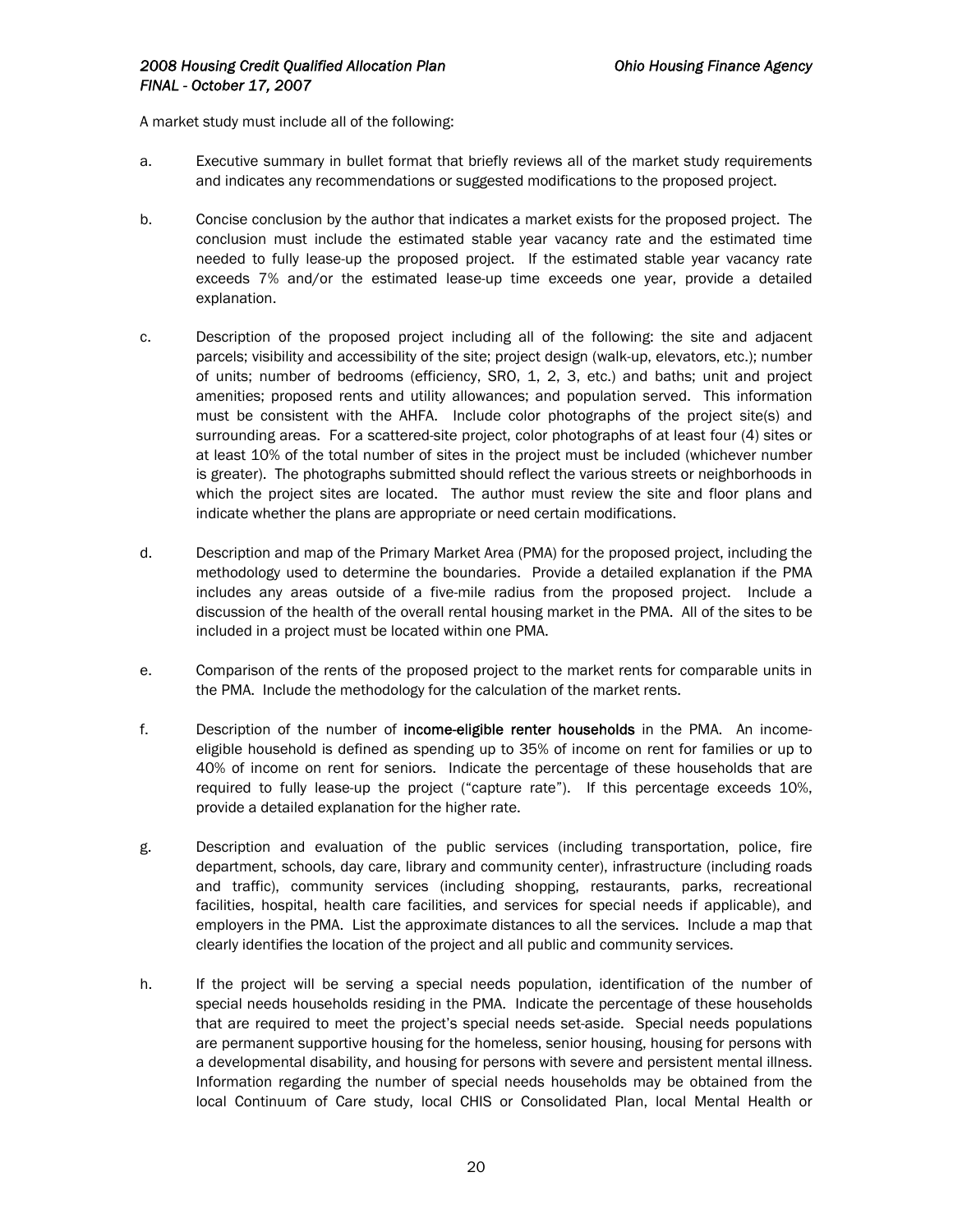MR/DD Board, homeless shelters, or other community social services agencies. Please document the source of your information.

- i. Description of the federally subsidized developments and Housing Credit projects (both operating and not yet placed-in-service) located in the PMA. Housing Credit projects not yet placed in service must be included in the analysis. Provide the current vacancy rate for each project and include the person(s) contacted for each competing project and the method of contact. Compare the rents, amenities, unit sizes, bedroom sizes, and populations served of the competing projects to the proposed project. The following information must also be included: name, location, population served, type of design, age and condition, number of units by bedroom type, rent levels, number of bedrooms and baths for each unit type, size in square footage of units, type of utilities and whether paid by tenant or owner, unit and site amenities. Comparisons to the subject rents should be based on comparable amenities, utilities, location, parking, and any rental concessions. Identify specific reasons why comparables are faring poorly in the market (if applicable). Projects that receive a reservation may be required to amend their market study to incorporate those other projects receiving an allocation in the same round and are located in the same primary market area. A listing of Housing Credit projects in service and in development is located on the OHFA web site. Calculate the ratio of subsidized and Housing Credit units to income eligible renter households.
- j. Estimate of the vacancy rates of the Housing Credit projects (only those currently operating) located in the PMA during the first stabilized year of the proposed project. If the estimated vacancy rate exceeds 10% for any Housing Credit project, provide a detailed explanation for the higher rates.
- k. Description of comparable market rate developments located in the PMA. Provide the current vacancy rate for each project and include the person(s) contacted for each competing project and the method of contact. Compare the rents, amenities, unit sizes, bedroom sizes, and populations served of the competing projects to the proposed project. The following information must also be included: name, location, population served, type of design, age and condition, number of units by bedroom type, rent levels, number of bedrooms and baths for each unit type, size in square footage of units, type of utilities and whether paid by tenant or owner, unit and site amenities. Comparisons to the subject rents should be based on comparable amenities, utilities, location, parking, and any rental concessions.
- l. Evaluation of any concerns or issues raised by the most local Public Housing Authority (PHA). The applicant or market study author must send a letter via certified mail to the local PHA. The letter must contain a brief description of the project and target population, instructions for the PHA to forward all comments to the market study author, and a statement that all comments must be submitted within 30 days from receipt of the letter. If the PHA does not respond to the letter or comments are submitted after the 30-day comment period, the market study author does not need to analyze the PHA's issues or concerns. Include in the market study a copy of the letter, certified mail receipt, and a copy of any letters from the PHA.
- m. An executed original OHFA Form 003 Market Study Certification. The market analyst shall have no financial interest in the proposed project. Financial interest is deemed to be any remuneration other than the fee for preparing the market study. Furthermore, the fee assessed for the study shall not be contingent upon the proposed project being approved by the OHFA.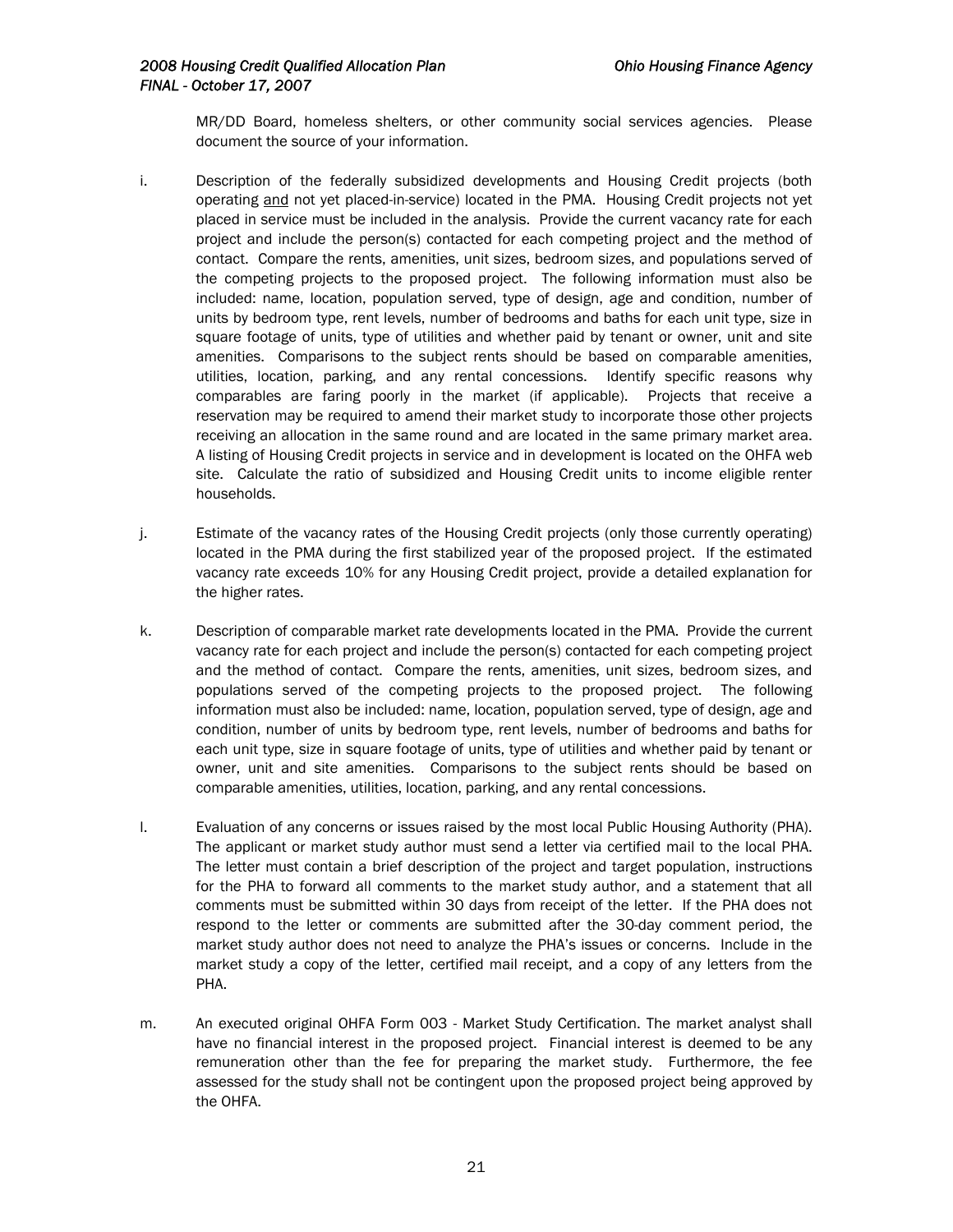n. A list of all data sources used in the study.

The study must have been completed or updated by the author within one year prior to the application deadline for Housing Credits.

The characteristics listed above are the minimum required to meet OHFA threshold requirements. The OHFA reserves the right to independently determine if a market exists for the proposed project and to require additional information and/or another market study. The OHFA may also contact the market analyst during the review process if any required information cannot be found in the study.

## Public Notification Requirements

The applicant must notify, in writing, certain officials from:

- a. The political jurisdictions in which the project will be located; and
- b. Any political jurisdiction whose boundaries are located within one-half mile of the project's location.

The applicant must use the letter template provided in Exhibit F of the QAP and include all information requested in such template.The notification must state the applicant's intent to develop a project using OHFA funding. The notification must be in writing and sent via certified mail, return receipt requested. Submit a copy of the stamped post office receipt (return receipt not required) for certified mail and copies of notification letters with your application.

The officials to be notified include:

- a. The chief executive officer and the clerk of the legislative body for any city or village (i.e. mayor and clerk of council);
- b. The clerk of the board of trustees for any township;
- c. The clerk of the board of commissioners for any county;
- d. State Representative(s);
- e. State Senator(s).

Scattered-site projects must complete the public notification process for sites under control at application and then again for remaining sites prior to the Carryover deadline. The notification must be evidenced at Carryover.

Applicants are encouraged to contact appropriate local government officials prior to submitting an application to inform them of the details of their housing proposal.

### Minimum Project Standards

- a. In addition to meeting all new construction and rehabilitation standards required by Section 42 and local and state building codes, each unit must provide a refrigerator and stove in good working order. The OHFA may permit an exception to this requirement on a case-by-case basis.
- b. Each bedroom in new construction or adaptive reuse units must be at least seven feet in each direction, at least 100 square feet total, and contain a closet in addition to the minimum square footage. Existing housing units are exempt from this criterion.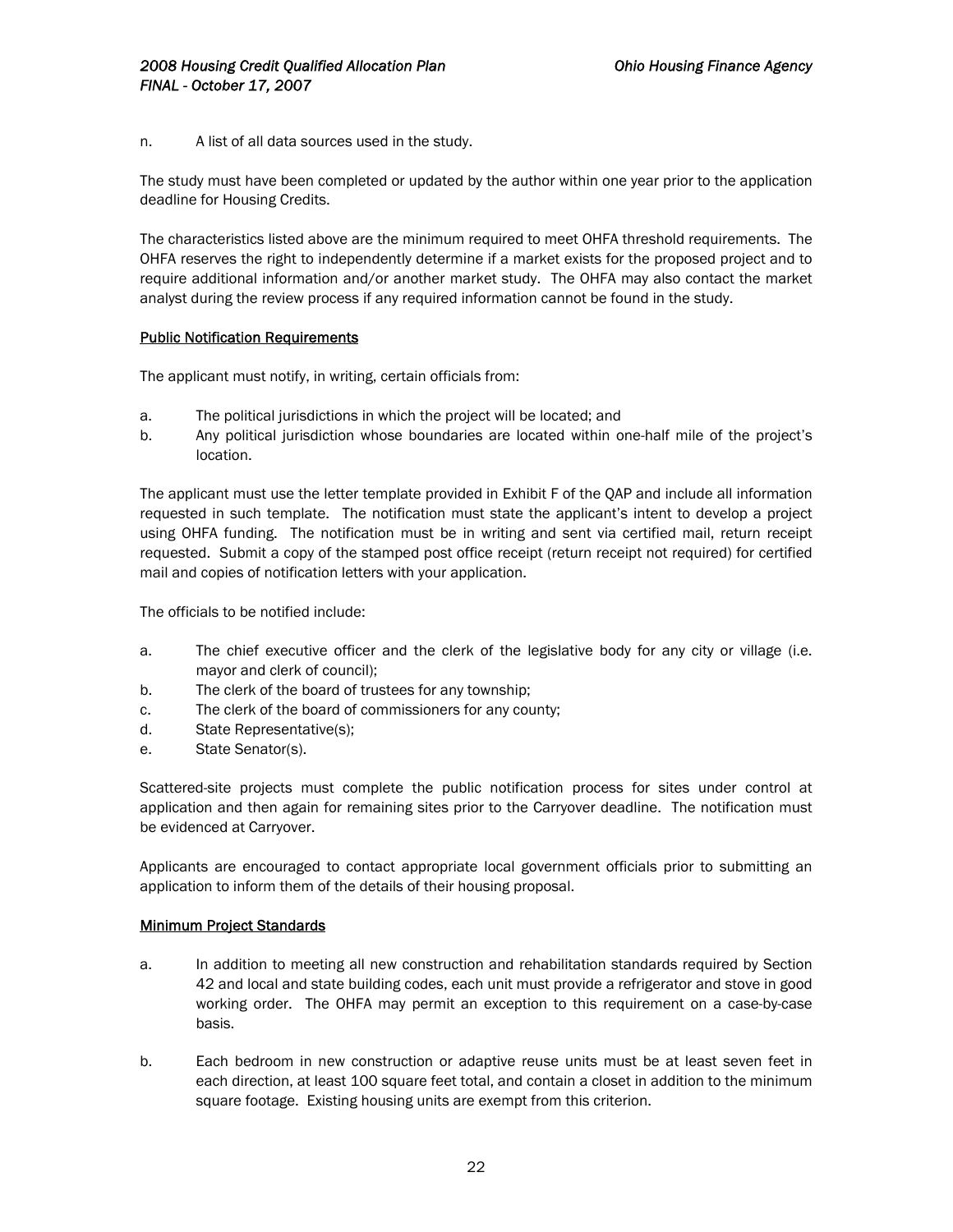- c. The minimum hard construction costs for rehabilitation must be equal to or greater than \$10,000 per unit or 40% of the total project costs (minus the cost of land and any soft subordinate debt restructured by HUD under the Mark-to-Market program), whichever is greater. Applicable hard construction costs include residential hard construction costs, onsite improvements, construction contingency, furnishings and appliances. An exception to this requirement are projects with tax-exempt bond financing, in which the minimum hard construction cost for rehabilitation projects must be equal to or greater than \$6,000 per unit.
- d. All new construction units will incorporate the following Universal Design elements which constitute "visitability":

(1) No step entrance: Provide at least one no step entrance into the unit. The required no step entrance shall be accessed via an accessible route (driveway, sidewalk, garage floor, etc.). Ramps that extend out into the front or back yards are usually not the appropriate solution. OHFA can provide technical assistance or referral to appropriate resources at your request.

(2) Doors/Openings: All doors and openings shall have a minimum net clear width of 32 inches.

(3) Bathroom/Half Bath: Provide a bathroom or half bath on the main floor with clear floor space of 30 inches by 48 inches.

If you feel that some or all of your proposed buildings will be unable to meet the visitability requirements due to topography or other site/design limitations, complete Form 001A - Reconsideration of Visitability Requirements. An OHFA-appointed architect will contact you to work out solutions or will make a determination of whether to waive one or more of the visitability requirements.

- e. A single-site multifamily project must provide a parking lot with concrete curbs and at least one parking space for each unit in the project. Exceptions to this requirement may be permitted on a case-by-case basis for projects located in dense urban areas, or for projects serving the elderly or permanent supportive housing populations.
- f. All units must be provided with energy efficient central air conditioning systems. Exceptions to this requirement may be permitted for preservation pool eligible projects that, due to design issues, can only provide window units or other cooling systems for each room.
- g. Three-bedroom units must contain at least one and a half bathrooms and units with four or more bedrooms must contain at least two full bathrooms. Exceptions to this requirement may be permitted for existing housing projects that, due to design issues, cannot provide the required number of bathrooms without incurring excessive costs.
- h. Except for single-family homes and scattered-site developments, the owner must provide fulltime (at least 20 hours per week) on-site management staff based on the following scale:
	- Up to 75 units = at least one full-time staff;
	- 76 to 150 units = at least two full-time staff;
	- Over 150 units = at least three full-time staff.

The OHFA may permit an exception to this requirement on a case-by-case basis.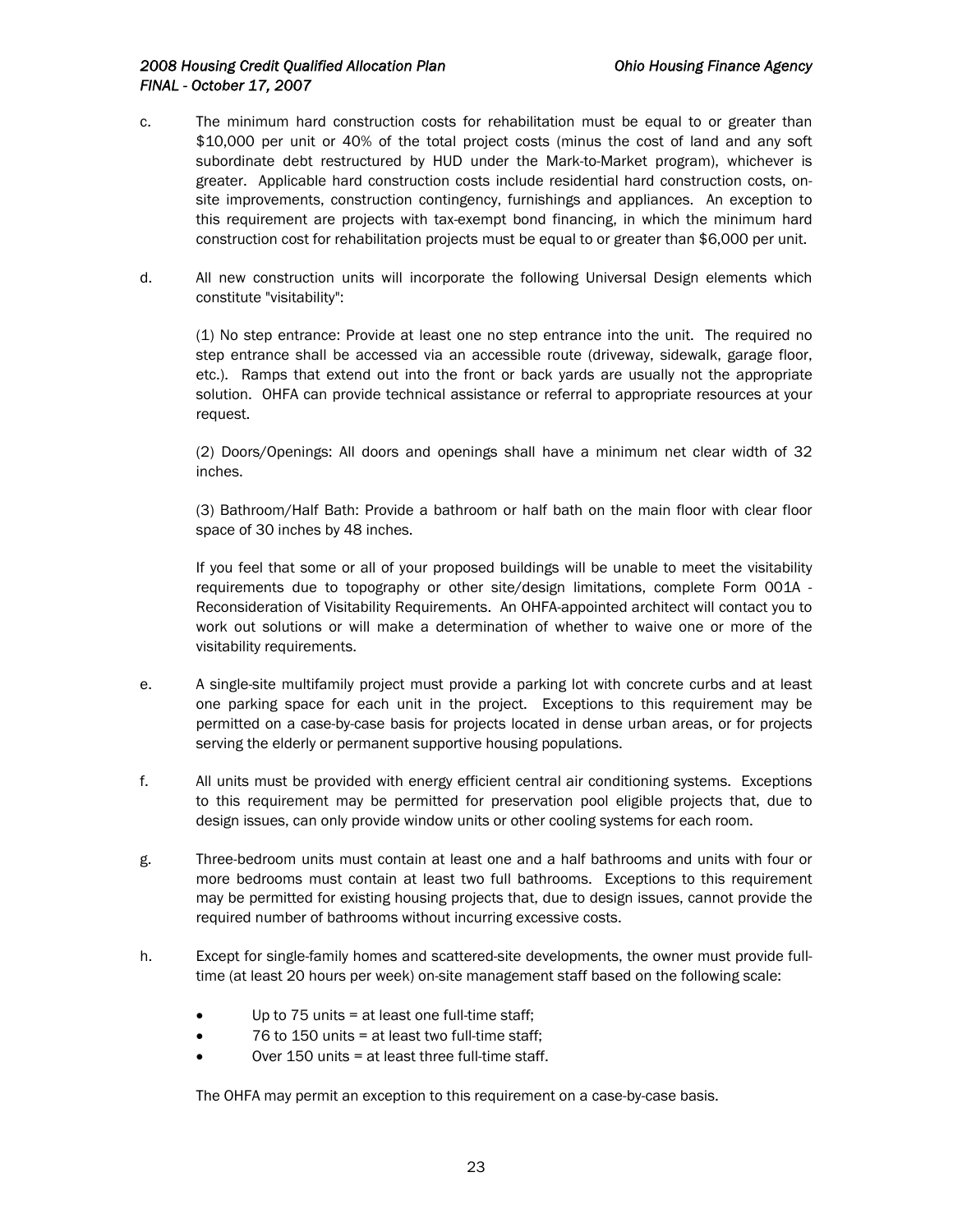- i. The owner must provide reasonable security features, such as security staff, cameras, alarm systems, secure common hallways, block watch plans, etc. for all residents. The applicant must describe such features in a narrative that cannot exceed one page in length.
- j. Minimum unit size (residential living space) for new construction and adaptive reuse projects are as follows:

| <b>SRO Units:</b>        | Exceed 250 S.F.  |
|--------------------------|------------------|
| <b>Efficiency Units:</b> | Exceed 450 S.F.  |
| 1-Bedroom Units:         | Exceed 650 S.F.  |
| 2-Bedroom Units:         | Exceed 850 S.F.  |
| 3-Bedroom Units:         | Exceed 1000 S.F. |
|                          |                  |

- 4-Bedroom Units: Exceed 1150 S.F.
- k. Single-family homes must:
	- Contain three or more bedrooms;
	- Provide a two-car garage, or provide a one-car garage and a full basement;
	- Include washer/dryer hook-ups.

A full basement must contain at least 200 square feet with ceilings at least seven feet high and may not be used as bedrooms.

All requests for exceptions to items a., e., f., g., h., and k. above must be submitted to the OHFA no later than one month prior to the application deadline. In addition, the OHFA may waive any of the minimum project standards for rehabilitation projects with tax-exempt bond financing if the applicant can reasonably demonstrate that the standards are not appropriate or cost effective. The OHFA will evaluate each project on a case-by-case basis and staff decisions will be final. OHFA Form 001 must be submitted to certify all structural requirements previously listed.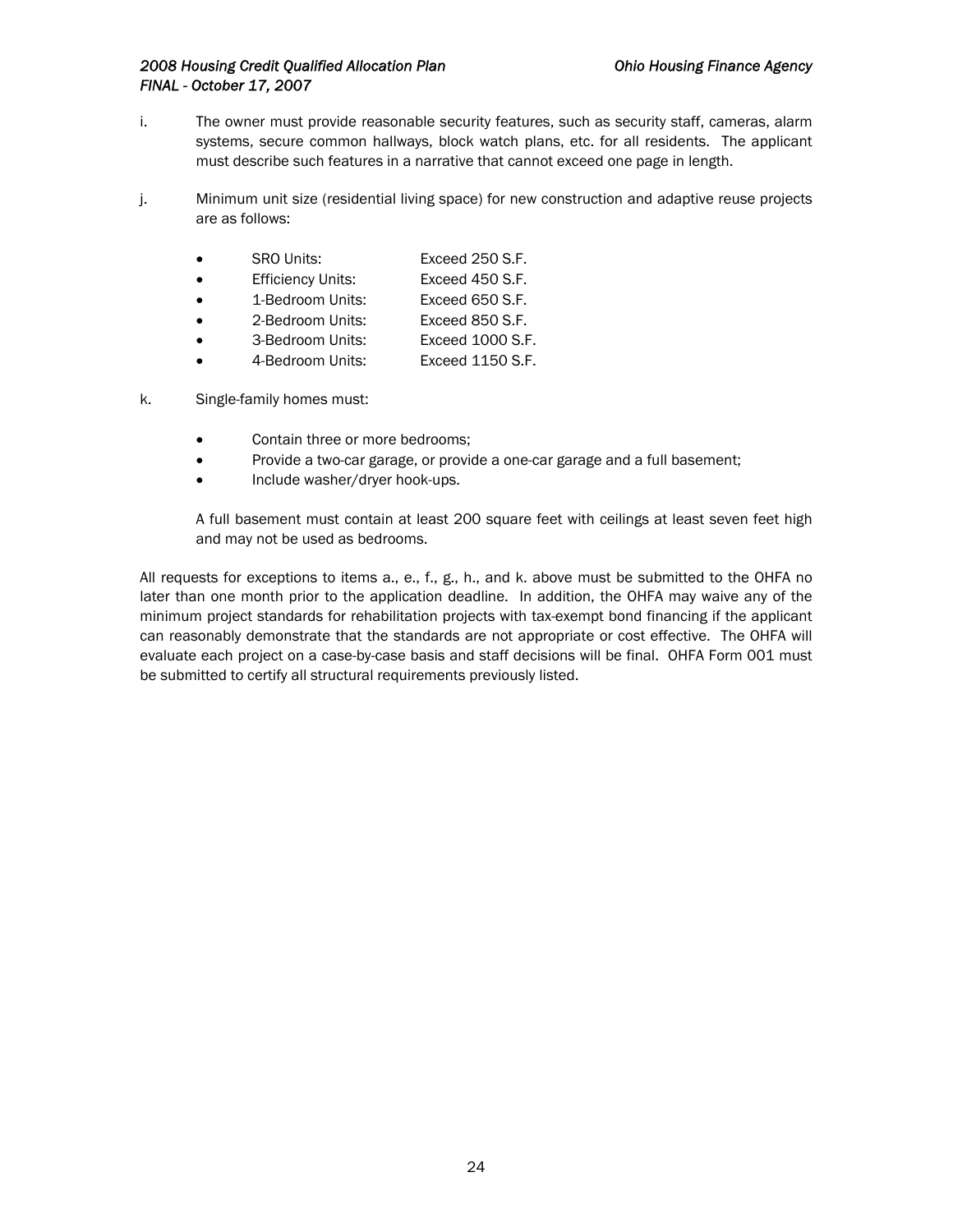## E. Allocation Pools

The OHFA has divided the state's annual per capita credit allocation into three target pools, three geographic pools, and the maximizing outcomes pool. Each application will compete in only one of the target or geographic pools. Applications will be assigned to a target pool at the discretion of OHFA based on the qualifications for each target pool. The amount reserved to each pool is the maximum amount that will be awarded in that pool. Credits that are not awarded in any pool will be distributed in the maximizing outcomes pool. OHFA may, at its discretion, approach applicants during the review process regarding adjustments to their requested credit amount in order to maximize the number of projects funded per pool.

Target Pools (not to exceed \$9,500,000 of the annual credit allocation)

## 1. Rural Development Funding (not to exceed \$2,000,000)

- a. Includes new construction projects with a Section 515 loan, and new construction or rehabilitation projects with a Section 538 loan guarantee with interest subsidy.
- b. All buildings must be financed with a Section 515 loan or Section 538 loan guarantee. Evidence that the financing has been or will be obtained must be submitted with the application.
- c. The amount of a Section 538 loan guarantee must be equal to at least 10% of total project costs. The applicant must submit correspondence from RD that verifies the eligibility of their project for the upcoming loan guarantee program. A complete application for the guarantee must then be submitted to the appropriate RD office by September 2, 2008 or the credit reservation may be recaptured. The RD office will determine the completeness of such application.

Projects that receive a Section 538 Loan Guarantee are ineligible for points in the Single-Family Lease-Purchase category. Applicants who receive an RD Section 538 Loan Guarantee for a lease-purchase development must submit by the Carryover deadline a legal opinion indicating that the units may be sold to residents after the 15 year compliance period.

d. If a project qualifies for the Preservation Pool it is ineligible for the Rural Development Pool.

### 2. Permanent Supportive Housing (PSH) for the Homeless (not to exceed \$2,500,000)

- a. Projects are designed for persons/households that are homeless (primary residence is a publicly or privately operated shelter designed to provide temporary living accommodations, or a public or private place not designed for, or ordinarily used as, a regular sleeping accommodation for human beings) and have one or more of the following characteristics: physical, mental or developmental disabilities; alcohol and/or substance abuse problems; HIV/AIDS and related diseases; chronically unemployed (the project owner must provide appropriate employment services); or other persons/households that qualify under the HUD Shelter Plus Care Program.
- b. At least 50% of the units within the housing development must be reserved for occupancy by the targeted population.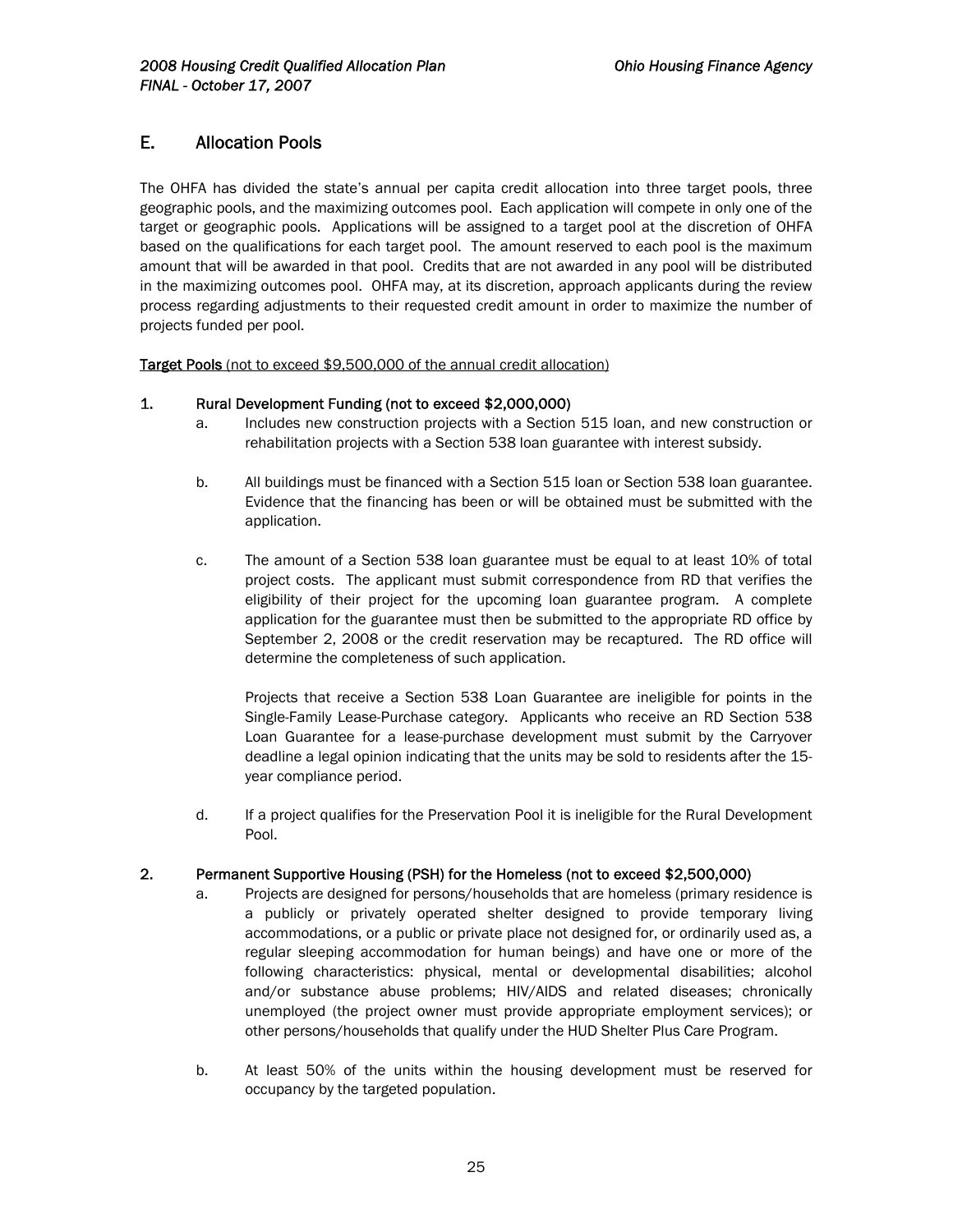- c. A comprehensive service plan that is satisfactory to the OHFA and meets all the requirements listed in Exhibit J must be submitted with the application that identifies (i) the services to be provided; (ii) the anticipated sources of funding for such services; (iii) the physical space that will be used to provide such services; and (iv) the applicant or the contracted (or equivalent relationship) supportive services provider and their experience in providing services to the targeted population.
- d. The applicant must provide a commitment for rental subsidy for at least 50% of the units. The subsidy must be specifically committed to the project. Sources may include project-based vouchers or other assistance from the local PHA, McKinney-Vento Homelessness grant, or other federal, state or local government source. The organization providing the subsidy must continue to hold the project in good standing while their funding is in place.
- e. The project will not be considered for single-family lease purchase and senior housing points.
- f. Preference will be given first to projects located in a Geographic Pool A city or in a county with a Geographic Pool A city.
- g. All proposals for permanent supportive housing must compete in the PSH Pool.
- h. In the Site & Market Evaluation, criteria for Housing Credit Vacancy Rate, Market Vacancy Rate, Penetration Rate, and Growth Rate of Income-Qualified Households will not be used in the PSH Pool.
- i. General partners must be non-profit organizations with experience in developing, owning, or managing supportive housing for the homeless or special needs individuals/families.

## 3. Preservation (not to exceed \$5,000,000)

Includes the following projects:

a. Projects receiving project-based rental subsidy through a Section 8 Housing Assistance Payment Program (HAP) contract. Preference will be given first to contracts due to expire on or before December 31, 2010 and in effect at the time of application. Documentation from HUD or the applicable Contract Administrator that evidences the assistance and length of the contract must be submitted with the application.

A new owner must accept the project-based rental subsidy if it is offered by HUD. If a compelling reason exists for the new owner not to accept the subsidy, the applicant must submit a narrative that explains this decision and include letters supporting this decision from the resident council (if one exists), local government official(s), and a local or statewide low-income housing advocacy group that receives OTAG funding from HUD.

b. Troubled projects that have received assistance through the USDA Rural Development (RD) office. Applicants must provide a letter from the RD office that details the current situation for the project, explains the need for housing credits, and approves of the current or proposed owner(s) and management company.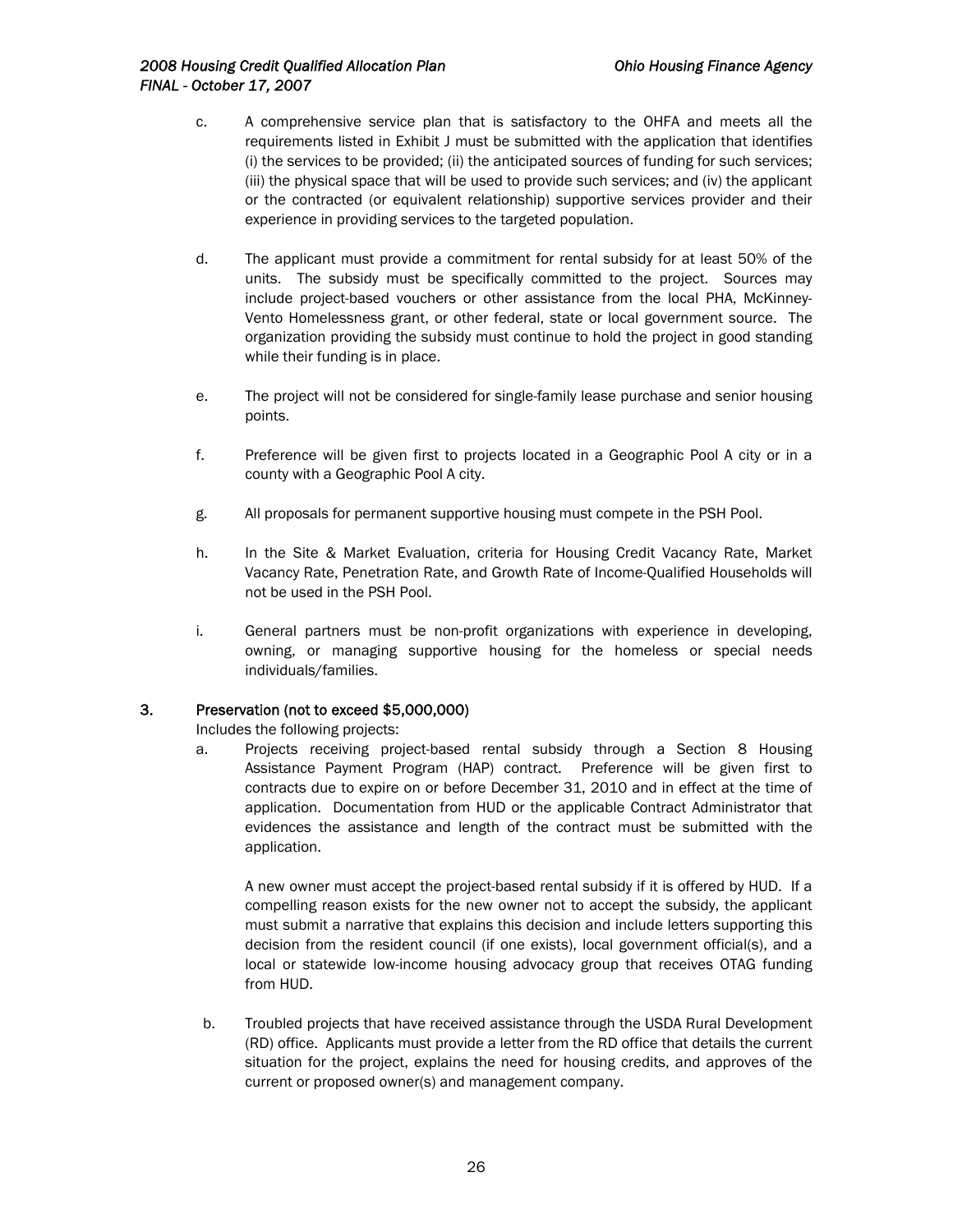- c. Projects participating in the HUD Portfolio Reengineering Program. Applicants must provide a letter of eligibility from HUD and be assigned to a Participating Administrative Entity (PAE). Projects that have closed their financing under this program and have not yet placed-in-service are eligible for the pool.
- d. Existing HUD Section 202 or 811 projects.
- e. Existing HUD Section 236 projects. The Interest Reduction Payment (IRP) must be decoupled from the Section 236 agreement if housing credits are awarded (exceptions may be permitted on a case-by-case basis). The affordability requirements indicated in the Section 236 agreement must also be maintained for the property.
- f. Projects that received a previous allocation of Housing Credits between 1987 and 1994 and were later completed and placed in service.
- g. Other properties judged by OHFA to encompass the preservation of existing affordable housing.

The first priority of the Preservation Pool will be properties that have an existing project-based rental assistance contract with HUD, RD, or a comparable federal source. This preference will be reflected in the Site & Market Evaluation. All of the units in a project must be located in buildings meeting the definition of preservation. Additional community rooms and common space may be added to the project. Projects competing in the preservation pool must submit a capital needs assessment with their application that meets the standards outlined in Exhibit L. The OHFA will use this assessment to determine whether the costs indicated in the application are appropriate considering the rehabilitation needs of the project.

Preservation projects with HUD assistance must submit a copy of the most recent REAC score for the property. If this score is less than 60, then the existing general partners and management company may not participate on the development team for the project, unless such entities demonstrate that they are in good standing with HUD and that their continuing participation will result in improvement of the condition of the property.

The preservation pool will be divided into two pools based on the geographic pool definitions. An amount not to exceed four million dollars (\$4,000,000) of the state's annual per capita credit allocation will be designated to preservation projects, meeting one of the definitions above, located in Geographic Pools A or B. An amount not to exceed one million dollars (\$1,000,000) of the state's annual per capita credit allocation will be designated to preservation projects, meeting one of the definitions above, located in Geographic Pool C.

In the Site & Market Evaluation, criteria for Housing Credit Vacancy Rate, Market Vacancy Rate, Penetration Rate, and Growth Rate of Income-Qualified Households will not be used in the Preservation Pool.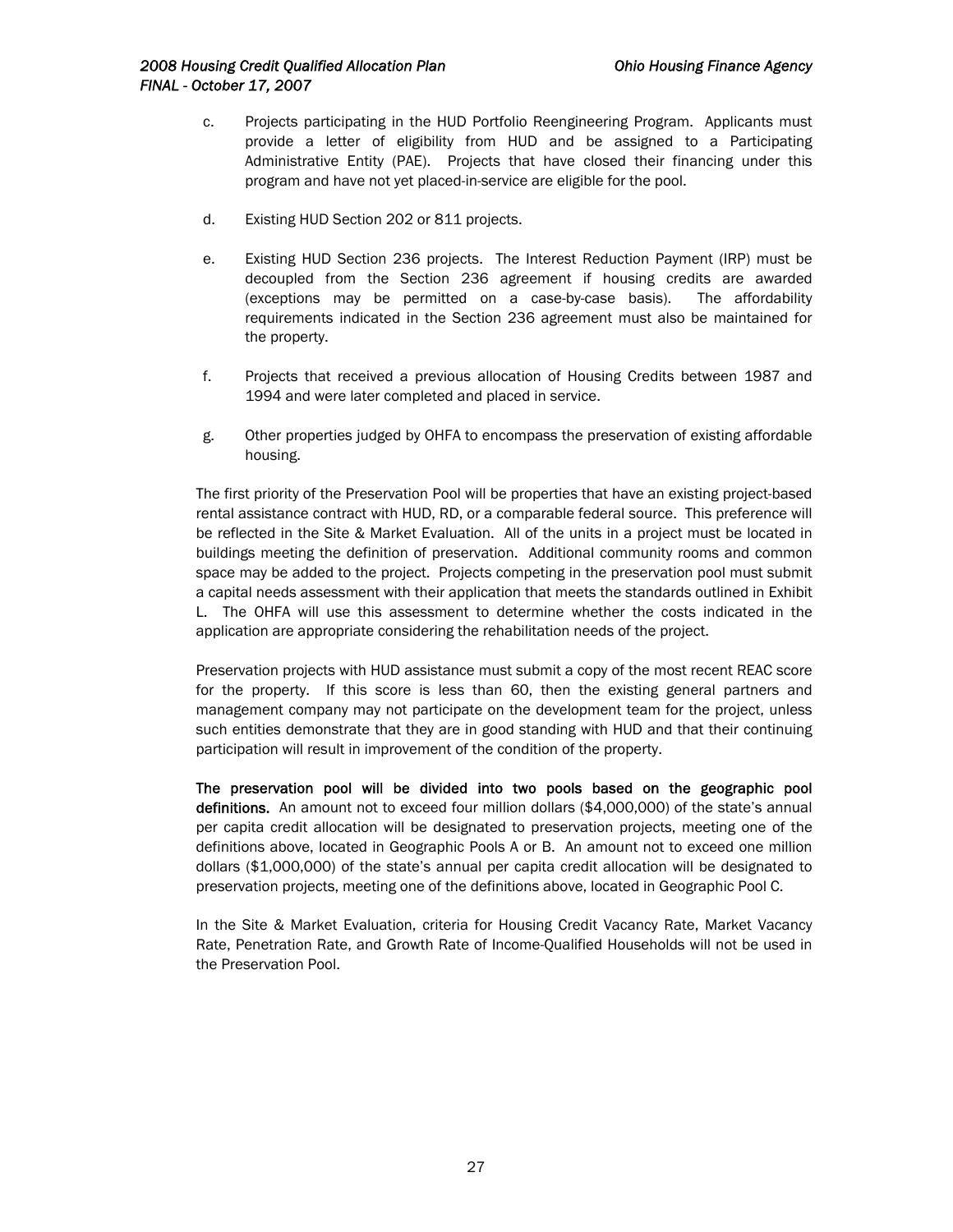#### Geographic Pools (not to exceed \$10,500,000 of the annual credit allocation)

All buildings in a project must be located in one pool area. Projects located in multiple pools will not be permitted. For a definition of the pools refer to Exhibit G.

- 4. Geographic Pool C (rural areas): Not to exceed \$2,500,000.
- 5. Geographic Pool B (suburban areas & mid-sized counties): Not to exceed \$3,000,000.
- 6. Geographic Pool A (urban areas): Not to exceed \$5,000,000.

## Maximizing Outcomes Pool

The remainder of the annual credit allocation (approximately \$2,500,000) will be awarded from the Maximizing Outcomes Pool at the discretion of OHFA. Applicants who do not receive credits in the target and geographic pools are eligible for this pool. Projects will be selected based on the criteria indicated below and other factors at the discretion of OHFA in order to meet program policies and goals that were not achieved in the other pools.

- 1. Preference will be given to projects located in counties or submarkets that received the fewest number of credit awards in the target and geographic pools. The population and housing need in these areas will be considered.
- 2. Preference will be given to target and geographic pools in which the total amount of credits awarded is significantly less than the maximum amount available in such pools.
- 3. CHDO Ownership: Consideration will be given if the majority owner/managing member is a state-certified Community Housing Development Organization (CHDO) and the proposed project is located in the established service area of the CHDO. This criterion is intended to meet the non-profit set-aside mandated in the IRC, and the CHDO set-aside for the HOME program.
- 4. Housing Authorities: Consideration will be given to projects under development by the local Public Housing Authority (PHA) using HOPE VI funds, Replacement Housing Factor (RHF) funds, or a loan secured by the assets and/or capital funds of the PHA as the primary source of financing.
- 5. Geographic Regions: Consideration will be given based on project location if the awards in the target and geographic pools have not achieved the following levels. The percentages are based on the number of income-eligible households in each region. (*See Exhibit H on Page 81 for a list of Geographic Regions.*)
	- a. Northeast: minimum of 18% of the total allocation.
	- b. Northwest: minimum of 6% of the total allocation.
	- c. Central: minimum of 10% of the total allocation.
	- d. Southeast: minimum of 4% of the total allocation.
	- e. Southwest: minimum of 14% of the total allocation.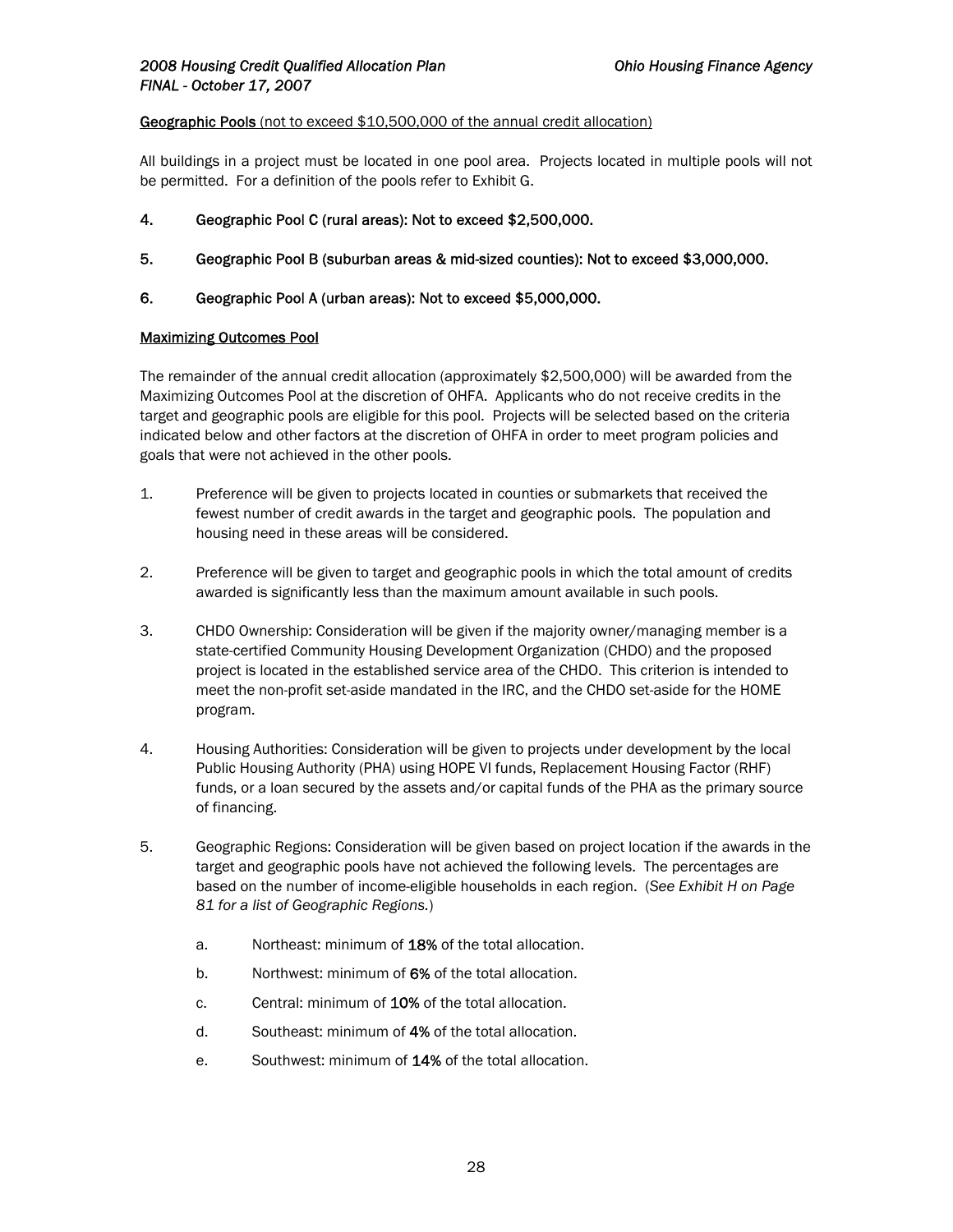- 6. Housing Types: Consideration will be given based on project type if the awards in the target and geographic pools have not achieved the following levels:
	- a. Senior Housing: minimum of 20% of the total allocation.
	- b. Lease-Purchase Homes: minimum of 20% of the total allocation, with consideration for vacant housing properties as recommended by the Ohio Foreclosure Prevention Task Force.
	- c. Family Apartments: minimum of 20% of the total allocation.
- 7. Consideration will be given to a Tier One or Tier Two organization (see Experience & Capacity Review) that did not receive credits in the target or geographic pools.

Awards from this pool will be determined following the announcement of all other pool results. Refer to the Program Calendar for the announcement date.

Waiting List: Projects that do not receive a reservation will be placed on a waiting list for Housing Credits that become available via returns or the national pool later in the year.

If a project returns Housing Credits that were reserved during 2007 in a target or geographic pool, then applications from that pool will receive first consideration for any award of credits. Any other available credits will be distributed according to the criteria of the maximizing outcomes pool. Please note that if a project returns credits that were awarded during 2007, then any HDAP or HDLP awarded must also be returned. Projects that receive credits from the waiting lists may then be considered for HDAP or HDLP funding, although that funding cannot be assured.

The OHFA will contact representatives of the waiting list projects when Housing Credits become available. The OHFA will set a deadline for the applicant to respond to any offer.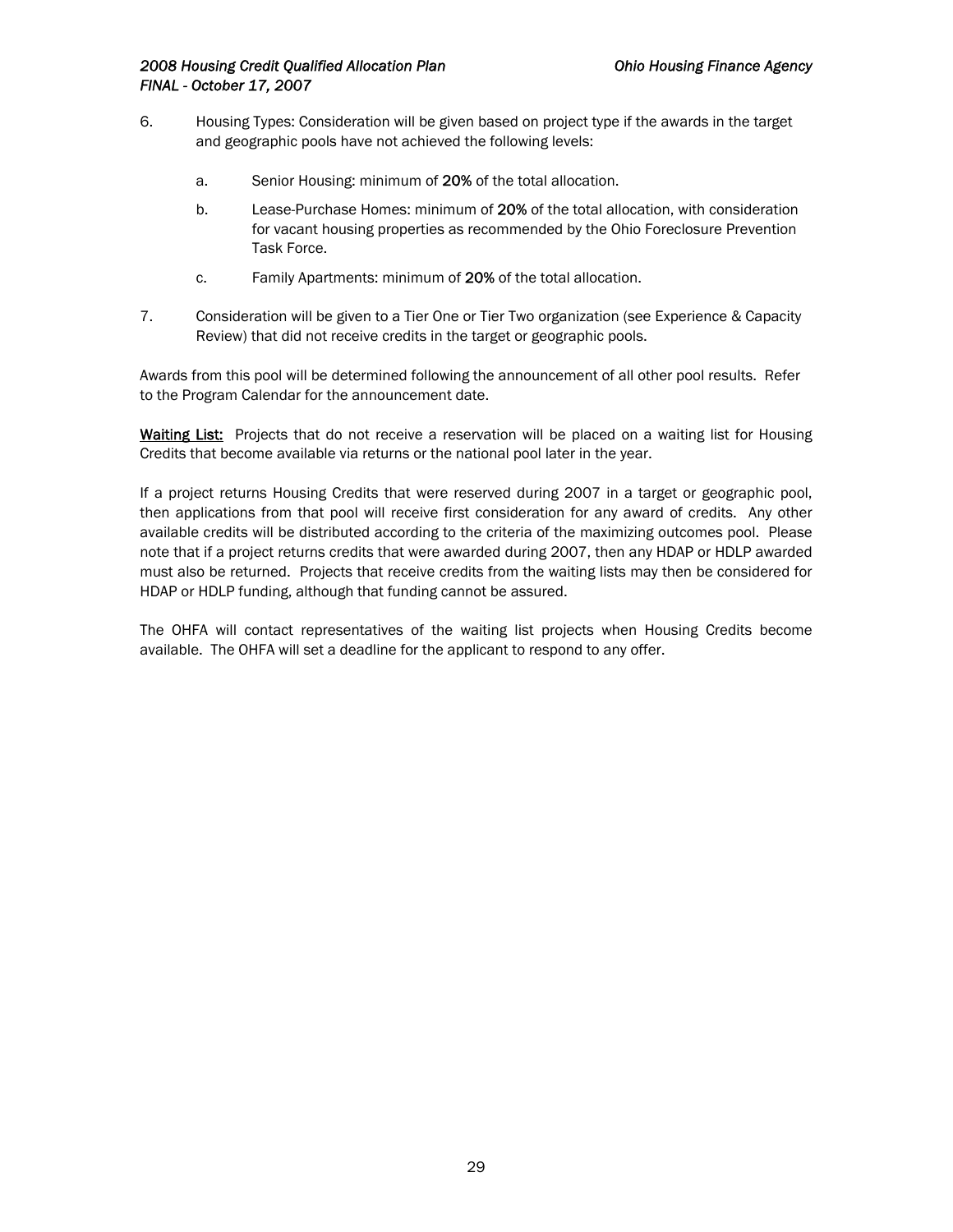## F. Threshold Review for Full Applications

Threshold review is a basic review of the full application to determine if it is complete; all necessary forms, supporting evidence, and fees are included; and the project meets minimum program requirements. Unless noted otherwise, projects with tax-exempt bond financing must also meet all threshold requirements to receive Housing Credits.

The OHFA will complete threshold reviews of applications and offer the applicants the opportunity to correct deficiencies in their applications.

The criteria are as follows:

## 1. Meets Section 42 Requirements

The project must meet all the requirements set forth in Section 42 of the Internal Revenue Code (IRC) of 1986, as amended, and all relevant U.S. Department of the Treasury regulations, notices, and rulings.

## 2. Complete, Organized Application

Applications must be submitted in a three-ring binder, utilizing the index provided with the application and an index tab for each numbered or lettered section. Applications must be complete and consistent with all supporting documentation. An original signature of a representative of each general partner/managing member is required in the program certification section of the application. Any applications that are incomplete, inconsistent, and/or illegible will be rejected. An electronic copy of the AHFA must be submitted on a computer disk.

Application Fee: The appropriate processing fee must accompany each application. If a check is returned for insufficient funds, the application will be immediately rejected. The amount of the application fee is \$1,000 for the full application. This fee is in addition to the application fee previously paid for the site & market evaluation.

Projects with threshold deficiencies will be charged a resubmission fee. The resubmission fee will equal \$50 per corrected threshold review criterion up to a maximum of \$500. This fee will apply to all applicants, including tax-exempt bond projects seeking an award of Housing Credits. Any items that will not be supplied with the initial application for a tax-exempt bond project must be agreed upon in advance in order to avoid the resubmission fee. If a resubmission fee check is returned for insufficient funds, the application will be rejected.

### 3. Extended Use

All projects must commit to an extended use term of a minimum of 30 years of affordability. Projects with tax-exempt bond financing must commit to an extended use term of the greater of 30 years or the outstanding term of the bonds. If an allocation of Housing Credits is received, the owner must file a Restrictive Covenant (provided by the OHFA) to waive the right to petition the OHFA to terminate the extended use term as described in Section 42 of the IRC.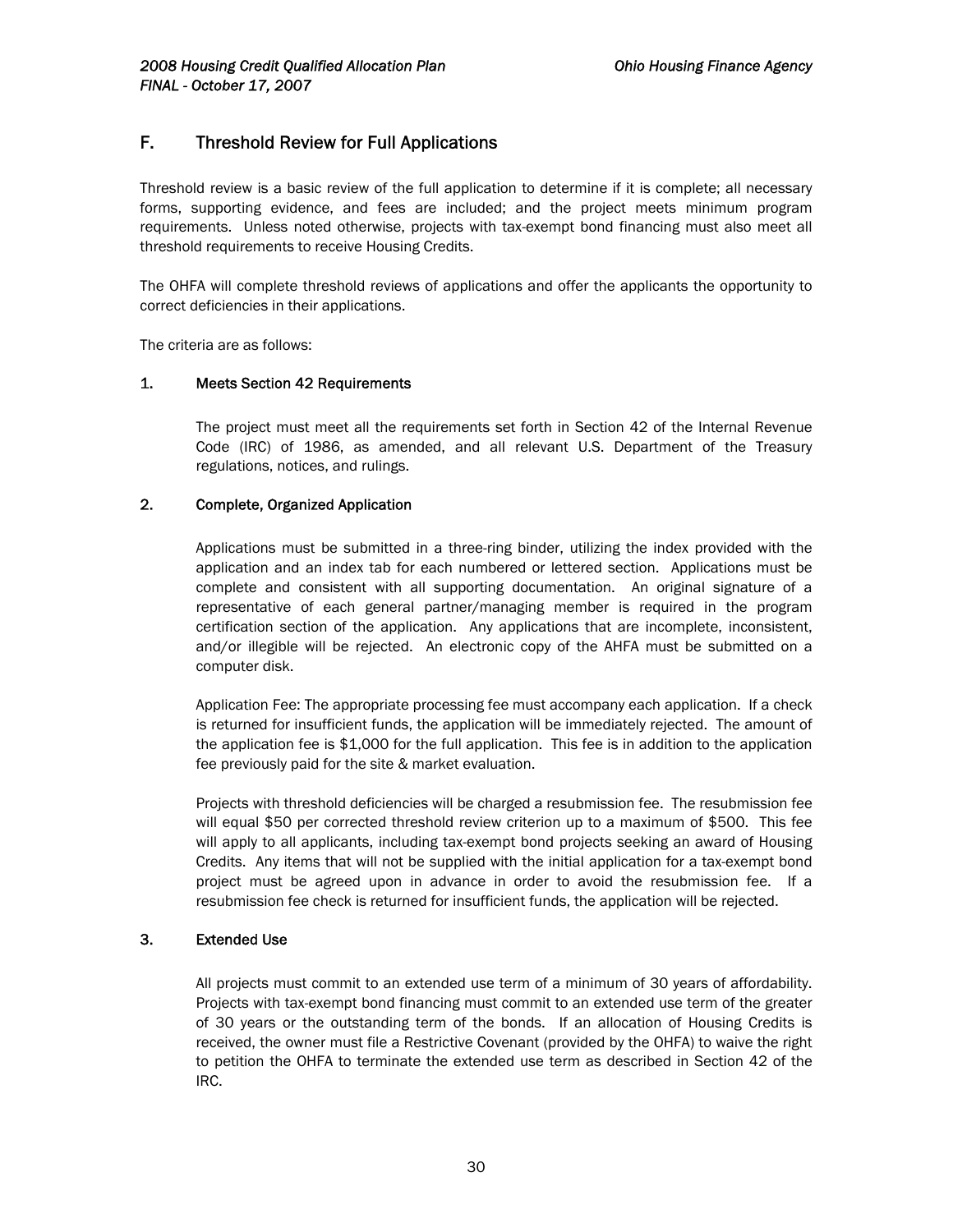## 4. Evidence of Site Control

The applicant must submit copies of the executed and recorded deed(s) of the current owner if the property is owned by a general partner or limited partner in the project.

If the current owner is not a general partner or limited partner in the project, then one of the following must be submitted to properly evidence site control:

- a. Executed purchase option with date certain performance;
- b. Executed purchase contract;
- c. Executed land contract;
- d. Executed long-term (35 or more years) lease agreement with an executed and recorded memorandum of lease; or
- e. Executed option to enter a long-term lease agreement.

If parcels will be purchased from a City land bank, then a copy of the final City Council Resolution approving the transfer of all applicable lots may be submitted with the deeds of the current owner as evidence of site control.

Each of the site options or contracts may not expire until a reasonable period of time following the scheduled announcement date for Housing Credit awards. All option agreements relating to the transfer of a site must be included in the application.

The items listed above are the minimum required to meet threshold requirements. The OHFA reserves the right to require, as needed, additional documentation that evidences proper site control.

A scattered-site project is required to have at least 35% of the sites under control. A project qualifies as scattered-site if there are 10 or more sites AND no more than 50% of the sites are contiguous. Contiguous sites are defined as two or more sites that share common boundaries, and cannot be separated by vacant or developed land, roadways, railroad tracks, rivers, creeks, etc. A site is defined as a parcel with an assigned permanent parcel number as it exists at application. The OHFA reserves the right to reduce basis at Carryover if the minimum site control percentage at application is not maintained at Carryover.

## 5. Zoning

The applicant must demonstrate that the zoning for each site on which the project will be located allows for the use(s) proposed by the applicant. Thus, at a minimum, the zoning designation for each site must allow residential use. Applicants must submit a letter from the local jurisdiction to confirm the zoning that must include the following:

- a. The actual zoning designation and a description of this designation;
- b. Density and/or lot coverage requirements (if any);
- c. If a conditionally permitted use, an explanation of the conditions to be met for the project to be considered a permitted use; and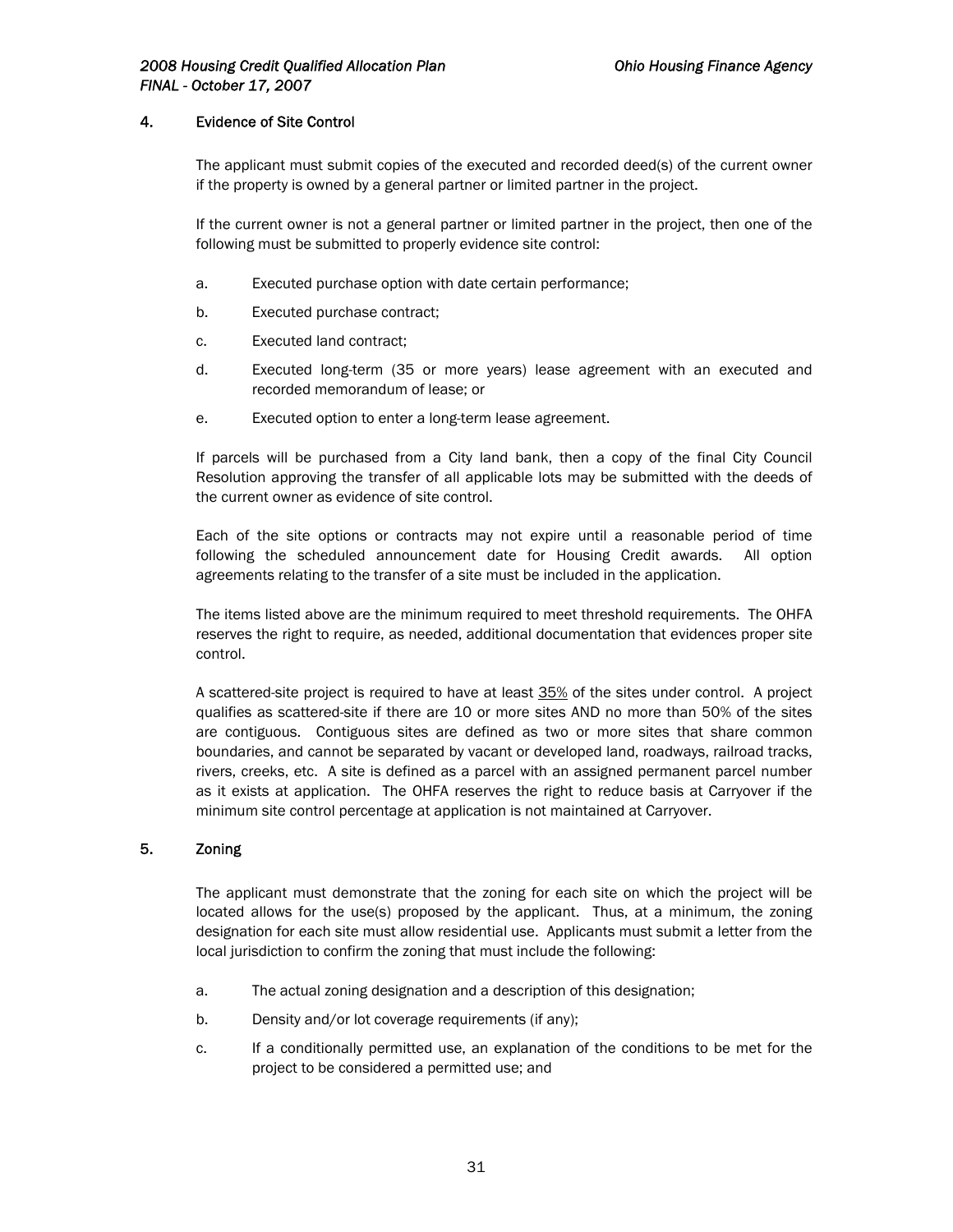d. A description of any overlay or planned development district regulations that would further condition the development of the project.

For jurisdictions with no zoning regulations in effect, a letter from the jurisdiction so stating is required.

### 6. Affirmative Marketing Plan

The applicant must complete an Affirmative Fair Housing Marketing Plan (Form AFHM-98). All items on the form must be completed correctly including all attachments. The applicant must include on the form a description of the outreach, marketing, and advertising methods used in order to affirmatively market the project. A separate Plan is required for each census tract in which the project is located.

#### 7. Conditional Financial Commitments

All non-OHFA construction and permanent financing, grants, equity sources and deferred fees or expenses shall be conditionally committed at the time of application. An executed conditional commitment letter from each source must be included with the application. A conditional financing commitment must contain, at a minimum, (a) the amount of financing; (b) the interest rate of the loan; (c) the term of the loan; (d) the amortization period or other repayment terms for the loan; and (e) the contact person's name and telephone number. A letter or explanation for all sources must be submitted.

Those applicants seeking funding from a local government, Federal Home Loan Bank, or other public or quasi-public funding source that does not issue a funding decision prior to the Housing Credit application deadline must substitute a letter of application or letter of intent from the funding source. The letter of application or intent must be signed by the funding source and shall include the name of the project, the number of units, the amount of funding sought, the terms and rates for the funding sought, the anticipated date of funding decision, and a statement that the project is, or will be, considered for funding.

A conditional equity commitment must contain, at a minimum, (a) the amount of Housing Credit equity (net and gross); (b) the pay-in schedule for the equity; (c) the cents per Housing Credit dollar factor used; and (d) the amount of historic equity (if any). The conditional commitment letters must be consistent with the information provided on the Housing Credit application and must be signed and dated no more than six months prior to the application deadline.

The OHFA reserves the right to verify any financial commitment(s) and to require a legal opinion indicating whether the project's sources should or should not affect the project's eligible basis and/or Housing Credit percentage.

Projects participating in the HUD portfolio re-engineering program (Mark-to-Market) must provide a copy of the most recent underwriting model, if available, or other acceptable evidence to substantiate the anticipated amount of any HUD second mortgage.

Applicants who have been denied other OHFA financing for their project may be required to submit conditional financial commitments that will replace funding sought from the OHFA. Failure to provide these conditional commitments may result in rejection of the application or revocation of the project's Housing Credit reservation.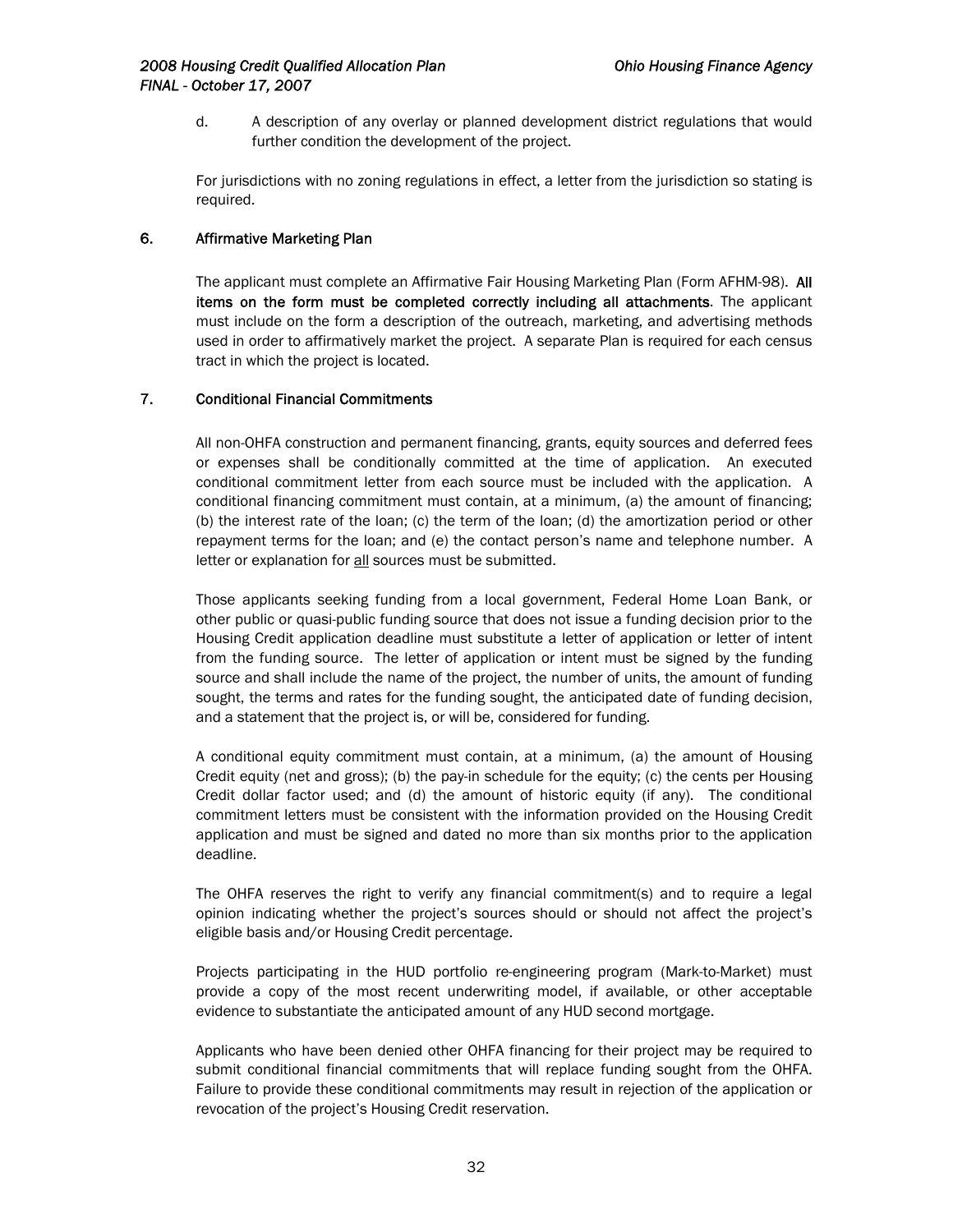## 8. Maximum Credit Per Project

A project may receive no more than \$1,000,000 in annual Housing Credits.

## 9. Unit Cost Cap

The total development cost (total project cost minus cost of land, commercial hard construction, bridge loan interest, operating reserves, OHFA compliance monitoring fee and replacement reserves) per unit must not exceed the  $2007$  HUD 221 (d)(3) mortgage limits by bedroom size (see Exhibit B).

Projects receiving historic rehabilitation tax credits will be allowed to deduct the residential portion of the historic tax credit from the project cost to allow for stricter rehabilitation standards. The OHFA may, on a case-by-case basis, allow a project receiving historic rehabilitation tax credits or participating in the HUD portfolio re-engineering program to exceed the unit cost cap. A request to waive this requirement must be submitted with the application. However, total adjusted eligible basis (before qualified census tract adjustment) will be limited to the HUD 221(d)(3) mortgage limits in any case.

## 10. Utility Allowance Information

Utility allowance information must be submitted that is consistent with Section 42 of the IRC and IRS Regulation 1.42-10.

## 11. Adherence to Agency Underwriting Standards

Projects must meet certain underwriting standards to pass the threshold review. In addition, the OHFA may require a legal opinion stating that any government sources utilized by the project will or will not affect the eligible basis and/or credit rate as a condition of the Housing Credit reservation. The OHFA reserves the right to combine the costs for projects located in close proximity to each other and sharing similar attributes. The OHFA will use the combined costs to evaluate the fee percentages for the projects. The project must comply with the following underwriting standards:

- a. Developer fees & overhead and any consultant fees may not exceed the sum of:
	- i. 15% of total rehabilitation and new construction eligible basis, and
	- ii. 5% of total acquisition eligible basis; however, a fee up to 10% of total acquisition eligible basis will be permitted for projects that require the approval of HUD for the transfer of the property.
- b. Contractor's profit, overhead, and general requirements may not exceed 14% of total rehabilitation and new construction eligible basis.
- c. Total soft costs may not exceed 35% of total eligible basis. Total soft costs is the sum of general requirements, contractor overhead, contractor profit, architectural fees, survey costs, engineering fees, permanent loan fees, cost of tax-exempt bond issuance, taxes, appraisal, market study, environmental report, rent-up/marketing costs, title & recording fees, non-syndication legal fees, accounting fees, developer fees & overhead, consultant fees, organizational fees, and syndication expenses.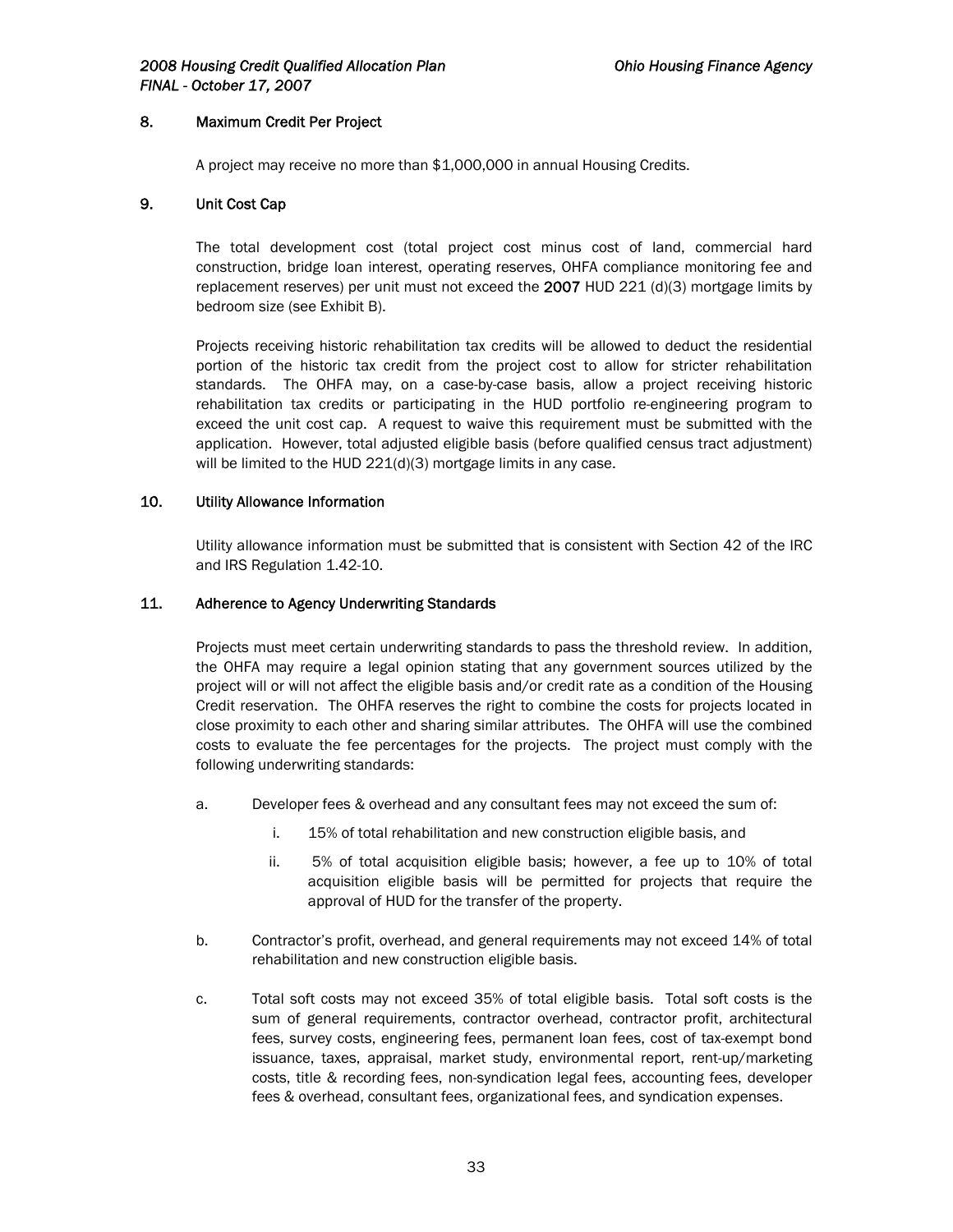- d. The total permanent financing sources must equal the total project costs at the time of application. After the initial OHFA underwrite, any financial shortfalls cannot exceed 10% of total project costs.
- e. Proposals found to be either financially feasible without a credit allocation, or to be financially infeasible in any case, will be rejected.

## 12*.* Consistency with HDAP Funding

Projects seeking funding through the Housing Development Assistance Program (HDAP) must initially meet the following requirements:

- a. A minimum of 40% of the units must be occupied by and affordable to households at or below 50% of AMGI for projects located in a Participating Jurisdiction (PJ). The HDAP/HOME-assisted units cannot exceed the HUD Low- and High-HOME rent for the county where the project will be located. If the project is located in a nonparticipating jurisdiction, a minimum of 35% of the units must be occupied by and affordable to households at or below 50% of AMGI, with rents for the HDAP/HOMEassisted units at the HUD Low- and High-HOME rent.
- b. Completion of the appropriate section of the AHFA.
- c. The applicant must comply with all requirements of the HDAP Guidelines.
- d. A project that receives HOME funds must comply with all HOME program rules, including environmental review and the requirement that residents may not be evicted other than for good cause.
- e. A sole for-profit applicant that receives Ohio Housing Trust funds must comply with State Prevailing Wage requirements.

### 13*.* Conformity with Local Consolidated Plan or CHIS

Applicants must evidence that their project meets community housing needs through the local Consolidated Plan or Comprehensive Housing Improvement Strategy (CHIS). Applicants will be required to secure approval from the local agency that administers the Consolidated Plan or CHIS. It is the responsibility of the applicant to determine which plan applies. Please see Exhibits D and E for a listing of cities and counties with a Consolidated Plan or CHIS. If no local Consolidated Plan or CHIS exists in the community in which the project is located, the project must conform to the state Consolidated Plan. A completed OHFA Form 004 signed by the appropriate official from the city, county, or state must be included with the application.

## 14*.* Development Team Standards

- a. Management Company. The proposed management company must meet the following standards:
	- i. The company must currently be a member of at least one of the following organizations or associations: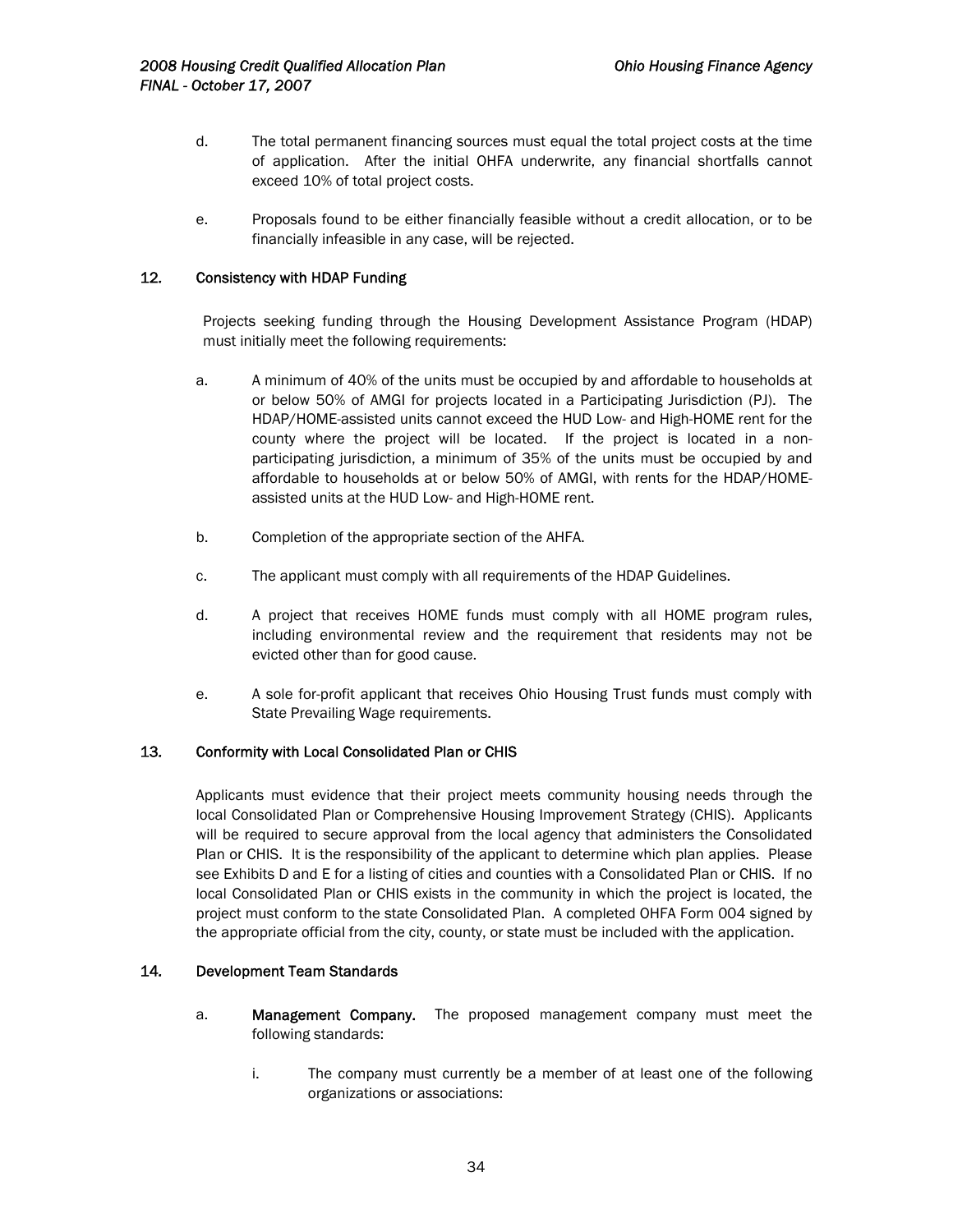- National Assisted Housing Management Association (NAHMA)
- Midwest Assisted Housing Management Association (MAHMA)
- National Leased Housing Association (NLHA)
- Council for Affordable Rural Housing (CARH)
- Council for Rural Housing and Development of Ohio (CRHDO)
- American Association for Homes and Services for the Aging (AAHSA)
- Association for Ohio Philanthropic Homes and Housing for the Aging (AOPHA)
- A special needs association with a focus on housing management training for that special needs population
- American Association of Service Coordinators
- National Apartment Association
- Institute Of Real Estate Management (IREM)
- National Association of Housing and Redevelopment Officials (NAHRO)
- ii. A representative of the management company has earned one of the following certifications: Housing Credit Certified Professional (HCCP) sponsored by the National Association of Home Builders; Specialist in Housing Credit Management (SHCM) sponsored by NAHMA; or equivalent certification from a nationally recognized consultant or association, including but not limited to TheoPro Compliance & Consulting Inc., Quadel Consulting or Spectrum Seminars.
- iii. The company must have managed at least five housing credit and/or federally subsidized developments (at least 10 units each) for at least one year each or have managed two housing credit projects (at least 10 units each) for at least three years each. All projects currently managed by the proposed company must not have any uncured Forms 8823. Exceptions may be granted on a case-by-case basis for 8823 events that are not the fault of the management company, such as a casualty loss, or if a management company inherits non-compliance issues from the prior manager. Also, exceptions to the experience requirement will be made for new companies that meet requirements (i.) and (ii.) above and whose principals can demonstrate previous management experience with no record of uncorrected noncompliance.

### 15. Ohio Housing Locator

The owner and/or property manager of all Housing Credit properties funded in 2008 and in the future will be required to list their properties in the Ohio Housing Locator (www.OhioHousingLocator.org), the OHFA-sponsored statewide affordable housing database, as soon as the units are placed in service.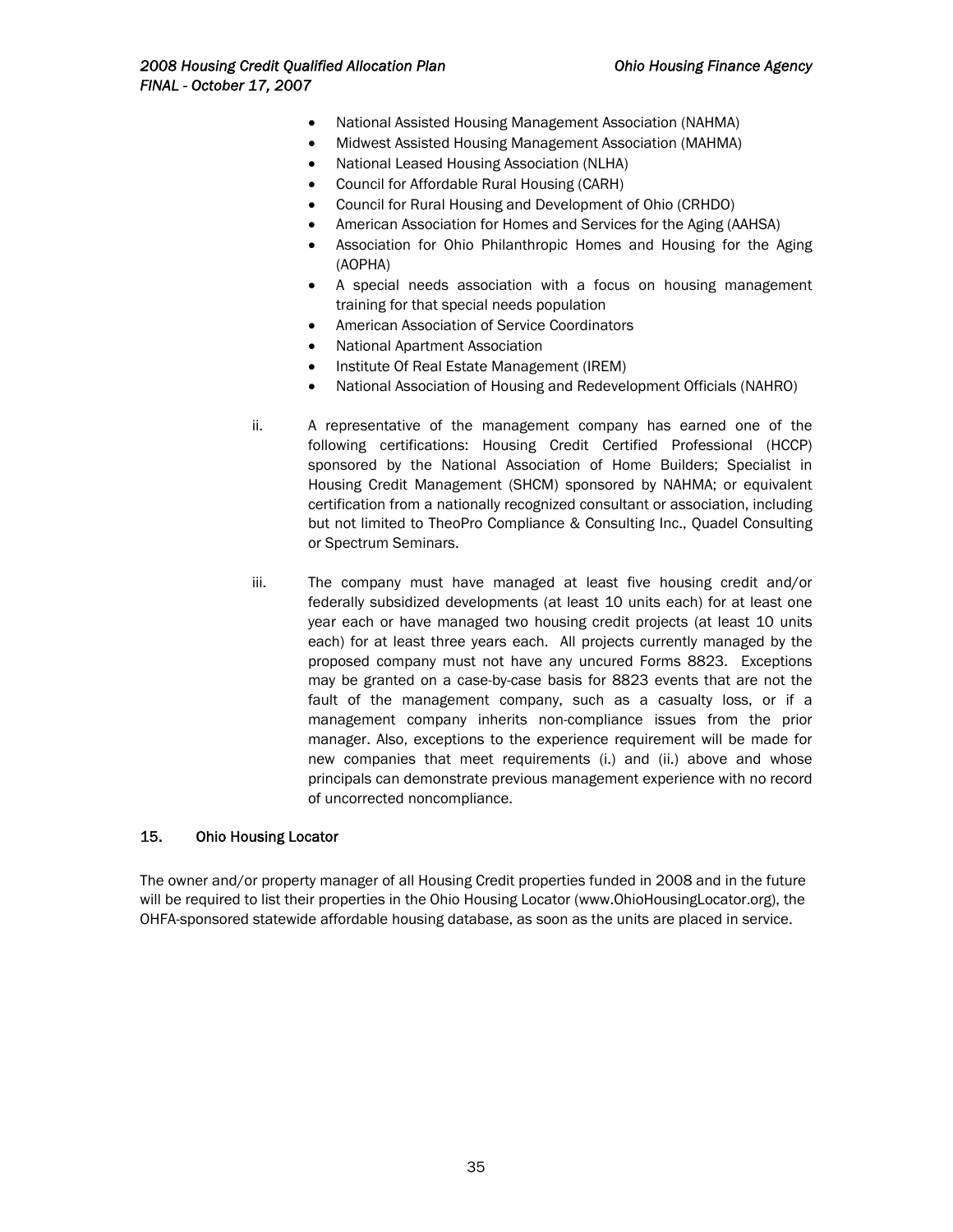# G. Competitive Review for Full Applications

Projects will be judged using a competitive system divided into two parts. Each project is required to earn at least 60 points in the Part I Criteria. The proposed development team will be judged based on the Part II Criteria, and this assessment will be considered with the rankings from the Site & Market Evaluation to determine the final ranking of applications in each of the target and geographic pools. The applicant must submit proper evidence of each item elected and will be held to all commitments if their application receives an award of housing credits.

### Part I Criteria

#### 1. Additional Rent Restrictions – 25 points

Applicants who select one of the following elections will receive 25 points:

- a. 60% of the units affordable to households with incomes at or below 50% AMGI (projects located in Geographic Pool A or B); or
- b. 40% of the units affordable to households with incomes at or below 50% AMGI (projects located Geographic Pool C, except for counties listed in Item "c" below); or
- c. 30% of the units affordable to households with incomes at or below 50% AMGI (projects located in either Belmont, Lawrence, or Washington Counties).

#### 2. Senior Housing – 5 points

Applicants who set aside 100% of the units for households containing at least one person who is age 55 years or older will receive 5 points. Experienced service coordinators, evidence of service coordinator salary or an in-kind service agreement, additional market study requirements and supportive service plans containing specified services (see Exhibit J) are required for all special needs populations. With regard to the supportive service plans, applicants will be permitted to provide minimal updates to their plans during the Competitive Cure period. However, in order to receive the points, a reasonable quality plan must be included with the original application by the submission deadline.

Additional requirements are as follows:

- a. All buildings must contain only one story unless an elevator is provided;
- b. Units may contain no more than two bedrooms;
- c. The project must qualify for the maximum points in the universal design category;
- d. The project must contain common space equal to the lesser of 5% of the total residential square footage for the entire project, or 20 square feet per number of units in the entire project;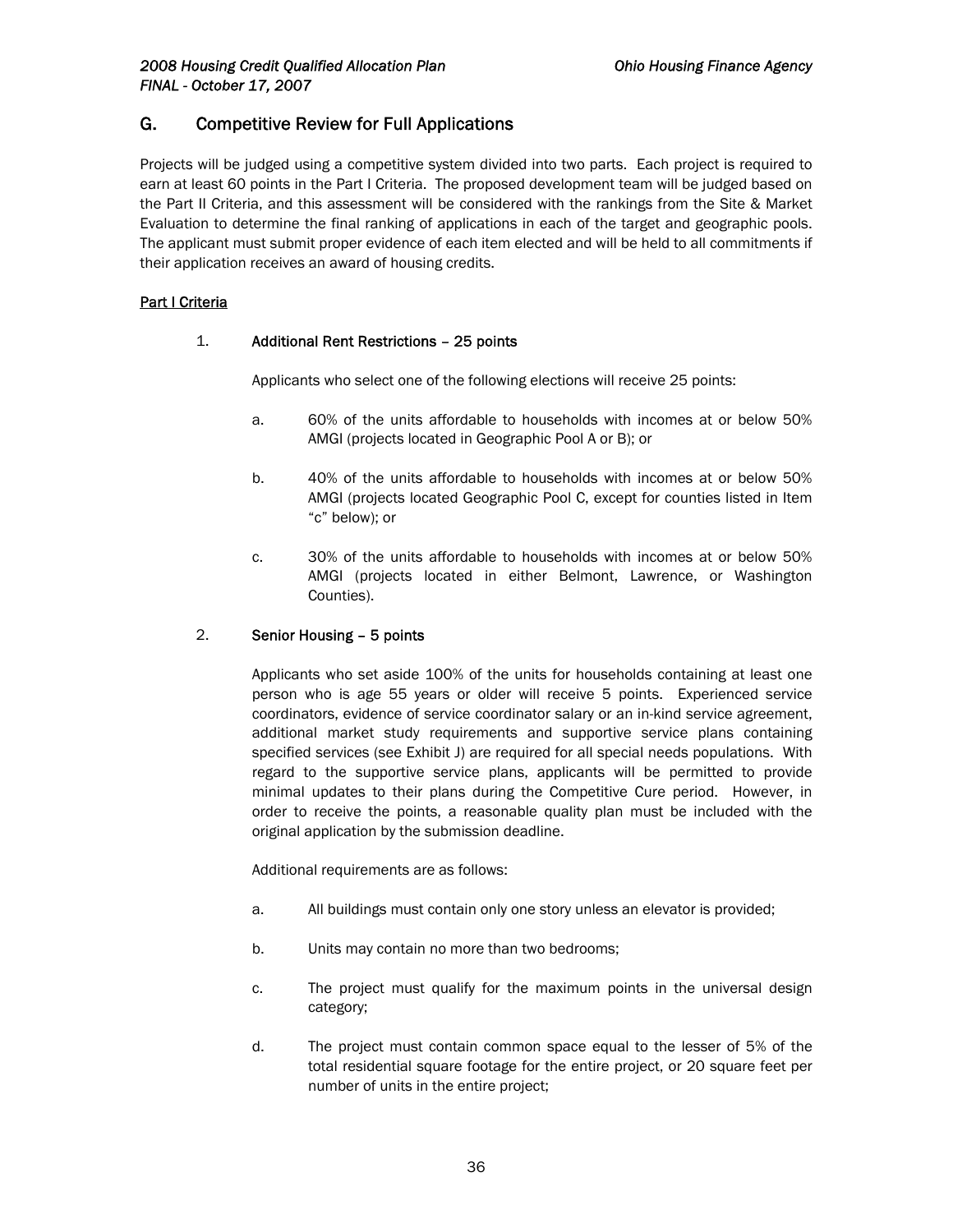- e. The project must set-aside at least \$100 per unit annually for service coordination, evidenced as an operating expense in the AHFA; and
- f. An application cannot receive points for Single-family Lease Purchase or MR/DD or SMI Unit Set Aside.

#### 3. Additional Income Targeting – 10 points

Applicants who select one of the following elections will receive ten points:

- a. 5% of the units occupied and affordable to households with incomes at or below 35% AMGI (projects located in non-Participating Jurisdictions); or
- b. 10% of the units occupied and affordable to households with incomes at or below 35% AMGI (projects located in Participating Jurisdictions).

These units may be included as part of the rent restricted units as restricted in competitive criterion 1, Additional Rent Restrictions.

#### 4. Universal Design Features – 10 points

Projects that incorporate specific universal design features into all units and buildings will receive a maximum of ten points. Please see Exhibit N for the specific universal design features required for points in this category.

#### 5. Single-Family Lease Purchase – 5 points

Preference will be given to projects that offer homeownership opportunities to qualified residents after the initial 15-year compliance period. Applicants must have a viable homeownership strategy for residents who inhabit the units during the compliance period. The strategy must incorporate an exit strategy, calculation of the estimated purchase price for the resident, homeownership counseling, and a minimum amount of funds set-aside by the owner to assist the resident in the purchase. Family supportive services must also be provided for the residents as outlined in Exhibit J.

All sites must be owned (long-term leases are unacceptable) and properly subdivided by the Carryover submission deadline. If the owner is unable to subdivide parcels before the Carryover deadline, then the OHFA will add a condition to the Carryover Allocation Agreement that will require that the site(s) be subdivided and new updated legal descriptions be submitted to the OHFA prior to the request for the 8609 Forms.

All units must be single-family detached structures with a lease-purchase option to be eligible for points in this category. The detached structures in new construction projects must be at least four feet apart and neither joined nor touching in any manner.

Applications that receive points in this category cannot also receive points for Historic Buildings and/or Senior Housing.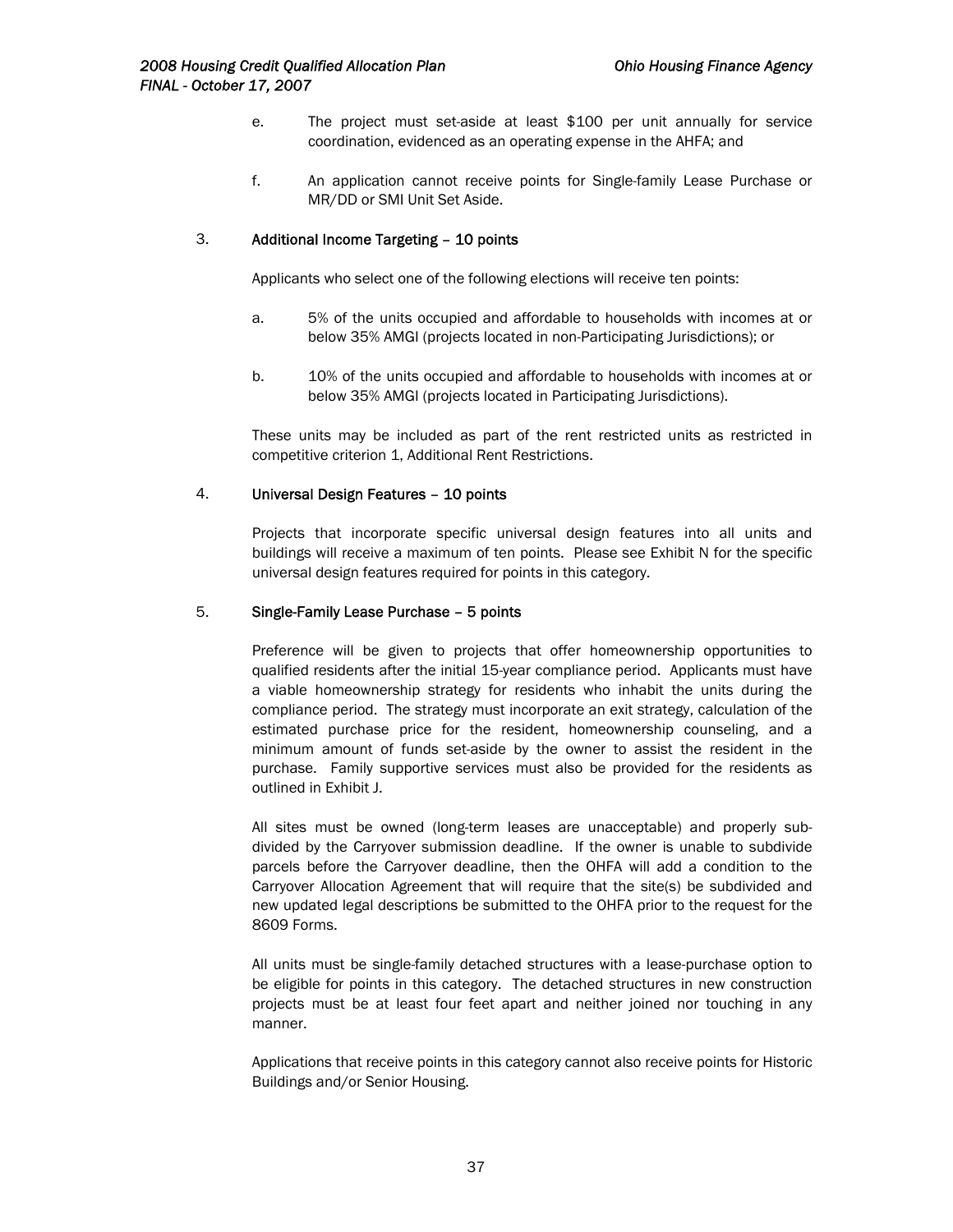#### 6. Family Supportive Services – 5 points

Five (5) points will be awarded to projects that provide the following services: providing referrals to local jobs programs; counseling residents as to available educational and training programs that can secure one's place in the workforce or enhance the likelihood of advancement; credit counseling and consultation; and referrals to day care, after school, and health care / wellness programs. The building design may be multi-family or single-family. Applicants will be required to submit a supportive service plan containing specific services and demonstrating linkages with local services agencies as outlined in Exhibit J.

Grandparent Housing: Five (5) points will be awarded to family projects that opt to target a minimum of 10% of the units to grandparents with legal custody of their grandchildren. The applicant must submit, no later than 30 days prior to the application submission deadline, a supportive service plan detailing appropriate services that will be provided to this population. The family supportive services outlined above must be provided to other families residing in the project.

The maximum score in this category is five points. These points will be mutually exclusive with the following point criteria: Senior Housing, MR/DD or SMI Unit Set-Aside and Single-Family Lease Purchase.

### 7. Historic Buildings – 2 points

Two (2) points will be given to projects that evidence use of historic rehabilitation tax credits. Projects are eligible to receive points if the building(s) is/are individually listed in the National Register of Historic Places. Applicants must include documentation indicating that the project is indeed individually listed in the National Register of Historic Places. If the building(s) is/are not individually listed in the National Register, then the project applicant must have submitted a Part 1 application ("Evaluation of Significance") and received a recommendation for approval by the Ohio Historic Preservation Office. Applicants must submit their complete Part 1 application to the Ohio Historic Preservation Office no later than 30 days prior to the round application submission deadline. At least 75% of the total units must be located in eligible historic buildings in order for a project to receive points in this category. In addition, to be eligible for these points, one of the project's General Partners or the Contractor must provide evidence of having successfully completed and placed-in-service at least one other historic project by including with the housing credit application a certificate of occupancy or 8609 Form(s).

#### 8. Accessible Units – 5 points

Projects that include units that meet the federal section 504 (Section 504 of the Rehabilitation Act of 1973 as amended) accessibility standards will receive five points. At least 10% of the total units in the project must be designed for persons with mobility disabilities as defined in the Section 504 regulations. Applicants must complete the relevant section of OHFA Form 001.

Applicants must also notify the appropriate statewide accessibility group at the time of application that accessible housing is being proposed, agree to accept referrals for potential residents, and agree to receive design suggestions for the property. Such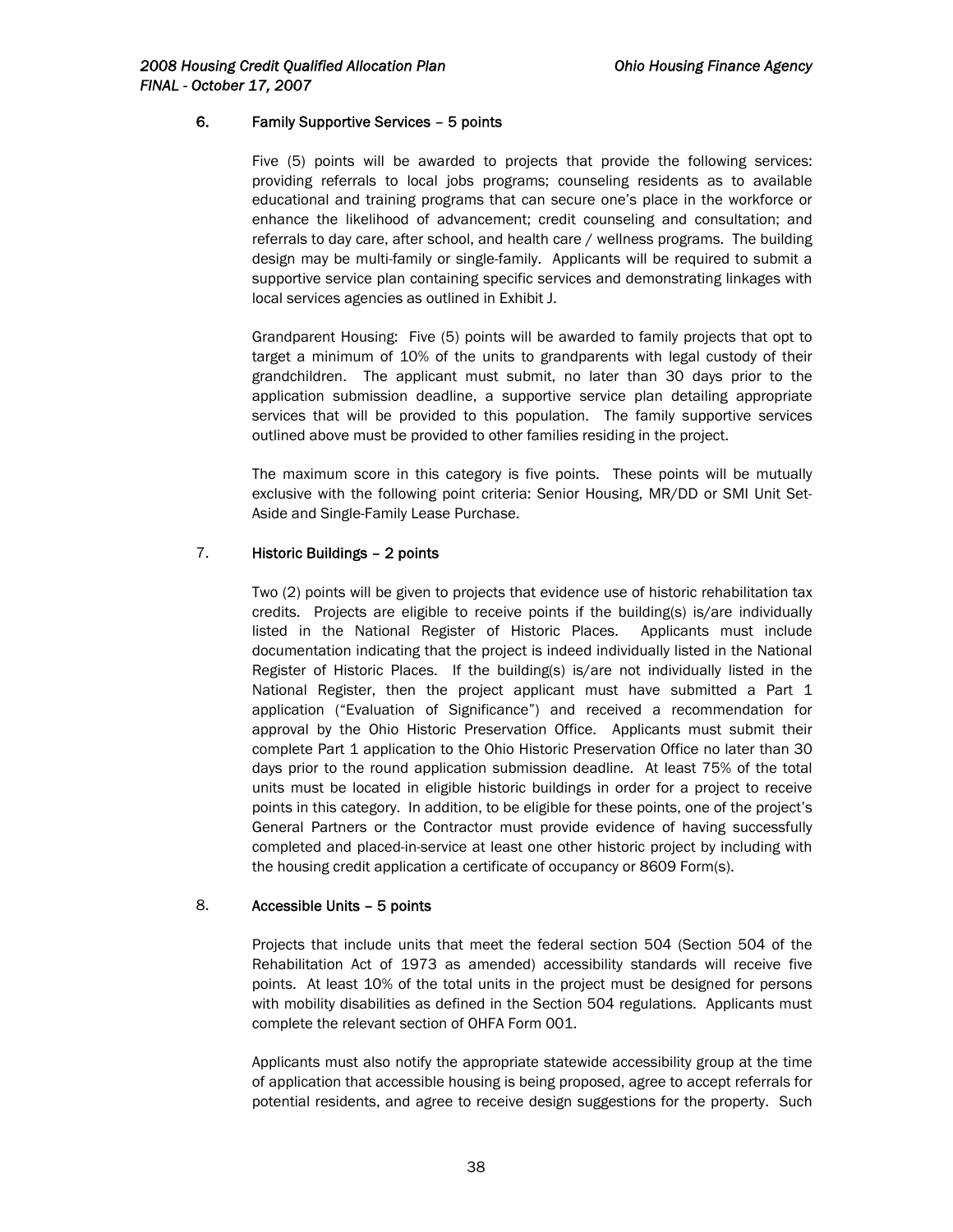notification must take place again when the project is placed into service. Copies of correspondence between the applicant and accessibility group must be submitted to evidence these requirements.

#### 9. MR / DD or SMI Unit Set-Aside – 5 points

Five (5) points will be given to projects that agree to serve persons with a developmental disability or persons with severe and persistent mental illness. Experienced service coordinators, evidence of service coordinator salary or an in-kind service agreement, additional market study requirements and supportive service plans containing specified services (see Exhibit J) are required for all special needs populations. The family supportive services outlined in Exhibit J must also be provided for the households that are not included in the unit set-aside for this category. An application that receives points in this category cannot also receive points for Senior Housing.

#### Additional requirements are as follows:

- a. Persons with a developmental disability (MR /DD): 20% maximum unit setaside and exact percentage must be established in collaboration with the local MR/DD agency (owners must initially offer 20% of the units to be setaside). The MR/DD agency must specify reasons for a lower set-aside in writing. The final set-aside must be equal to or greater than 5% of the total units.
- b. Persons with severe and persistent mental illness (SMI): 20% maximum unit set-aside and exact percentage must be established in collaboration with the local ADAMHS or Mental Health Board (owners must initially offer 20% of the units to be set-aside). The local board must specify reasons for a lower set-aside in writing. The final set-aside must be equal to or greater than 5% of the total units.

#### 10. Energy Efficient Design – 5 points

Projects, including all residential buildings, that are energy efficient and meet the rating standards as listed on OHFA Form 001 will receive five points. Please note that there are different standards for newly constructed and existing buildings.

#### 11. Green Communities – 5 points

Five (5) points will be awarded to projects that meet all requirements and guidelines of the Green Communities Initiative developed by Enterprise Community Partners, Inc. The application must include evidence that the Enterprise designation has been received.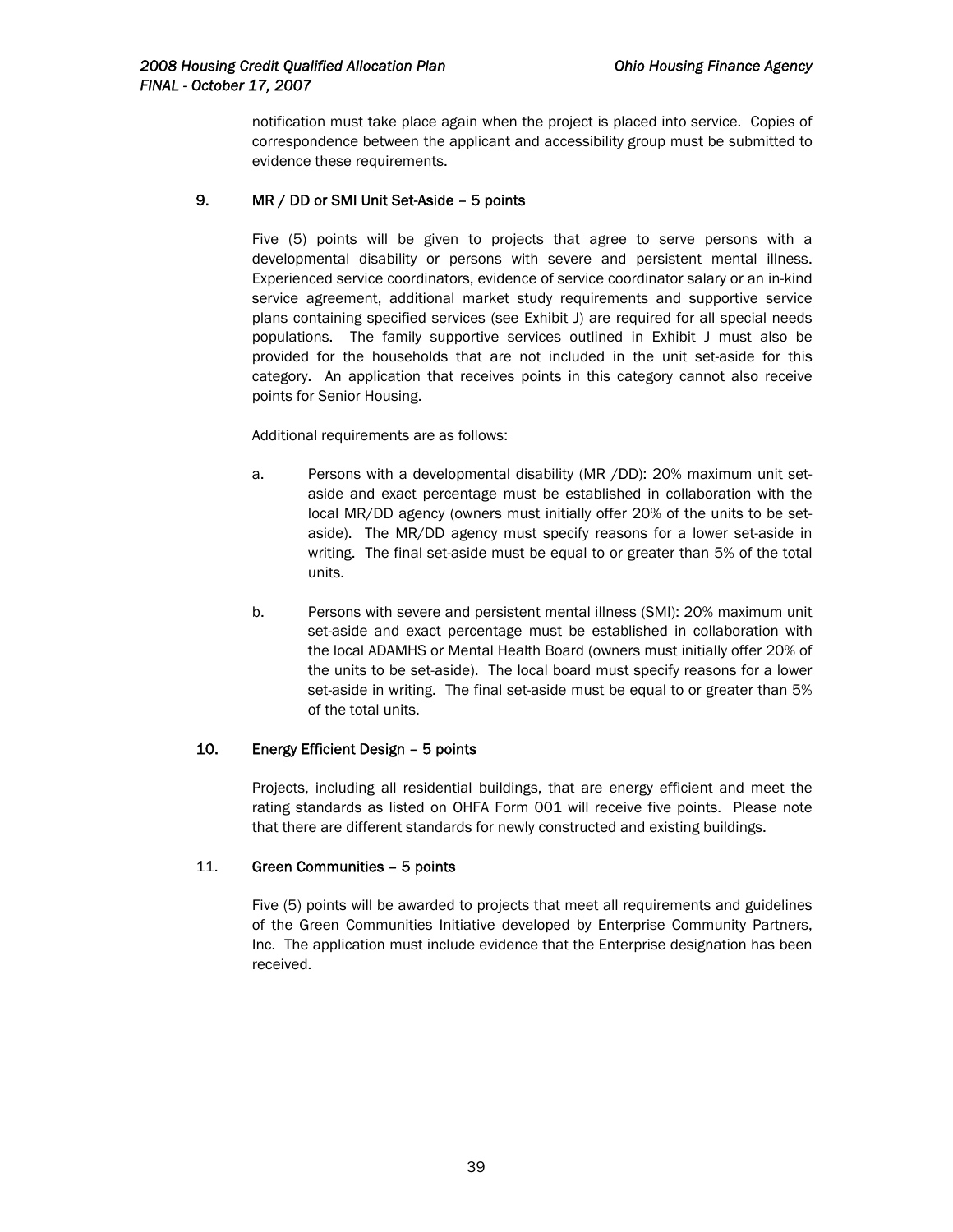### **Part II Criteria**

OHFA will assess the proposed development team based on the following criteria. This assessment will then be considered with the rankings from the Site & Market Evaluation to determine the final ranking of applications in each of the target and geographic pools. Development team members that will be considered are the general partners/managing members, developer, and management company.

The applicant must submit a narrative describing the merits of the development team based on the characteristics described below. The development team is judged on the ability to successfully produce quality, sustainable affordable housing in a timely manner, and is not required to meet all of these criteria.

### 1. Development Team with Ohio Presence

OHFA prefers projects whose development team has a presence within the State of Ohio. An application may qualify if the general partners/managing members (other than the investor member), developers, and/or management company have their principal offices located in Ohio, or have successfully developed, have an ownership interest in and/or manage, affordable housing properties in Ohio.

### 2. Local Ownership

OHFA prefers projects in which one of the general partner entities is a local organization, defined as having a central office located in the same county in which the project will be developed. The central office must be the entity's main/corporate headquarters and must have been located in the project county for a minimum of one year prior to application.

An entity that serves multiple counties may also qualify if the central office is not located in the project county. The proposed project must be located in a Geographic Pool B or C area and must be located in a county that is directly adjacent to the county where the central office is located.

The following entities will also be considered to be local organizations if the project is located in their particular service area as defined in the organization's bylaws:

- An Area Agency on Aging or Community Action Agency located in Ohio.
- Other organizations created under the auspices or direction of an Area Agency on Aging or Community Action Agency as referenced above.

#### 3. Experience with Product Type

OHFA prefers projects whose development team members have experience developing and/or managing the type of housing product proposed in the application. Product types may include senior housing, lease-purchase projects, permanent supportive housing, substantial and/or historic rehabilitation, or other relevant types of housing.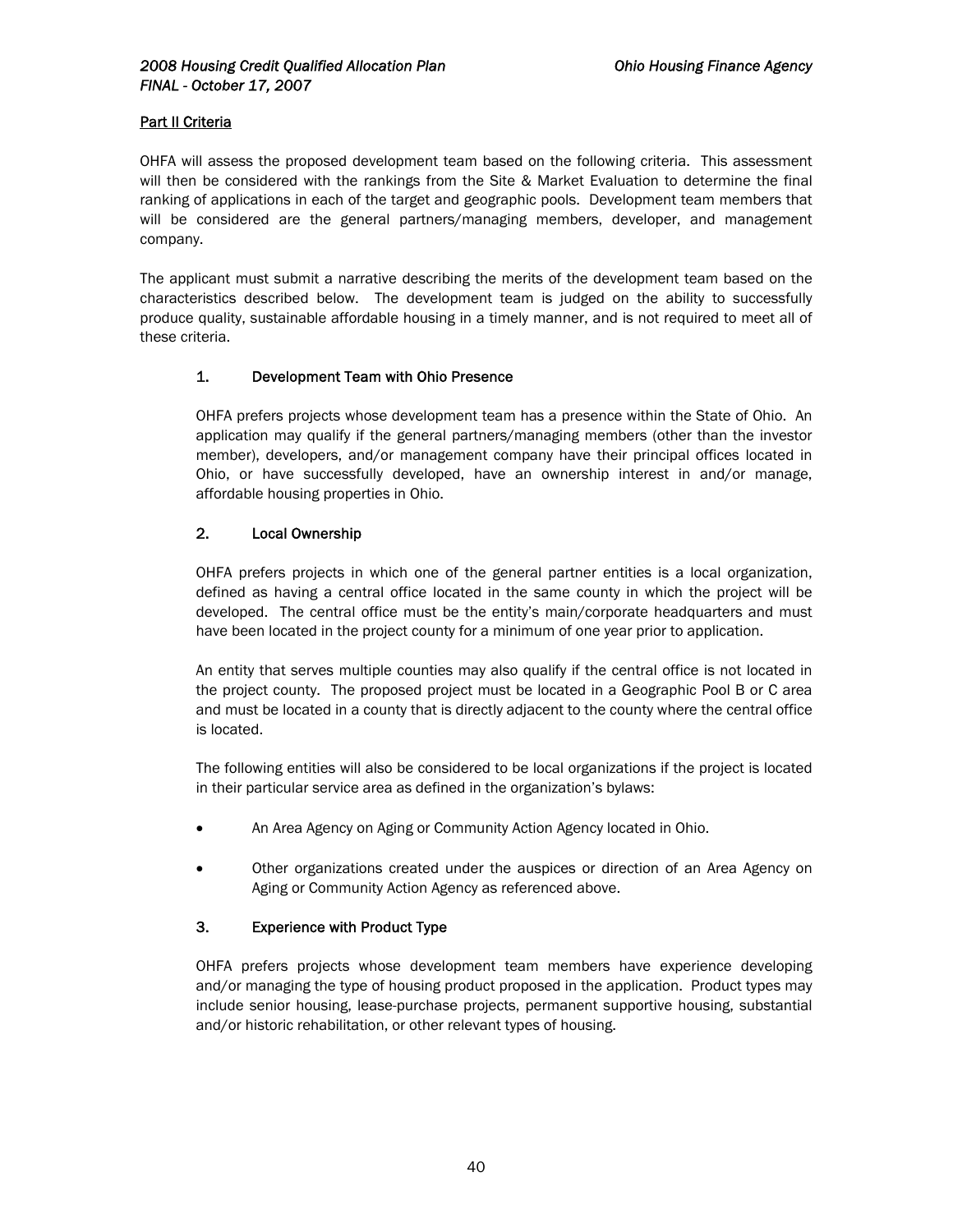### 4. Experience in Location Type

OHFA prefers projects whose development team members have experience developing and/or managing affordable housing in the location or type of geographic area proposed in the application. This may include development in a particular city or county, or development in urban, suburban, rural or other types of geographic areas.

### 5. Affordable Housing Development Experience

OHFA will evaluate the previous housing development and ownership experience of the general partners and developers for the proposed project. This includes Housing Credit properties developed in Ohio or other states, and other affordable housing properties developed with public funds in Ohio or other states. These properties must be constructed and placed into service to be considered in this category. The success, quality and time period in which projects were developed will also be taken into account.

### 6. Vertical Integration or Past Working Relationships

OHFA prefers projects with a vertically integrated development team (developer, property manager and one general partner), or whose development team members have previous experience working together to successfully develop affordable housing properties.

### **Part III Criteria**

The following criteria will also be considered with the rankings from the Site & Market Evaluation to determine the final ranking of applications in each of the target and geographic pools.

- 1. OHFA prefers to distribute credit awards to projects located in various counties and submarkets throughout the state. The population and housing need in these areas will be considered.
- 2. Community Impact: OHFA prefers projects that are a high priority for the local community based on the following factors.

a. Location in a Qualified Census Tract or Difficult Development Area and contributing to a local revitalization plan that is separate from a Consolidated Plan or CHIS. The revitalization plan must be in effect, have been approved by a local jurisdiction such as a county, township, municipal government or neighborhood commission, and demonstrate other significant economic development initiatives or infrastructure improvements planned for the area.

b. A previous phase of the same multifamily development has been successfully constructed and placed into service and is operating at a high occupancy rate.

c. For the Permanent Supportive Housing (PSH) pool, a proposal that is the top-ranked project by the applicable Continuum of Care. The number of PSH projects and units developed in the county with housing credits in recent years will also be considered.

3. Leveraging Resources: OHFA prefers projects that utilize scarce federal housing resources, including, but not limited to: a new USDA Rural Development Section 515 Loan; funding from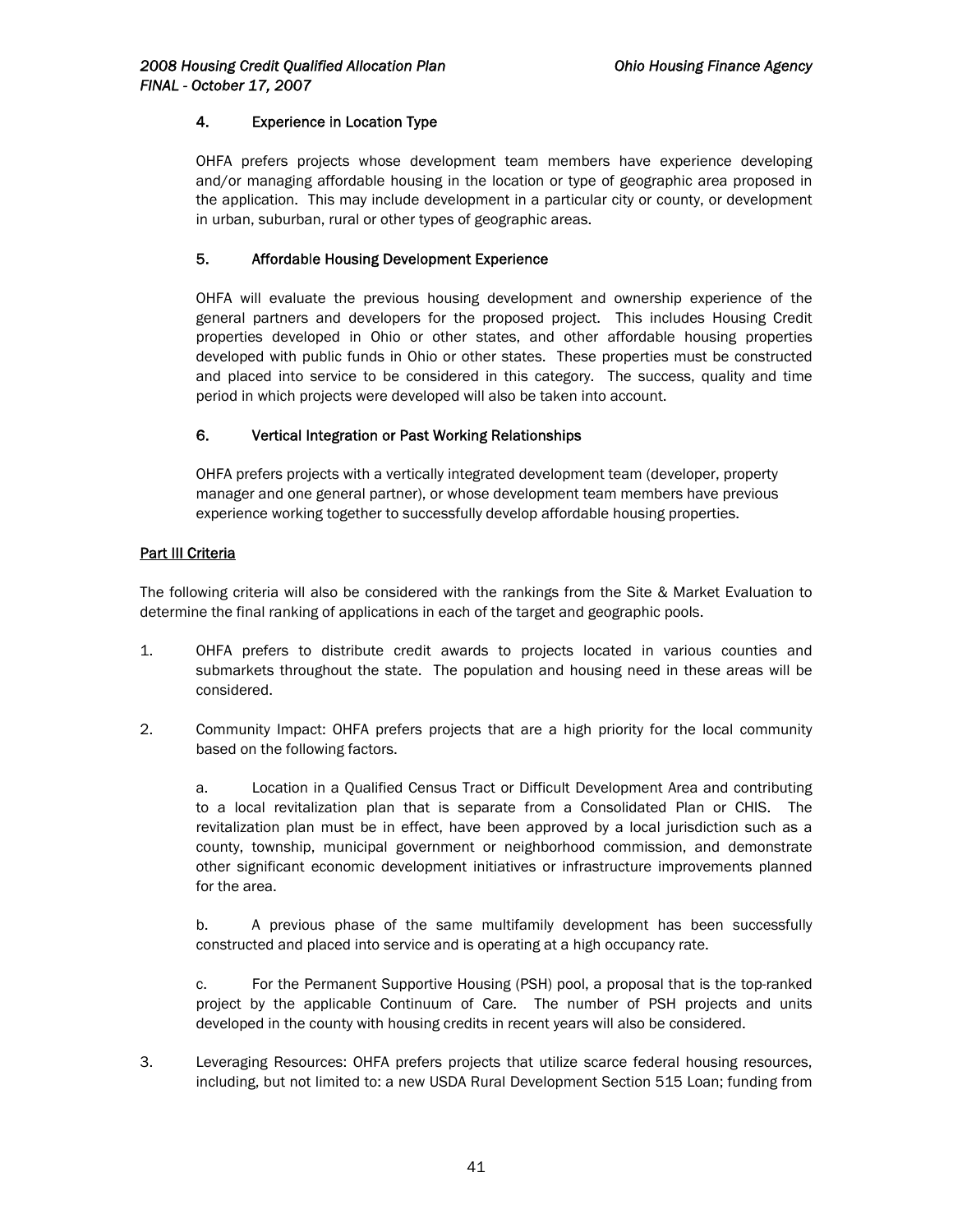a U.S. Department of HUD HOPE VI Grant; or Section 8 Rental Assistance from the U.S. Department of HUD.

Application Corrections: Applicants will have the opportunity to correct administrative errors or omissions found during the application review process.

During the review periods, OHFA will notify each applicant of any administrative deficiencies, and applicants will have one week to submit additional information to correct any administrative errors. The OHFA will not accept any additional information after the one week correction period. All changes including but not limited to changes in ownership, development team, project physical structure, project costs, project financing, site(s), special needs population, and project location will not be permitted. Please be advised that certain items are date-sensitive and must have been completed on or before the application deadline.

Appeals: Applicants may appeal determinations made by OHFA solely on objective grounds during any part of the application review process. Appeals may only be submitted regarding decisions that may be factually incorrect. Appeals of decisions that are the subjective judgments of OHFA will not be considered. The applicant must submit the appeal in writing to the Director of the Office of Planning, Preservation & Development. The appeal must be sent to the OHFA within one week of notification of results.

In the appeal, the applicant must state objections to OHFA's determinations and give specific reasons why a decision should be overturned. An appeal is judged solely upon the materials that were properly and timely submitted with the original application or during an application correction period.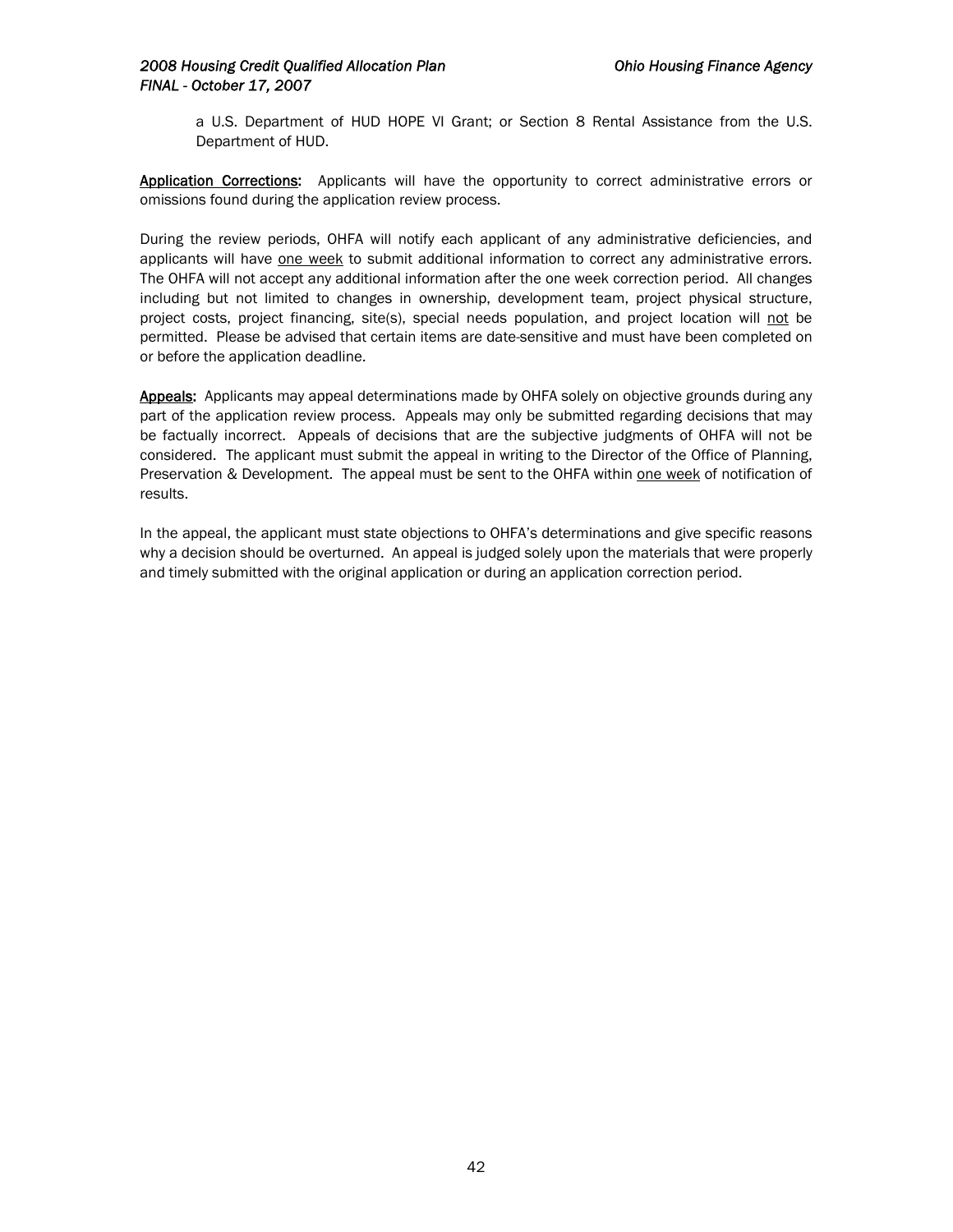# H. Financial Underwriting

If a project is selected to receive a reservation or allocation of Housing Credits, OHFA will underwrite said project to ensure that it receives the minimum amount of Housing Credits necessary to assure project feasibility and viability throughout the Housing Credit period. This includes tax-exempt bond financed projects that are excluded from the state's Housing Credit allocation ceiling. OHFA is required to perform the Housing Credit evaluation three times:

- 1) Prior to issuing a Binding Reservation Agreement or Letter of Eligibility.
- 2) Prior to issuing a Carryover Allocation Agreement (does not apply to tax-exempt bond projects).
- 3) At the time the project is placed-in-service and requests IRS Form(s) 8609.

After the first underwriting analysis, OHFA will issue a Binding Reservation Agreement. The reservation amount will not necessarily equal the amount of Housing Credits requested in the application. In addition, the Housing Credit amount may be reduced at any underwriting stage.

If the credit percentage has not been elected, then OHFA will use the current month's applicable Housing Credit Percentage at Binding Reservation and/or Carryover to calculate the value of the Housing Credits. The owner may elect to lock in the current month's applicable Housing Credit Percentage at reservation or at placed-in-service. HOWEVER, THE RESERVATION HOUSING CREDIT AMOUNT IS THE MAXIMUM AMOUNT THAT THE PROJECT CAN RECEIVE NO MATTER WHAT THE HOUSING CREDIT RATE MAY BE IN THE FUTURE.

An owner may appeal a reduction of credits resulting from a violation of any of OHFA's underwriting standards. OHFA will only consider an appeal if the owner can demonstrate that the reason(s) the project cannot meet OHFA underwriting standards is outside the control of the owner and could not be reasonably anticipated before the initial application date. OHFA will review each appeal independently and will have discretion in its decisions. In order to appeal, the owner must submit a complete appeal in writing along with an appeal processing fee of \$250. These appeal requirements are retroactive to projects funded in prior years.

OHFA will review all projects receiving a Binding Reservation Agreement, Carryover Allocation Agreement, 8609 Forms, or Letter of Eligibility using the following procedures:

1. The applicant's determination of adjusted qualified basis will be reviewed. All non-eligible costs will be deducted from the basis.

- a. OHFA will verify the applicable fraction for each project. The applicable fraction is defined as the lesser of (a) the number of low-income units divided by the total number of units, or (b) the residential low-income unit square footage divided by the total residential square footage.
- b. Owners of projects with market rate units must demonstrate in the application that all amenities (i.e. garages, community buildings, parking spaces, etc.) are available to ALL units. If certain amenities are only available to the market rate units, the costs for these amenities must be deducted from the eligible basis. Also, if the market rate units are larger and of higher quality than the low-income units, the basis for the market rate units will be reduced to match the basis for the low-income units. OHFA reserves the right to request additional information to clarify any issues regarding the market rate units.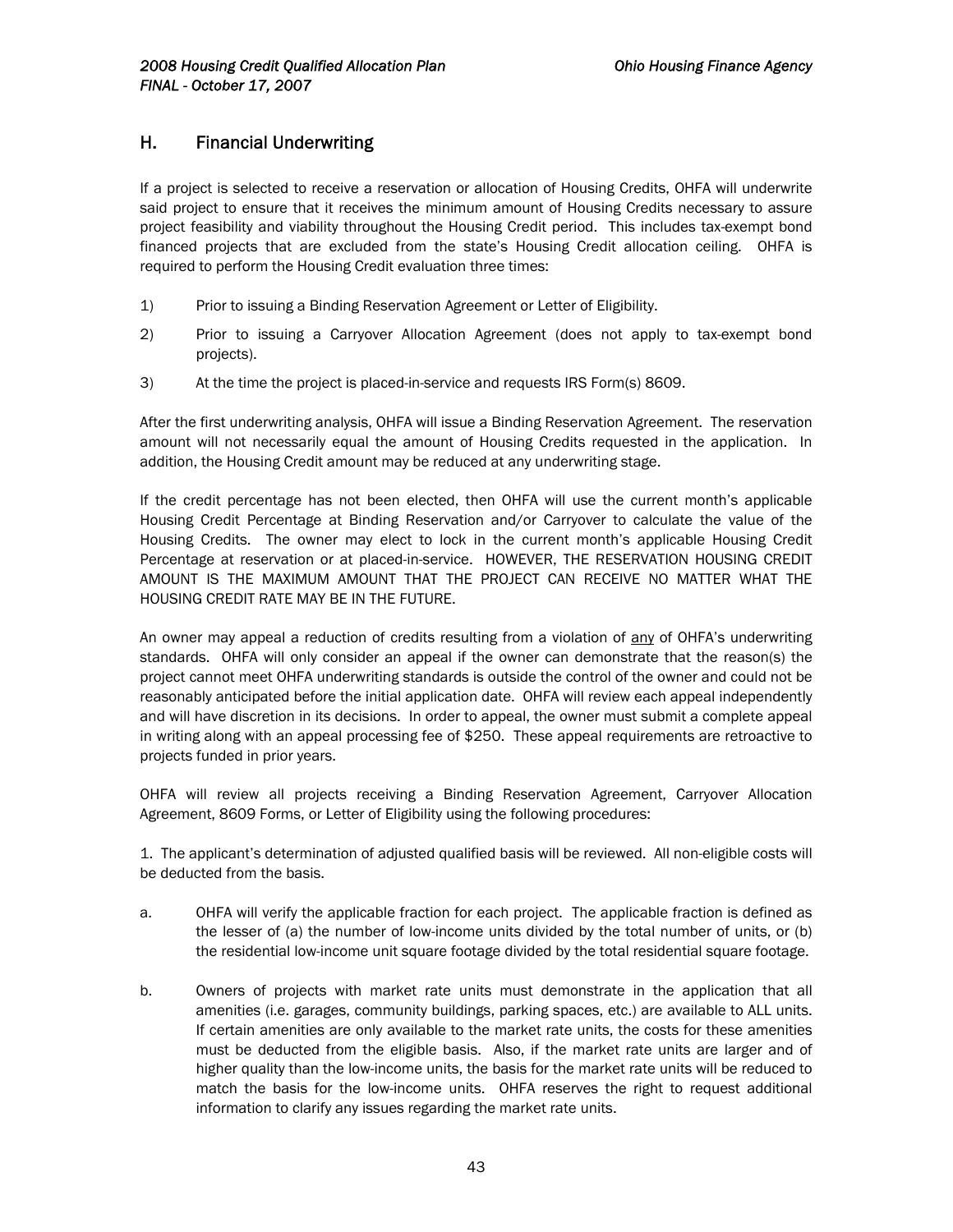- c. The acquisition eligible basis cannot exceed the value of the property at or before the date of acquisition (the date of acquisition equals the date the deed or lease is recorded) as determined by the appraisal of the property (see G. Carryover Allocation). The estimated value cannot include the value of the Housing Credits.
- d. For projects receiving "soft" loans (e.g. HOME, deferred fees, AHP, etc.), owners must adequately explain in their application and cost certification form the repayment schedule of these loans. Projects with deferred interest and principal exceeding the total project cost at the end of the 15th year must submit a legal opinion upon issuance of a reservation. The legal opinion must state whether the "soft" loans should be considered grants and be deducted from eligible basis.
- e. Applicants must include an operating reserve as part of the total project cost. The operating reserve must equal at least four months of operating expenses and hard debt payments. The maximum operating reserve allowable must be equal to or less than twelve months of operating expenses and hard debt payments. This reserve is not included as part of the project's eligible basis. Applicants who believe a reserve is unnecessary for their project may, upon clear demonstration to OHFA, request a waiver. The request and reasons for the waiver must be in writing and must accompany the application. OHFA reserves the right to approve or disapprove requests and to exclude reserves from its unit cost analysis on a case-by-case basis. For projects financed with tax-exempt bonds with credit enhancement, the minimum operating standard is reduced from four to two months of operating expenses (does not include replacement reserves) and hard debt payments.
- f. Projects may receive an allocation of credit based upon 130% of the qualified basis for new construction or substantial rehabilitation if the project is located in designated high cost areas of the state. High cost areas are defined as qualified census tracts and difficult development areas. The U.S. Department of HUD publishes a list of qualified areas for 130% basis (refer to Exhibit C for a list of QCT).
- g. The evaluation of each type of basis is separately determined. Losses in one type of basis (e.g., acquisition) cannot be offset by increases in another type of basis (e.g., rehabilitation).
- 2. All fees, costs, and assumptions will be checked to determine if they meet Agency standards.
- a. OHFA will assume that all projects will receive no less than \$.85 per dollar of Housing Credit for equity. Applicants for projects located in a qualified census tract that have difficulty achieving the \$.85 per dollar of Housing Credit may, upon clear demonstration to OHFA, request a waiver. The request and reasons for the waiver must be in writing and must accompany the application. OHFA reserves the right to approve or disapprove requests on a case-by-case basis. The equity per dollar of tax credit will be evaluated based on the percentage of the limited partner ownership of the project. OHFA reserves the right to modify the equity standards at any time based on extreme fluctuations in the equity market. Updated equity standards will be published on the OHFA web site.
- b. The number of units and square footage in the project must remain constant from date of application to the placed-in-service date. If the number of units or square footage decreases at any time, the project's eligible basis may be proportionally reduced by the decrease in units or square footage, potentially reducing the Housing Credit amount.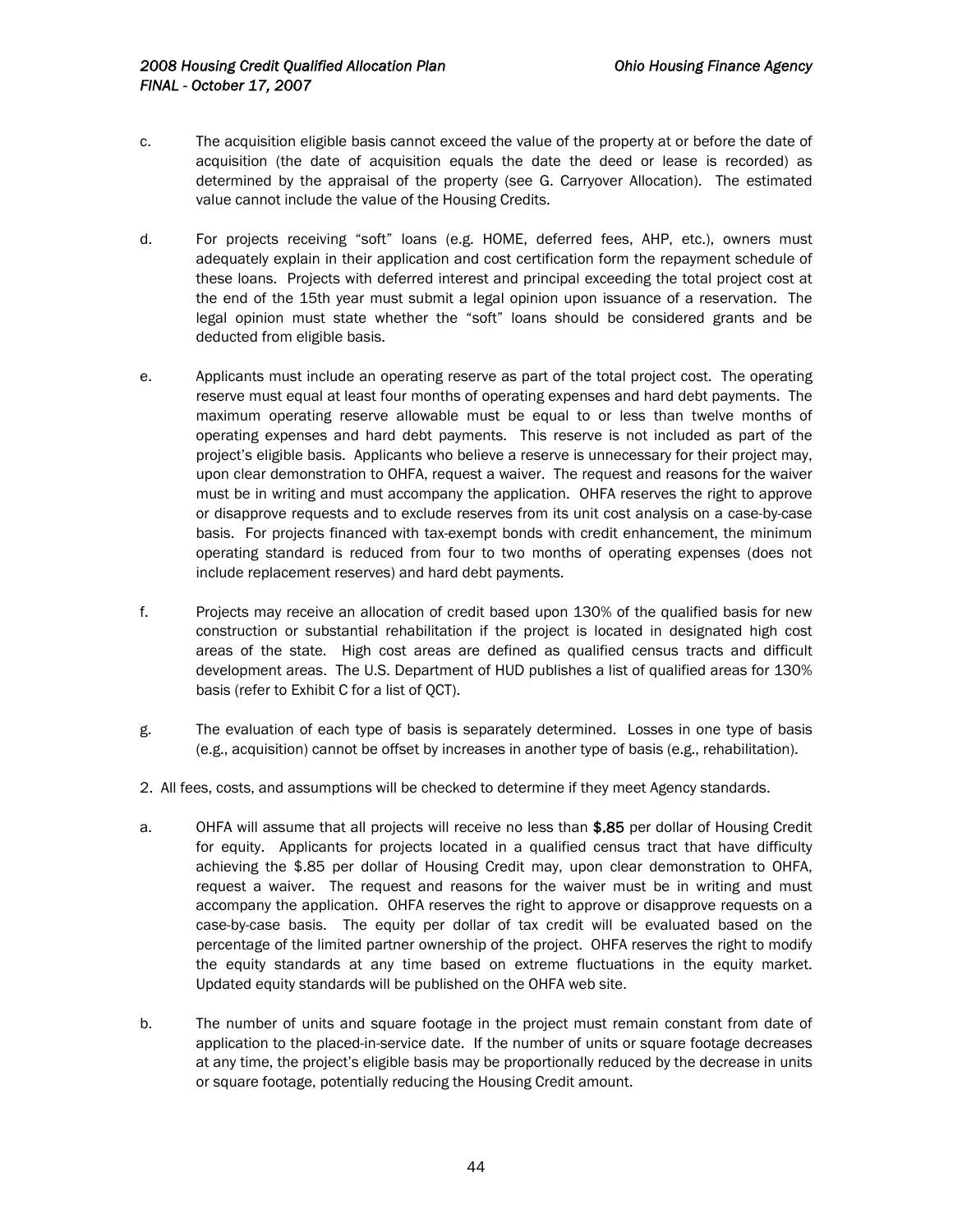c. Applicants must show that the deferred developer's fee (principal and interest, if any) can be paid in full from annual income within the first 12 years. Any unpaid or deferred balance after Year 12 will be deducted from the housing credit eligible basis.

3. The project's total sources must always equal the total project cost. If the sources exceed the costs, OHFA will reduce the Housing Credit equity by reducing the annual Housing Credit allocation or reduce the amounts of other OHFA resources, such as HDAP or Housing Development Loans.

4. The Net Operating Income (NOI) is calculated according to OHFA standards, and is then compared to the annual debt service payments to make sure there is positive and adequate debt service coverage.

- a. The hard debt coverage ratio (DCR) must be above 1.15. Owners of projects with a hard debt coverage ratio lower than 1.15 must provide a written explanation from their lender(s) describing the reasons for their willingness to accept a low DCR. OHFA has discretion to waive this requirement based on documentation provided by the owner.
- b. Project must be able to obtain a Hard DCR of 1.15 and fully fund replacement reserves for each year during the 15-year compliance period. For projects with no hard debt, annual income must equal 115% of operating expenses and reserves for each year during the 15 year compliance period.
- c. Only rental income will be used in the cash flow analysis. Income from commercial space, fees, and other income will not be considered. Exceptions may be granted for special situations – i.e., existing commercial, long-term lease, documented prior income, etc.
- d. For market rate units, OHFA will assume the lower of the proposed rents or the maximum Housing Credit program rents (60% of AMGI) in it's analysis.
- e. The DCR for all debt sources may be no higher than 1.30. If the DCR is too high, the following will happen:

OHFA will first reduce the amounts of other OHFA resources, such as HDAP or Housing Development Loans. If further reductions are necessary, a new loan amount will be calculated to reflect a lower DCR. The characteristics of the new loan will be: rate = prime  $+3$ (published in the Wall Street Journal) and term/amortization period = 25 years. The new loan will be added to the project's permanent sources. The new loan amount is an artificial gap created by OHFA. If the gap exceeds 10% of total project costs, OHFA will require that the owner obtain additional financing to cover the gap before issuing a reservation/allocation.

- f. For owners who are not syndicating the Housing Credits, OHFA will include the annual Housing Credit amount as part of the total cash flow in order to determine the DCR.
- g. The project's annual operating expenses per unit must fall within 10% of the average costs, based on region and project type (see Exhibit P). Exceptions may be made for projects with special circumstances. Owners must provide persuasive evidence in order to secure a waiver of these standards.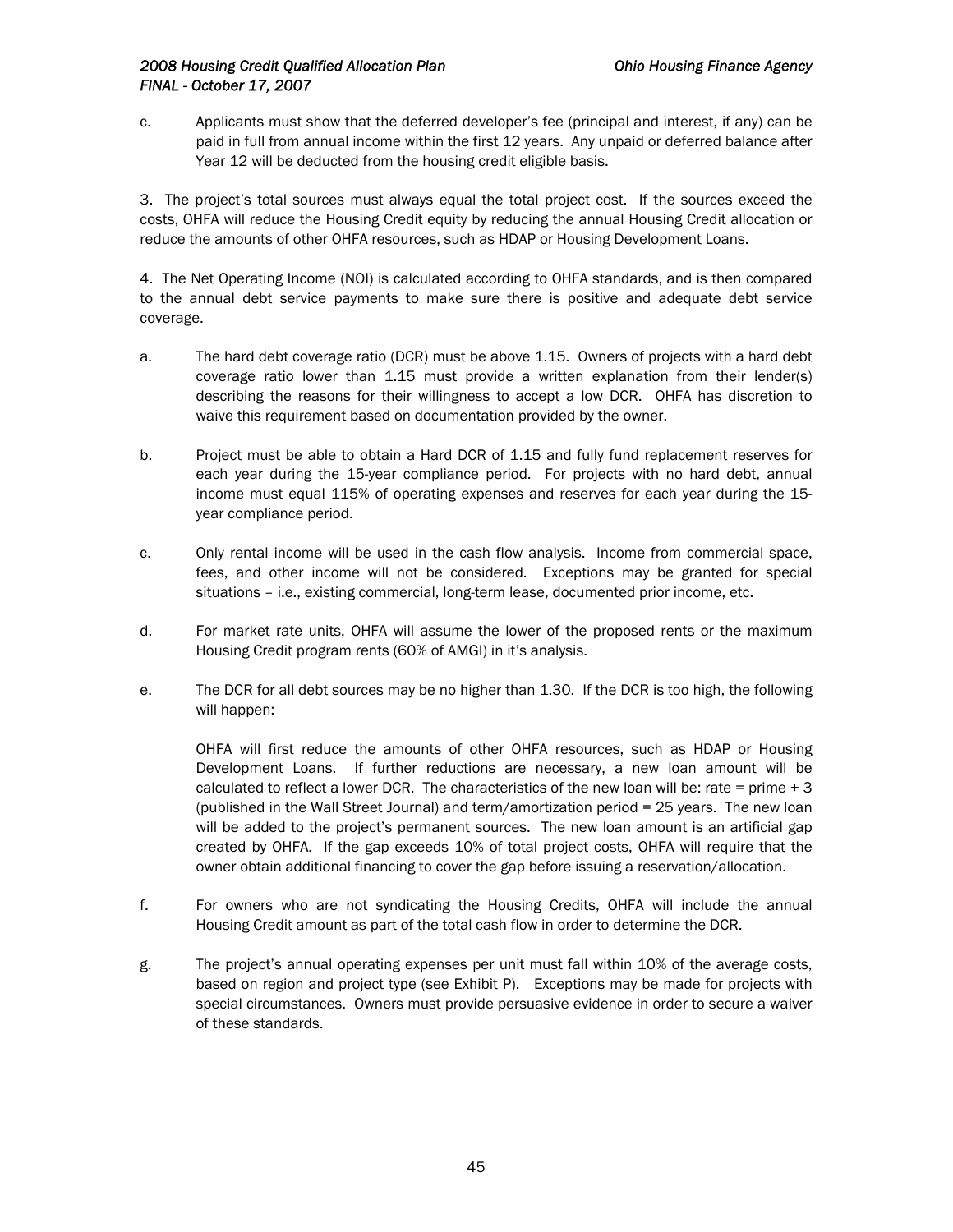### 2008 Housing Credit Qualified Allocation Plan **Canadian Charlotter Charlotter Charlotter Agency Ohio Housing Finance Agency** *FINAL - October 17, 2007*

h. OHFA has adopted maximum and minimum annual replacement reserve standards.

| Project Type: | New Construction -<br>Senior Housing | Acquisition/Rehabilitation or<br>New Construction -<br>non-senior |
|---------------|--------------------------------------|-------------------------------------------------------------------|
| Maximum:      | \$350 per unit                       | \$400 per unit                                                    |
| Minimum:      | \$250 per unit                       | \$300 per unit                                                    |

For Rural Development and FHA-financed projects, OHFA will use the reserve limits prescribed by those agencies. Exceptions may be made for projects with special circumstances. Owners must provide persuasive evidence in order to secure a waiver of these standards.

i. OHFA will assume an annual income increase of 2% and an annual expense increase of 3%.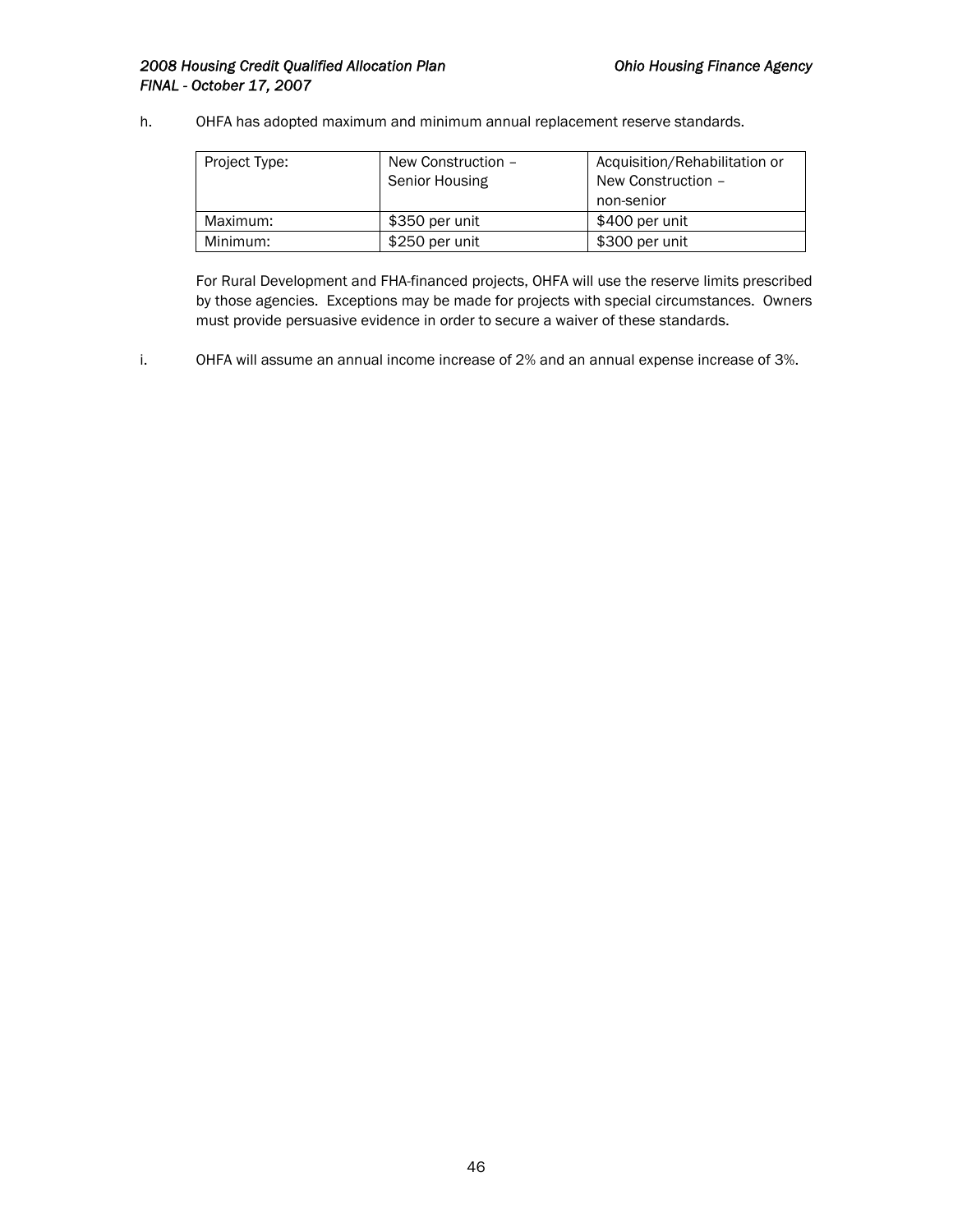# I. Binding Reservation Agreement

After OHFA has determined which projects will receive Housing Credits, a Binding Reservation Agreement will be mailed to the primary project contact. The original Binding Reservation Agreement and Credit Rate Election form must be signed and notarized by the owner/general partner during the month the agreement was issued. The Binding Reservation Agreement, Credit Rate Election form and reservation fee (equal to 5% of the reservation amount), and any additional documentation listed in the Agreement, must be sent to the OHFA by the fifth day of the following month in which the agreement was issued, or the reservation of Housing Credits will be invalid.

A copy of the Phase I Environmental Review (ER) report for all sites must be submitted with the executed Binding Reservation Agreement. The report(s) must comply with current OHFA standards available at www.ohiohome.org. The owner must submit a narrative that addresses any issues raised in the report(s). OHFA reserves the right to reject any sites indicated to have environmental problems or hazards.

# J. Carryover Allocation

All projects must meet all Carryover Allocation requirements as described in Section 42 of the Internal Revenue Code (IRC) and in Treasury Regulation 1.42-6.

The following items must be submitted for all projects that received a reservation of Housing Credits by the Carryover submission deadline:

- 1. Completed OHFA Cost Certification forms (the most current version) signed by the owner and by the accountant or attorney. The forms must evidence that the "10% test" required by Section 42 of the IRC has been met. The forms and instructions are available on the OHFA web site or by contacting the Office of Planning, Preservation & Development at (614) 466-0400 or (888) 362- 6432.
- 2. Evidence that a Federal Tax ID number has been obtained for the ownership entity.
- 3. The project owner must, at a minimum, acquire all property or have entered into a long-term leasehold agreement. Acquisition must be evidenced by a copy of a recorded deed or recorded long-term lease for each site. Owners must also provide legible legal descriptions and permanent parcel numbers for each site. These items will be used to facilitate the production of the project's Restrictive Covenant. If the owner is unable to subdivide parcels before the Carryover deadline, then the OHFA will add a condition to the Carryover Allocation Agreement that will require that the site(s) be subdivided and new updated legal descriptions be submitted to the OHFA prior to the request for the 8609 Forms.
- 4. Conditional commitment letters, including equity commitments, from non-OHFA lenders must be updated from those submitted with the application.
- 5. An appraisal meeting OHFA requirements if the project is seeking acquisition credit. Those requirements include:
	- a. Preparation by a third-party appraiser licensed in the State of Ohio. Name, address, and license number must be included.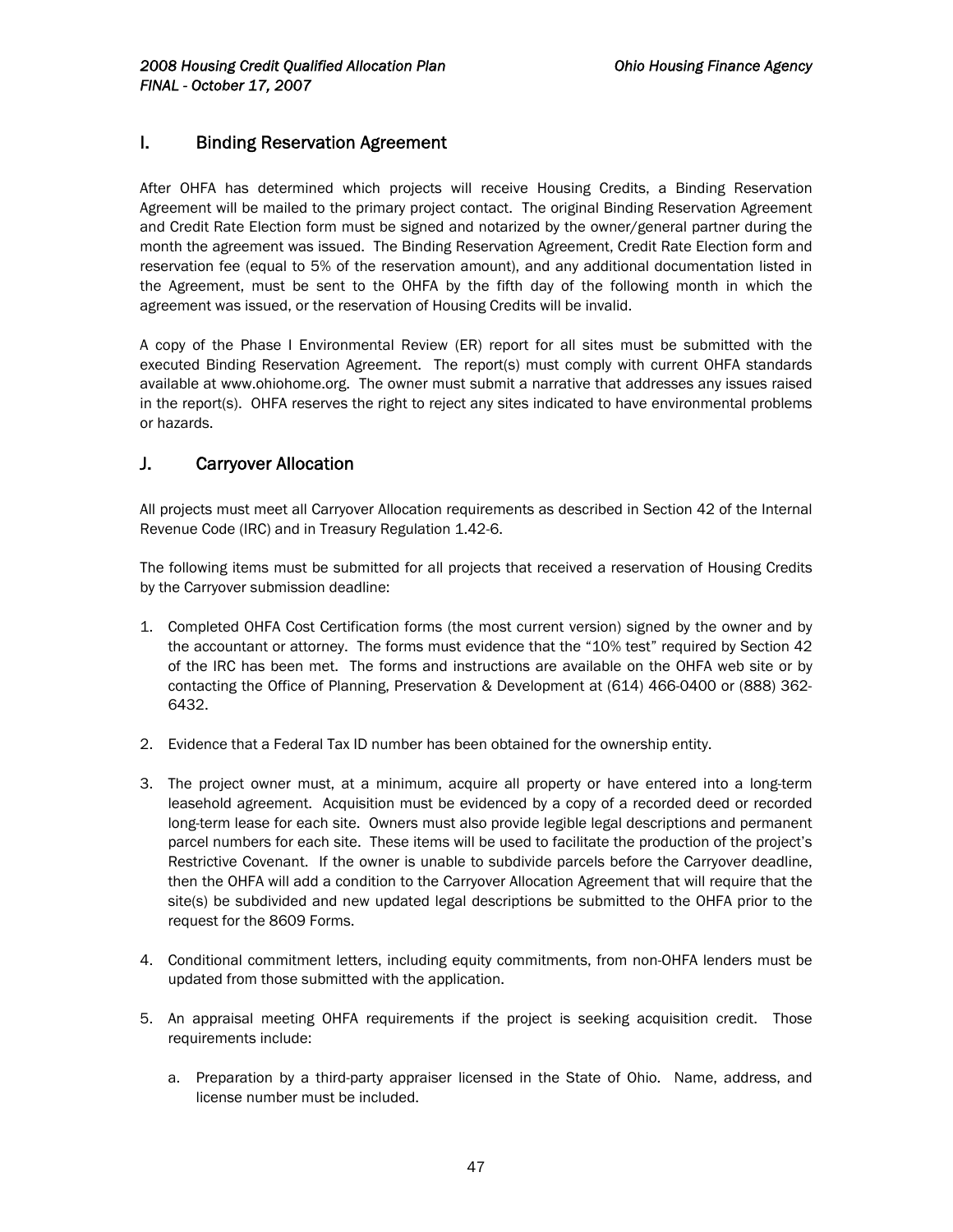- b. A statement of the estimated value of the property at or before the date of acquisition (the date of acquisition equals the date the deed or lease is recorded). The estimated value cannot include the value of the Housing Credit.
- c. Adherence to the Uniform Standards of Appraisal Practice. A statement to this effect must be included in the report.
- d. Conducted during 2008, although the OHFA will consider earlier reports on a case-by-case basis. An appraisal submitted with the original application that meets all other requirements will be accepted.
- 6. All rehabilitation projects must submit a capital needs assessment performed by a third party professional. The assessment must meet the standards outlined in Exhibit L. For scattered-site rehabilitation projects, a capital needs assessment must be performed for only 50% of the buildings. Based on the assessment, the OHFA reserves the right to adjust the project's total project costs and eligible basis, which may affect the OHFA's financial analysis of the project.
- 7. Any additional conditions that appeared on the reservation with a performance date by Carryover submission.

Projects that meet all requirements will be given a Carryover Allocation Agreement and a Building Identification Number (BIN) for each building in the project. Those buildings receiving credits for both acquisition and rehabilitation will receive one BIN for both Housing Credit types.

A Carryover Allocation Agreement is considered to be binding and will give the applicant 24 months from the end of the allocation year to complete the project and place the units in service. The OHFA reserves the right to add conditions or require follow-up items in the Carryover Agreement that must be met before the OHFA will issue 8609 Forms to the owner.

A request to extend the Carryover submission deadline for the 10% test or property ownership requirements must be submitted in writing with an extension fee in the amount of 5% of the Binding Reservation fee. Extensions will not be granted to applicants proposing scattered-site projects. The OHFA will only approve extensions if the owner is unable to acquire the property until a later date and arrangements are made with the OHFA in advance.

Projects that will be completed and placed-in-service in the same year in which they received a reservation should request 8609 form(s) and not a Carryover Allocation Agreement. The owner of the project must submit all appropriate request documentation by the Carryover submission deadline for that year.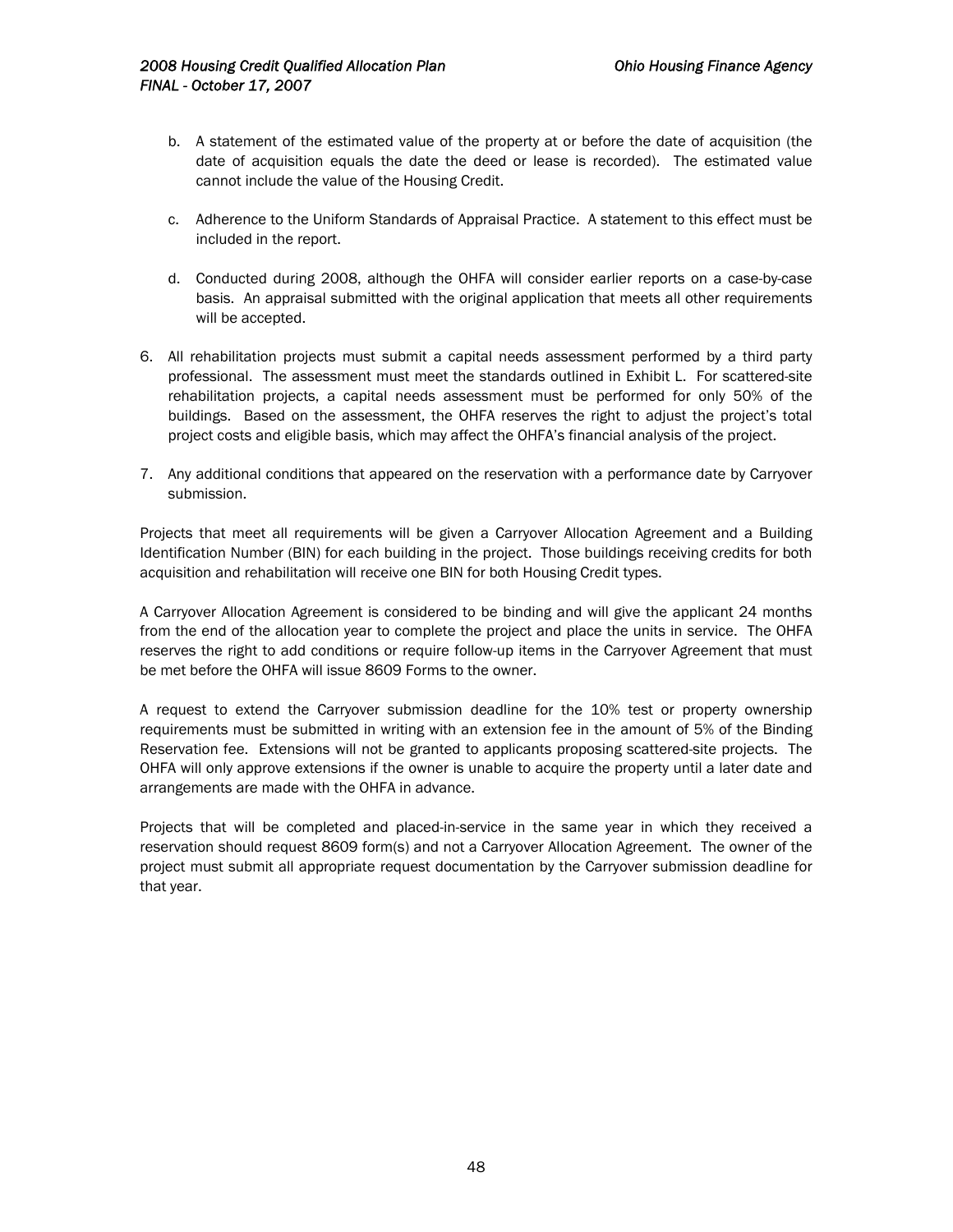# K. Project Completion Stage / 8609 Request

Upon project completion, the owner must notify the OHFA of the placed-in-service date of each building and submit the following items to request 8609 Forms:

- 1. Complete OHFA Cost Certification forms (the most current version) signed by the owner and by an independent accountant. The accountant will be required to conduct a complete audit of the project costs. The required audit language is included on the forms. The forms and instructions are available on the OHFA web site. An electronic copy of the forms must also be submitted on a computer disk.
- 2. Final Certificates of Occupancy from the issuer of the building permits. Certificates of completion or similar information from the owner will be accepted for rehabilitation projects if certificates of occupancy are not issued. Temporary certificates of occupancy are required if the dates on such certificates will be used as the placed-in-service dates for the buildings. The OHFA reserves the right to conduct a site visit of a property to verify completion before issuing 8609 Forms to the owner.
- 3. All permanent financing sources (except for the first or primary mortgage) must be closed before the 8609 Forms are issued. An executed promissory note that includes the amount, interest rate, term, and amortization or repayment terms of the loan must be submitted for each source. In lieu of a note for the first or primary mortgage, a firm financing commitment signed by the lender and owner within 30 days of the request for the 8609 Forms may be submitted. This requirement is retroactive to projects that have not yet received 8609 Forms.
- 4. Final limited partnership agreement executed by the limited and general partners. The agreement must include all equity amounts and the pay-in schedule for the equity.
- 5. A copy of the executed and recorded OHFA Restrictive Covenant, and a consent of recorded lienholder form from each non-OHFA lending source.
- 6. Payment of the appropriate compliance monitoring fee.
- 7. Evidence that a representative of the project has attended the OHFA Basic Tax Credit Compliance Training within six (6) months prior to the placed-in-service date for the first building completed.
- 8. Completion of the final Energy Efficiency Certification form for the year of allocation (if applicable).
- 9. Narrative describing any material changes to the project since time of application.

The request for 8609 Forms must be submitted by the date listed in the Carryover Allocation Agreement. An extension of this deadline may be granted by the OHFA upon request. However, any extension will not apply to payment of the compliance monitoring and multiple building project fees.

Requests for 8609 Forms and corrections or clarifications to previous submissions are reviewed in the order submitted. The OHFA will issue 8609 Form(s) up to 90 days after a complete request has been submitted. An incomplete or insufficient request will not be processed until all items are submitted, which may result in a delay of the 8609 Form issuance. Any corrections or clarifications requested by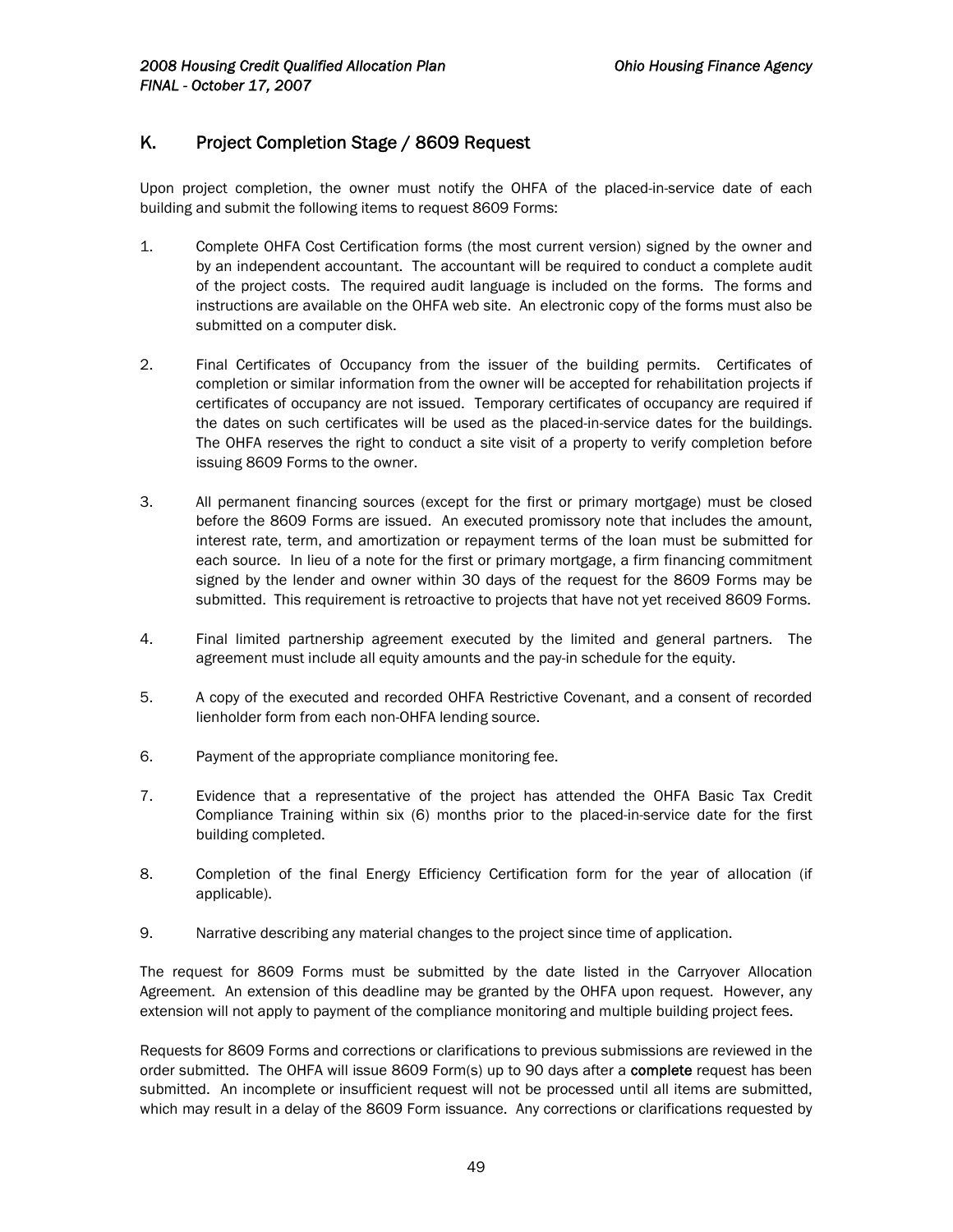the OHFA must be submitted within three (3) months or a resubmission fee of \$250 will be charged. The OHFA reserves the right to defer processing 8609 Form requests that are received during a future competitive funding round.

When a project financed with tax-exempt bonds is eligible for a higher amount of credit, the owner must inform the OHFA of the benefit of the additional housing credits and advise if any documentation must be updated due to the increase.

# L. Projects with Tax-Exempt Bond Financing

Projects receiving tax-exempt bonds that finance over 50% of the project's total aggregate basis may apply for an award of Housing Credits. These applicants must submit all items indicated in the Site & Market Evaluation and Threshold Review for Full Applications sections, and must meet all threshold review requirements in each section of the QAP and the financial underwriting standards in order to receive a letter of eligibility for Housing Credits. These projects are not subject to the competitive criteria indicated in the QAP. OHFA is the final judge of eligibility for the amount of Housing Credits awarded to all tax-exempt bond financed projects. Project-specific conditions will be listed in the eligibility letter. The Maximum Credit Cap requirements do not apply to these projects. In addition, OHFA may waive the Unit Cost Cap criterion for tax-exempt bond financed projects. Applicants must include a narrative with the application that describes the need for this waiver. OHFA has the sole discretion to approve such requests and will judge each request on a case-by-case basis.

In addition to the threshold and underwriting requirements listed in the QAP, the applicant must also meet the following requirements:

- 1. For non-OHFA-issued bonds, the inducement resolution or final approval resolution of the issuer is required. In addition, a letter from the bond underwriter indicating the anticipated interest rate, term, and amortization of the bonds must be submitted.
- 2. For OHFA-issued bonds, the Housing Credit letter of eligibility will be executed following final approval of the bond issuance by the OHFA Board.
- 3. OHFA reserves the right to require a legal opinion stating that the project is eligible to receive an allocation of Housing Credits pursuant to Section 42(h)(4) of the Internal Revenue Code.
- 4. The developer must submit a resume of their past experience, including affordable housing references that may be checked by OHFA. The developer will be required to respond to any negative references found by OHFA.
- 5. A representative of the developer or management company must meet with OHFA Program Compliance staff within six (6) months following issuance of the letter of eligibility to review management practices and establish a timetable for the placed-in-service review.
- 6. All rehabilitation projects must submit a capital needs assessment performed by a third party professional. The assessment must meet the standards outlined in Exhibit L. For scatteredsite rehabilitation projects, a capital needs assessment must be performed for only 50% of the buildings. Based on the assessment, OHFA reserves the right to adjust the project's total project costs and eligible basis, which may affect the financial analysis of the project.

These projects will be underwritten using the same standards outlined in these guidelines except that the owner has the option to elect the Housing Credit rate during the month in which the bonds are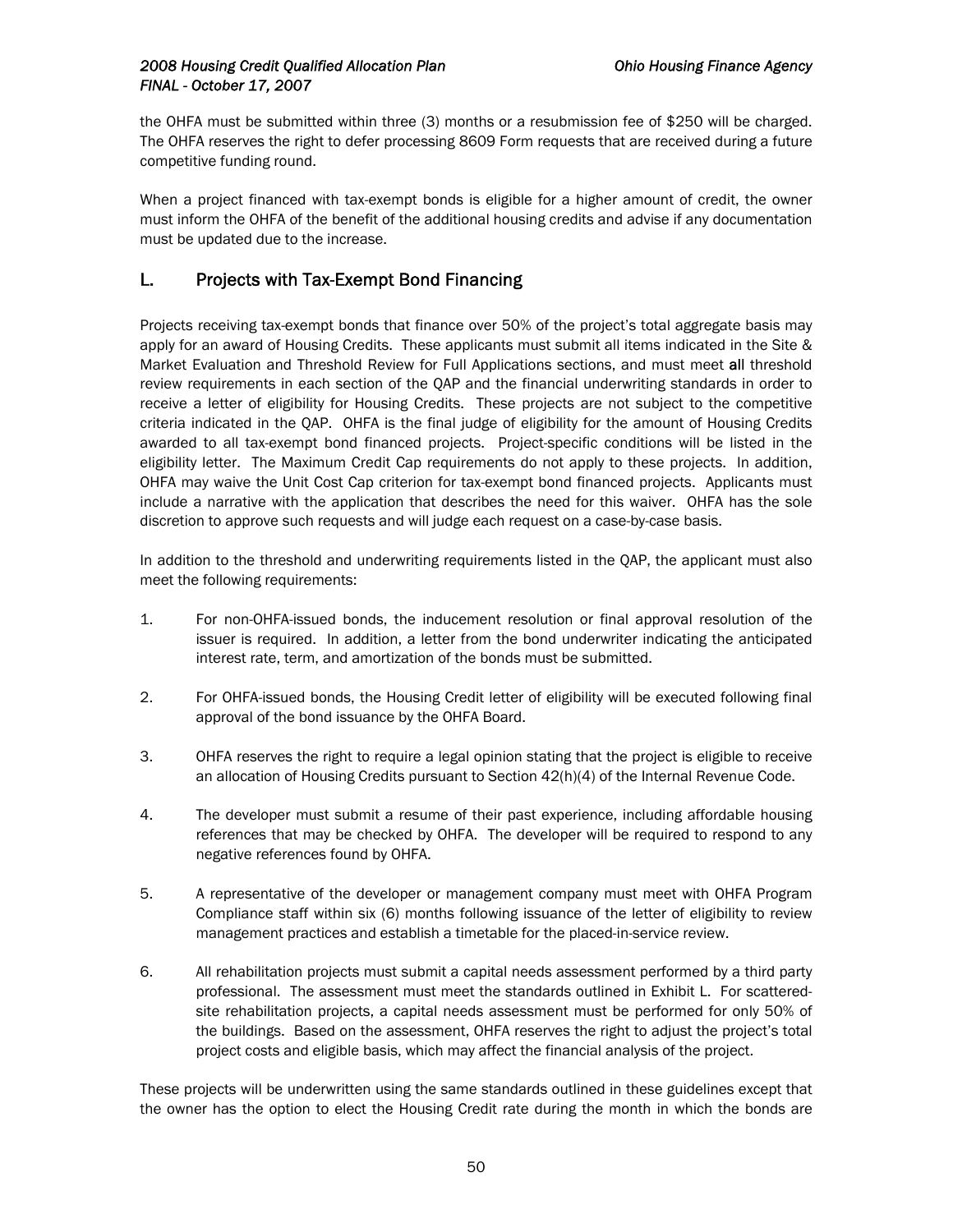### *2008 Housing Credit Qualified Allocation Plan Ohio Housing Finance Agency FINAL - October 17, 2007*

issued or the month the project is placed-in-service. Please note that the rate election period is tied to the month the notice of issuance indicates. If a project closes in escrow, the rate election applies to that month, not when the final closing occurs. Furthermore, if a bond closes in escrow and does not make a rate election in that month, the credit rate utilized will be the credit rate applicable at the time and for the month in which each building is placed-in-service. Please note that the owner has up to five days following the month in which the bonds are issued to notify the OHFA of the rate election, otherwise the month the project is placed-in-service will be used.

Applications for bond-financed properties may be submitted at any time during the year. The items required for the Experience & Capacity Review must be submitted two weeks in advance for OHFA consideration. All other required items may then be submitted with the full application for housing credits. If public notification requirements have been met and any threshold deficiencies have been corrected, OHFA may take up to six (6) weeks to review an application and issue a letter of eligibility. These projects will not need a Carryover Allocation Agreement, but the owner must follow all 8609 Form request procedures outlined in the QAP (see Page 49) and any conditions outlined in the letter of eligibility. Applicants must provide to the OHFA (by November 20, 2008 or date specified in the eligibility letter) the following items:

- 1. A copy of the property's recorded deed, legal description, and permanent parcel numbers.
- 2. An appraisal meeting OHFA requirements if the project is seeking acquisition credit. Those requirements include:
	- a. Preparation by a third-party appraiser licensed in the State of Ohio. Name, address, and license number must be included.
	- b. A statement of the estimated value of the property at or before the date of acquisition (the date of acquisition equals the date the deed or lease is recorded). The estimated value cannot include the value of the Housing Credit.
	- c. A statement of adherence to the Uniform Standards of Appraisal Practice. A statement to this effect must be included in the report.
	- d. Evidence that the appraisal was conducted during 2008, although OHFA will consider earlier reports on a case-by-case basis. An appraisal submitted with the original application that meets all other requirements will be accepted.

### FOR OHFA ISSUED BONDS, PLEASE CONSULT THE MOST RECENT OHFA MULTIFAMILY BOND PROGRAM GUIDELINES FOR APPROPRIATE SUBMISSION DEADLINES.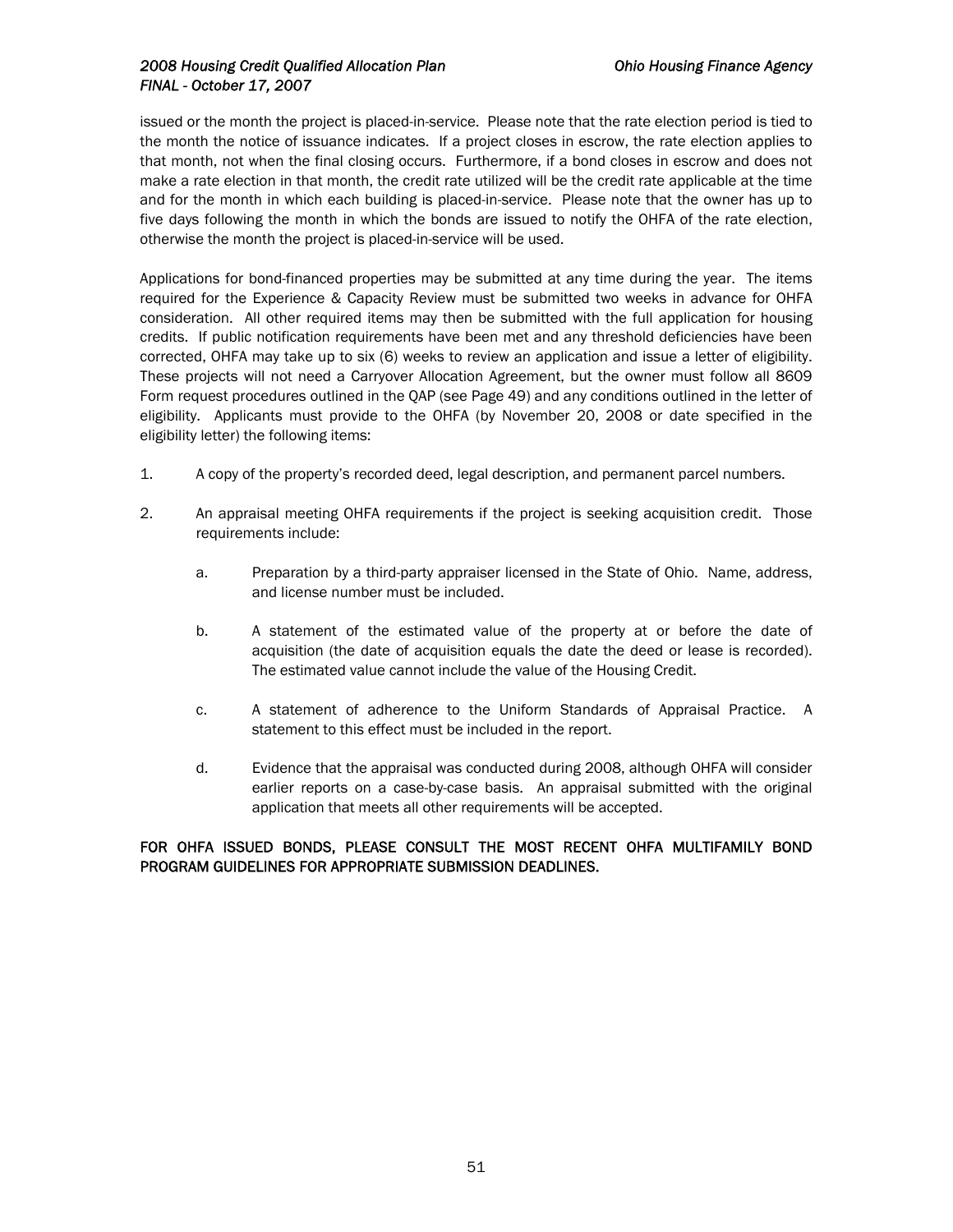# III. MONITORING

## A. Introduction

The monitoring process determines if a project is complying with requirements of the Internal Revenue Code (IRC). The Housing Credit monitoring process is outlined in IRC Section 42, IRS Regulation 1.42, the QAP, and OHFA policies.

Compliance with the requirements of the IRC is the sole responsibility of the owner of the building for which the Housing Credit was allocated.

### B. Monitoring Process

ALL Housing Credit projects are required to comply with the following:

- 1. All residents must be income qualified, adjusted for family size prior to moving into the unit. Units must be rent restricted as provided for in the IRC. All units allocated Housing Credits must be safe, decent and sanitary housing units complying with local building, health, safety, and zoning codes.
- 2. Before placing the project in service, the owner/manager must schedule a meeting with the OHFA New Properties and Training team to discuss the lease up of the tax credit project. The OHFA may elect to waive this requirement.
- 3. The owner/agent individual(s) responsible for final approval of tenant files or the site manager/leasing consultant who processes the Tenant Income Certifications for buildings receiving 8609 Forms is required to attend the OHFA Basic Tax Credit Compliance Training, or an approved training, a maximum of six (6) months prior to the placed-in-service date. Please contact the OHFA Office of Program Compliance or refer to the OHFA web site to register for this training.
- 4. Within 15 days of placing in service the last building in a project, the project owner must forward a letter to the OHFA New Properties and Training Manager indicating the date on which the last building was placed in service. Based on this communication, the project will be preliminarily scheduled for a lease up monitoring visit.
- 5. The owner of a Housing Credit project must keep records for each qualified low-income building in the project for each year of the compliance and extended use period. These records must include:
	- a. The total number of residential rental units in the building (including the number of bedrooms and the size in square feet of each residential rental unit);
	- b. The percentage of residential rental units in the building that are low-income units;
	- c. The rent charged on each residential rental unit in the building (including any utility allowances);
	- d. The number of occupants in each low-income unit;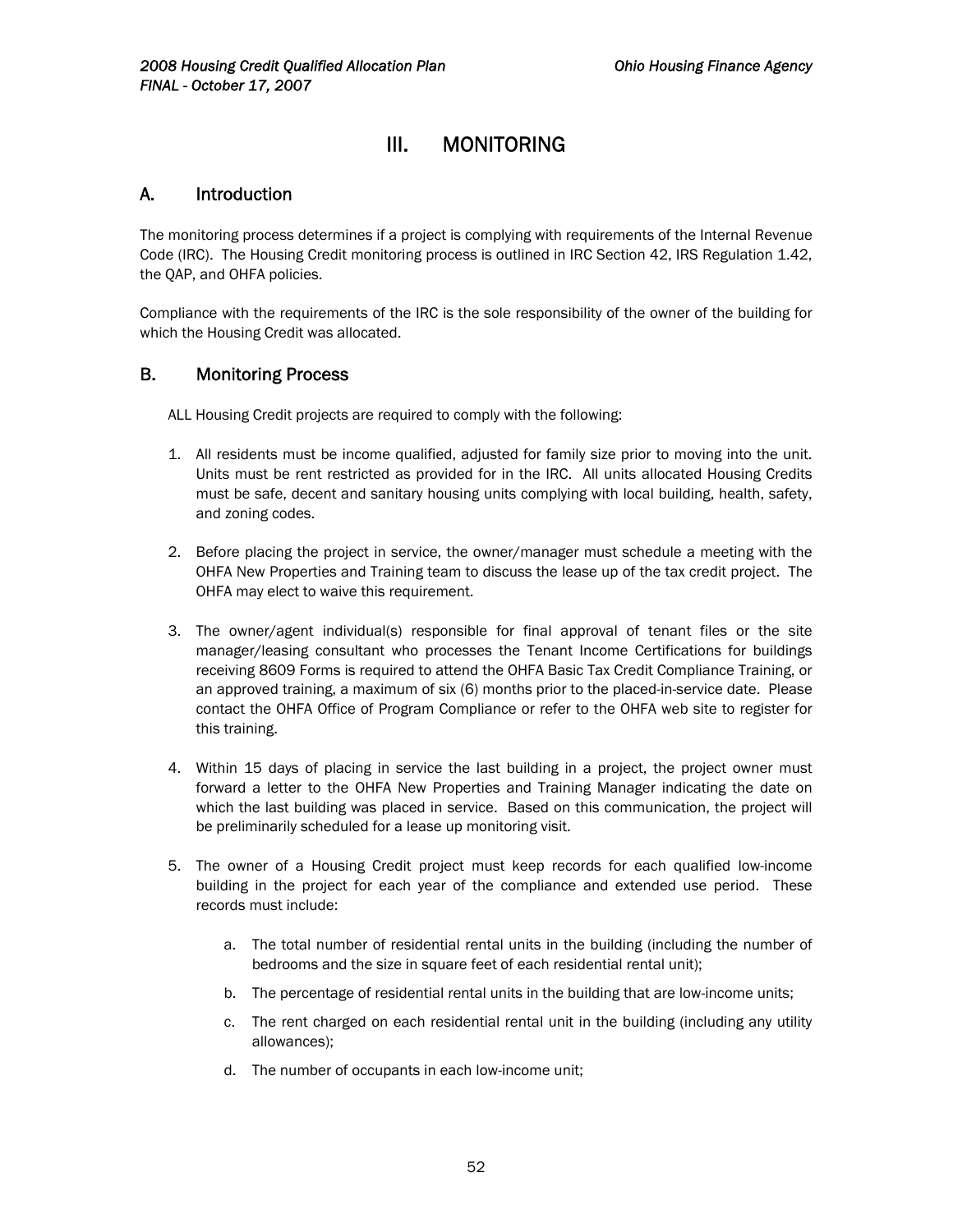- e. The unit vacancies in the building and information showing when, and to whom, the next available units were rented;
- f. The annual income certification of each low-income tenant per unit;
- g. Documentation to support each low-income tenant's income certification. Tenant income is calculated in a manner consistent with the determination of annual income under Section 8 of the United States Housing Act of 1937 ("Section 8"), not in accordance with the determination of gross income for federal income tax liability;
- h. The eligible basis and qualified basis of the building at the end of each year of the credit period, compliance and extended use periods; and
- i. The character and use of the non-residential portion of the building included in the building's eligible basis under section 42(d).
- 6. The owner of a Housing Credit project is required to retain the records described in Section 5 above for the entire period of extended use.
- 7. The owner is responsible for reporting to the OHFA annually in the form and manner that the OHFA specifies (reporting is currently composed of an owner certification and a tax credit summary report), the project's compliance with the Internal Revenue Code and restrictive covenant and for certifying under penalty of perjury that the information provided is true, accurate, and in compliance with Section 42 of the IRC. The owner certifies that for the preceding 12-month period the owner met the following requirements:
	- a. The 20-50 test under section  $42(g)(1)(A)$ , the 40-60 test under section  $42(g)(1)(B)$ , whichever minimum set-aside test was applicable to the project; and if applicable to the project, the 15-40 test under sections  $42(g)(4)$  and  $142(d)(4)(B)$  for "deep rent skewed" projects;
	- b. There was no change in the applicable fraction (as defined in section  $42(c)(1)(B)$ ) of any building in the project, or that there was a change, and a description of the change;
	- c. The owner has received an annual income certification from each low-income tenant, and documentation to support that certification; or, in the case of a tenant receiving Section 8 housing assistance payments, the statement from a public housing authority described in paragraph  $(b)(1)(vi)$  of this section;
	- d. Each low-income unit in the project was rent-restricted under section  $42(g)(2)$ ;
	- e. All units in the project were for use by the general public and used on a nontransitional basis (except for transitional housing for the homeless provided under section 42 (i)(3)(B)(iii));
	- f. Each building in the project was suitable for occupancy, taking into account local health, safety, and building codes;
	- g. There was no change in the eligible basis (as defined in section 42(d)) of any building in the project, or if there was a change, the nature of the change (e.g. a common area has become commercial space, or a fee is now charged for a tenant facility formerly provided without charge);
	- h. All tenants facilities included in the eligible basis under section 42(d) of any building in the project, such as swimming pools, other recreational facilities, and parking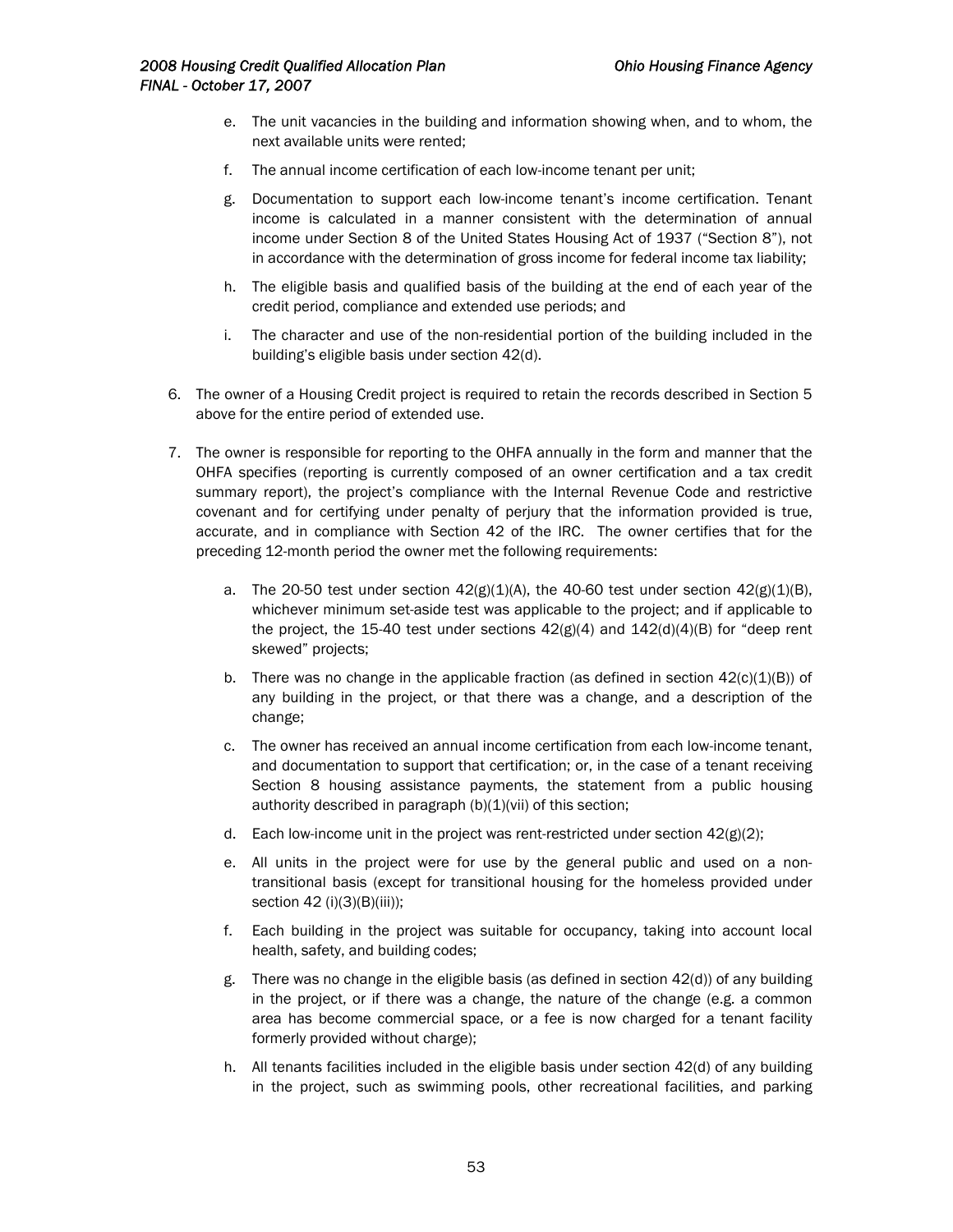areas, were provided on an comparable basis without charge to all tenants in the building;

- i. If a low-income unit in the project became vacant during the year, that reasonable attempts were or are being made to rent that unit or the next available unit of comparable or smaller size to tenants having a qualifying income before any units in the project were or will be rented to tenants not having a qualifying income;
- j. If the income of tenants of a low-income unit in the project increased above the limit allowed in section  $42(g)(2)(D)(ii)$ , the next available unit of comparable or smaller size in the building was or will be rented to tenants having a qualifying income;
- k. The owner has not refused to lease a unit in the project to a Section 8 applicant because the applicant holds a Section 8 voucher or certificate;
- l. No finding of discrimination under the Fair Housing Act has occurred for the project (a finding of discrimination includes an adverse final decision by HUD, an adverse final decision by a substantially equivalent state or local fair housing agency, or an adverse judgment from a Federal court);
- m. For the preceding 12-month period no tenants in low-income units were evicted or had their tenancies terminated other than for good cause and no gross rents were increased other than permitted under Section 42; and
- n. An extended low-income housing commitment as described in Section 42(h)(6) was in effect.
- 8. The OHFA requires that the owner of a Housing Credit project annually certify the resident's income and assets using the form(s) specified by the OHFA. This requirement is waived if an owner receives a recertification waiver as described in IRS Revenue Procedure 2004-38 and the OHFA recertification waiver policy.
- 9. The OHFA has the right to review tenant files throughout the 15-year compliance period and the 15-year extended use period. The OHFA has the right to perform on-site inspections of any low-income housing project through the end of the extended use period. Buildings receiving new allocations of credit will be inspected no later than the end of the second calendar year following the year the last building in the project is placed in service. The OHFA will provide prompt written notice to the owner of a Housing Credit project if the OHFA does not receive the required certification or discovers through inspection, review, or any other manner that the project is in non-compliance. The owner will have up to 60 days from the date of the notification to correct any non-compliance issues found and give a written response to the OHFA of corrective actions taken. The OHFA may, with good cause, extend the correction period for up to six months. During the correction period, an owner must correct any non-compliance and provide evidence to the OHFA of such corrections.
- 10. When the OHFA identifies non-compliance, it is required to file Form 8823, "Low-Income Housing Credit Agencies Report of Non-Compliance" with the IRS no later than 45 days after the end of the correction period, and no earlier than the end of the correction period, whether or not the non-compliance is corrected. The OHFA must explain on Form 8823 the nature of the non-compliance or failure to certify (reference 26 CFR Par. 2. 1.42-5 (e)(3)).
- 11. Compliance with the requirements of Section 42 of the IRC is the responsibility of the owner of the building(s) for which the Housing Credit is allowable. THE OHFA's obligation to monitor for compliance does not make the OHFA liable for owner/agent non-compliance.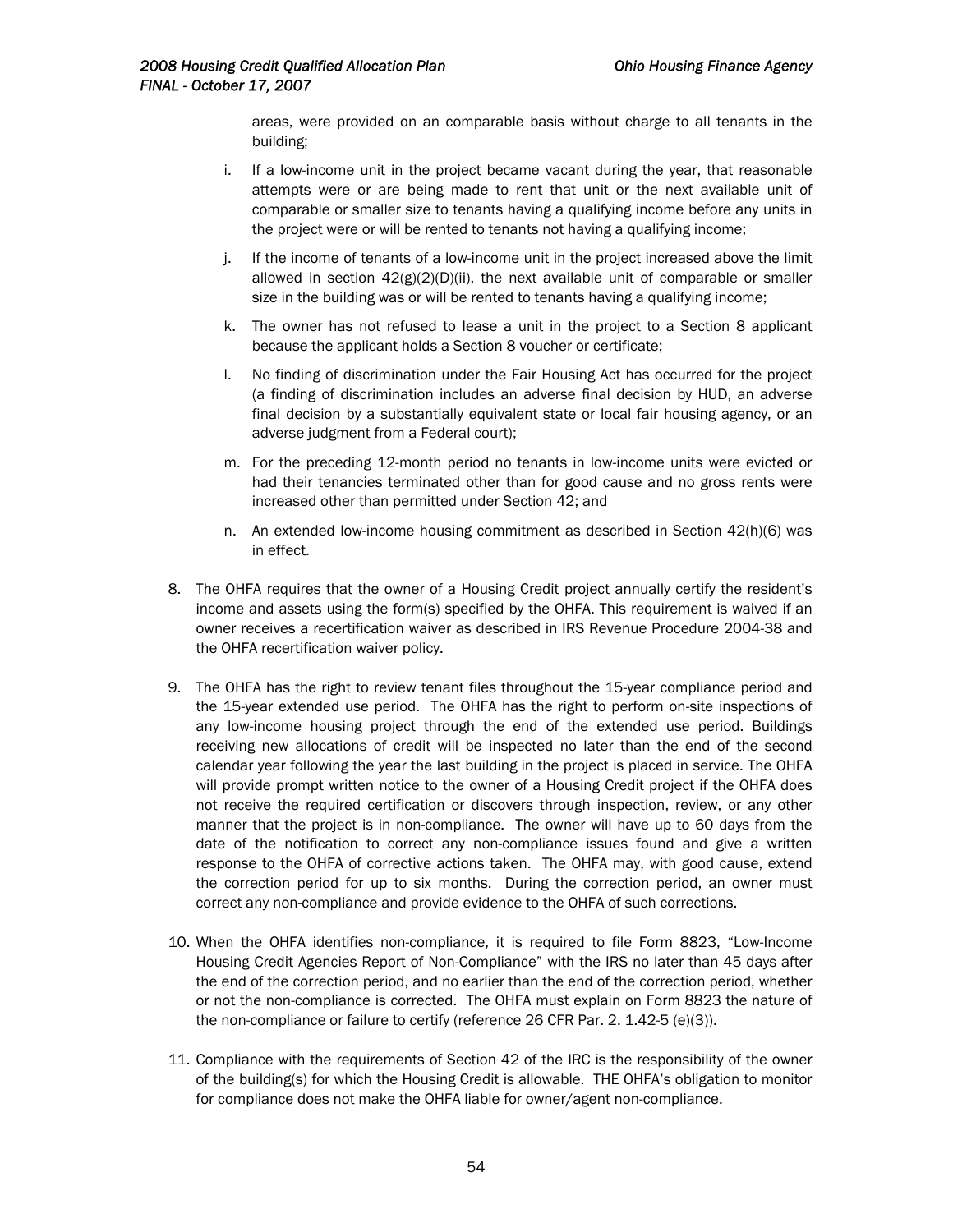- 12. If the OHFA is unable to serve notice on the property owner by mail and/or telephone during the compliance and extend use periods as defined by the IRS, the OHFA will consider the property out of compliance and notify the IRS by filing Form 8823, or take other appropriate action such as designating the project and its owner and management agent as not in good standing with the Agency. Please note that the OHFA will maintain one contact person per project. The owner/agent will agree upon the contact person and notify the OHFA immediately of any change.
- 13. The OHFA requires Housing Credit owners to pay a one-time compliance monitoring fee. The fee amount for projects receiving a reservation in 2007 will be \$900 per unit.
- 14. OHFA reserves the right to charge the owner and/or management company for costs incurred as the result of compliance reviews conducted outside of the normal inspection cycle.
- 15. It is the responsibility of the owner and its agents to ensure that the property management agent has all documents and information necessary to meet all rent, income, or other requirements attached to all sources of funding used to develop the project. Such documents may include, but are not limited to, the Housing Credit restrictive covenant(s), Housing Development Assistance Program (HDAP) restrictive covenant, and the HDAP funding agreement.
- 16. Compliance requirements are communicated to owners and managers of Housing Credit projects through the OHFA Program Compliance Handbook and other means such as the Agency newsletter. Owners and managers are expected to consult these and other resources to ensure they are up to date regarding policies and procedures established by OHFA.
- 17. Prior to placing in service, the owner and/or management agent must meet with OHFA Program Compliance staff to discuss the status of the project and to review long term compliance requirements. Program Compliance staff will contact the owner and/or management agent to arrange this meeting.
- 18. Changes in management company that occur after the project has placed in service must be approved by OHFA Program Compliance. The owner must apprise Program Compliance of the proposed change 60 days prior to terminating the services of the current management company. OHFA may require the proposed management company to fill out a due diligence questionnaire to ensure the proposed company is sufficiently qualified to manage a Housing Credit project in Ohio.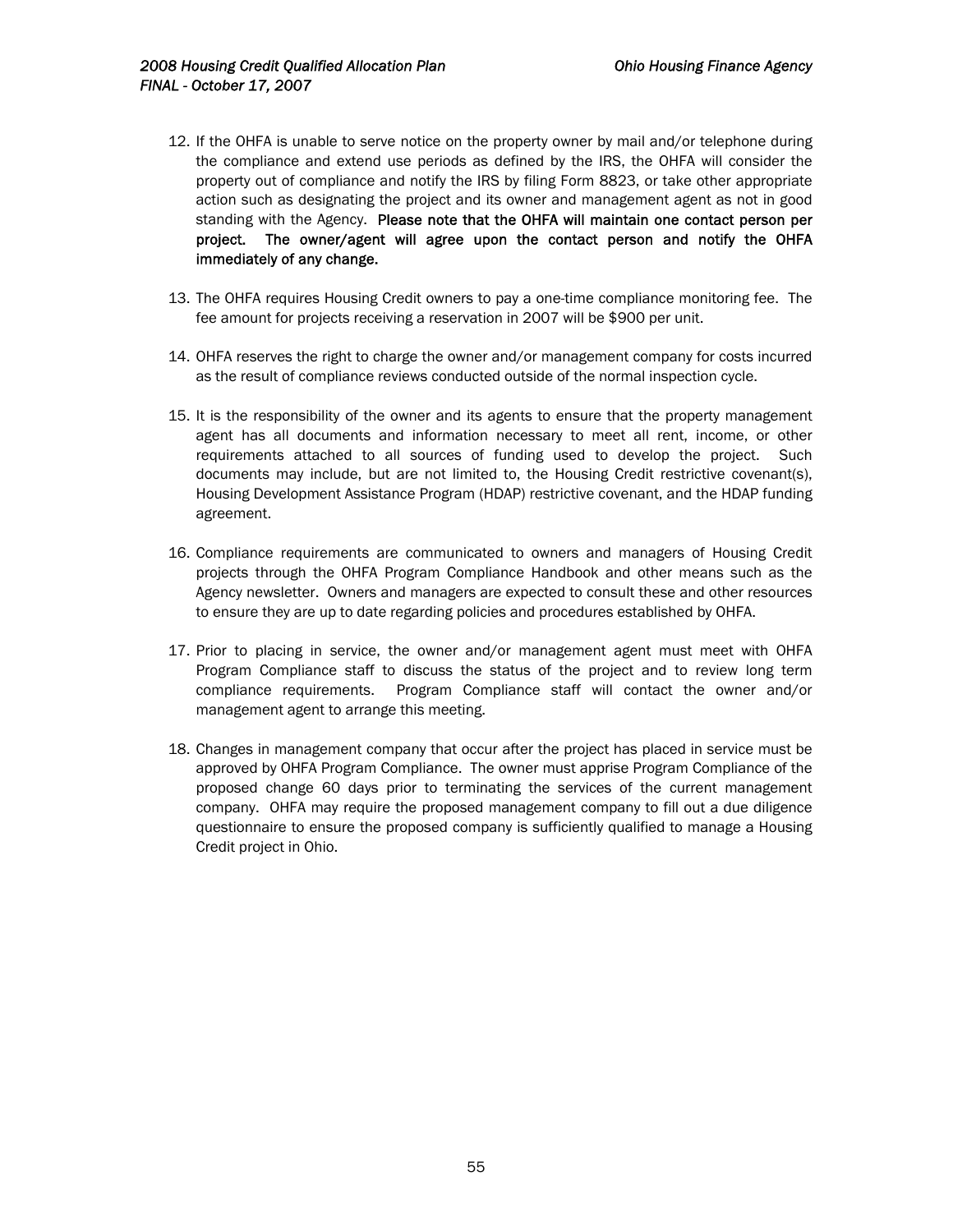# IV. MISCELLANEOUS

Project Changes. All project changes require OHFA approval, and all changes will be reviewed by OHFA on a case-by-case basis. Any change in a project that reduces the competitive score or ranking may result in a reduction or revocation of the Housing Credit reservation or allocation. A new application, fee, public notification letters and competitive review may be required if any project characteristics change. New owners without experience in the Housing Credit program must contact the Office of Program Compliance prior to consideration by OHFA.

Failure to inform OHFA of any changes in the applicant's situation or project structure at any time may cause the application to be rejected or the Housing Credit reservation to be revoked.

OHFA may allow the admission of an additional general partner after Housing Credits are awarded in order to address a related-party loan issue. A letter from the owner's legal counsel that adequately explains the need for this action must be submitted. A letter signed by both the new general partner and the current controlling general partner must also be submitted to confirm the following:

- a. The new general partner will not own more than 24% of the general partner shares.
- b. The new general partner must agree to not materially participate in the project.
- c. The new general partner must gain little or no financial benefit from the project.
- d. The new general partner may not count the project toward experience points in future funding applications to the OHFA.

OHFA will review and issue a decision for each request on a case-by-case basis. Approval of the OHFA Board may also be necessary for the HDLP and HDAP programs.

**Document Correction Fee.** OHFA will assess a correction fee of \$250 if a Carryover Allocation Agreement, Restrictive Covenant, or 8609 Form must be re-issued due to an error on the part of the owner or applicant.

Agency Information Sources. The OHFA web site contains important, easily accessible information regarding the application process and program policies, such as Housing Credit percentages, frequently asked questions, important program dates, and downloadable files such as the QAP and Affordable Housing Funding Application. The web site address is www.ohiohome.org. It is the responsibility of applicants to regularly browse the web site to obtain current information on the Housing Credit and other OHFA programs.

Contacting the Applicant. OHFA will only contact the person listed in the application as the project contact. OHFA asks that other parties involved in a project communicate with the project contact prior to contacting the agency.

Requesting Information. At the end of each allocation round, OHFA will make available a listing of all applications, along with a detailed report featuring the projects awarded Housing Credits in that round. Please visit the OHFA web site or contact OHFA to obtain this information. Interested parties requesting project specific information must do so in writing according to the OHFA Freedom of Information Request procedures.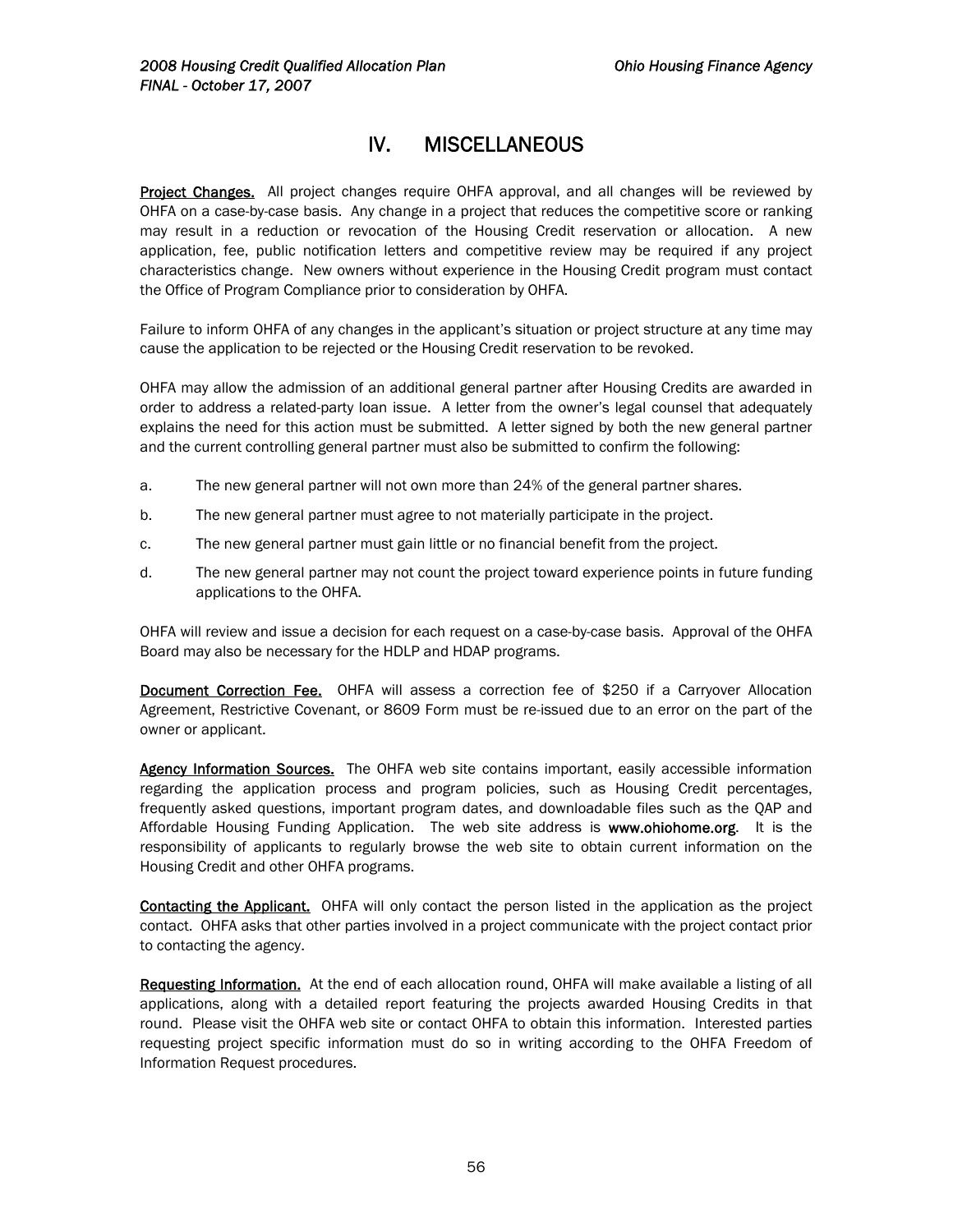### 2008 Housing Credit Qualified Allocation Plan **Canadian Charlotter Charlotter Charlotter** Ohio Housing Finance Agency *FINAL - October 17, 2007*

Project Events. OHFA is pleased to send representatives to project events such as groundbreakings, ribbon cuttings and grand openings at the request of the development team. Please notify us at least two weeks in advance of such events to aid with scheduling.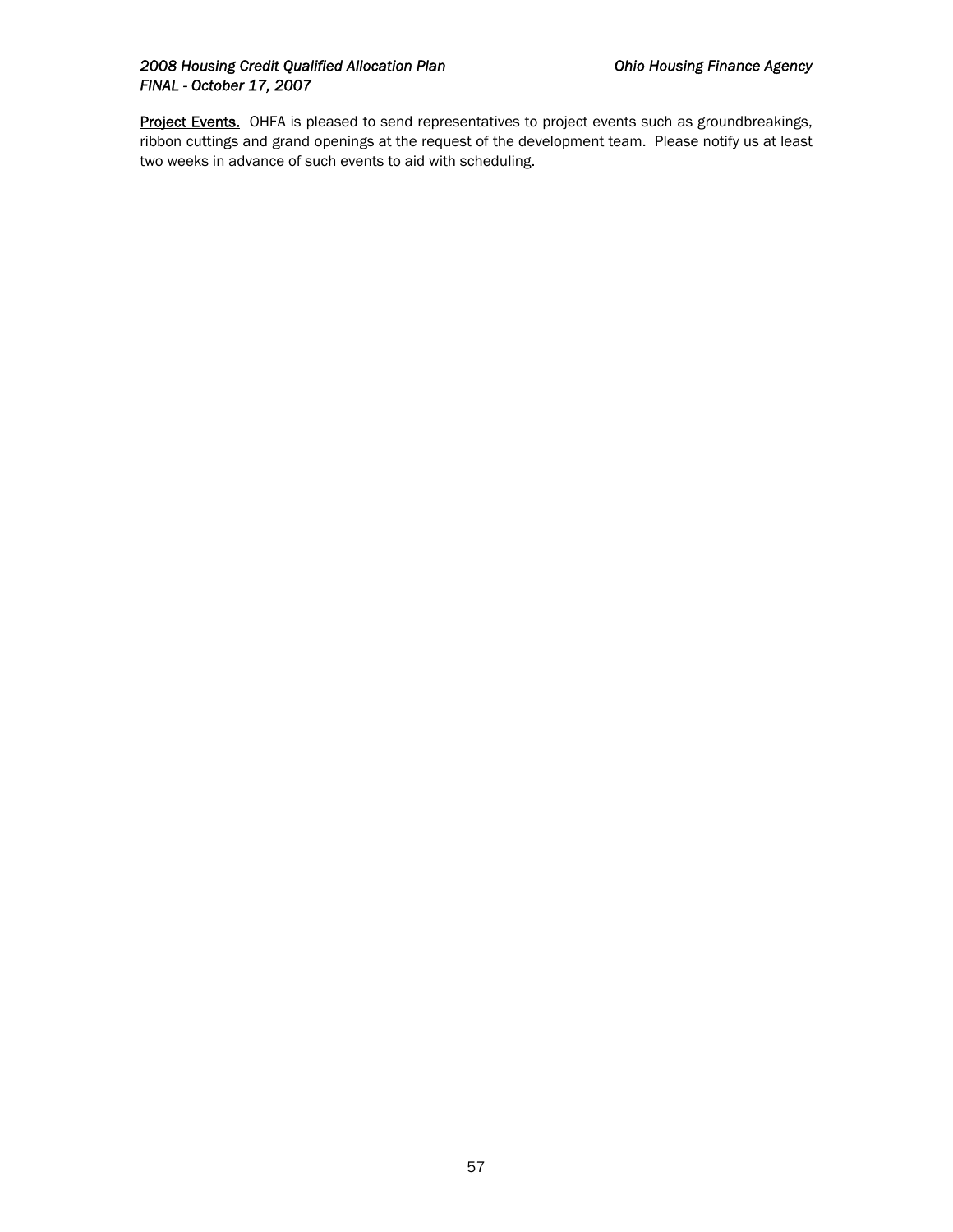# V. 2008 QAP EXHIBITS

*NOTE: The final version of Exhibit A will be released in early 2008 following issuance of new Rent & Income Limits by the U.S. Department of HUD.* 

| А. | <b>2007 RENT AND INCOME LIMITS</b>                                   | 59  |
|----|----------------------------------------------------------------------|-----|
| В. | MAXIMUM DEVELOPMENT COST PER UNIT                                    | 68  |
| С. | <b>QUALIFIED CENSUS TRACTS</b>                                       | 74  |
| D. | <b>COMMUNITIES WITH A CONSOLIDATED PLAN</b>                          | 76  |
| Е. | AREAS WITH A COMMUNITY HOUSING IMPROVEMENT<br><b>STRATEGY (CHIS)</b> | 77  |
| F. | MODEL LANGUAGE FOR PUBLIC NOTIFICATION LETTERS                       | 78  |
| G. | <b>GEOGRAPHIC POOL AREAS</b>                                         | 80  |
| Н. | <b>GEOGRAPHIC REGIONS</b>                                            | 81  |
| L  | <b>MARKET STUDY INDEX</b>                                            | 82  |
| J. | SUPPORTIVE SERVICE PLAN INDEX & REQUIREMENTS                         | 84  |
| Κ. | (Exhibit not used)                                                   |     |
| L. | <b>CAPITAL NEEDS ASSESSMENT STANDARDS</b>                            | 88  |
| М. | <b>GUIDE TO FEDERAL ACCESSIBILITY REQUIREMENTS</b>                   | 89  |
| N. | UNIVERSAL DESIGN REQUIREMENTS                                        | 92  |
| 0. | MINI-PHASE I ENVIRONMENTAL ASSESSMENT (MP-1)                         | 96  |
| P. | <b>OPERATING EXPENSE AVERAGES</b>                                    | 97  |
| Q. | <b>MARKET CRITERIA DATA TABLES</b>                                   | 98  |
| R. | INCOME-QUALIFIED HOUSEHOLDS TABLE                                    | 102 |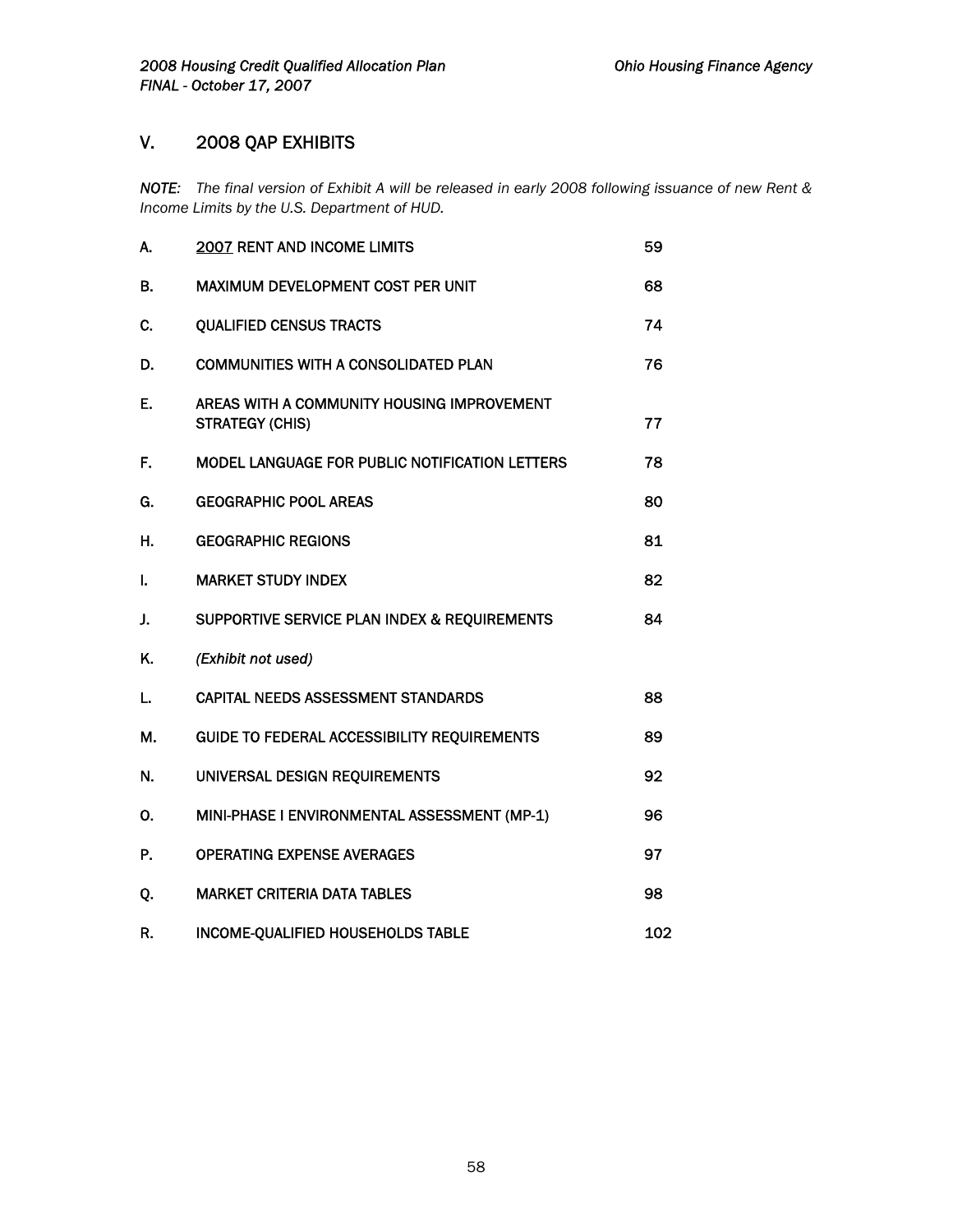# A. RENT AND INCOME LIMITS

## *Instructions*

| County            |                   | Rent: Bedrooms (Residents) Eff $(1)$ 1 $(1.5)$ 2 $(3)$ 3 $(4.5)$ 4 $(6)$ 5 $(7.5)$ 6 $(9)$ |     |       |       |       |       |       |       |       | [5.]  |                   |
|-------------------|-------------------|--------------------------------------------------------------------------------------------|-----|-------|-------|-------|-------|-------|-------|-------|-------|-------------------|
|                   | Income: Residents |                                                                                            |     |       |       |       | 4     | 5     | 6     |       | 8     | $\left[2.\right]$ |
| Adams             | 50% rent          | [6.]                                                                                       | 453 | 485   | 582   | 673   | 751   | 828   |       |       |       |                   |
| $\left[1.\right]$ | 50% income        | $\left[3.\right]$                                                                          |     | 18150 | 20700 | 23300 | 25900 | 27950 | 30050 | 32100 | 34200 |                   |
|                   | 60% rent          | [7.]                                                                                       | 544 | 582   | 699   | 807   | 901   | 994   |       |       |       |                   |
|                   | 60% income        | [4.]                                                                                       |     | 21780 | 24840 | 27960 | 31080 | 33540 | 36060 | 38520 | 41040 |                   |

1. Name of County.

2. The number of residents in a household, used for the 50% and 60% income figures in the table.

3. The 50% Area Median Gross Income (AMGI) for the county, adjusted for the number of residents in a household. The source of these income figures is the HUD very low-income limits, which are updated and published annually.

4. The 60% Area Median Gross Income (AMGI) for the county, adjusted for the number of residents in a household. The 60% income figures are computed using the 50% income figures as follows:  $[50\% \text{ income}] * 2 * 60\% = [60\% \text{ income}]$ 

5. The number of bedrooms in a unit, used for the 50% and 60% rent figures in the table. The number of residents in each type of unit (1 resident for SRO & efficiency units; 1.5 residents per bedroom for units with one or more bedrooms) is used to compute the rent figures in the table.

6. The 50% monthly rent figures for the county, adjusted for the number of bedrooms in a unit. The rents are computed using the 50% income figures, and the number of residents in each type of unit, as follows:

([50% income for the number of residents]  $*$  30%) / 12 = [50% monthly rent]

7. The 60% monthly rent figures for the county, adjusted for the number of bedrooms in a unit. The rents are computed using the 60% income figures, and the number of residents in each type of unit, as follows:

([60% income for the number of residents]  $*$  30%) / 12 = [60% monthly rent]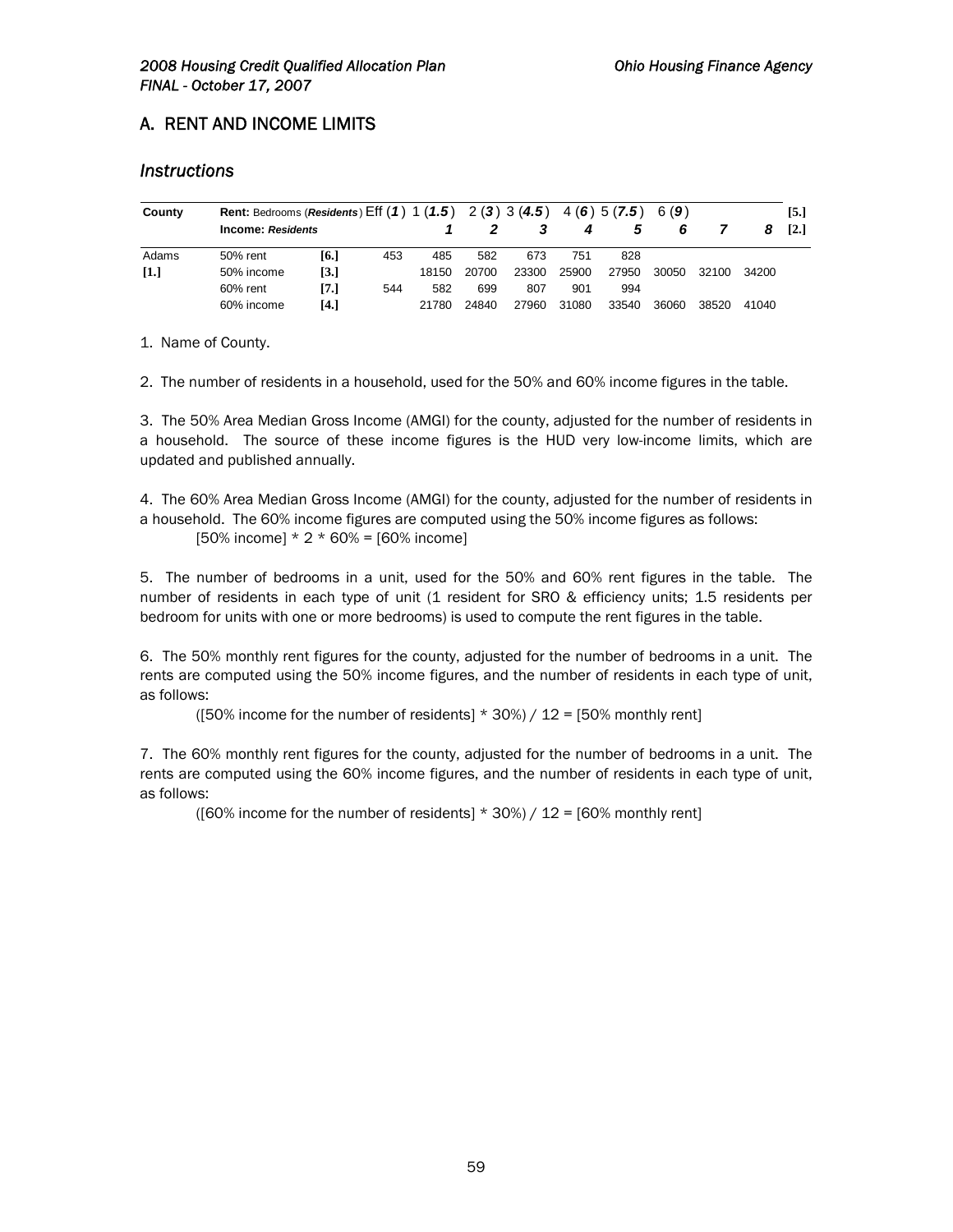# A. 2007 RENT AND INCOME LIMITS

| H.U.D. Effective Date: | March 20, 2007                             |     |       |       |            |       |            |       |                |       |
|------------------------|--------------------------------------------|-----|-------|-------|------------|-------|------------|-------|----------------|-------|
| County                 | Rent: Bedrooms (Residents) Eff (1) 1 (1.5) |     |       |       | 2(3)3(4.5) |       | 4(6)5(7.5) | 6(9)  |                |       |
|                        | <b>Income: Residents</b>                   |     | 1     | 2     | 3          | 4     | 5          | 6     | $\overline{7}$ | 8     |
| Adams                  | 50% rent                                   | 453 | 485   | 582   | 673        | 751   | 828        |       |                |       |
|                        | 50% income                                 |     | 18150 | 20700 | 23300      | 25900 | 27950      | 30050 | 32100          | 34200 |
|                        | 60% rent                                   | 544 | 582   | 699   | 807        | 901   | 994        |       |                |       |
|                        | 60% income                                 |     | 21780 | 24840 | 27960      | 31080 | 33540      | 36060 | 38520          | 41040 |
| Allen                  | 50% rent                                   | 472 | 506   | 607   | 701        | 782   | 863        |       |                |       |
|                        | 50% income                                 |     | 18900 | 21600 | 24300      | 27000 | 29150      | 31300 | 33450          | 35600 |
|                        | 60% rent                                   | 567 | 607   | 729   | 842        | 939   | 1035       |       |                |       |
|                        | 60% income                                 |     | 22680 | 25920 | 29160      | 32400 | 34980      | 37560 | 40140          | 42720 |
| Ashland                | 50% rent                                   | 473 | 507   | 608   | 703        | 785   | 865        |       |                |       |
|                        | 50% income                                 |     | 18950 | 21650 | 24350      | 27050 | 29200      | 31400 | 33550          | 35700 |
|                        | 60% rent                                   | 568 | 609   | 730   | 843        | 942   | 1038       |       |                |       |
|                        | 60% income                                 |     | 22740 | 25980 | 29220      | 32460 | 35040      | 37680 | 40260          | 42840 |
| Ashtabula              | 50% rent                                   | 526 | 564   | 677   | 782        | 872   | 963        |       |                |       |
|                        | 50% income                                 |     | 21050 | 24100 | 27100      | 30100 | 32500      | 34900 | 37300          | 39750 |
|                        | 60% rent                                   | 631 | 677   | 813   | 939        | 1047  | 1155       |       |                |       |
|                        | 60% income                                 |     | 25260 | 28920 | 32520      | 36120 | 39000      | 41880 | 44760          | 47700 |
| Athens                 | 50% rent                                   | 453 | 485   | 582   | 673        | 751   | 828        |       |                |       |
|                        | 50% income                                 |     | 18150 | 20700 | 23300      | 25900 | 27950      | 30050 | 32100          | 34200 |
|                        | 60% rent                                   | 544 | 582   | 699   | 807        | 901   | 994        |       |                |       |
|                        | 60% income                                 |     | 21780 | 24840 | 27960      | 31080 | 33540      | 36060 | 38520          | 41040 |
| Auglaize               | 50% rent                                   | 508 | 545   | 653   | 755        | 842   | 929        |       |                |       |
|                        | 50% income                                 |     | 20350 | 23250 | 26150      | 29050 | 31350      | 33700 | 36000          | 38350 |
|                        | 60% rent                                   | 610 | 654   | 784   | 906        | 1011  | 1115       |       |                |       |
|                        | 60% income                                 |     | 24420 | 27900 | 31380      | 34860 | 37620      | 40440 | 43200          | 46020 |
| <b>Belmont</b>         | 50% rent                                   | 421 | 451   | 542   | 626        | 698   | 771        |       |                |       |
|                        | 50% income                                 |     | 16850 | 19300 | 21700      | 24100 | 26050      | 27950 | 29900          | 31800 |
|                        | 60% rent                                   | 505 | 542   | 651   | 752        | 838   | 925        |       |                |       |
|                        | 60% income                                 |     | 20220 | 23160 | 26040      | 28920 | 31260      | 33540 | 35880          | 38160 |
| <b>Brown</b>           | $50%$ rent                                 | 463 | 496   | 596   | 688        | 768   | 848        |       |                |       |
|                        | 50% income                                 |     | 18550 | 21200 | 23850      | 26500 | 28600      | 30750 | 32850          | 35000 |
|                        | 60% rent                                   | 556 | 596   | 715   | 826        | 922   | 1017       |       |                |       |
|                        | 60% income                                 |     | 22260 | 25440 | 28620      | 31800 | 34320      | 36900 | 39420          | 42000 |
| <b>Butler</b>          | 50% rent                                   | 565 | 605   | 726   | 840        | 936   | 1033       |       |                |       |
|                        | 50% income                                 |     | 22600 | 25850 | 29050      | 32300 | 34900      | 37450 | 40050          | 42650 |
|                        | 60% rent                                   | 678 | 726   | 871   | 1008       | 1123  | 1240       |       |                |       |
|                        | 60% income                                 |     | 27120 | 31020 | 34860      | 38760 | 41880      | 44940 | 48060          | 51180 |
| Carroll                | 50% rent                                   | 480 | 514   | 617   | 713        | 796   | 878        |       |                |       |
|                        | 50% income                                 |     | 19200 | 21950 | 24700      | 27450 | 29650      | 31850 | 34050          | 36250 |
|                        | 60% rent                                   | 576 | 617   | 741   | 856        | 955   | 1054       |       |                |       |
|                        | 60% income                                 |     | 23040 | 26340 | 29640      | 32940 | 35580      | 38220 | 40860          | 43500 |
| Champaign              | 50% rent                                   | 518 | 555   | 667   | 770        | 860   | 948        |       |                |       |
|                        | 50% income                                 |     | 20750 | 23700 | 26700      | 29650 | 32000      | 34400 | 36750          | 39150 |
|                        | 60% rent                                   | 622 | 666   | 801   | 924        | 1032  | 1138       |       |                |       |
|                        | 60% income                                 |     | 24900 | 28440 | 32040      | 35580 | 38400      | 41280 | 44100          | 46980 |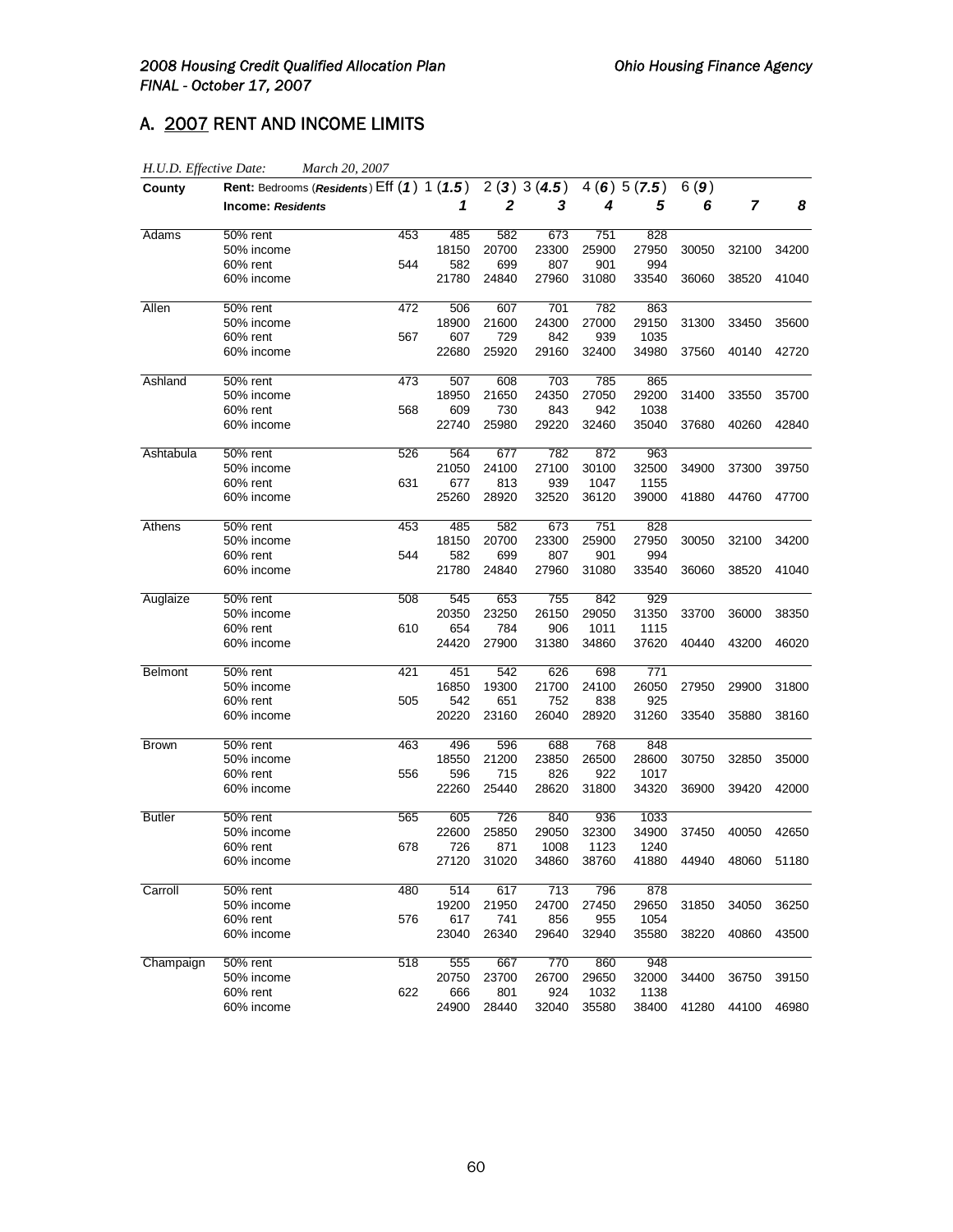| County     | Rent: Bedrooms (Residents) Eff (1) 1 (1.5) |     |       | 2(3)  | 3(4.5) | 4(6)  | 5(7.5) | 6(9)  |       |       |
|------------|--------------------------------------------|-----|-------|-------|--------|-------|--------|-------|-------|-------|
|            | <b>Income: Residents</b>                   |     | 1     | 2     | 3      | 4     | 5      | 6     | 7     | 8     |
| Clark      | 50% rent                                   | 526 | 564   | 677   | 782    | 872   | 963    |       |       |       |
|            | 50% income                                 |     | 21050 | 24100 | 27100  | 30100 | 32500  | 34900 | 37300 | 39750 |
|            | 60% rent                                   | 631 | 677   | 813   | 939    | 1047  | 1155   |       |       |       |
|            | 60% income                                 |     | 25260 | 28920 | 32520  | 36120 | 39000  | 41880 | 44760 | 47700 |
| Clermont   | 50% rent                                   | 565 | 605   | 726   | 840    | 936   | 1033   |       |       |       |
|            | 50% income                                 |     | 22600 | 25850 | 29050  | 32300 | 34900  | 37450 | 40050 | 42650 |
|            | 60% rent                                   | 678 | 726   | 871   | 1008   | 1123  | 1240   |       |       |       |
|            | 60% income                                 |     | 27120 | 31020 | 34860  | 38760 | 41880  | 44940 | 48060 | 51180 |
| Clinton    | 50% rent                                   | 543 | 583   | 700   | 808    | 902   | 995    |       |       |       |
|            | 50% income                                 |     | 21750 | 24900 | 28000  | 31100 | 33600  | 36100 | 38550 | 41050 |
|            | 60% rent                                   | 652 | 699   | 840   | 970    | 1083  | 1194   |       |       |       |
|            | 60% income                                 |     | 26100 | 29880 | 33600  | 37320 | 40320  | 43320 | 46260 | 49260 |
| Columbiana | 50% rent                                   | 453 | 485   | 582   | 673    | 751   | 828    |       |       |       |
|            | 50% income                                 |     | 18150 | 20700 | 23300  | 25900 | 27950  | 30050 | 32100 | 34200 |
|            | 60% rent                                   | 544 | 582   | 699   | 807    | 901   | 994    |       |       |       |
|            | 60% income                                 |     | 21780 | 24840 | 27960  | 31080 | 33540  | 36060 | 38520 | 41040 |
| Coshocton  | 50% rent                                   | 453 | 485   | 582   | 673    | 751   | 828    |       |       |       |
|            | 50% income                                 |     | 18150 | 20700 | 23300  | 25900 | 27950  | 30050 | 32100 | 34200 |
|            | 60% rent                                   | 544 | 582   | 699   | 807    | 901   | 994    |       |       |       |
|            | 60% income                                 |     | 21780 | 24840 | 27960  | 31080 | 33540  | 36060 | 38520 | 41040 |
| Crawford   | 50% rent                                   | 453 | 485   | 582   | 673    | 751   | 828    |       |       |       |
|            | 50% income                                 |     | 18150 | 20700 | 23300  | 25900 | 27950  | 30050 | 32100 | 34200 |
|            | 60% rent                                   | 544 | 582   | 699   | 807    | 901   | 994    |       |       |       |
|            | 60% income                                 |     | 21780 | 24840 | 27960  | 31080 | 33540  | 36060 | 38520 | 41040 |
| Cuyahoga   | 50% rent                                   | 537 | 575   | 691   | 798    | 890   | 981    |       |       |       |
|            | 50% income                                 |     | 21500 | 24550 | 27650  | 30700 | 33150  | 35600 | 38050 | 40500 |
|            | 60% rent                                   | 645 | 690   | 829   | 957    | 1068  | 1178   |       |       |       |
|            | 60% income                                 |     | 25800 | 29460 | 33180  | 36840 | 39780  | 42720 | 45660 | 48600 |
| Darke      | 50% rent                                   | 465 | 498   | 597   | 690    | 770   | 849    |       |       |       |
|            | 50% income                                 |     | 18600 | 21250 | 23900  | 26550 | 28650  | 30800 | 32900 | 35050 |
|            | 60% rent                                   | 558 | 597   | 717   | 828    | 924   | 1019   |       |       |       |
|            | 60% income                                 |     | 22320 | 25500 | 28680  | 31860 | 34380  | 36960 | 39480 | 42060 |
| Defiance   | 50% rent                                   | 515 | 551   | 662   | 765    | 853   | 941    |       |       |       |
|            | 50% income                                 |     | 20600 | 23550 | 26500  | 29450 | 31800  | 34150 | 36500 | 38850 |
|            | 60% rent                                   | 618 | 662   | 795   | 918    | 1024  | 1130   |       |       |       |
|            | 60% income                                 |     | 24720 | 28260 | 31800  | 35340 | 38160  | 40980 | 43800 | 46620 |
| Delaware   | 50% rent                                   | 563 | 603   | 725   | 837    | 933   | 1030   |       |       |       |
|            | 50% income                                 |     | 22550 | 25750 | 29000  | 32200 | 34800  | 37350 | 39950 | 42500 |
|            | 60% rent                                   | 676 | 724   | 870   | 1005   | 1120  | 1236   |       |       |       |
|            | 60% income                                 |     | 27060 | 30900 | 34800  | 38640 | 41760  | 44820 | 47940 | 51000 |
| Erie       | 50% rent                                   | 526 | 564   | 677   | 782    | 872   | 963    |       |       |       |
|            | 50% income                                 |     | 21050 | 24100 | 27100  | 30100 | 32500  | 34900 | 37300 | 39750 |
|            | 60% rent                                   | 631 | 677   | 813   | 939    | 1047  | 1155   |       |       |       |
|            | 60% income                                 |     | 25260 | 28920 | 32520  | 36120 | 39000  | 41880 | 44760 | 47700 |
| Fairfield  | 50% rent                                   | 563 | 603   | 725   | 837    | 933   | 1030   |       |       |       |
|            | 50% income                                 |     | 22550 | 25750 | 29000  | 32200 | 34800  | 37350 | 39950 | 42500 |
|            | 60% rent                                   | 676 | 724   | 870   | 1005   | 1120  | 1236   |       |       |       |
|            | 60% income                                 |     | 27060 | 30900 | 34800  | 38640 | 41760  | 44820 | 47940 | 51000 |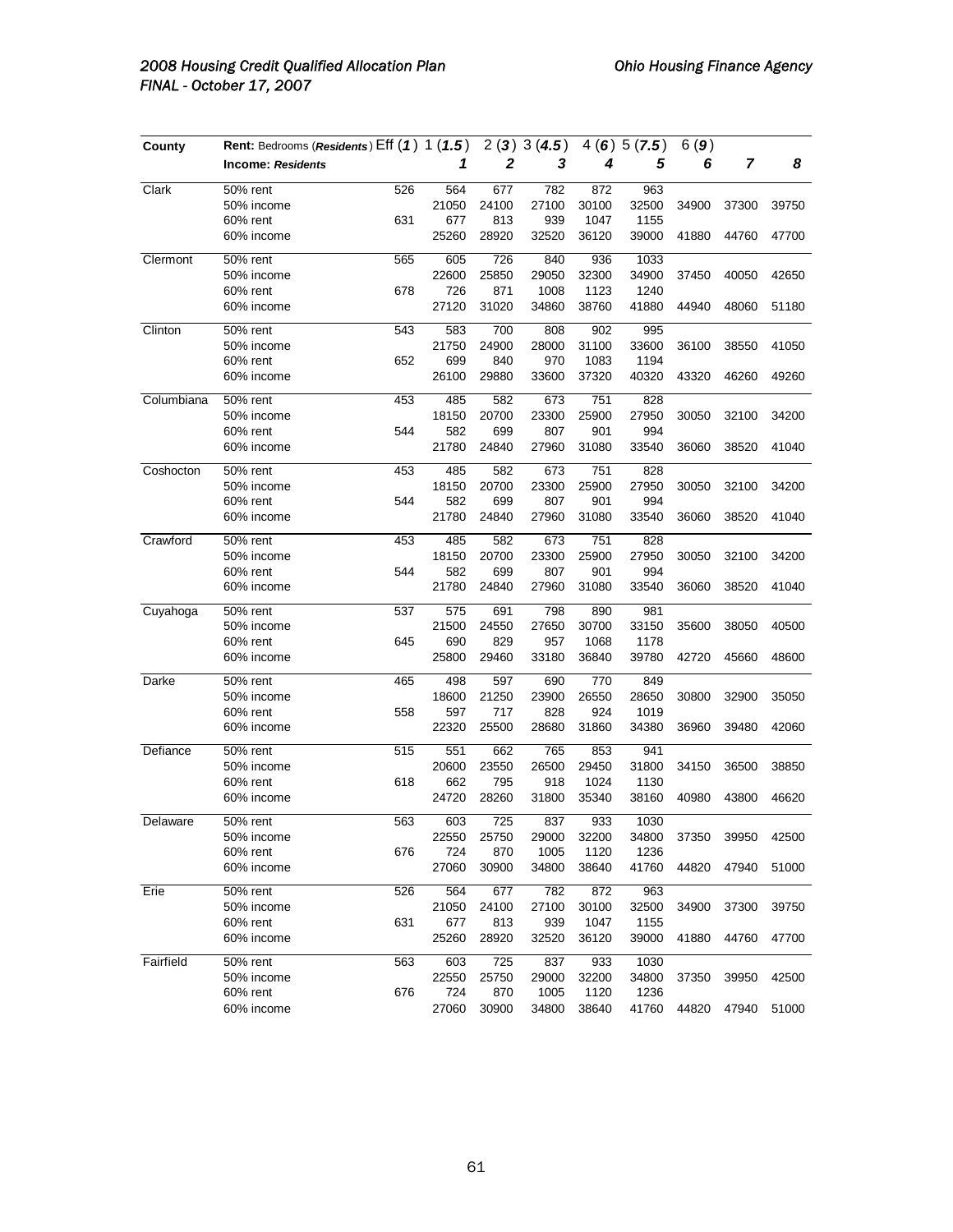| County   | Rent: Bedrooms (Residents) Eff (1) 1 (1.5) |     |       | 2(3)  | 3(4.5) | 4(6)  | 5(7.5) | 6(9)  |       |       |
|----------|--------------------------------------------|-----|-------|-------|--------|-------|--------|-------|-------|-------|
|          | <b>Income: Residents</b>                   |     | 1     | 2     | 3      | 4     | 5      | 6     | 7     | 8     |
| Fayette  | 50% rent                                   | 453 | 485   | 582   | 673    | 751   | 828    |       |       |       |
|          | 50% income                                 |     | 18150 | 20700 | 23300  | 25900 | 27950  | 30050 | 32100 | 34200 |
|          | 60% rent                                   | 544 | 582   | 699   | 807    | 901   | 994    |       |       |       |
|          | 60% income                                 |     | 21780 | 24840 | 27960  | 31080 | 33540  | 36060 | 38520 | 41040 |
| Franklin | 50% rent                                   | 563 | 603   | 725   | 837    | 933   | 1030   |       |       |       |
|          | 50% income                                 |     | 22550 | 25750 | 29000  | 32200 | 34800  | 37350 | 39950 | 42500 |
|          | 60% rent                                   | 676 | 724   | 870   | 1005   | 1120  | 1236   |       |       |       |
|          | 60% income                                 |     | 27060 | 30900 | 34800  | 38640 | 41760  | 44820 | 47940 | 51000 |
| Fulton   | 50% rent                                   | 515 | 551   | 662   | 765    | 853   | 941    |       |       |       |
|          | 50% income                                 |     | 20600 | 23550 | 26500  | 29450 | 31800  | 34150 | 36500 | 38850 |
|          | 60% rent                                   | 618 | 662   | 795   | 918    | 1024  | 1130   |       |       |       |
|          | 60% income                                 |     | 24720 | 28260 | 31800  | 35340 | 38160  | 40980 | 43800 | 46620 |
| Gallia   | 50% rent                                   | 453 | 485   | 582   | 673    | 751   | 828    |       |       |       |
|          | 50% income                                 |     | 18150 | 20700 | 23300  | 25900 | 27950  | 30050 | 32100 | 34200 |
|          | 60% rent                                   | 544 | 582   | 699   | 807    | 901   | 994    |       |       |       |
|          | 60% income                                 |     | 21780 | 24840 | 27960  | 31080 | 33540  | 36060 | 38520 | 41040 |
| Geauga   | 50% rent                                   | 537 | 575   | 691   | 798    | 890   | 981    |       |       |       |
|          | 50% income                                 |     | 21500 | 24550 | 27650  | 30700 | 33150  | 35600 | 38050 | 40500 |
|          | 60% rent                                   | 645 | 690   | 829   | 957    | 1068  | 1178   |       |       |       |
|          | 60% income                                 |     | 25800 | 29460 | 33180  | 36840 | 39780  | 42720 | 45660 | 48600 |
| Greene   | 50% rent                                   | 526 | 564   | 677   | 782    | 872   | 963    |       |       |       |
|          | 50% income                                 |     | 21050 | 24100 | 27100  | 30100 | 32500  | 34900 | 37300 | 39750 |
|          | 60% rent                                   | 631 | 677   | 813   | 939    | 1047  | 1155   |       |       |       |
|          | 60% income                                 |     | 25260 | 28920 | 32520  | 36120 | 39000  | 41880 | 44760 | 47700 |
| Guernsey | 50% rent                                   | 453 | 485   | 582   | 673    | 751   | 828    |       |       |       |
|          | 50% income                                 |     | 18150 | 20700 | 23300  | 25900 | 27950  | 30050 | 32100 | 34200 |
|          | 60% rent                                   | 544 | 582   | 699   | 807    | 901   | 994    |       |       |       |
|          | 60% income                                 |     | 21780 | 24840 | 27960  | 31080 | 33540  | 36060 | 38520 | 41040 |
| Hamilton | 50% rent                                   | 565 | 605   | 726   | 840    | 936   | 1033   |       |       |       |
|          | 50% income                                 |     | 22600 | 25850 | 29050  | 32300 | 34900  | 37450 | 40050 | 42650 |
|          | 60% rent                                   | 678 | 726   | 871   | 1008   | 1123  | 1240   |       |       |       |
|          | 60% income                                 |     | 27120 | 31020 | 34860  | 38760 | 41880  | 44940 | 48060 | 51180 |
| Hancock  | 50% rent                                   | 527 | 565   | 678   | 783    | 873   | 965    |       |       |       |
|          | 50% income                                 |     | 21100 | 24100 | 27150  | 30150 | 32550  | 34950 | 37400 | 39800 |
|          | 60% rent                                   | 633 | 678   | 814   | 940    | 1048  | 1158   |       |       |       |
|          | 60% income                                 |     | 25320 | 28920 | 32580  | 36180 | 39060  | 41940 | 44880 | 47760 |
| Hardin   | 50% rent                                   | 453 | 485   | 582   | 673    | 751   | 828    |       |       |       |
|          | 50% income                                 |     | 18150 | 20700 | 23300  | 25900 | 27950  | 30050 | 32100 | 34200 |
|          | 60% rent                                   | 544 | 582   | 699   | 807    | 901   | 994    |       |       |       |
|          | 60% income                                 |     | 21780 | 24840 | 27960  | 31080 | 33540  | 36060 | 38520 | 41040 |
| Harrison | 50% rent                                   | 453 | 485   | 582   | 673    | 751   | 828    |       |       |       |
|          | 50% income                                 |     | 18150 | 20700 | 23300  | 25900 | 27950  | 30050 | 32100 | 34200 |
|          | 60% rent                                   | 544 | 582   | 699   | 807    | 901   | 994    |       |       |       |
|          | 60% income                                 |     | 21780 | 24840 | 27960  | 31080 | 33540  | 36060 | 38520 | 41040 |
| Henry    | 50% rent                                   | 508 | 545   | 653   | 755    | 842   | 929    |       |       |       |
|          | 50% income                                 |     | 20350 | 23250 | 26150  | 29050 | 31350  | 33700 | 36000 | 38350 |
|          | 60% rent                                   | 610 | 654   | 784   | 906    | 1011  | 1115   |       |       |       |
|          | 60% income                                 |     | 24420 | 27900 | 31380  | 34860 | 37620  | 40440 | 43200 | 46020 |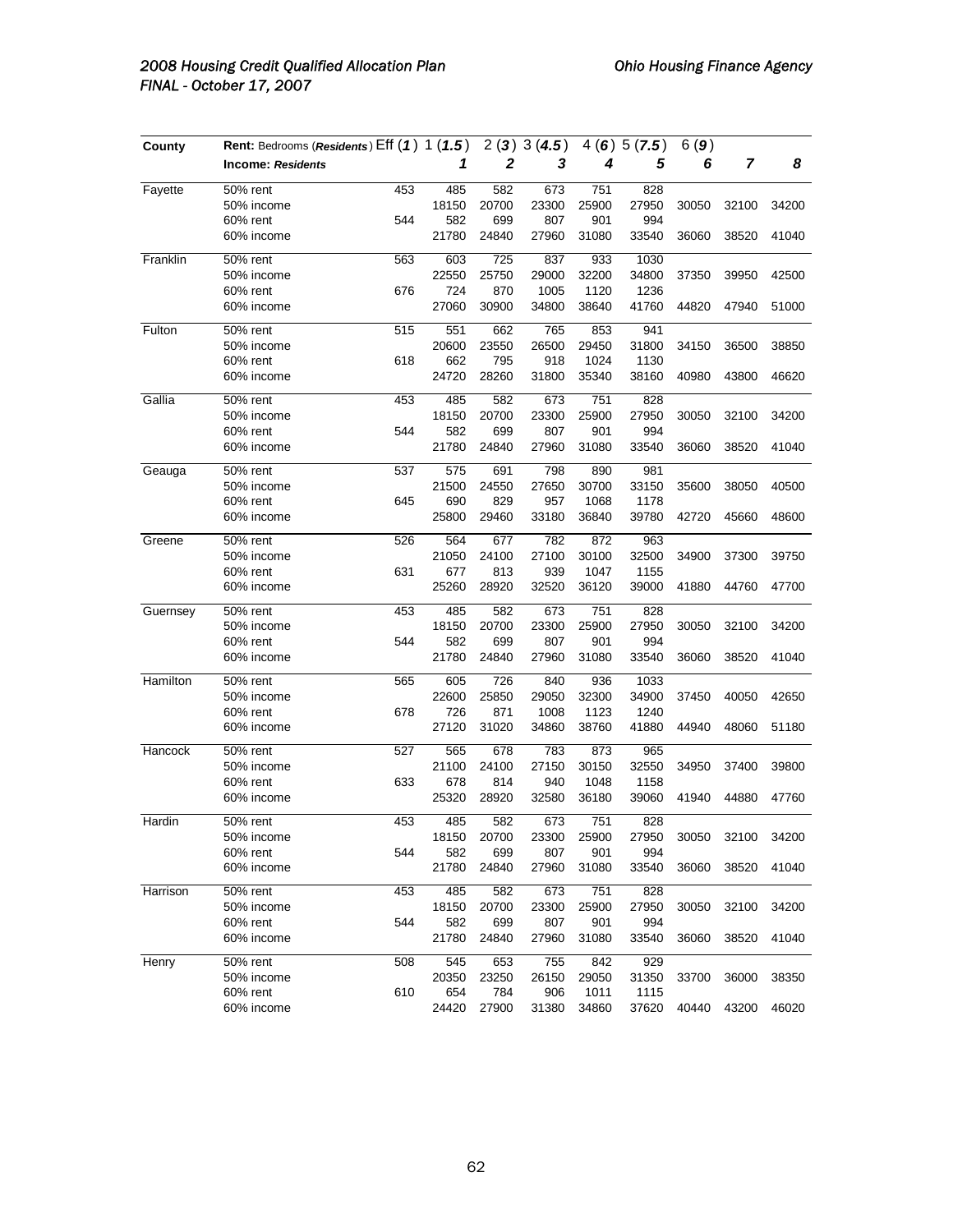| County    | Rent: Bedrooms (Residents) Eff (1) 1 (1.5) |     |       | 2(3)  | 3(4.5) | 4(6)  | 5(7.5) | 6(9)  |       |       |
|-----------|--------------------------------------------|-----|-------|-------|--------|-------|--------|-------|-------|-------|
|           | <b>Income: Residents</b>                   |     | 1     | 2     | 3      | 4     | 5      | 6     | 7     | 8     |
| Highland  | 50% rent                                   | 453 | 485   | 582   | 673    | 751   | 828    |       |       |       |
|           | 50% income                                 |     | 18150 | 20700 | 23300  | 25900 | 27950  | 30050 | 32100 | 34200 |
|           | 60% rent                                   | 544 | 582   | 699   | 807    | 901   | 994    |       |       |       |
|           | 60% income                                 |     | 21780 | 24840 | 27960  | 31080 | 33540  | 36060 | 38520 | 41040 |
| Hocking   | 50% rent                                   | 453 | 485   | 582   | 673    | 751   | 828    |       |       |       |
|           | 50% income                                 |     | 18150 | 20700 | 23300  | 25900 | 27950  | 30050 | 32100 | 34200 |
|           | 60% rent                                   | 544 | 582   | 699   | 807    | 901   | 994    |       |       |       |
|           | 60% income                                 |     | 21780 | 24840 | 27960  | 31080 | 33540  | 36060 | 38520 | 41040 |
| Holmes    | 50% rent                                   | 453 | 485   | 582   | 673    | 751   | 828    |       |       |       |
|           | 50% income                                 |     | 18150 | 20700 | 23300  | 25900 | 27950  | 30050 | 32100 | 34200 |
|           | 60% rent                                   | 544 | 582   | 699   | 807    | 901   | 994    |       |       |       |
|           | 60% income                                 |     | 21780 | 24840 | 27960  | 31080 | 33540  | 36060 | 38520 | 41040 |
| Huron     | 50% rent                                   | 477 | 511   | 613   | 710    | 791   | 873    |       |       |       |
|           | 50% income                                 |     | 19100 | 21850 | 24550  | 27300 | 29500  | 31650 | 33850 | 36050 |
|           | 60% rent                                   | 573 | 614   | 736   | 852    | 949   | 1048   |       |       |       |
|           | 60% income                                 |     | 22920 | 26220 | 29460  | 32760 | 35400  | 37980 | 40620 | 43260 |
| Jackson   | 50% rent                                   | 453 | 485   | 582   | 673    | 751   | 828    |       |       |       |
|           | 50% income                                 |     | 18150 | 20700 | 23300  | 25900 | 27950  | 30050 | 32100 | 34200 |
|           | 60% rent                                   | 544 | 582   | 699   | 807    | 901   | 994    |       |       |       |
|           | 60% income                                 |     | 21780 | 24840 | 27960  | 31080 | 33540  | 36060 | 38520 | 41040 |
| Jefferson | 50% rent                                   | 453 | 485   | 582   | 673    | 751   | 828    |       |       |       |
|           | 50% income                                 |     | 18150 | 20700 | 23300  | 25900 | 27950  | 30050 | 32100 | 34200 |
|           | 60% rent                                   | 544 | 582   | 699   | 807    | 901   | 994    |       |       |       |
|           | 60% income                                 |     | 21780 | 24840 | 27960  | 31080 | 33540  | 36060 | 38520 | 41040 |
| Knox      | 50% rent                                   | 462 | 495   | 593   | 686    | 765   | 845    |       |       |       |
|           | 50% income                                 |     | 18500 | 21100 | 23750  | 26400 | 28500  | 30600 | 32750 | 34850 |
|           | 60% rent                                   | 555 | 594   | 712   | 823    | 918   | 1014   |       |       |       |
|           | 60% income                                 |     | 22200 | 25320 | 28500  | 31680 | 34200  | 36720 | 39300 | 41820 |
| Lake      | 50% rent                                   | 537 | 575   | 691   | 798    | 890   | 981    |       |       |       |
|           | 50% income                                 |     | 21500 | 24550 | 27650  | 30700 | 33150  | 35600 | 38050 | 40500 |
|           | 60% rent                                   | 645 | 690   | 829   | 957    | 1068  | 1178   |       |       |       |
|           | 60% income                                 |     | 25800 | 29460 | 33180  | 36840 | 39780  | 42720 | 45660 | 48600 |
| Lawrence  | 50% rent                                   | 403 | 432   | 518   | 599    | 668   | 738    |       |       |       |
|           | 50% income                                 |     | 16150 | 18450 | 20750  | 23050 | 24900  | 26750 | 28600 | 30450 |
|           | 60% rent                                   | 484 | 519   | 622   | 719    | 802   | 885    |       |       |       |
|           | 60% income                                 |     | 19380 | 22140 | 24900  | 27660 | 29880  | 32100 | 34320 | 36540 |
| Licking   | 50% rent                                   | 563 | 603   | 725   | 837    | 933   | 1030   |       |       |       |
|           | 50% income                                 |     | 22550 | 25750 | 29000  | 32200 | 34800  | 37350 | 39950 | 42500 |
|           | 60% rent                                   | 676 | 724   | 870   | 1005   | 1120  | 1236   |       |       |       |
|           | 60% income                                 |     | 27060 | 30900 | 34800  | 38640 | 41760  | 44820 | 47940 | 51000 |
| Logan     | 50% rent                                   | 521 | 558   | 670   | 775    | 863   | 953    |       |       |       |
|           | 50% income                                 |     | 20850 | 23850 | 26800  | 29800 | 32200  | 34550 | 36950 | 39350 |
|           | 60% rent                                   | 625 | 670   | 804   | 930    | 1036  | 1144   |       |       |       |
|           | 60% income                                 |     | 25020 | 28620 | 32160  | 35760 | 38640  | 41460 | 44340 | 47220 |
| Lorain    | 50% rent                                   | 537 | 575   | 691   | 798    | 890   | 981    |       |       |       |
|           | 50% income                                 |     | 21500 | 24550 | 27650  | 30700 | 33150  | 35600 | 38050 | 40500 |
|           | 60% rent                                   | 645 | 690   | 829   | 957    | 1068  | 1178   |       |       |       |
|           | 60% income                                 |     | 25800 | 29460 | 33180  | 36840 | 39780  | 42720 | 45660 | 48600 |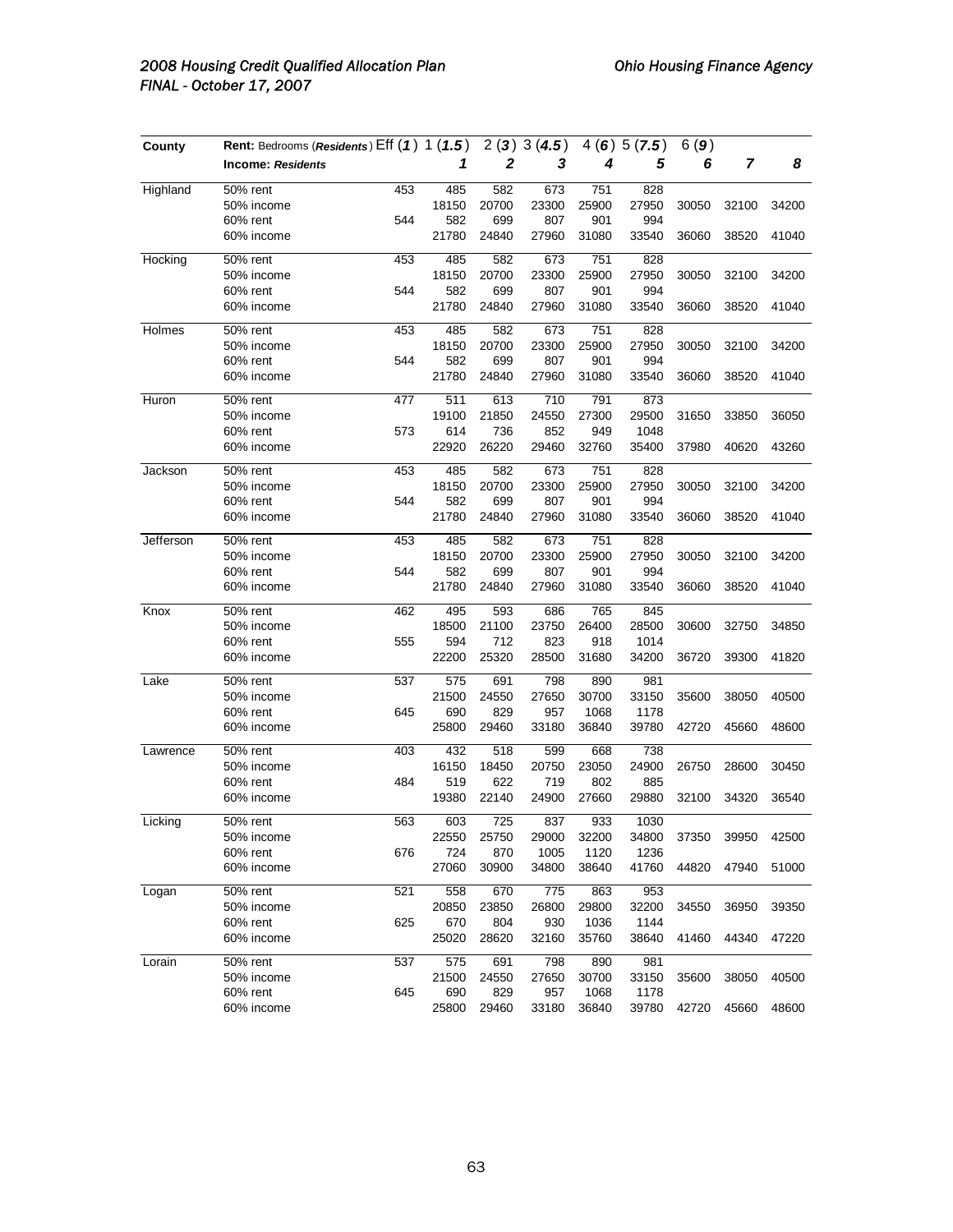| County     | Rent: Bedrooms (Residents) Eff (1) 1 (1.5) |     |       | 2(3)  | 3(4.5) | 4(6)  | 5(7.5) | 6(9)  |       |       |
|------------|--------------------------------------------|-----|-------|-------|--------|-------|--------|-------|-------|-------|
|            | <b>Income: Residents</b>                   |     | 1     | 2     | 3      | 4     | 5      | 6     | 7     | 8     |
| Lucas      | 50% rent                                   | 515 | 551   | 662   | 765    | 853   | 941    |       |       |       |
|            | 50% income                                 |     | 20600 | 23550 | 26500  | 29450 | 31800  | 34150 | 36500 | 38850 |
|            | 60% rent                                   | 618 | 662   | 795   | 918    | 1024  | 1130   |       |       |       |
|            | 60% income                                 |     | 24720 | 28260 | 31800  | 35340 | 38160  | 40980 | 43800 | 46620 |
| Madison    | 50% rent                                   | 563 | 603   | 725   | 837    | 933   | 1030   |       |       |       |
|            | 50% income                                 |     | 22550 | 25750 | 29000  | 32200 | 34800  | 37350 | 39950 | 42500 |
|            | 60% rent                                   | 676 | 724   | 870   | 1005   | 1120  | 1236   |       |       |       |
|            | 60% income                                 |     | 27060 | 30900 | 34800  | 38640 | 41760  | 44820 | 47940 | 51000 |
| Mahoning   | 50% rent                                   | 456 | 488   | 586   | 677    | 755   | 833    |       |       |       |
|            | 50% income                                 |     | 18250 | 20850 | 23450  | 26050 | 28150  | 30200 | 32300 | 34400 |
|            | 60% rent                                   | 547 | 586   | 703   | 813    | 906   | 1000   |       |       |       |
|            | 60% income                                 |     | 21900 | 25020 | 28140  | 31260 | 33780  | 36240 | 38760 | 41280 |
| Marion     | 50% rent                                   | 463 | 496   | 596   | 688    | 768   | 848    |       |       |       |
|            | 50% income                                 |     | 18550 | 21200 | 23850  | 26500 | 28600  | 30750 | 32850 | 35000 |
|            | 60% rent                                   | 556 | 596   | 715   | 826    | 922   | 1017   |       |       |       |
|            | 60% income                                 |     | 22260 | 25440 | 28620  | 31800 | 34320  | 36900 | 39420 | 42000 |
| Medina     | 50% rent                                   | 537 | 575   | 691   | 798    | 890   | 981    |       |       |       |
|            | 50% income                                 |     | 21500 | 24550 | 27650  | 30700 | 33150  | 35600 | 38050 | 40500 |
|            | 60% rent                                   | 645 | 690   | 829   | 957    | 1068  | 1178   |       |       |       |
|            | 60% income                                 |     | 25800 | 29460 | 33180  | 36840 | 39780  | 42720 | 45660 | 48600 |
| Meigs      | 50% rent                                   | 453 | 485   | 582   | 673    | 751   | 828    |       |       |       |
|            | 50% income                                 |     | 18150 | 20700 | 23300  | 25900 | 27950  | 30050 | 32100 | 34200 |
|            | 60% rent                                   | 544 | 582   | 699   | 807    | 901   | 994    |       |       |       |
|            | 60% income                                 |     | 21780 | 24840 | 27960  | 31080 | 33540  | 36060 | 38520 | 41040 |
| Mercer     | 50% rent                                   | 513 | 550   | 660   | 763    | 851   | 939    |       |       |       |
|            | 50% income                                 |     | 20550 | 23500 | 26400  | 29350 | 31700  | 34050 | 36400 | 38750 |
|            | 60% rent                                   | 616 | 660   | 792   | 915    | 1021  | 1127   |       |       |       |
|            | 60% income                                 |     | 24660 | 28200 | 31680  | 35220 | 38040  | 40860 | 43680 | 46500 |
| Miami      | 50% rent                                   | 526 | 564   | 677   | 782    | 872   | 963    |       |       |       |
|            | 50% income                                 |     | 21050 | 24100 | 27100  | 30100 | 32500  | 34900 | 37300 | 39750 |
|            | 60% rent                                   | 631 | 677   | 813   | 939    | 1047  | 1155   |       |       |       |
|            | 60% income                                 |     | 25260 | 28920 | 32520  | 36120 | 39000  | 41880 | 44760 | 47700 |
| Monroe     | 50% rent                                   | 453 | 485   | 582   | 673    | 751   | 828    |       |       |       |
|            | 50% income                                 |     | 18150 | 20700 | 23300  | 25900 | 27950  | 30050 | 32100 | 34200 |
|            | 60% rent                                   | 544 | 582   | 699   | 807    | 901   | 994    |       |       |       |
|            | 60% income                                 |     | 21780 | 24840 | 27960  | 31080 | 33540  | 36060 | 38520 | 41040 |
| Montgomery | 50% rent                                   | 526 | 564   | 677   | 782    | 872   | 963    |       |       |       |
|            | 50% income                                 |     | 21050 | 24100 | 27100  | 30100 | 32500  | 34900 | 37300 | 39750 |
|            | 60% rent                                   | 631 | 677   | 813   | 939    | 1047  | 1155   |       |       |       |
|            | 60% income                                 |     | 25260 | 28920 | 32520  | 36120 | 39000  | 41880 | 44760 | 47700 |
| Morgan     | 50% rent                                   | 453 | 485   | 582   | 673    | 751   | 828    |       |       |       |
|            | 50% income                                 |     | 18150 | 20700 | 23300  | 25900 | 27950  | 30050 | 32100 | 34200 |
|            | 60% rent                                   | 544 | 582   | 699   | 807    | 901   | 994    |       |       |       |
|            | 60% income                                 |     | 21780 | 24840 | 27960  | 31080 | 33540  | 36060 | 38520 | 41040 |
| Morrow     | 50% rent                                   | 563 | 603   | 725   | 837    | 933   | 1030   |       |       |       |
|            | 50% income                                 |     | 22550 | 25750 | 29000  | 32200 | 34800  | 37350 | 39950 | 42500 |
|            | 60% rent                                   | 676 | 724   | 870   | 1005   | 1120  | 1236   |       |       |       |
|            | 60% income                                 |     | 27060 | 30900 | 34800  | 38640 | 41760  | 44820 | 47940 | 51000 |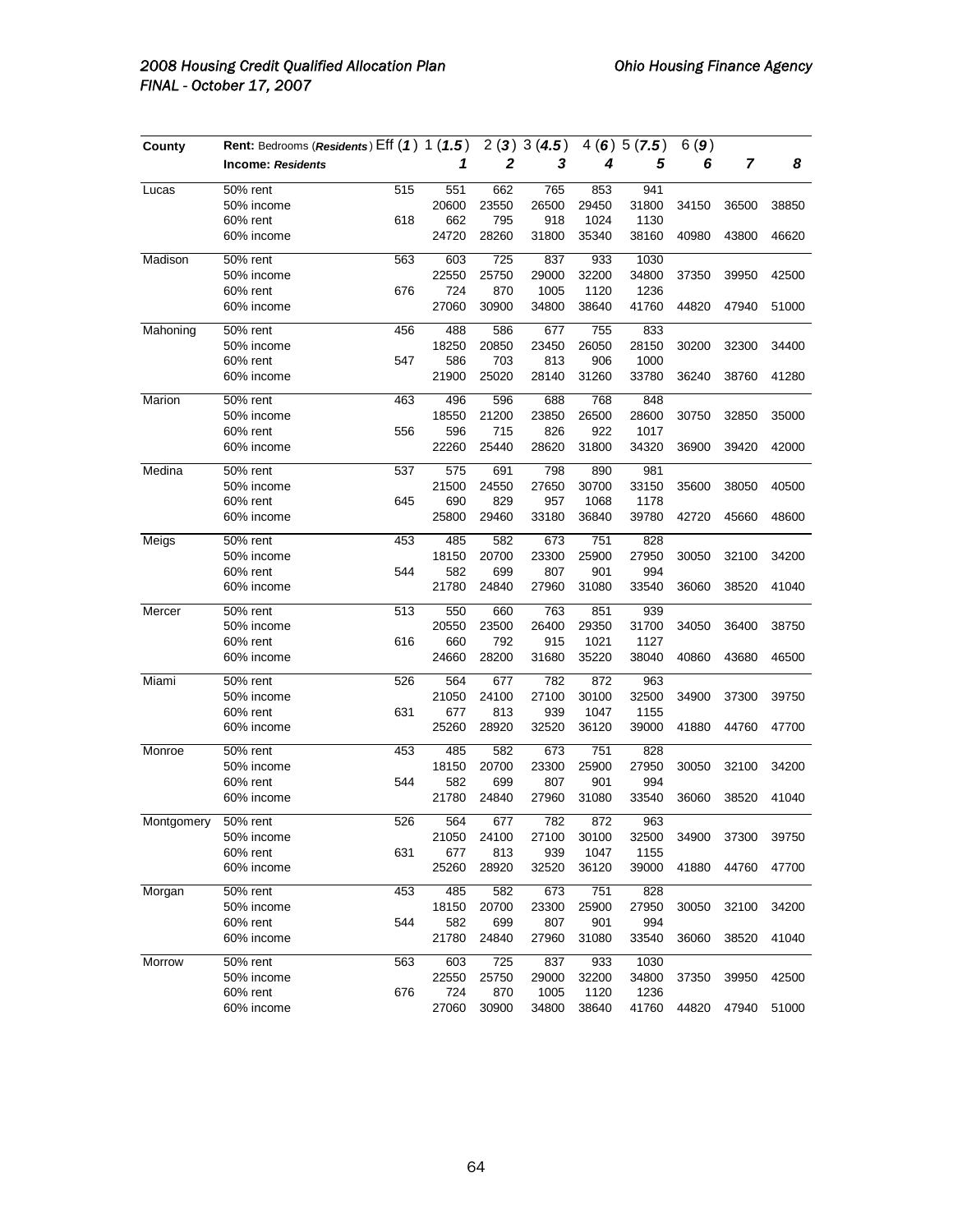| County    | Rent: Bedrooms (Residents) Eff (1) 1 (1.5) |     |       | 2(3)  | 3(4.5) | 4(6)  | 5(7.5) | 6(9)  |       |       |
|-----------|--------------------------------------------|-----|-------|-------|--------|-------|--------|-------|-------|-------|
|           | <b>Income: Residents</b>                   |     | 1     | 2     | 3      | 4     | 5      | 6     | 7     | 8     |
| Muskingum | 50% rent                                   | 453 | 485   | 582   | 673    | 751   | 828    |       |       |       |
|           | 50% income                                 |     | 18150 | 20700 | 23300  | 25900 | 27950  | 30050 | 32100 | 34200 |
|           | 60% rent                                   | 544 | 582   | 699   | 807    | 901   | 994    |       |       |       |
|           | 60% income                                 |     | 21780 | 24840 | 27960  | 31080 | 33540  | 36060 | 38520 | 41040 |
| Noble     | 50% rent                                   | 453 | 485   | 582   | 673    | 751   | 828    |       |       |       |
|           | 50% income                                 |     | 18150 | 20700 | 23300  | 25900 | 27950  | 30050 | 32100 | 34200 |
|           | 60% rent                                   | 544 | 582   | 699   | 807    | 901   | 994    |       |       |       |
|           | 60% income                                 |     | 21780 | 24840 | 27960  | 31080 | 33540  | 36060 | 38520 | 41040 |
| Ottawa    | 50% rent                                   | 515 | 551   | 662   | 765    | 853   | 941    |       |       |       |
|           | 50% income                                 |     | 20600 | 23550 | 26500  | 29450 | 31800  | 34150 | 36500 | 38850 |
|           | 60% rent                                   | 618 | 662   | 795   | 918    | 1024  | 1130   |       |       |       |
|           | 60% income                                 |     | 24720 | 28260 | 31800  | 35340 | 38160  | 40980 | 43800 | 46620 |
| Paulding  | 50% rent                                   | 462 | 495   | 595   | 687    | 767   | 846    |       |       |       |
|           | 50% income                                 |     | 18500 | 21150 | 23800  | 26450 | 28550  | 30700 | 32800 | 34900 |
|           | 60% rent                                   | 555 | 594   | 714   | 825    | 921   | 1015   |       |       |       |
|           | 60% income                                 |     | 22200 | 25380 | 28560  | 31740 | 34260  | 36840 | 39360 | 41880 |
| Perry     | 50% rent                                   | 453 | 485   | 582   | 673    | 751   | 828    |       |       |       |
|           | 50% income                                 |     | 18150 | 20700 | 23300  | 25900 | 27950  | 30050 | 32100 | 34200 |
|           | 60% rent                                   | 544 | 582   | 699   | 807    | 901   | 994    |       |       |       |
|           | 60% income                                 |     | 21780 | 24840 | 27960  | 31080 | 33540  | 36060 | 38520 | 41040 |
| Pickaway  | 50% rent                                   | 563 | 603   | 725   | 837    | 933   | 1030   |       |       |       |
|           | 50% income                                 |     | 22550 | 25750 | 29000  | 32200 | 34800  | 37350 | 39950 | 42500 |
|           | 60% rent                                   | 676 | 724   | 870   | 1005   | 1120  | 1236   |       |       |       |
|           | 60% income                                 |     | 27060 | 30900 | 34800  | 38640 | 41760  | 44820 | 47940 | 51000 |
| Pike      | 50% rent                                   | 453 | 485   | 582   | 673    | 751   | 828    |       |       |       |
|           | 50% income                                 |     | 18150 | 20700 | 23300  | 25900 | 27950  | 30050 | 32100 | 34200 |
|           | 60% rent                                   | 544 | 582   | 699   | 807    | 901   | 994    |       |       |       |
|           | 60% income                                 |     | 21780 | 24840 | 27960  | 31080 | 33540  | 36060 | 38520 | 41040 |
| Portage   | 50% rent                                   | 536 | 574   | 690   | 796    | 888   | 980    |       |       |       |
|           | 50% income                                 |     | 21450 | 24500 | 27600  | 30650 | 33100  | 35550 | 38000 | 40450 |
|           | 60% rent                                   | 643 | 689   | 828   | 956    | 1066  | 1176   |       |       |       |
|           | 60% income                                 |     | 25740 | 29400 | 33120  | 36780 | 39720  | 42660 | 45600 | 48540 |
| Preble    | $\overline{50\%}$ rent                     | 487 | 522   | 626   | 724    | 807   | 891    |       |       |       |
|           | 50% income                                 |     | 19500 | 22300 | 25050  | 27850 | 30100  | 32300 | 34550 | 36750 |
|           | 60% rent                                   | 585 | 627   | 751   | 869    | 969   | 1069   |       |       |       |
|           | 60% income                                 |     | 23400 | 26760 | 30060  | 33420 | 36120  | 38760 | 41460 | 44100 |
| Putnam    | 50% rent                                   | 538 | 576   | 692   | 799    | 891   | 984    |       |       |       |
|           | 50% income                                 |     | 21550 | 24600 | 27700  | 30750 | 33200  | 35650 | 38150 | 40600 |
|           | 60% rent                                   | 646 | 692   | 831   | 959    | 1069  | 1181   |       |       |       |
|           | 60% income                                 |     | 25860 | 29520 | 33240  | 36900 | 39840  | 42780 | 45780 | 48720 |
| Richland  | 50% rent                                   | 461 | 494   | 592   | 685    | 763   | 843    |       |       |       |
|           | 50% income                                 |     | 18450 | 21100 | 23700  | 26350 | 28450  | 30550 | 32650 | 34800 |
|           | 60% rent                                   | 553 | 593   | 711   | 822    | 916   | 1011   |       |       |       |
|           | 60% income                                 |     | 22140 | 25320 | 28440  | 31620 | 34140  | 36660 | 39180 | 41760 |
| Ross      | 50% rent                                   | 453 | 485   | 582   | 673    | 751   | 828    |       |       |       |
|           | 50% income                                 |     | 18150 | 20700 | 23300  | 25900 | 27950  | 30050 | 32100 | 34200 |
|           | 60% rent                                   | 544 | 582   | 699   | 807    | 901   | 994    |       |       |       |
|           | 60% income                                 |     | 21780 | 24840 | 27960  | 31080 | 33540  | 36060 | 38520 | 41040 |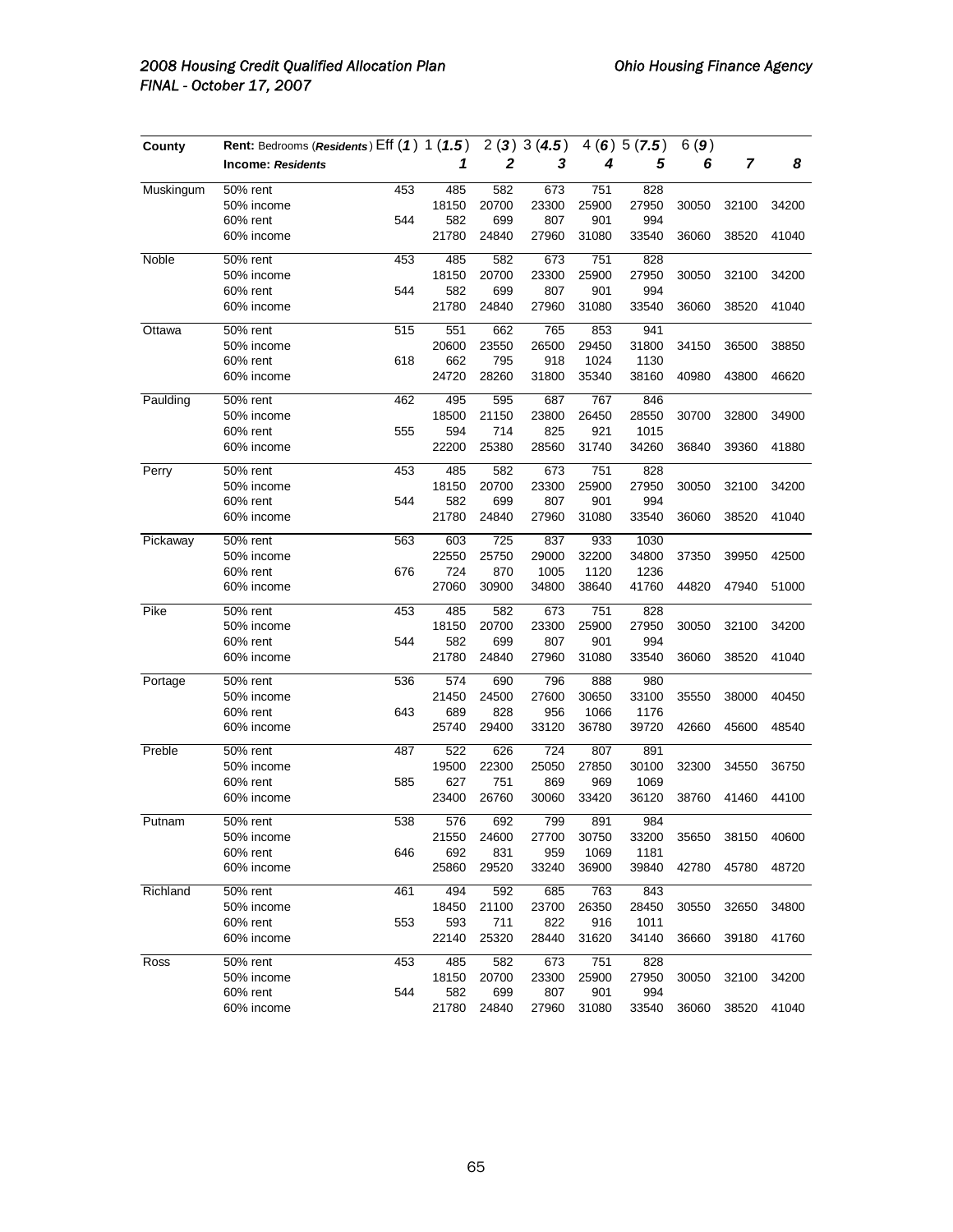| County       |                          | Rent Bedrooms Residents) Eff (1) 1 (1.5) |       | 2(3)  | 3(4.5) | 4(6)  | 5(7.5) | 6(9)  |       |       |
|--------------|--------------------------|------------------------------------------|-------|-------|--------|-------|--------|-------|-------|-------|
|              | <b>Income: Residents</b> |                                          | 1     | 2     | 3      | 4     | 5      | 6     | 7     | 8     |
| Sandusky     | 50% rent                 | 486                                      | 520   | 625   | 721    | 805   | 888    |       |       |       |
|              | 50% income               |                                          | 19450 | 22200 | 25000  | 27750 | 29950  | 32200 | 34400 | 36650 |
|              | 60% rent                 | 583                                      | 624   | 750   | 865    | 966   | 1065   |       |       |       |
|              | 60% income               |                                          | 23340 | 26640 | 30000  | 33300 | 35940  | 38640 | 41280 | 43980 |
| Scioto       | 50% rent                 | 453                                      | 485   | 582   | 673    | 751   | 828    |       |       |       |
|              | 50% income               |                                          | 18150 | 20700 | 23300  | 25900 | 27950  | 30050 | 32100 | 34200 |
|              | 60% rent                 | 544                                      | 582   | 699   | 807    | 901   | 994    |       |       |       |
|              | 60% income               |                                          | 21780 | 24840 | 27960  | 31080 | 33540  | 36060 | 38520 | 41040 |
| Seneca       | 50% rent                 | 453                                      | 485   | 582   | 673    | 751   | 828    |       |       |       |
|              | 50% income               |                                          | 18150 | 20700 | 23300  | 25900 | 27950  | 30050 | 32100 | 34200 |
|              | 60% rent                 | 544                                      | 582   | 699   | 807    | 901   | 994    |       |       |       |
|              | 60% income               |                                          | 21780 | 24840 | 27960  | 31080 | 33540  | 36060 | 38520 | 41040 |
| Shelby       | 50% rent                 | 523                                      | 561   | 673   | 778    | 868   | 958    |       |       |       |
|              | 50% income               |                                          | 20950 | 23950 | 26950  | 29950 | 32350  | 34750 | 37150 | 39550 |
|              | 60% rent                 | 628                                      | 673   | 808   | 934    | 1042  | 1150   |       |       |       |
|              | 60% income               |                                          | 25140 | 28740 | 32340  | 35940 | 38820  | 41700 | 44580 | 47460 |
| <b>Stark</b> | 50% rent                 | 480                                      | 514   | 617   | 713    | 796   | 878    |       |       |       |
|              | 50% income               |                                          | 19200 | 21950 | 24700  | 27450 | 29650  | 31850 | 34050 | 36250 |
|              | 60% rent                 | 576                                      | 617   | 741   | 856    | 955   | 1054   |       |       |       |
|              | 60% income               |                                          | 23040 | 26340 | 29640  | 32940 | 35580  | 38220 | 40860 | 43500 |
| Summit       | 50% rent                 | 536                                      | 574   | 690   | 796    | 888   | 980    |       |       |       |
|              | 50% income               |                                          | 21450 | 24500 | 27600  | 30650 | 33100  | 35550 | 38000 | 40450 |
|              | 60% rent                 | 643                                      | 689   | 828   | 956    | 1066  | 1176   |       |       |       |
|              | 60% income               |                                          | 25740 | 29400 | 33120  | 36780 | 39720  | 42660 | 45600 | 48540 |
| Trumbull     | 50% rent                 | 456                                      | 488   | 586   | 677    | 755   | 833    |       |       |       |
|              | 50% income               |                                          | 18250 | 20850 | 23450  | 26050 | 28150  | 30200 | 32300 | 34400 |
|              | 60% rent                 | 547                                      | 586   | 703   | 813    | 906   | 1000   |       |       |       |
|              | 60% income               |                                          | 21900 | 25020 | 28140  | 31260 | 33780  | 36240 | 38760 | 41280 |
| Tuscarawas   | 50% rent                 | 453                                      | 485   | 582   | 673    | 751   | 828    |       |       |       |
|              | 50% income               |                                          | 18150 | 20700 | 23300  | 25900 | 27950  | 30050 | 32100 | 34200 |
|              | 60% rent                 | 544                                      | 582   | 699   | 807    | 901   | 994    |       |       |       |
|              | 60% income               |                                          | 21780 | 24840 | 27960  | 31080 | 33540  | 36060 | 38520 | 41040 |
| Union        | 50% rent                 | 580                                      | 621   | 746   | 861    | 961   | 1060   |       |       |       |
|              | 50% income               |                                          | 23200 | 26500 | 29850  | 33150 | 35800  | 38450 | 41100 | 43750 |
|              | 60% rent                 | 696                                      | 745   | 895   | 1034   | 1153  | 1272   |       |       |       |
|              | 60% income               |                                          | 27840 | 31800 | 35820  | 39780 | 42960  | 46140 | 49320 | 52500 |
| Van Wert     | 50% rent                 | 471                                      | 505   | 606   | 700    | 781   | 861    |       |       |       |
|              | 50% income               |                                          | 18850 | 21550 | 24250  | 26950 | 29100  | 31250 | 33400 | 35550 |
|              | 60% rent                 | 565                                      | 606   | 727   | 840    | 937   | 1034   |       |       |       |
|              | 60% income               |                                          | 22620 | 25860 | 29100  | 32340 | 34920  | 37500 | 40080 | 42660 |
| Vinton       | 50% rent                 | 453                                      | 485   | 582   | 673    | 751   | 828    |       |       |       |
|              | 50% income               |                                          | 18150 | 20700 | 23300  | 25900 | 27950  | 30050 | 32100 | 34200 |
|              | 60% rent                 | 544                                      | 582   | 699   | 807    | 901   | 994    |       |       |       |
|              | 60% income               |                                          | 21780 | 24840 | 27960  | 31080 | 33540  | 36060 | 38520 | 41040 |
| Warren       | 50% rent                 | 565                                      | 605   | 726   | 840    | 936   | 1033   |       |       |       |
|              | 50% income               |                                          | 22600 | 25850 | 29050  | 32300 | 34900  | 37450 | 40050 | 42650 |
|              | 60% rent                 | 678                                      | 726   | 871   | 1008   | 1123  | 1240   |       |       |       |
|              | 60% income               |                                          | 27120 | 31020 | 34860  | 38760 | 41880  | 44940 | 48060 | 51180 |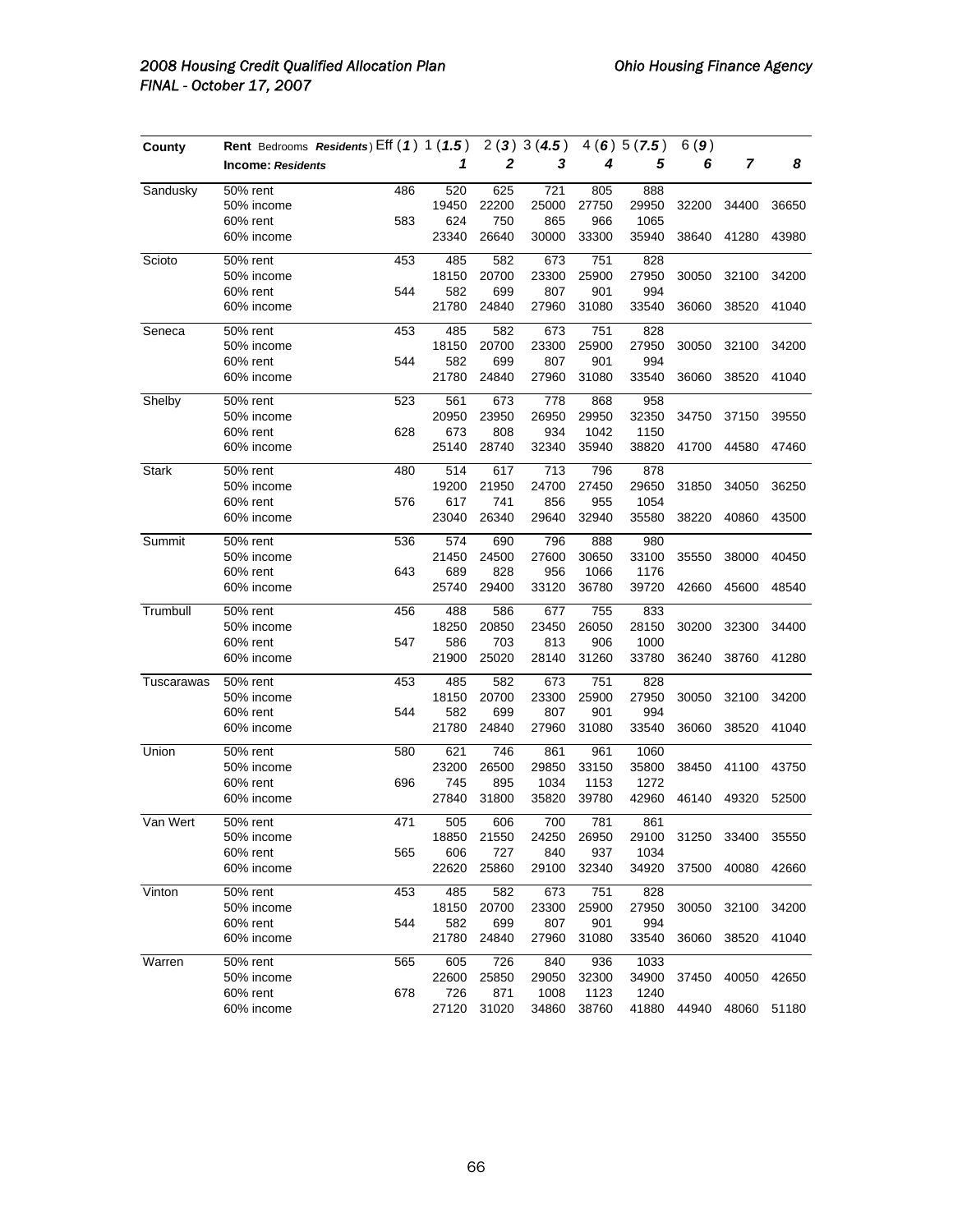# 2008 Housing Credit Qualified Allocation Plan **Canadian Charlotter Charlotter Charlotter Agency Ohio Housing Finance Agency** *FINAL - October 17, 2007*

| County     | Rent: Bedrooms (Residents) $Eff(1) 1(1.5)$ |     |       |              | 2(3)3(4.5) |       | 4(6)5(7.5) | 6(9)  |       |       |
|------------|--------------------------------------------|-----|-------|--------------|------------|-------|------------|-------|-------|-------|
|            | <b>Income: Residents</b>                   |     | 1     | $\mathbf{2}$ | 3          | 4     | 5          | 6     | 7     | 8     |
| Washington | 50% rent                                   | 436 | 467   | 561          | 648        | 723   | 798        |       |       |       |
|            | 50% income                                 |     | 17450 | 19950        | 22450      | 24950 | 26950      | 28950 | 30950 | 32950 |
|            | 60% rent                                   | 523 | 561   | 673          | 778        | 868   | 958        |       |       |       |
|            | 60% income                                 |     | 20940 | 23940        | 26940      | 29940 | 32340      | 34740 | 37140 | 39540 |
| Wayne      | 50% rent                                   | 492 | 527   | 633          | 731        | 816   | 900        |       |       |       |
|            | 50% income                                 |     | 19700 | 22500        | 25350      | 28150 | 30400      | 32650 | 34900 | 37150 |
|            | $60\%$ rent                                | 591 | 633   | 760          | 878        | 979   | 1080       |       |       |       |
|            | 60% income                                 |     | 23640 | 27000        | 30420      | 33780 | 36480      | 39180 | 41880 | 44580 |
| Williams   | 50% rent                                   | 483 | 518   | 622          | 718        | 801   | 885        |       |       |       |
|            | 50% income                                 |     | 19350 | 22100        | 24900      | 27650 | 29850      | 32050 | 34300 | 36500 |
|            | 60% rent                                   | 580 | 621   | 747          | 862        | 961   | 1062       |       |       |       |
|            | 60% income                                 |     | 23220 | 26520        | 29880      | 33180 | 35820      | 38460 | 41160 | 43800 |
| Wood       | 50% rent                                   | 515 | 551   | 662          | 765        | 853   | 941        |       |       |       |
|            | 50% income                                 |     | 20600 | 23550        | 26500      | 29450 | 31800      | 34150 | 36500 | 38850 |
|            | 60% rent                                   | 618 | 662   | 795          | 918        | 1024  | 1130       |       |       |       |
|            | 60% income                                 |     | 24720 | 28260        | 31800      | 35340 | 38160      | 40980 | 43800 | 46620 |
| Wyandot    | 50% rent                                   | 465 | 498   | 597          | 690        | 770   | 849        |       |       |       |
|            | 50% income                                 |     | 18600 | 21250        | 23900      | 26550 | 28650      | 30800 | 32900 | 35050 |
|            | 60% rent                                   | 558 | 597   | 717          | 828        | 924   | 1019       |       |       |       |
|            | 60% income                                 |     | 22320 | 25500        | 28680      | 31860 | 34380      | 36960 | 39480 | 42060 |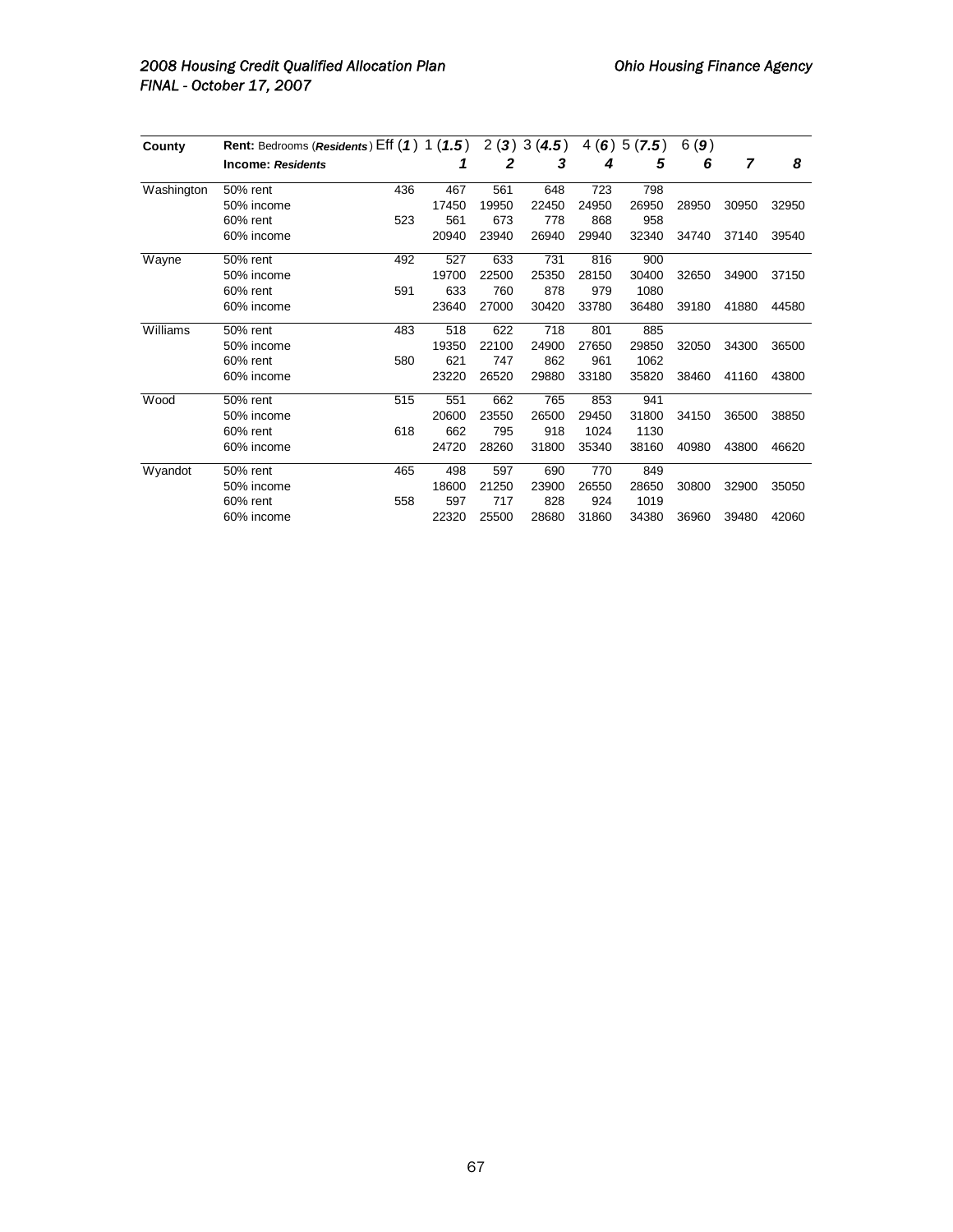$\blacksquare$ 

# B. MAXIMUM DEVELOPMENT COST PER UNIT

|                | <b>Non-Elevator</b> |                 |           |                         |                         |                         |
|----------------|---------------------|-----------------|-----------|-------------------------|-------------------------|-------------------------|
| <b>County</b>  | <b>Elevator</b>     | <b>Bedrooms</b> |           |                         |                         |                         |
|                |                     | Eff(0)          | 1         | $\overline{\mathbf{2}}$ | $\overline{\mathbf{3}}$ | $\overline{\mathbf{4}}$ |
| Adams          | Non-Elevator        | \$103,668       | \$119,530 | \$144,155               | \$184,521               | \$205,564               |
|                | Elevator            | \$109,098       | \$125,059 | \$152,073               | \$196,731               | \$215,952               |
| Allen          | Non-Elevator        | \$101,784       | \$117,357 | \$141,534               | \$181,166               | \$201,826               |
|                | Elevator            | \$107,114       | \$122,785 | \$149,308               | \$193,154               | \$212,026               |
| Ashland        | Non-Elevator        | \$113,093       | \$130,397 | \$157,260               | \$201,295               | \$224,251               |
|                | Elevator            | \$119,016       | \$136,428 | \$165,898               | \$214,615               | \$235,584               |
| Ashtabula      | Non- Elevator       | \$113,093       | \$130,397 | \$157,260               | \$201,295               | \$224,251               |
|                | Elevator            | \$119,016       | \$136,428 | \$165,898               | \$214,615               | \$235,584               |
| Athens         | Non- Elevator       | \$101,784       | \$117,357 | \$141,534               | \$181,166               | \$201,826               |
|                | Elevator            | \$107,114       | \$122,785 | \$149,308               | \$193,154               | \$212,026               |
| Auglaize       | Non-Elevator        | \$101,784       | \$117,357 | \$141,534               | \$181,166               | \$201,826               |
|                | Elevator            | \$107,114       | \$122,785 | \$149,308               | \$193,154               | \$212,026               |
| <b>Belmont</b> | Non-Elevator        | \$101,784       | \$117,357 | \$141,534               | \$181,166               | \$201,826               |
|                | Elevator            | \$107.114       | \$122,785 | \$149,308               | \$193,154               | \$212,026               |
| <b>Brown</b>   | Non- Elevator       | \$103,668       | \$119,530 | \$144,155               | \$184,521               | \$205,564               |
|                | Elevator            | \$109,098       | \$125,059 | \$152,073               | \$196,731               | \$215,952               |
| <b>Butler</b>  | Non-Elevator        | \$103,668       | \$119,530 | \$144,155               | \$184,521               | \$205,564               |
|                | Elevator            | \$109,098       | \$125,059 | \$152,073               | \$196,731               | \$215,952               |
| Carroll        | Non-Elevator        | \$113,093       | \$130,397 | \$157,260               | \$201,295               | \$224,251               |
|                | Elevator            | \$119,016       | \$136,428 | \$165,898               | \$214,615               | \$235,584               |
| Champaign      | Non-Elevator        | \$101,784       | \$117,357 | \$141,534               | \$181,166               | \$201,826               |
|                | Elevator            | \$107,114       | \$122,785 | \$149,308               | \$193,154               | \$212,026               |
| Clark          | Non-Elevator        | \$101,784       | \$117,357 | \$141,534               | \$181,166               | \$201,826               |
|                | Elevator            | \$107,114       | \$122,785 | \$149,308               | \$193,154               | \$212,026               |
| Clermont       | Non-Elevator        | \$103,668       | \$119,530 | \$144,155               | \$184,521               | \$205,564               |
|                | Elevator            | \$109,098       | \$125,059 | \$152,073               | \$196,731               | \$215,952               |
| Clinton        | Non-Elevator        | \$103,668       | \$119,530 | \$144,155               | \$184,521               | \$205,564               |
|                | Elevator            | \$109,098       | \$125,059 | \$152,073               | \$196,731               | \$215,952               |

## *H.U.D. Effective Date: April 10, 2007*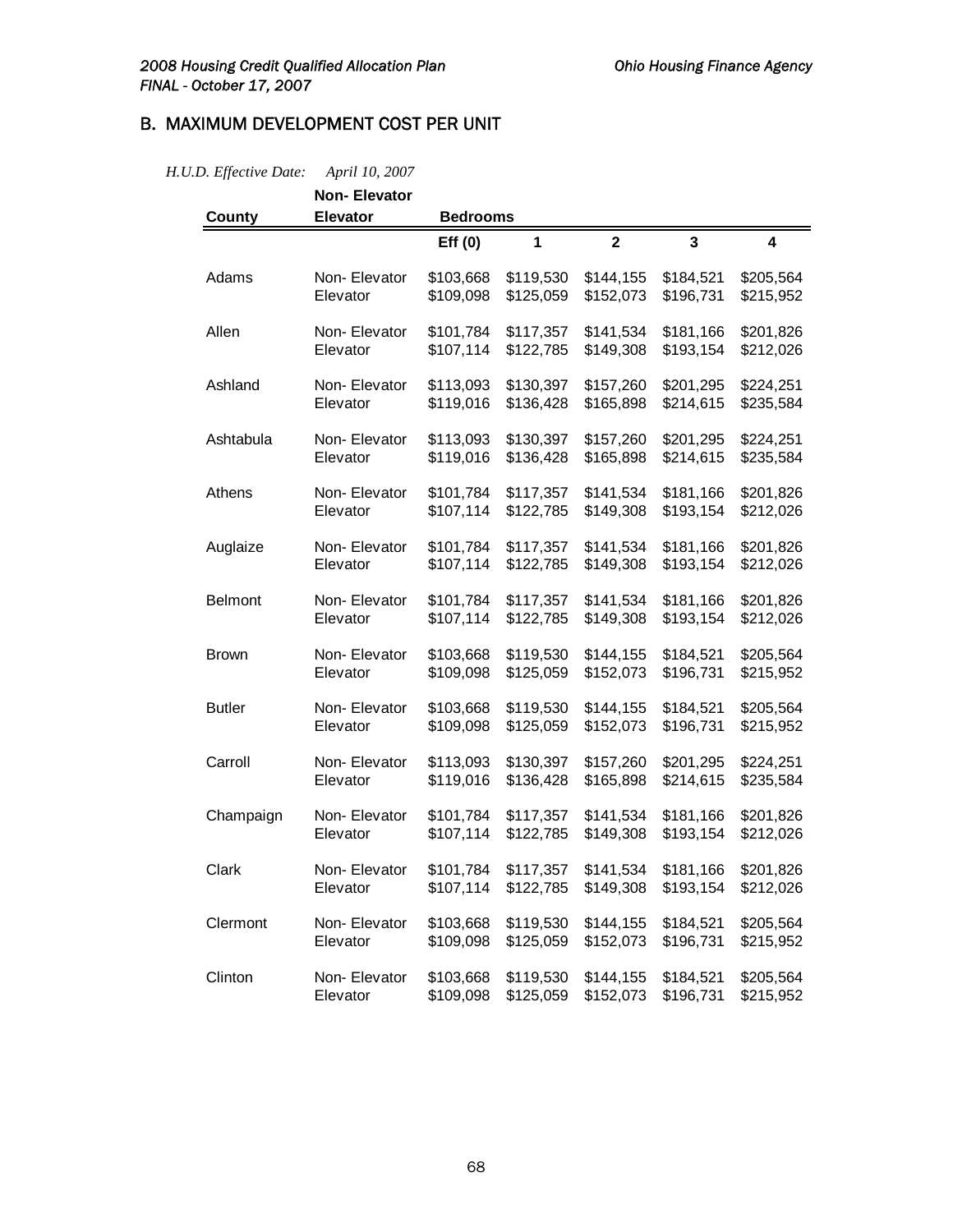# 2008 Housing Credit Qualified Allocation Plan **Canadian Charlotter Charlotter Charlotter** Ohio Housing Finance Agency *FINAL - October 17, 2007*

|            | <b>Non-Elevator</b> |                 |              |                |                         |                         |
|------------|---------------------|-----------------|--------------|----------------|-------------------------|-------------------------|
| County     | <b>Elevator</b>     | <b>Bedrooms</b> |              |                |                         |                         |
|            |                     | Eff(0)          | $\mathbf{1}$ | $\overline{2}$ | $\overline{\mathbf{3}}$ | $\overline{\mathbf{4}}$ |
| Columbiana | Non-Elevator        | \$113,093       | \$130,397    | \$157,260      | \$201,295               | \$224,251               |
|            | Elevator            | \$119,016       | \$136,428    | \$165,898      | \$214,615               | \$235,584               |
| Coshocton  | Non-Elevator        | \$101,784       | \$117,357    | \$141,534      | \$181,166               | \$201,826               |
|            | Elevator            | \$107,114       | \$122,785    | \$149,308      | \$193,154               | \$212,026               |
| Crawford   | Non-Elevator        | \$113,093       | \$130,397    | \$157,260      | \$201,295               | \$224,251               |
|            | Elevator            | \$119,016       | \$136,428    | \$165,898      | \$214,615               | \$235,584               |
| Cuyahoga   | Non- Elevator       | \$113,093       | \$130,397    | \$157,260      | \$201,295               | \$224,251               |
|            | Elevator            | \$119,016       | \$136,428    | \$165,898      | \$214,615               | \$235,584               |
| Darke      | Non-Elevator        | \$103,668       | \$119,530    | \$144,155      | \$184,521               | \$205,564               |
|            | Elevator            | \$109,098       | \$125,059    | \$152,073      | \$196,731               | \$215,952               |
| Defiance   | Non-Elevator        | \$113,093       | \$130,397    | \$157,260      | \$201,295               | \$224,251               |
|            | Elevator            | \$119,016       | \$136,428    | \$165,898      | \$214,615               | \$235,584               |
| Delaware   | Non-Elevator        | \$101,784       | \$117,357    | \$141,534      | \$181,166               | \$201,826               |
|            | Elevator            | \$107,114       | \$122,785    | \$149,308      | \$193,154               | \$212,026               |
| Erie       | Non-Elevator        | \$113,093       | \$130,397    | \$157,260      | \$201,295               | \$224,251               |
|            | Elevator            | \$119,016       | \$136,428    | \$165,898      | \$214,615               | \$235,584               |
| Fairfield  | Non-Elevator        | \$101,784       | \$117,357    | \$141,534      | \$181,166               | \$201,826               |
|            | Elevator            | \$107,114       | \$122,785    | \$149,308      | \$193,154               | \$212,026               |
| Fayette    | Non-Elevator        | \$101,784       | \$117,357    | \$141,534      | \$181,166               | \$201,826               |
|            | Elevator            | \$107,114       | \$122,785    | \$149,308      | \$193,154               | \$212,026               |
| Franklin   | Non-Elevator        | \$101,784       | \$117,357    | \$141,534      | \$181,166               | \$201,826               |
|            | Elevator            | \$107,114       | \$122,785    | \$149,308      | \$193,154               | \$212,026               |
| Fulton     | Non-Elevator        | \$113,093       | \$130,397    | \$157,260      | \$201,295               | \$224,251               |
|            | Elevator            | \$119,016       | \$136,428    | \$165,898      | \$214,615               | \$235,584               |
| Gallia     | Non- Elevator       | \$101,784       | \$117,357    | \$141,534      | \$181,166               | \$201,826               |
|            | Elevator            | \$107,114       | \$122,785    | \$149,308      | \$193,154               | \$212,026               |
| Geauga     | Non-Elevator        | \$113,093       | \$130,397    | \$157,260      | \$201,295               | \$224,251               |
|            | Elevator            | \$119,016       | \$136,428    | \$165,898      | \$214,615               | \$235,584               |
| Greene     | Non-Elevator        | \$103,668       | \$119,530    | \$144,155      | \$184,521               | \$205,564               |
|            | Elevator            | \$109,098       | \$125,059    | \$152,073      | \$196,731               | \$215,952               |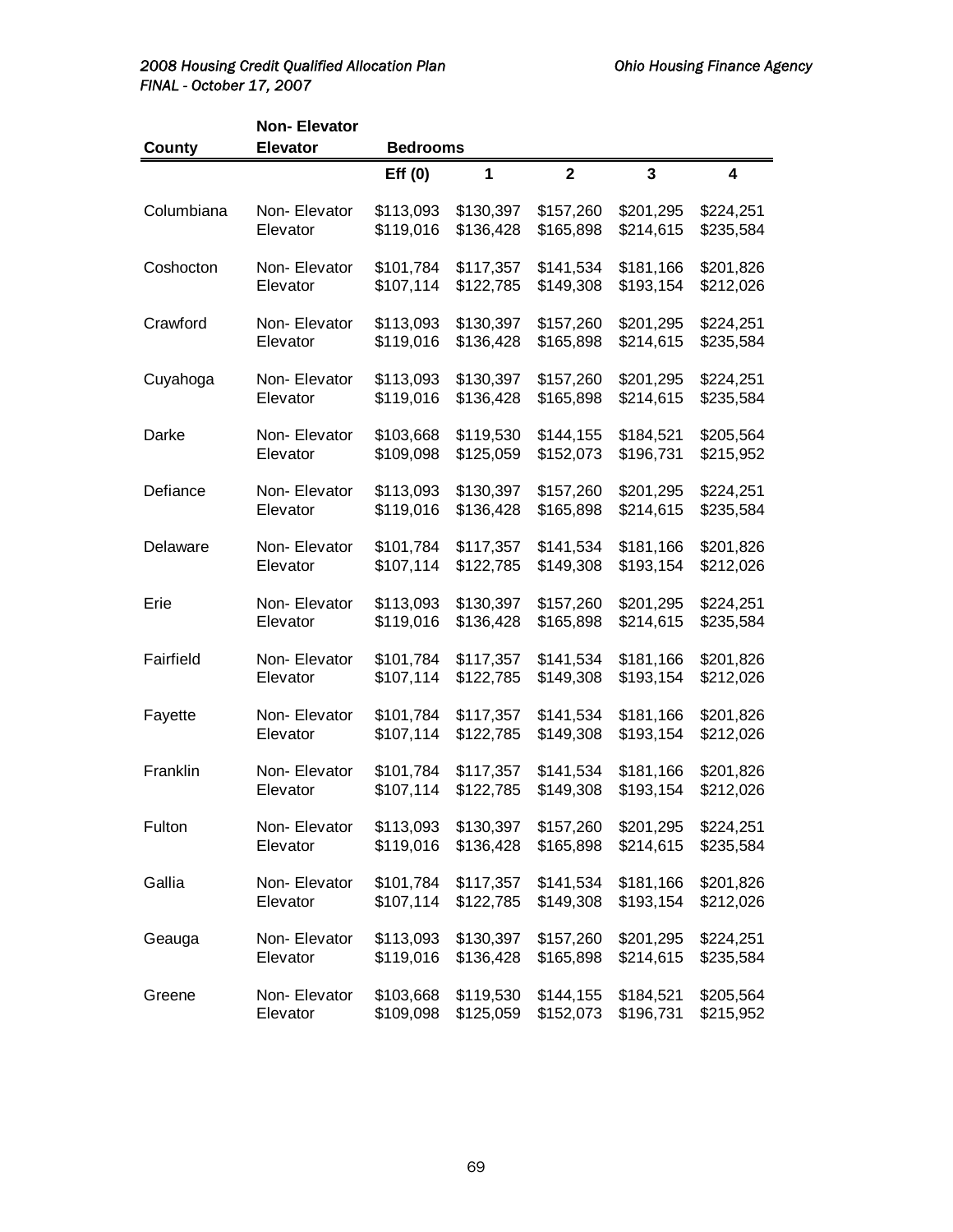## 2008 Housing Credit Qualified Allocation Plan **Canadian Charlotter Charlotter Charlotter** Ohio Housing Finance Agency *FINAL - October 17, 2007*

|           | <b>Non-Elevator</b> |                 |           |                |                         |                         |
|-----------|---------------------|-----------------|-----------|----------------|-------------------------|-------------------------|
| County    | <b>Elevator</b>     | <b>Bedrooms</b> |           |                |                         |                         |
|           |                     | Eff(0)          | 1         | $\overline{2}$ | $\overline{\mathbf{3}}$ | $\overline{\mathbf{4}}$ |
| Guernsey  | Non-Elevator        | \$101,784       | \$117,357 | \$141,534      | \$181,166               | \$201,826               |
|           | Elevator            | \$107,114       | \$122,785 | \$149,308      | \$193,154               | \$212,026               |
| Hamilton  | Non-Elevator        | \$103,668       | \$119,530 | \$144,155      | \$184,521               | \$205,564               |
|           | Elevator            | \$109,098       | \$125,059 | \$152,073      | \$196,731               | \$215,952               |
| Hancock   | Non-Elevator        | \$113,093       | \$130,397 | \$157,260      | \$201,295               | \$224,251               |
|           | Elevator            | \$119,016       | \$136,428 | \$165,898      | \$214,615               | \$235,584               |
| Hardin    | Non-Elevator        | \$101,784       | \$117,357 | \$141,534      | \$181,166               | \$201,826               |
|           | Elevator            | \$107,114       | \$122,785 | \$149,308      | \$193,154               | \$212,026               |
| Harrison  | Non-Elevator        | \$113,093       | \$130,397 | \$157,260      | \$201,295               | \$224,251               |
|           | Elevator            | \$119,016       | \$136,428 | \$165,898      | \$214,615               | \$235,584               |
| Henry     | Non-Elevator        | \$113,093       | \$130,397 | \$157,260      | \$201,295               | \$224,251               |
|           | Elevator            | \$119,016       | \$136,428 | \$165,898      | \$214,615               | \$235,584               |
| Highland  | Non-Elevator        | \$103,668       | \$119,530 | \$144,155      | \$184,521               | \$205,564               |
|           | Elevator            | \$109,098       | \$125,059 | \$152,073      | \$196,731               | \$215,952               |
| Hocking   | Non-Elevator        | \$101,784       | \$117,357 | \$141,534      | \$181,166               | \$201,826               |
|           | Elevator            | \$107,114       | \$122,785 | \$149,308      | \$193,154               | \$212,026               |
| Holmes    | Non-Elevator        | \$113,093       | \$130,397 | \$157,260      | \$201,295               | \$224,251               |
|           | Elevator            | \$119,016       | \$136,428 | \$165,898      | \$214,615               | \$235,584               |
| Huron     | Non-Elevator        | \$113,093       | \$130,397 | \$157,260      | \$201,295               | \$224,251               |
|           | Elevator            | \$119,016       | \$136,428 | \$165,898      | \$214,615               | \$235,584               |
| Jackson   | Non-Elevator        | \$101,784       | \$117,357 | \$141,534      | \$181,166               | \$201,826               |
|           | Elevator            | \$107,114       | \$122,785 | \$149,308      | \$193,154               | \$212,026               |
| Jefferson | Non- Elevator       | \$113,093       | \$130,397 | \$157,260      | \$201,295               | \$224,251               |
|           | Elevator            | \$119,016       | \$136,428 | \$165,898      | \$214,615               | \$235,584               |
| Knox      | Non-Elevator        | \$101,784       | \$117,357 | \$141,534      | \$181,166               | \$201,826               |
|           | Elevator            | \$107,114       | \$122,785 | \$149,308      | \$193,154               | \$212,026               |
| Lake      | Non- Elevator       | \$113,093       | \$130,397 | \$157,260      | \$201,295               | \$224,251               |
|           | Elevator            | \$119,016       | \$136,428 | \$165,898      | \$214,615               | \$235,584               |
| Lawrence  | Non- Elevator       | \$101,784       | \$117,357 | \$141,534      | \$181,166               | \$201,826               |
|           | Elevator            | \$107,114       | \$122,785 | \$149,308      | \$193,154               | \$212,026               |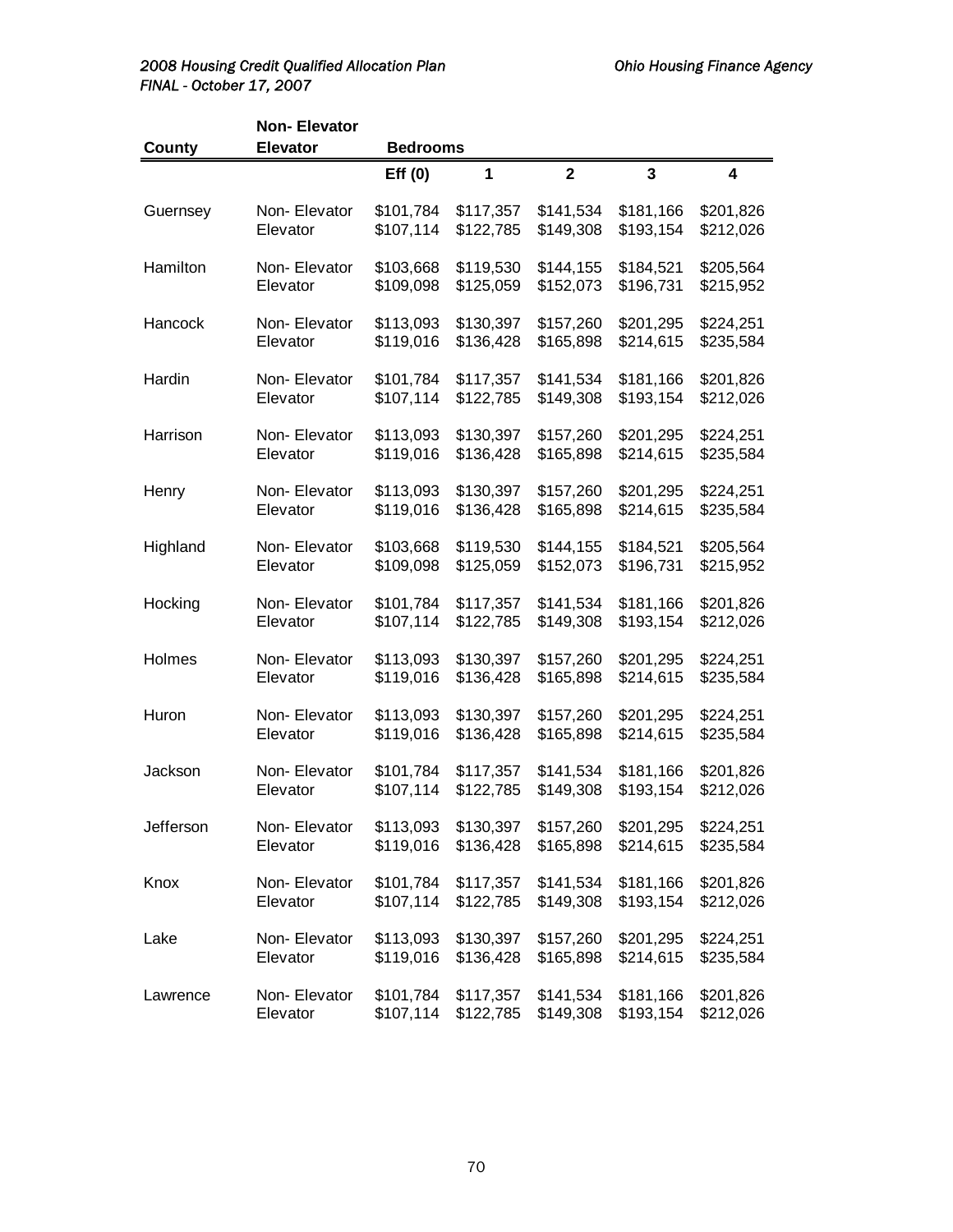# 2008 Housing Credit Qualified Allocation Plan **Canadian Charlotter Charlotter Charlotter Agency Ohio Housing Finance Agency** *FINAL - October 17, 2007*

|            | <b>Non-Elevator</b> |                 |           |              |           |                         |
|------------|---------------------|-----------------|-----------|--------------|-----------|-------------------------|
| County     | <b>Elevator</b>     | <b>Bedrooms</b> |           |              |           |                         |
|            |                     | Eff(0)          | 1         | $\mathbf{2}$ | 3         | $\overline{\mathbf{4}}$ |
| Licking    | Non-Elevator        | \$101,784       | \$117,357 | \$141,534    | \$181,166 | \$201,826               |
|            | Elevator            | \$107,114       | \$122,785 | \$149,308    | \$193,154 | \$212,026               |
| Logan      | Non-Elevator        | \$101,784       | \$117,357 | \$141,534    | \$181,166 | \$201,826               |
|            | Elevator            | \$107,114       | \$122,785 | \$149,308    | \$193,154 | \$212,026               |
| Lorain     | Non-Elevator        | \$113,093       | \$130,397 | \$157,260    | \$201,295 | \$224,251               |
|            | Elevator            | \$119,016       | \$136,428 | \$165,898    | \$214,615 | \$235,584               |
| Lucas      | Non-Elevator        | \$113,093       | \$130,397 | \$157,260    | \$201,295 | \$224,251               |
|            | Elevator            | \$119,016       | \$136,428 | \$165,898    | \$214,615 | \$235,584               |
| Madison    | Non-Elevator        | \$101,784       | \$117,357 | \$141,534    | \$181,166 | \$201,826               |
|            | Elevator            | \$107,114       | \$122,785 | \$149,308    | \$193,154 | \$212,026               |
| Mahoning   | Non-Elevator        | \$113,093       | \$130,397 | \$157,260    | \$201,295 | \$224,251               |
|            | Elevator            | \$119,016       | \$136,428 | \$165,898    | \$214,615 | \$235,584               |
| Marion     | Non-Elevator        | \$101,784       | \$117,357 | \$141,534    | \$181,166 | \$201,826               |
|            | Elevator            | \$107,114       | \$122,785 | \$149,308    | \$193,154 | \$212,026               |
| Medina     | Non-Elevator        | \$113,093       | \$130,397 | \$157,260    | \$201,295 | \$224,251               |
|            | Elevator            | \$119,016       | \$136,428 | \$165,898    | \$214,615 | \$235,584               |
| Meigs      | Non-Elevator        | \$101,784       | \$117,357 | \$141,534    | \$181,166 | \$201,826               |
|            | Elevator            | \$107,114       | \$122,785 | \$149,308    | \$193,154 | \$212,026               |
| Mercer     | Non-Elevator        | \$101,784       | \$117,357 | \$141,534    | \$181,166 | \$201,826               |
|            | Elevator            | \$107,114       | \$122,785 | \$149,308    | \$193,154 | \$212,026               |
| Miami      | Non-Elevator        | \$103,668       | \$119,530 | \$144,155    | \$184,521 | \$205,564               |
|            | Elevator            | \$109,098       | \$125,059 | \$152,073    | \$196,731 | \$215,952               |
| Monroe     | Non-Elevator        | \$101,784       | \$117,357 | \$141,534    | \$181,166 | \$201,826               |
|            | Elevator            | \$107,114       | \$122,785 | \$149,308    | \$193,154 | \$212,026               |
| Montgomery | Non-Elevator        | \$103,668       | \$119,530 | \$144,155    | \$184,521 | \$205,564               |
|            | Elevator            | \$109,098       | \$125,059 | \$152,073    | \$196,731 | \$215,952               |
| Morgan     | Non-Elevator        | \$101,784       | \$117,357 | \$141,534    | \$181,166 | \$201,826               |
|            | Elevator            | \$107,114       | \$122,785 | \$149,308    | \$193,154 | \$212,026               |
| Morrow     | Non-Elevator        | \$101,784       | \$117,357 | \$141,534    | \$181,166 | \$201,826               |
|            | Elevator            | \$107,114       | \$122,785 | \$149,308    | \$193,154 | \$212,026               |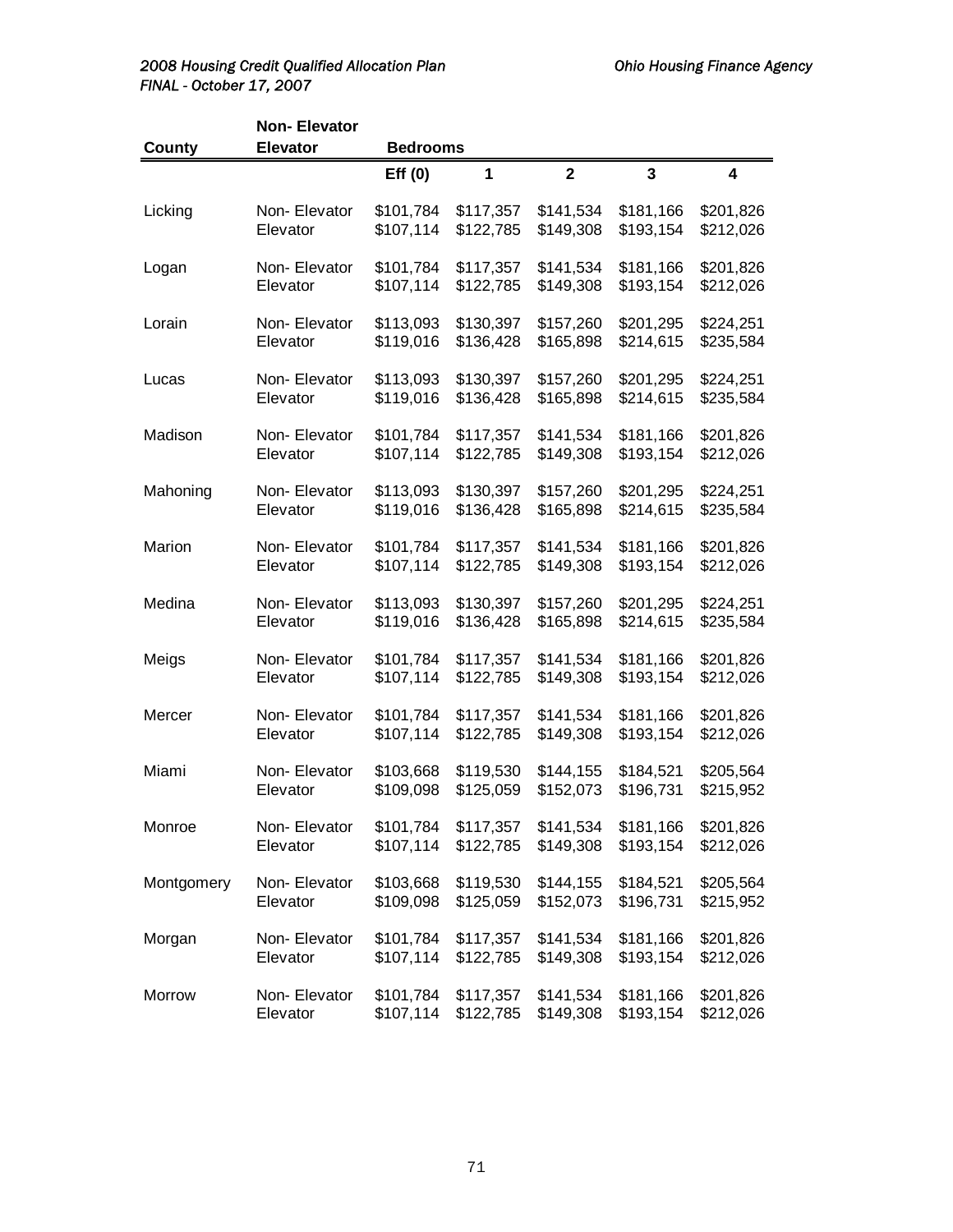### 2008 Housing Credit Qualified Allocation Plan **Canadian Charlotter Charlotter Charlotter** Ohio Housing Finance Agency *FINAL - October 17, 2007*

|               | <b>Non-Elevator</b> |                 |           |              |                         |           |
|---------------|---------------------|-----------------|-----------|--------------|-------------------------|-----------|
| <b>County</b> | <b>Elevator</b>     | <b>Bedrooms</b> |           |              |                         |           |
|               |                     | Eff(0)          | 1         | $\mathbf{2}$ | $\overline{\mathbf{3}}$ | 4         |
| Muskingum     | Non-Elevator        | \$101,784       | \$117,357 | \$141,534    | \$181,166               | \$201,826 |
|               | Elevator            | \$107,114       | \$122,785 | \$149,308    | \$193,154               | \$212,026 |
| Noble         | Non-Elevator        | \$101,784       | \$117,357 | \$141,534    | \$181,166               | \$201,826 |
|               | Elevator            | \$107,114       | \$122,785 | \$149,308    | \$193,154               | \$212,026 |
| Ottawa        | Non-Elevator        | \$113,093       | \$130,397 | \$157,260    | \$201,295               | \$224,251 |
|               | Elevator            | \$119,016       | \$136,428 | \$165,898    | \$214,615               | \$235,584 |
| Paulding      | Non-Elevator        | \$113,093       | \$130,397 | \$157,260    | \$201,295               | \$224,251 |
|               | Elevator            | \$119,016       | \$136,428 | \$165,898    | \$214,615               | \$235,584 |
| Perry         | Non-Elevator        | \$101,784       | \$117,357 | \$141,534    | \$181,166               | \$201,826 |
|               | Elevator            | \$107,114       | \$122,785 | \$149,308    | \$193,154               | \$212,026 |
| Pickaway      | Non-Elevator        | \$101,784       | \$117,357 | \$141,534    | \$181,166               | \$201,826 |
|               | Elevator            | \$107,114       | \$122,785 | \$149,308    | \$193,154               | \$212,026 |
| Pike          | Non-Elevator        | \$101,784       | \$117,357 | \$141,534    | \$181,166               | \$201,826 |
|               | Elevator            | \$107,114       | \$122,785 | \$149,308    | \$193,154               | \$212,026 |
| Portage       | Non-Elevator        | \$113,093       | \$130,397 | \$157,260    | \$201,295               | \$224,251 |
|               | Elevator            | \$119,016       | \$136,428 | \$165,898    | \$214,615               | \$235,584 |
| Preble        | Non-Elevator        | \$103,668       | \$119,530 | \$144,155    | \$184,521               | \$205,564 |
|               | Elevator            | \$109,098       | \$125,059 | \$152,073    | \$196,731               | \$215,952 |
| Putnam        | Non-Elevator        | \$101,784       | \$117,357 | \$141,534    | \$181,166               | \$201,826 |
|               | Elevator            | \$107,114       | \$122,785 | \$149,308    | \$193,154               | \$212,026 |
| Richland      | Non-Elevator        | \$113,093       | \$130,397 | \$157,260    | \$201,295               | \$224,251 |
|               | Elevator            | \$119,016       | \$136,428 | \$165,898    | \$214,615               | \$235,584 |
| Ross          | Non- Elevator       | \$101,784       | \$117,357 | \$141,534    | \$181,166               | \$201,826 |
|               | Elevator            | \$107,114       | \$122,785 | \$149,308    | \$193,154               | \$212,026 |
| Sandusky      | Non- Elevator       | \$113,093       | \$130,397 | \$157,260    | \$201,295               | \$224,251 |
|               | Elevator            | \$119,016       | \$136,428 | \$165,898    | \$214,615               | \$235,584 |
| Scioto        | Non- Elevator       | \$101,784       | \$117,357 | \$141,534    | \$181,166               | \$201,826 |
|               | Elevator            | \$107,114       | \$122,785 | \$149,308    | \$193,154               | \$212,026 |
| Seneca        | Non- Elevator       | \$113,093       | \$130,397 | \$157,260    | \$201,295               | \$224,251 |
|               | Elevator            | \$119,016       | \$136,428 | \$165,898    | \$214,615               | \$235,584 |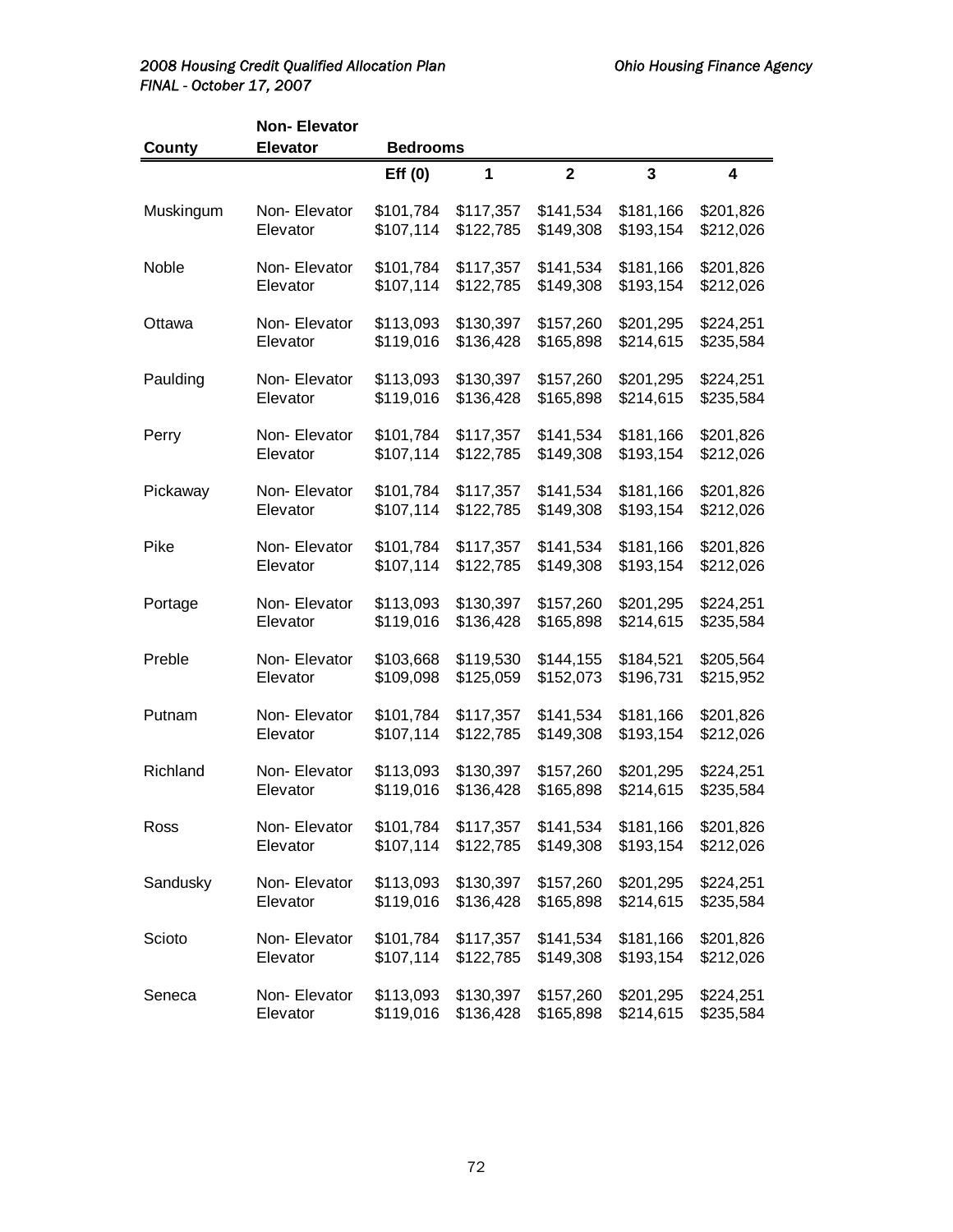### 2008 Housing Credit Qualified Allocation Plan **Canadian Charlotter Charlotter Charlotter** Ohio Housing Finance Agency *FINAL - October 17, 2007*

|              | <b>Non-Elevator</b> |                 |           |                |              |           |
|--------------|---------------------|-----------------|-----------|----------------|--------------|-----------|
| County       | <b>Elevator</b>     | <b>Bedrooms</b> |           |                |              |           |
|              |                     | Eff(0)          | 1         | $\overline{2}$ | $\mathbf{3}$ | 4         |
| Shelby       | Non-Elevator        | \$101,784       | \$117,357 | \$141,534      | \$181,166    | \$201,826 |
|              | Elevator            | \$107,114       | \$122,785 | \$149,308      | \$193,154    | \$212,026 |
| <b>Stark</b> | Non-Elevator        | \$113,093       | \$130,397 | \$157,260      | \$201,295    | \$224,251 |
|              | Elevator            | \$119,016       | \$136,428 | \$165,898      | \$214,615    | \$235,584 |
| Summit       | Non-Elevator        | \$113,093       | \$130,397 | \$157,260      | \$201,295    | \$224,251 |
|              | Elevator            | \$119,016       | \$136,428 | \$165,898      | \$214,615    | \$235,584 |
| Trumbull     | Non-Elevator        | \$113,093       | \$130,397 | \$157,260      | \$201,295    | \$224,251 |
|              | Elevator            | \$119,016       | \$136,428 | \$165,898      | \$214,615    | \$235,584 |
| Tuscarawas   | Non-Elevator        | \$113,093       | \$130,397 | \$157,260      | \$201,295    | \$224,251 |
|              | Elevator            | \$119,016       | \$136,428 | \$165,898      | \$214,615    | \$235,584 |
| Union        | Non-Elevator        | \$101,784       | \$117,357 | \$141,534      | \$181,166    | \$201,826 |
|              | Elevator            | \$107,114       | \$122,785 | \$149,308      | \$193,154    | \$212,026 |
| VanWert      | Non-Elevator        | \$101,784       | \$117,357 | \$141,534      | \$181,166    | \$201,826 |
|              | Elevator            | \$107,114       | \$122,785 | \$149,308      | \$193,154    | \$212,026 |
| Vinton       | Non-Elevator        | \$101,784       | \$117,357 | \$141,534      | \$181,166    | \$201,826 |
|              | Elevator            | \$107,114       | \$122,785 | \$149,308      | \$193,154    | \$212,026 |
| Warren       | Non-Elevator        | \$103,668       | \$119,530 | \$144,155      | \$184,521    | \$205,564 |
|              | Elevator            | \$109,098       | \$125,059 | \$152,073      | \$196,731    | \$215,952 |
| Washington   | Non-Elevator        | \$101,784       | \$117,357 | \$141,534      | \$181,166    | \$201,826 |
|              | Elevator            | \$107,114       | \$122,785 | \$149,308      | \$193,154    | \$212,026 |
| Wayne        | Non-Elevator        | \$113,093       | \$130,397 | \$157,260      | \$201,295    | \$224,251 |
|              | Elevator            | \$119,016       | \$136,428 | \$165,898      | \$214,615    | \$235,584 |
| Williams     | Non-Elevator        | \$113,093       | \$130,397 | \$157,260      | \$201,295    | \$224,251 |
|              | Elevator            | \$119,016       | \$136,428 | \$165,898      | \$214,615    | \$235,584 |
| Wood         | Non-Elevator        | \$113,093       | \$130,397 | \$157,260      | \$201,295    | \$224,251 |
|              | Elevator            | \$119,016       | \$136,428 | \$165,898      | \$214,615    | \$235,584 |
| Wyandot      | Non- Elevator       | \$113,093       | \$130,397 | \$157,260      | \$201,295    | \$224,251 |
|              | Elevator            | \$119,016       | \$136,428 | \$165,898      | \$214,615    | \$235,584 |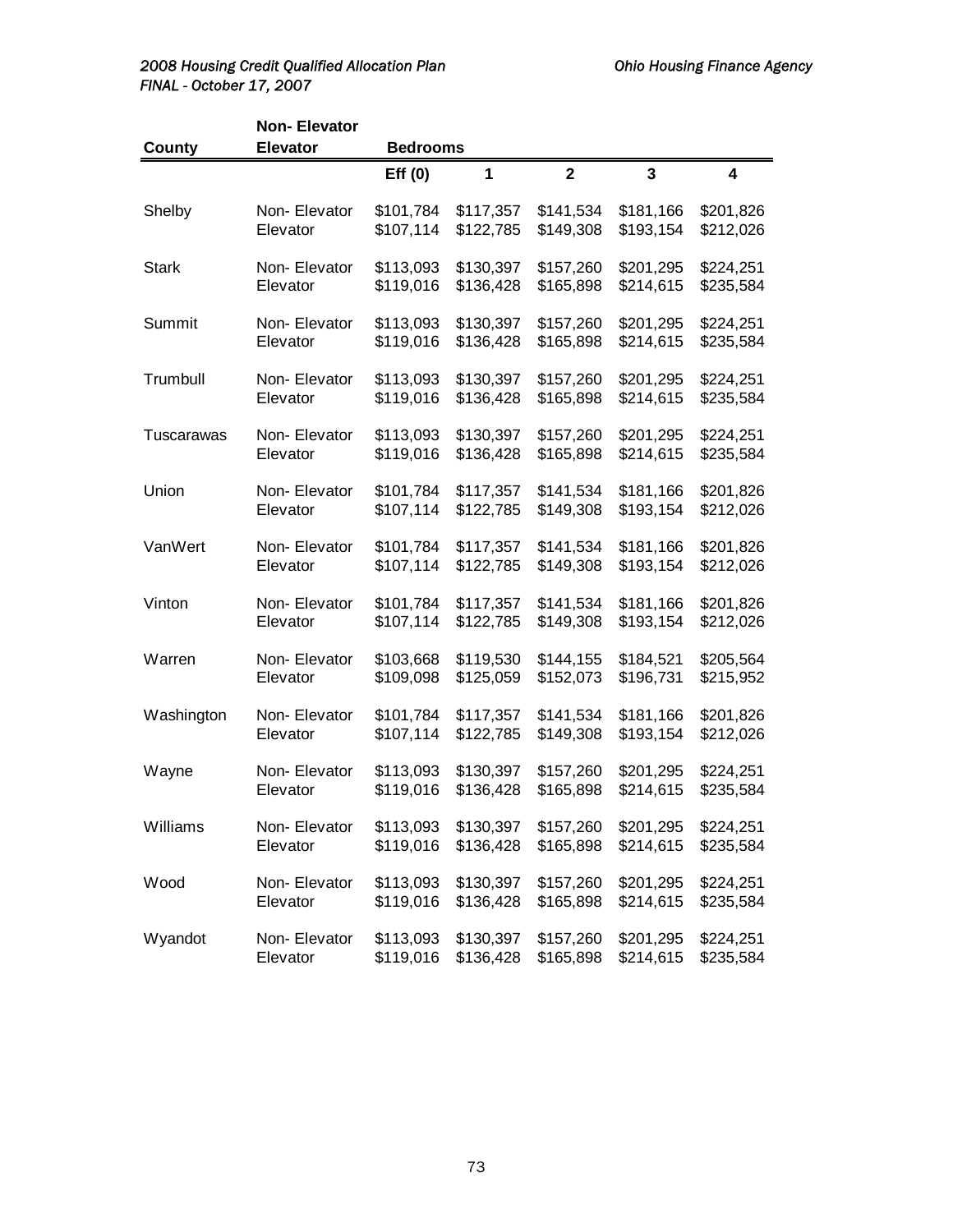# C. QUALIFIED CENSUS TRACTS (QCT)

*I.R.S. Effective Date: January 1, 2007*

The web site of the U.S. Census Bureau (http://www.census.gov/main/www/cen2000.html) may be used to determine in what census tract a property is located. This information should then be compared to the list below to determine whether such property is located in a QCT.

| County           | <b>Tracts</b> |                 |                                                                 |        |        |        |        |        |        |        |                                                                                                 |        |
|------------------|---------------|-----------------|-----------------------------------------------------------------|--------|--------|--------|--------|--------|--------|--------|-------------------------------------------------------------------------------------------------|--------|
| Allen            | 125.00        | 127.00          | 128.00                                                          | 133.00 | 134.00 | 136.00 | 137.00 | 138.00 |        |        |                                                                                                 |        |
| Ashtabula        | 7.01          | 7.03            |                                                                 |        |        |        |        |        |        |        |                                                                                                 |        |
| <b>Athens</b>    |               |                 | 9726.00 9727.00 9728.00 9729.00 9730.00 9731.01 9731.02 9731.03 |        |        |        |        |        |        |        |                                                                                                 |        |
| <b>Belmont</b>   | 115.00        | 116.00          | 121.00                                                          |        |        |        |        |        |        |        |                                                                                                 |        |
| <b>Butler</b>    | 3.00          | 4.00            | 6.00                                                            | 7.01   | 7.02   | 8.00   | 101.01 | 101.03 | 101.04 | 128.00 | 129.00                                                                                          | 130.00 |
|                  | 131.00        | 140.00          |                                                                 |        |        |        |        |        |        |        |                                                                                                 |        |
| <b>Clark</b>     | 1.00          | 2.00            | 3.00                                                            | 7.00   | 9.01   | 12.00  |        |        |        |        |                                                                                                 |        |
| Columbiana       |               | 9521.00 9523.00 |                                                                 |        |        |        |        |        |        |        |                                                                                                 |        |
| Cuyahoga         |               |                 |                                                                 |        |        |        |        |        |        |        | 1011.01 1012.00 1013.00 1015.00 1017.00 1018.00 1019.00 1024.02 1025.00 1026.00 1027.00 1028.00 |        |
|                  |               |                 |                                                                 |        |        |        |        |        |        |        | 1029.00 1032.00 1033.00 1034.00 1035.00 1037.00 1038.00 1039.00 1041.00 1043.00 1044.00 1045.00 |        |
|                  |               |                 |                                                                 |        |        |        |        |        |        |        | 1046.00 1047.01 1047.02 1048.00 1049.00 1051.00 1052.00 1054.00 1056.01 1056.02 1072.00 1073.00 |        |
|                  |               |                 |                                                                 |        |        |        |        |        |        |        | 1075.00 1077.00 1078.00 1079.00 1082.00 1083.00 1084.00 1085.00 1086.00 1087.00 1088.00 1089.00 |        |
|                  |               |                 |                                                                 |        |        |        |        |        |        |        | 1093.00 1096.00 1097.00 1098.00 1104.00 1105.00 1106.00 1108.00 1109.00 1111.00 1112.00 1113.00 |        |
|                  |               |                 |                                                                 |        |        |        |        |        |        |        | 1114.01 1114.02 1115.00 1116.00 1117.00 1118.00 1119.01 1119.02 1121.00 1122.00 1123.00 1124.00 |        |
|                  |               |                 |                                                                 |        |        |        |        |        |        |        | 1126.00 1127.00 1128.00 1129.00 1131.00 1132.00 1133.00 1134.00 1135.00 1136.00 1137.00 1138.00 |        |
|                  |               |                 |                                                                 |        |        |        |        |        |        |        | 1139.00 1141.00 1142.00 1143.00 1144.00 1145.00 1146.00 1147.00 1148.00 1149.00 1151.00 1152.00 |        |
|                  |               |                 |                                                                 |        |        |        |        |        |        |        | 1153.00 1154.00 1155.00 1161.00 1162.00 1164.00 1165.00 1166.00 1167.00 1168.00 1169.00 1171.02 |        |
|                  |               |                 |                                                                 |        |        |        |        |        |        |        | 1172.01 1172.02 1173.00 1175.00 1178.00 1179.00 1181.00 1182.00 1184.00 1185.00 1186.01 1186.02 |        |
|                  |               |                 |                                                                 |        |        |        |        |        |        |        | 1187.00 1188.00 1189.00 1191.00 1192.01 1192.02 1193.00 1194.02 1195.02 1196.00 1197.02 1198.00 |        |
|                  |               |                 |                                                                 |        |        |        |        |        |        |        | 1199.00 1201.00 1202.00 1204.00 1205.00 1206.00 1207.01 1208.02 1211.00 1212.00 1213.00 1214.01 |        |
|                  |               |                 |                                                                 |        |        |        |        |        |        |        | 1216.00 1233.00 1238.00 1244.00 1275.00 1501.00 1503.00 1504.00 1511.00 1512.00 1513.00 1514.00 |        |
|                  |               |                 | 1515.00 1516.00 1517.00 1518.00 1527.01 1618.00 1915.00         |        |        |        |        |        |        |        |                                                                                                 |        |
| Erie             | 408.00        |                 |                                                                 |        |        |        |        |        |        |        |                                                                                                 |        |
| <b>Fairfield</b> | 317.00        |                 |                                                                 |        |        |        |        |        |        |        |                                                                                                 |        |
| Franklin         | 7.20          | 7.30            | 9.10                                                            | 9.20   | 10.00  | 11.10  | 11.20  | 12.00  | 13.00  | 14.00  | 15.00                                                                                           | 16.00  |
|                  | 17.00         | 18.10           | 22.00                                                           | 23.00  | 25.20  | 26.00  | 27.10  | 28.00  | 29.00  | 30.00  | 36.00                                                                                           | 37.00  |
|                  | 38.00         | 40.00           | 42.00                                                           | 47.00  | 48.20  | 50.00  | 51.00  | 53.00  | 54.10  | 54.20  | 55.00                                                                                           | 56.10  |
|                  | 60.00         | 61.00           | 68.30                                                           | 74.10  | 75.11  | 75.20  | 75.32  | 75.34  | 75.40  | 78.20  | 82.30                                                                                           | 82.41  |
|                  | 83.50         | 87.20           | 87.30                                                           | 93.31  |        |        |        |        |        |        |                                                                                                 |        |
| Gallia           | 9537.00       |                 |                                                                 |        |        |        |        |        |        |        |                                                                                                 |        |
| Greene           | 2001.02       |                 |                                                                 |        |        |        |        |        |        |        |                                                                                                 |        |
| <b>Guernsey</b>  | 9776.00       |                 |                                                                 |        |        |        |        |        |        |        |                                                                                                 |        |
| <b>Hamilton</b>  | 1.00          | 2.00            | 3.01                                                            | 3.02   | 4.00   | 7.00   | 8.00   | 9.00   | 10.00  | 11.00  | 14.00                                                                                           | 15.00  |
|                  | 16.00         | 17.00           | 19.00                                                           | 21.00  | 22.00  | 23.00  | 25.00  | 26.00  | 28.00  | 29.00  | 30.00                                                                                           | 32.00  |
|                  | 33.00         | 34.00           | 35.00                                                           | 36.00  | 37.00  | 38.00  | 39.00  | 47.02  | 63.00  | 66.00  | 67.00                                                                                           | 68.00  |
|                  | 69.00         | 74.00           | 77.00                                                           | 80.00  | 84.00  | 85.02  | 86.01  | 87.00  | 88.00  | 89.00  | 91.00                                                                                           | 92.00  |
|                  | 93.00         | 94.00           | 95.00                                                           | 100.02 | 227.00 |        |        |        |        |        |                                                                                                 |        |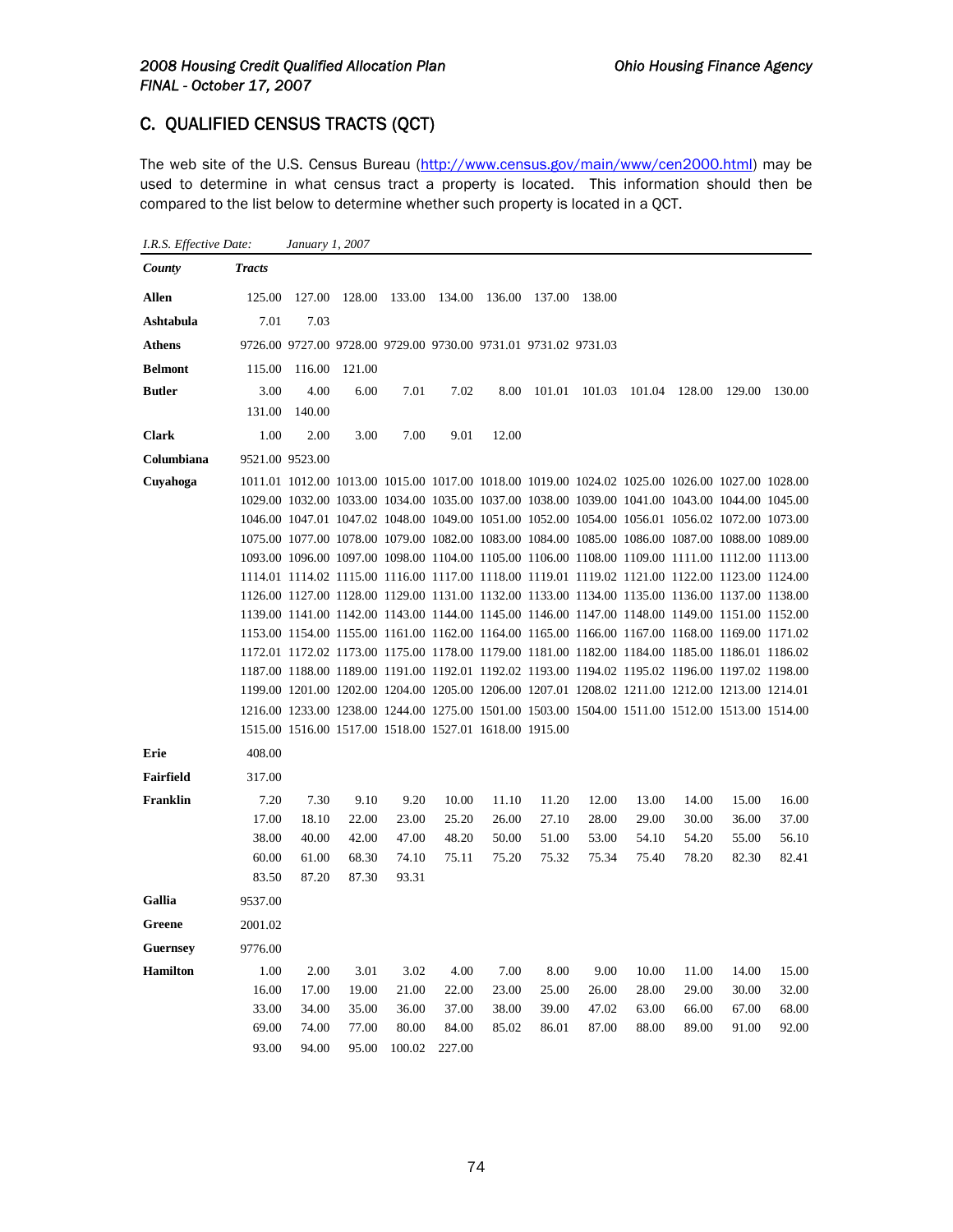| County            | <b>Tracts</b>   |                         |                                                 |        |        |        |        |                                                                                         |       |       |                                                                                                 |       |
|-------------------|-----------------|-------------------------|-------------------------------------------------|--------|--------|--------|--------|-----------------------------------------------------------------------------------------|-------|-------|-------------------------------------------------------------------------------------------------|-------|
| <b>Jefferson</b>  | 2.00            | 4.00                    | 8.00                                            | 9.00   |        |        |        |                                                                                         |       |       |                                                                                                 |       |
| Lawrence          | 503.00          | 504.00                  | 506.00                                          |        |        |        |        |                                                                                         |       |       |                                                                                                 |       |
| Licking           |                 | 7501.00 7504.00 7525.00 |                                                 |        |        |        |        |                                                                                         |       |       |                                                                                                 |       |
| Lorain            | 223.00          | 228.00                  | 229.00                                          | 231.00 | 238.00 | 239.00 | 708.00 | 709.01                                                                                  |       |       |                                                                                                 |       |
| Lucas             | 8.00            | 9.00                    | 12.02                                           | 13.02  | 13.04  | 14.00  | 15.00  | 16.00                                                                                   | 17.00 | 18.00 | 19.00                                                                                           | 20.00 |
|                   | 21.00           | 22.00                   | 23.00                                           | 24.02  | 25.00  | 26.00  | 27.00  | 28.00                                                                                   | 29.00 | 30.00 | 31.00                                                                                           | 32.00 |
|                   | 33.00           | 34.00                   | 35.00                                           | 36.00  | 37.00  | 38.00  | 40.00  | 41.00                                                                                   | 42.00 | 43.01 | 47.01                                                                                           | 48.00 |
|                   | 51.00           | 53.00                   | 54.00                                           | 68.00  | 73.03  |        |        |                                                                                         |       |       |                                                                                                 |       |
| <b>Mahoning</b>   |                 |                         |                                                 |        |        |        |        |                                                                                         |       |       | 8002.00 8004.00 8005.00 8006.00 8007.00 8009.00 8010.00 8016.00 8017.00 8019.00 8020.00 8021.00 |       |
|                   |                 |                         |                                                 |        |        |        |        |                                                                                         |       |       | 8022.00 8023.00 8024.00 8025.00 8031.00 8032.00 8034.00 8035.00 8037.00 8040.00 8041.00 8043.00 |       |
|                   |                 | 8044.00 8103.00         |                                                 |        |        |        |        |                                                                                         |       |       |                                                                                                 |       |
| <b>Meigs</b>      | 9644.00         |                         |                                                 |        |        |        |        |                                                                                         |       |       |                                                                                                 |       |
| <b>Montgomery</b> | 3.00            | 7.00                    | 9.00                                            | 10.00  | 12.00  | 13.00  | 14.00  | 15.00                                                                                   | 17.00 | 18.00 | 19.00                                                                                           | 20.00 |
|                   | 21.00           | 22.00                   | 23.00                                           | 34.00  | 35.00  | 36.00  | 37.00  | 38.00                                                                                   | 39.00 | 40.00 | 41.00                                                                                           | 42.00 |
|                   | 43.00           | 44.00                   | 45.00                                           | 602.00 | 702.01 | 702.02 | 703.00 | 805.00                                                                                  |       |       |                                                                                                 |       |
| <b>Muskingum</b>  | 9814.00 9821.00 |                         |                                                 |        |        |        |        |                                                                                         |       |       |                                                                                                 |       |
| Pickaway          | 201.00          | 204.00                  |                                                 |        |        |        |        |                                                                                         |       |       |                                                                                                 |       |
| <b>Pike</b>       | 9527.00         |                         |                                                 |        |        |        |        |                                                                                         |       |       |                                                                                                 |       |
| Portage           |                 | 6015.01 6015.02 6015.03 |                                                 |        |        |        |        |                                                                                         |       |       |                                                                                                 |       |
| <b>Richland</b>   | 1.00            | 2.00                    | 3.00                                            | 6.00   | 7.00   |        |        |                                                                                         |       |       |                                                                                                 |       |
| <b>Scioto</b>     |                 |                         | 9932.00 9934.00 9935.00 9936.00                 |        |        |        |        |                                                                                         |       |       |                                                                                                 |       |
| <b>Stark</b>      |                 |                         |                                                 |        |        |        |        | 7001.00 7015.00 7017.00 7018.00 7021.00 7023.00 7102.00 7104.00 7105.00 7138.00 7142.00 |       |       |                                                                                                 |       |
| Summit            |                 |                         |                                                 |        |        |        |        |                                                                                         |       |       | 5011.00 5012.00 5013.01 5013.02 5017.00 5018.00 5019.00 5021.01 5024.00 5025.00 5032.00 5034.00 |       |
|                   |                 |                         |                                                 |        |        |        |        |                                                                                         |       |       | 5038.00 5041.00 5042.00 5044.00 5046.00 5051.00 5053.00 5056.00 5063.04 5065.00 5066.00 5067.00 |       |
|                   |                 |                         | 5068.00 5069.00 5074.00 5075.00 5101.00         |        |        | 5103   |        |                                                                                         |       |       |                                                                                                 |       |
| <b>Trumbull</b>   |                 |                         | 9201.00 9205.00 9206.00 9208.00 9212.00 9324.00 |        |        |        |        |                                                                                         |       |       |                                                                                                 |       |
| Wayne             | 15.00           |                         |                                                 |        |        |        |        |                                                                                         |       |       |                                                                                                 |       |
| Wood              | 217.01          | 217.02                  | 218.00                                          |        |        |        |        |                                                                                         |       |       |                                                                                                 |       |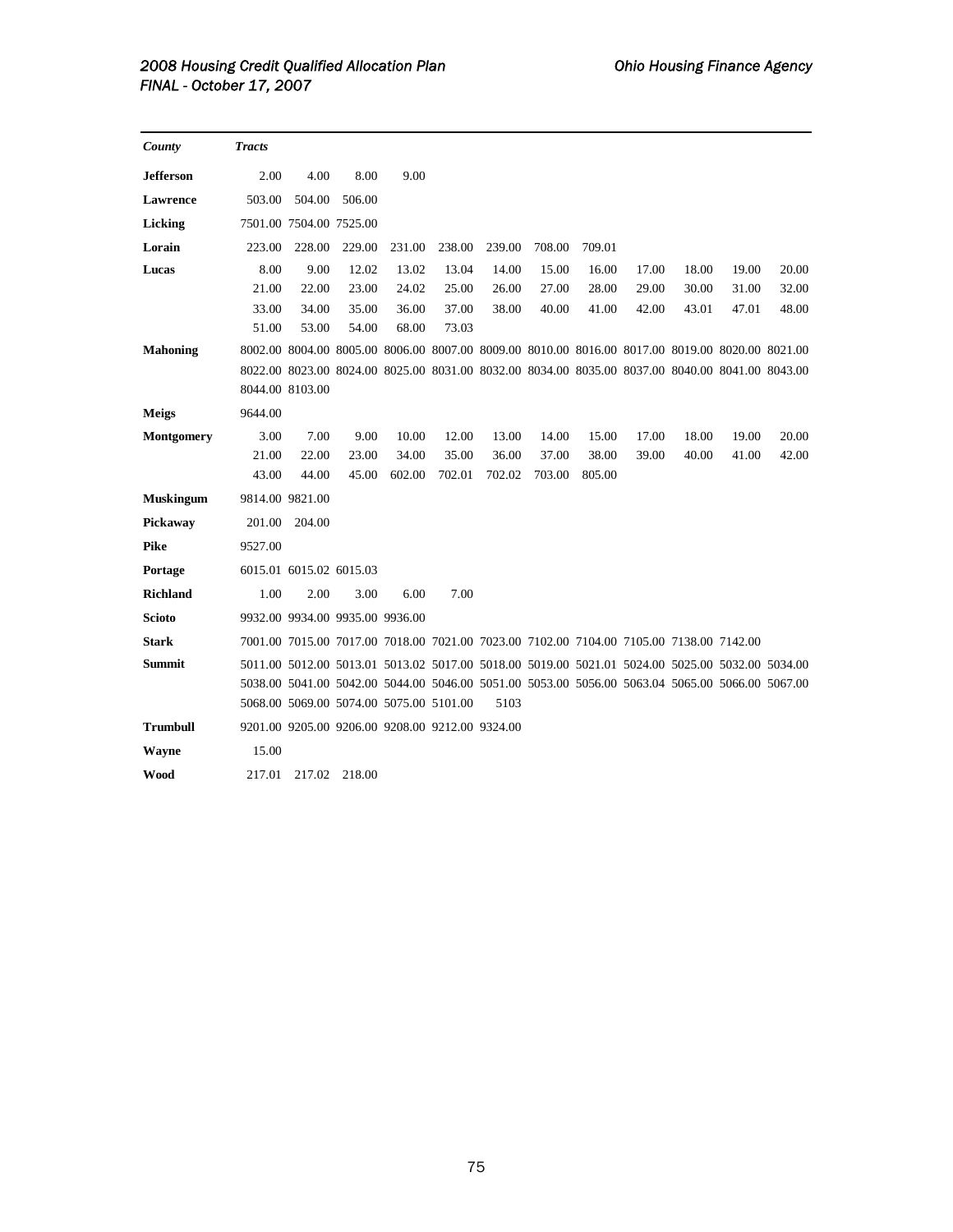### 2008 Housing Credit Qualified Allocation Plan **Canadian Charlotter Charlotter Charlotter** Ohio Housing Finance Agency *FINAL - October 17, 2007*

# D. COMMUNITIES WITH A CONSOLIDATED PLAN

### 1. HUD Entitlement Cities

| Akron                | Elyria    | Massillon    |
|----------------------|-----------|--------------|
| Alliance             | Euclid    | Mentor       |
| <b>Barberton</b>     | Fairborn  | Middletown   |
| <b>Bowling Green</b> | Hamilton  | Newark       |
| Canton               | Kent      | Parma        |
| Cincinnati           | Kettering | Sandusky     |
| Cleveland            | Lakewood  | Springfield  |
| Cleveland Heights    | Lancaster | Steubenville |
| Columbus             | Lima      | Toledo       |
| Cuyahoga Falls       | Lorain    | Warren**     |
| Dayton               | Mansfield | Youngstown   |
| East Cleveland       | Marietta  |              |

*\*\*includes Trumbull County* 

## 2. HUD Entitlement Counties

Butler Cuyahoga Franklin Hamilton Lake Montgomery Stark Summit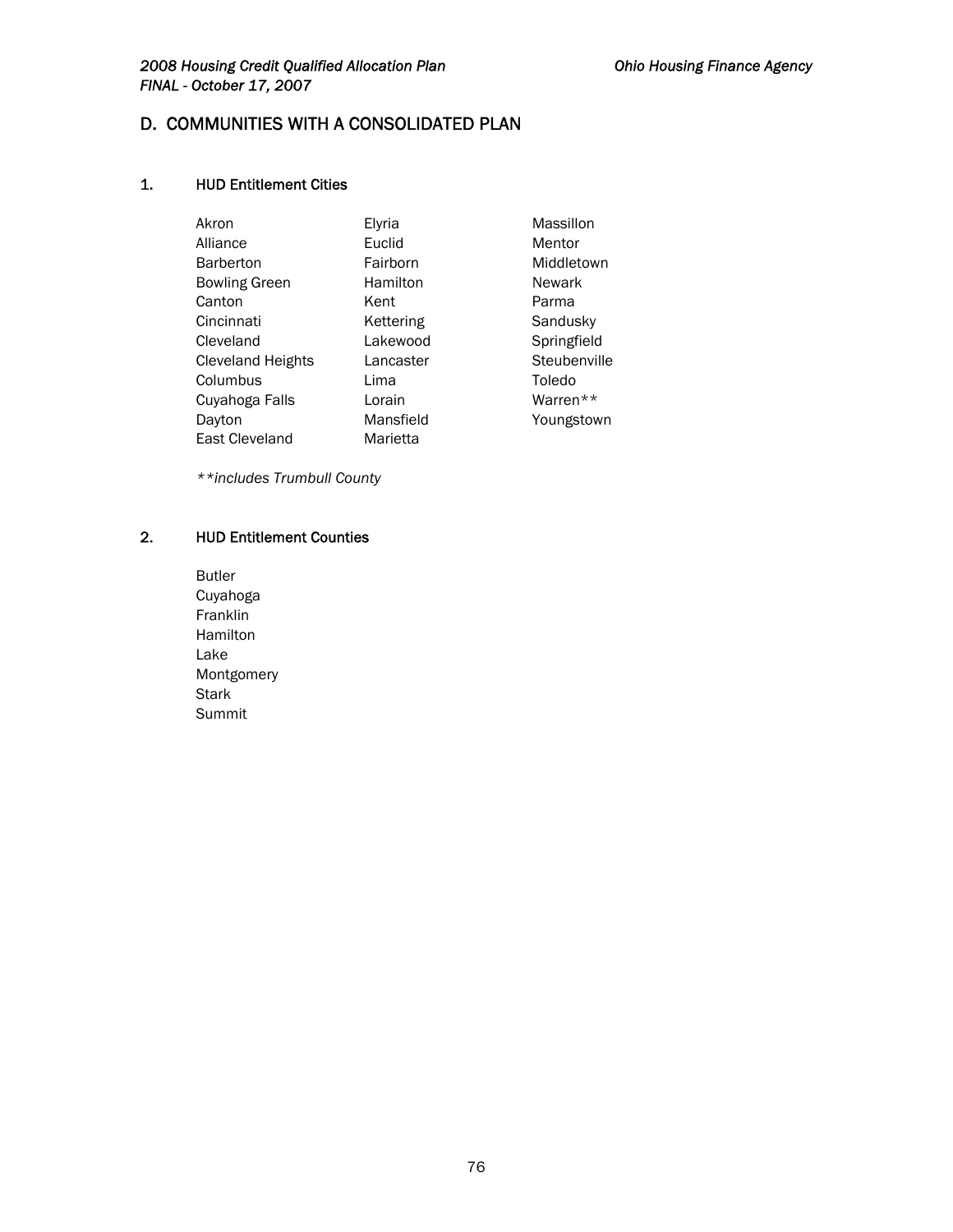# E. AREAS WITH A COMMUNITY HOUSING IMPROVEMENT STRATEGY (CHIS)

### *1. Counties*

| Adams          | Erie      | Licking   | Pike       |
|----------------|-----------|-----------|------------|
| Allen          | Fairfield | Logan     | Portage    |
| Ashland        | Favette   | Lorain    | Preble     |
| Ashtabula      | Fulton    | Lucas     | Putnam     |
| Athens         | Gallia    | Madison   | Ross       |
| Auglaize       | Geauga    | Mahoning  | Sandusky   |
| <b>Belmont</b> | Greene    | Medina    | Scioto     |
| <b>Brown</b>   | Guernsey  | Meigs     | Seneca     |
| Carroll        | Hancock   | Mercer    | Shelby     |
| Champaign      | Hardin    | Miami     | Tuscarawas |
| Clark          | Harrison  | Monroe    | Union      |
| Clermont       | Henry     | Morgan    | Van Wert   |
| Clinton        | Highland  | Morrow    | Vinton     |
| Columbiana     | Hocking   | Muskingum | Warren     |
| Coshocton      | Holmes    | Noble     | Washington |
| Crawford       | Huron     | Ottawa    | Wayne      |
| Darke          | Jackson   | Paulding  | Williams   |
| Defiance       | Jefferson | Perry     | Wood       |
| Delaware       | Knox      | Pickaway  | Wyandot    |

## *2. Cities*

| Ashland              | Eaton         | Marysville          | Sheffield Lake   |
|----------------------|---------------|---------------------|------------------|
| Ashtabula            | Elyria        | Medina              | Shelby           |
| Athens               | Fairborn      | Mount Vernon        | Sidney           |
| <b>Bellefontaine</b> | Fremont       | Napoleon            | St. Clairsville  |
| Bryan                | Galion        | New Philadelphia    | <b>Struthers</b> |
| <b>Bucyrus</b>       | Geneva        | <b>Newton Falls</b> | Tiffin           |
| Cambridge            | Girard        | <b>Niles</b>        | Toronto          |
| Campbell             | Greenfield    | North Ridgeville    | Uhrichsville     |
| Chillicothe          | Hillsboro     | Northwood           | Urbana           |
| Circleville          | Jackson       | Norwalk             | Van Wert         |
| Conneaut             | Kent          | Oberlin             | Wadsworth        |
| Coshocton            | Kenton        | Oregon              | Washington C.H.  |
| Crestline            | Logan         | Piqua               | Wellston         |
| Defiance             | London        | Port Clinton        | Wilmington       |
| Delaware             | Marietta      | Ravenna             | Wooster          |
| Dover                | Marion        | Salem               | Xenia            |
| East Liverpool       | Martins Ferry | Sandusky            | Zanesville       |
| East Palestine       |               |                     |                  |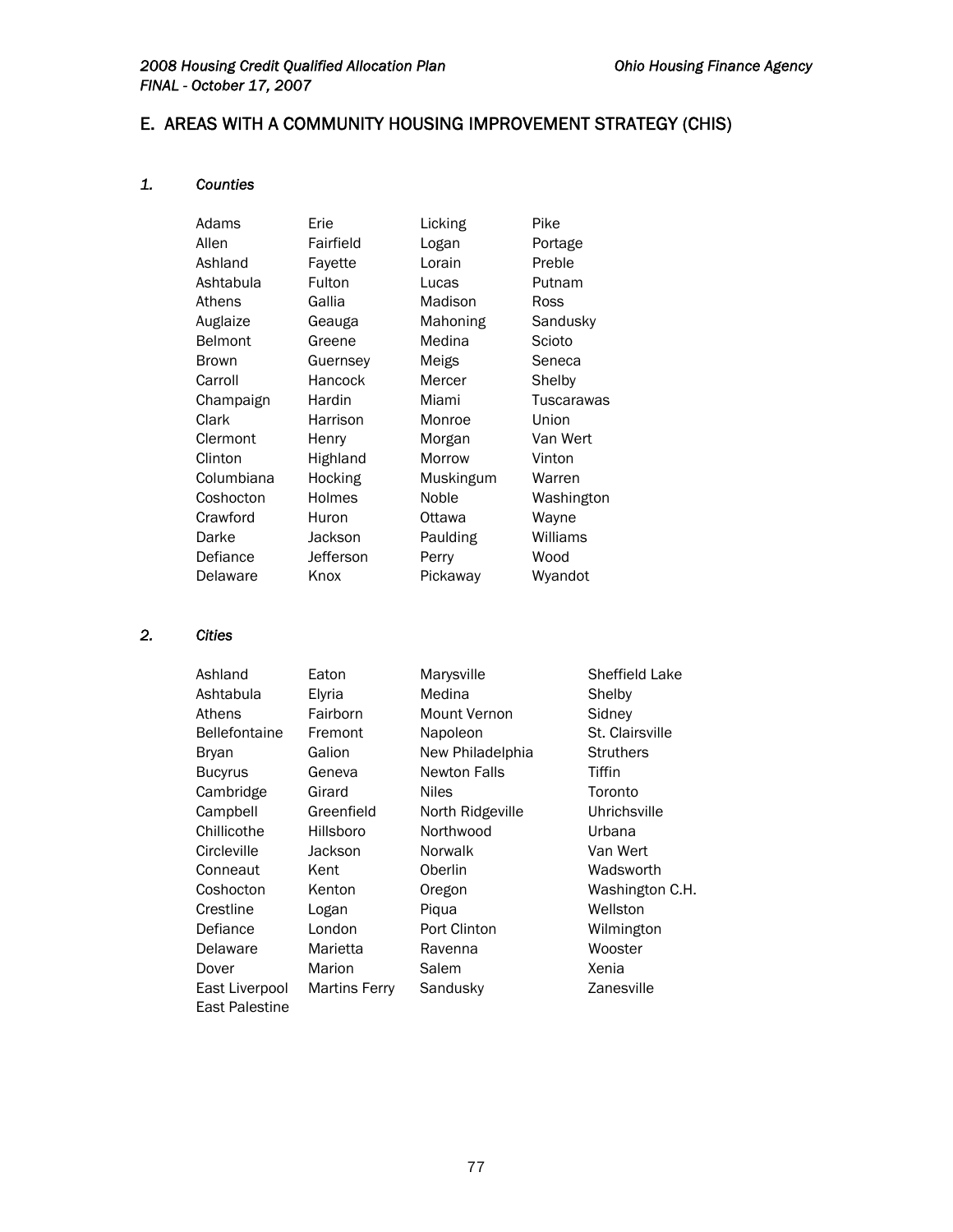# F. MODEL LANGUAGE FOR PUBLIC NOTIFICATION LETTERS

[PROJECT NAME] [DEVELOPER NAME] [ADDRESS] [CONTACT INFORMATION

[DATE]

CERTIFIED MAIL RETURN RECEIPT REQUESTED

[Applicable Public Official] [Title] [Name of Political Jurisdiction] [Address] [City, State, Zip]

RE: [Name of Project]

Dear [Applicable Public Official]:

The purpose of this letter is to apprise your office that [Name of General Partner or Managing Member] will be the [general partner or managing member] of a residential rental development located in or within a one-half mile radius of your political jurisdiction, and plans to utilize the multifamily funding programs of the Ohio Housing Finance Agency (OHFA) for the development of this property.

[Provide a complete description of the proposed housing, including the number and type of buildings, number of units by bedroom and bath sizes, project and unit amenities, target population, services provided to residents, and any other descriptive characteristics that you wish to convey to public officials.]

The project will draw from a Primary Market Area (PMA) consisting of [indicate all applicable cities and/or townships] in County. The area is approximately bounded by to the north, to the east, to the south, and to the west. Approximately **Families in the market area are eligible to live in the development.** 

The development will be financed with [list all applicable financing sources, including conventional first mortgage, Housing Credit proceeds, HDAP funds, local funding sources, etc.]

Timeline: Construction cycle beginning in [month, year] and ending in [month, year]. The lease-up period will be within [number of months] from completion with an estimated % stabilized occupancy rate.

Income and Rent Targeting:

 $\frac{1}{2}$  % of the units at or below 35% of area median gross income  $(\frac{2}{2})$ .  $\frac{1}{2}$  of the units at or below 50% of area median gross income (\$ $\frac{1}{2}$ ).  $\frac{1}{2}$ % of the units at or below 60% of area median gross income (\$

Development Team: [General Partners or Managing Members]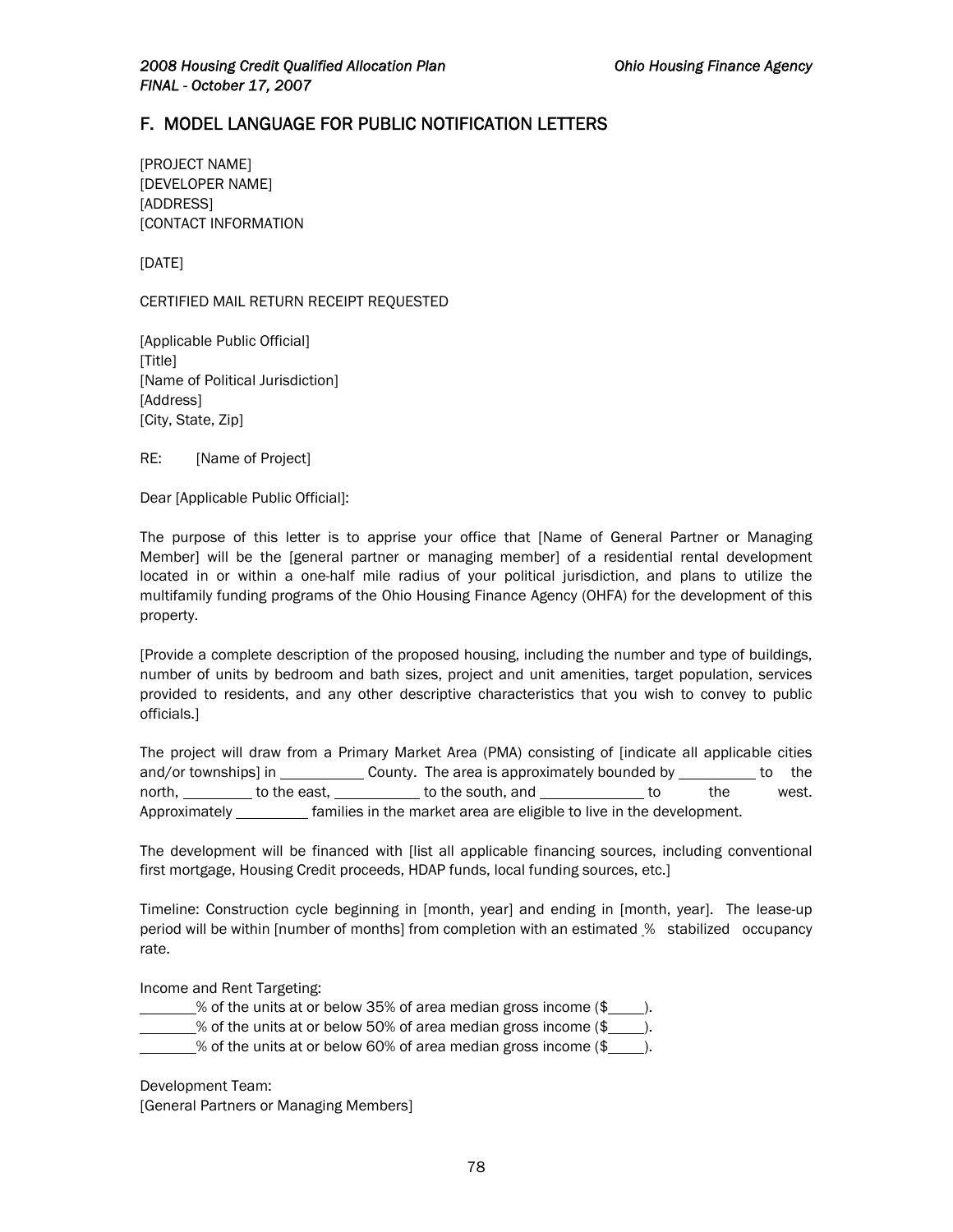[Developer] [Contractor] [Property Manager]

Proposed Rents:

[Indicate the proposed net rents by bedroom size and income level, and the median market rent for comparable units in the PMA.]

Project Address: [Be as specific as possible; note the city or township location as well as the county location.]

Number of Units:

Program(s) Utilized

in the Project: [Indicate all applicable OHFA sources, including the Housing Credit Program, Housing Development Assistance Program, Housing Development Loan Program and/or Multifamily Bond Program.]

Right to Submit

Comments: You have the right to submit comments to OHFA regarding the development's impact on the community. If you intend to submit a statement of disapproval or objection, you must submit a written statement that is signed by a majority of the voting members of the legislative body governing your jurisdiction. This written statement must be forwarded to the Executive Director of OHFA and be delivered by certified mail, return receipt requested.

The person to be notified at OHFA and their address is:

Mr. Douglas A. Garver, Executive Director Ohio Housing Finance Agency 57 E. Main Street Columbus, OH 43215

A written statement of disapproval or objection must be submitted within 30 days of your receipt of this notice, and must be received by OHFA within 45 days of the date of this letter.

OHFA is required to respond to any written statement submitted under the terms outlined above.

Sincerely,

Name Title of Writer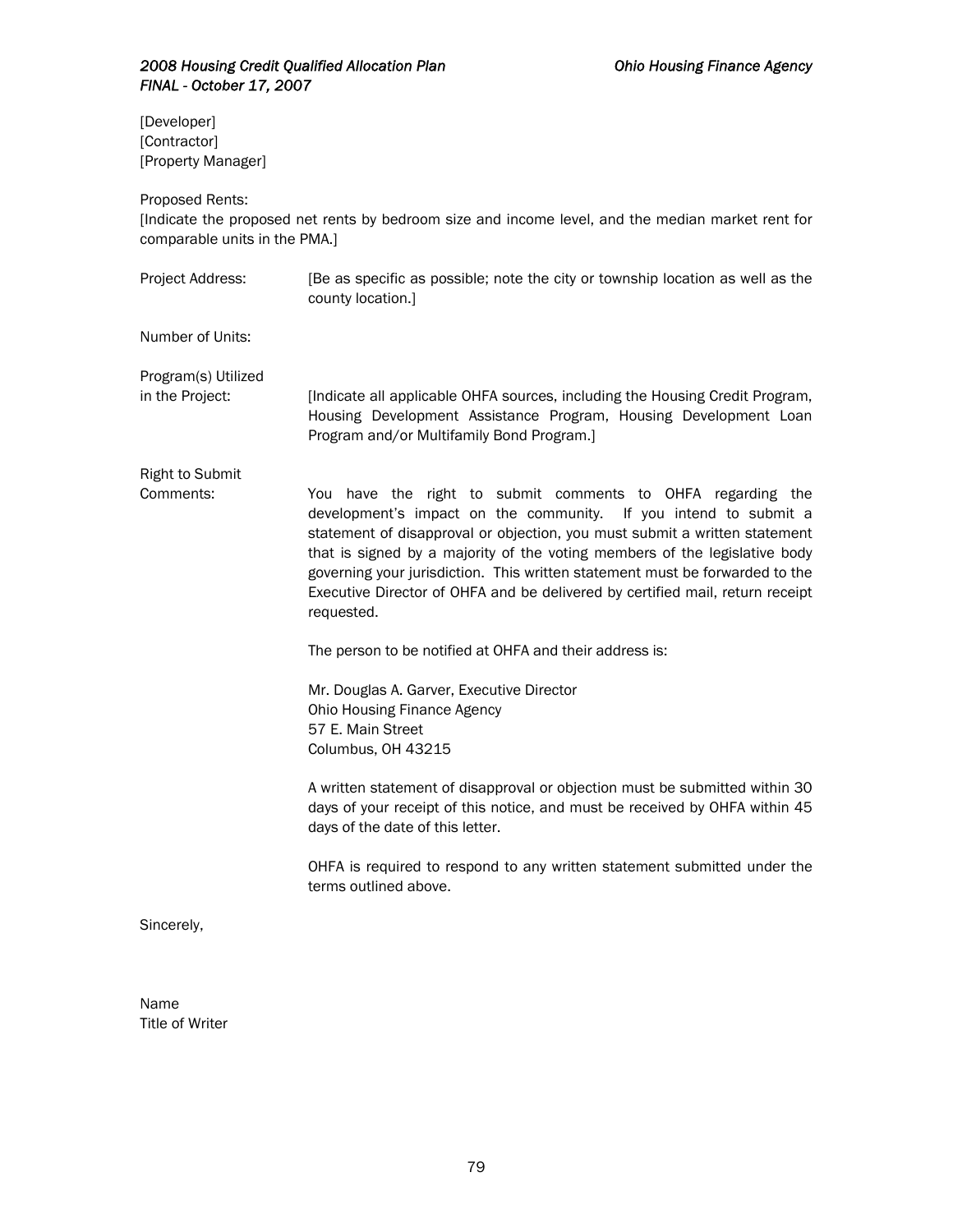# G. GEOGRAPHIC POOL AREAS

| <b>Category A</b> | <b>Category B</b> | <b>Category C</b> | <b>Category C</b><br>(continued) |
|-------------------|-------------------|-------------------|----------------------------------|
| Akron             | Allen             | Adams             | Lawrence                         |
| Canton            | <b>Butler</b>     | Ashland           | Logan                            |
| Cincinnati        | Clark             | Ashtabula         | Madison                          |
| Cleveland         | Clermont          | Athens            | Marion                           |
| Columbus          | Cuyahoga          | Auglaize          | Meigs                            |
| Dayton            | Delaware          | Belmont           | Mercer                           |
| Toledo            | Fairfield         | <b>Brown</b>      | Monroe                           |
| Youngstown        | Franklin          | Carroll           | Morgan                           |
|                   | Geauga            | Champaign         | Morrow                           |
|                   | Greene            | Clinton           | Muskingum                        |
|                   | Hamilton          | Columbiana        | Noble                            |
|                   | Jefferson         | Coshocton         | Ottawa                           |
|                   | Lake              | Crawford          | Paulding                         |
|                   | Licking           | Darke             | Perry                            |
|                   | Lorain            | Defiance          | Pike                             |
|                   | Lucas             | Erie              | Preble                           |
|                   | Mahoning          | Fayette           | Putnam                           |
|                   | Medina            | Fulton            | Ross                             |
|                   | Miami             | Gallia            | Sandusky                         |
|                   | Montgomery        | Guernsey          | Seneca                           |
|                   | Pickaway          | Hancock           | Scioto                           |
|                   | Portage           | Hardin            | Shelby                           |
|                   | Richland          | Harrison          | <b>Tuscarawas</b>                |
|                   | <b>Stark</b>      | Henry             | Union                            |
|                   | Summit            | Highland          | Van Wert                         |
|                   | Trumbull          | Hocking           | Vinton                           |
|                   | Warren            | Holmes            | Wayne                            |
|                   | Washington        | Huron             | Williams                         |
|                   | Wood              | Jackson           | Wyandot                          |
|                   |                   | Knox              |                                  |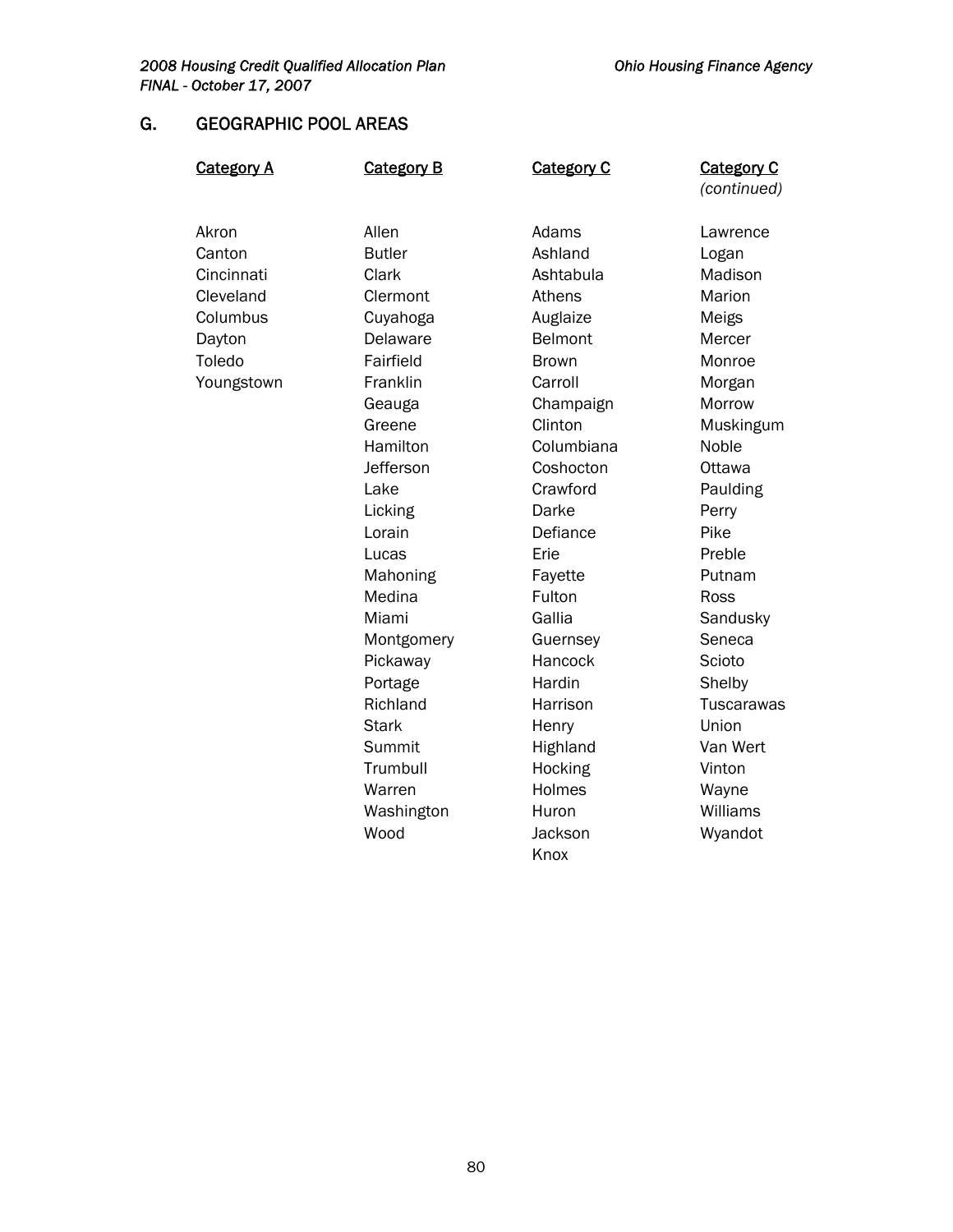# H. GEOGRAPHIC REGIONS

| <b>NORTHEAST</b>  | <b>SOUTHEAST</b> | <b>CENTRAL</b> |
|-------------------|------------------|----------------|
| Ashtabula         | Athens           | Ashland        |
| Carroll           | Belmont          | Crawford       |
| Columbiana        | Gallia           | Delaware       |
| Coshocton         | Guernsey         | Fairfield      |
| Cuyahoga          | Harrison         | Fayette        |
| Geauga            | Hocking          | Franklin       |
| Holmes            | Jackson          | Knox           |
| Lake              | Jefferson        | Licking        |
| Lorain            | Lawrence         | Madison        |
| Mahoning          | Meigs            | Marion         |
| Medina            | Monroe           | Morrow         |
| Portage           | Morgan           | Pickaway       |
| <b>Stark</b>      | Muskingum        | Richland       |
| Summit            | Noble            | Union          |
| Trumbull          | Perry            |                |
| <b>Tuscarawas</b> | Pike             |                |
| Wayne             | <b>Ross</b>      |                |
|                   | Scioto           |                |
| <b>NORTHWEST</b>  | Vinton           |                |
|                   | Washington       |                |
| Allen             |                  |                |
| Auglaize          | <b>SOUTHWEST</b> |                |
| Defiance          |                  |                |
| Erie              | Adams            |                |
| Fulton            | <b>Brown</b>     |                |
| Hancock           | <b>Butler</b>    |                |
| Hardin            | Champaign        |                |
| Henry             | Clark            |                |
| Huron             | Clermont         |                |
| Lucas             | Clinton          |                |
| Mercer            | Darke            |                |
| Ottawa            | Greene           |                |
| Paulding          | Hamilton         |                |
| Putnam            | Highland         |                |
| Sandusky          | Logan            |                |
| Seneca            | Miami            |                |
| Van Wert          | Montgomery       |                |
| Williams          | Preble           |                |
| Wood              | Shelby           |                |
| Wyandot           | Warren           |                |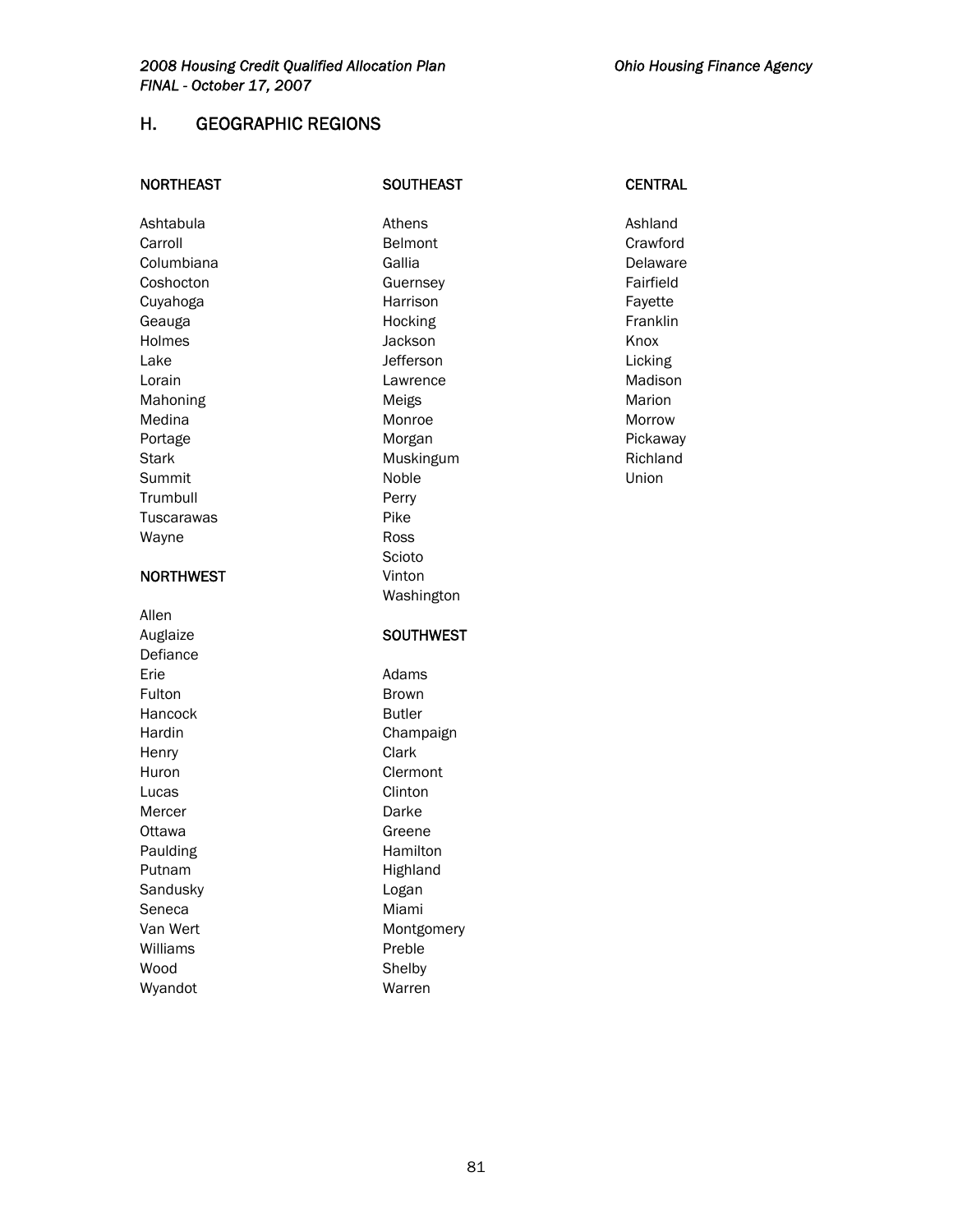# I. MARKET STUDY INDEX

The following information must be included in a market study. The market study author must organize the information using this index or provide the corresponding page number(s) for each item. Please refer to Page 19 of the QAP for more details.

- I. Executive summary
	- A. Statement that a market exists for the proposed project
	- **B.** Recommendations or suggested modifications to the proposed project
	- C. Estimated stable year vacancy rate for the proposed project
		- 1. Explanation if greater than 7%
	- D. Estimated lease-up time for the proposed project
		- 1. Explanation if greater than one year
- II. Description of the proposed project including location; project design; number of units, bedrooms and baths; amenities; rents and utility allowances; population served; review of site and floor plans; etc.
- III. Description of the primary market area (PMA) for the project
	- A. Map of the PMA
	- **B.** Methodology used to determine boundaries
	- C. Explanation if areas outside of five-mile radius included
	- D. Health of the overall rental housing market
- IV. Rent comparison
	- A. Rents for the proposed project
	- **B.** Market rents and methodology for calculation of market rents
- V. Number of income-eligible renter households in the PMA
	- A. Percentage required to fully lease-up the project
		- 1. Explanation if greater than 10%
- VI. Description, evaluation and map of services (including approximate distance to project)
	- A. Public services
	- **B.** Infrastructure
	- C. Community services
	- D. Employers
- VII. Number of income-eligible special needs households in the PMA
	- A. Percentage required to meet the special needs set-aside
	- **B.** Source of information
- VIII. Federally subsidized and Housing Credit projects (including projects under construction) in the PMA
	- A. Brief description of each project including number of units, rents, amenities, unit and bedroom sizes, population served, etc.
	- **B.** Current vacancy rate for each project
	- C. Contact name and method of contact for each project
	- D. Ratio of all subsidized and Housing Credit units to the number of income-eligible renter households in the primary market area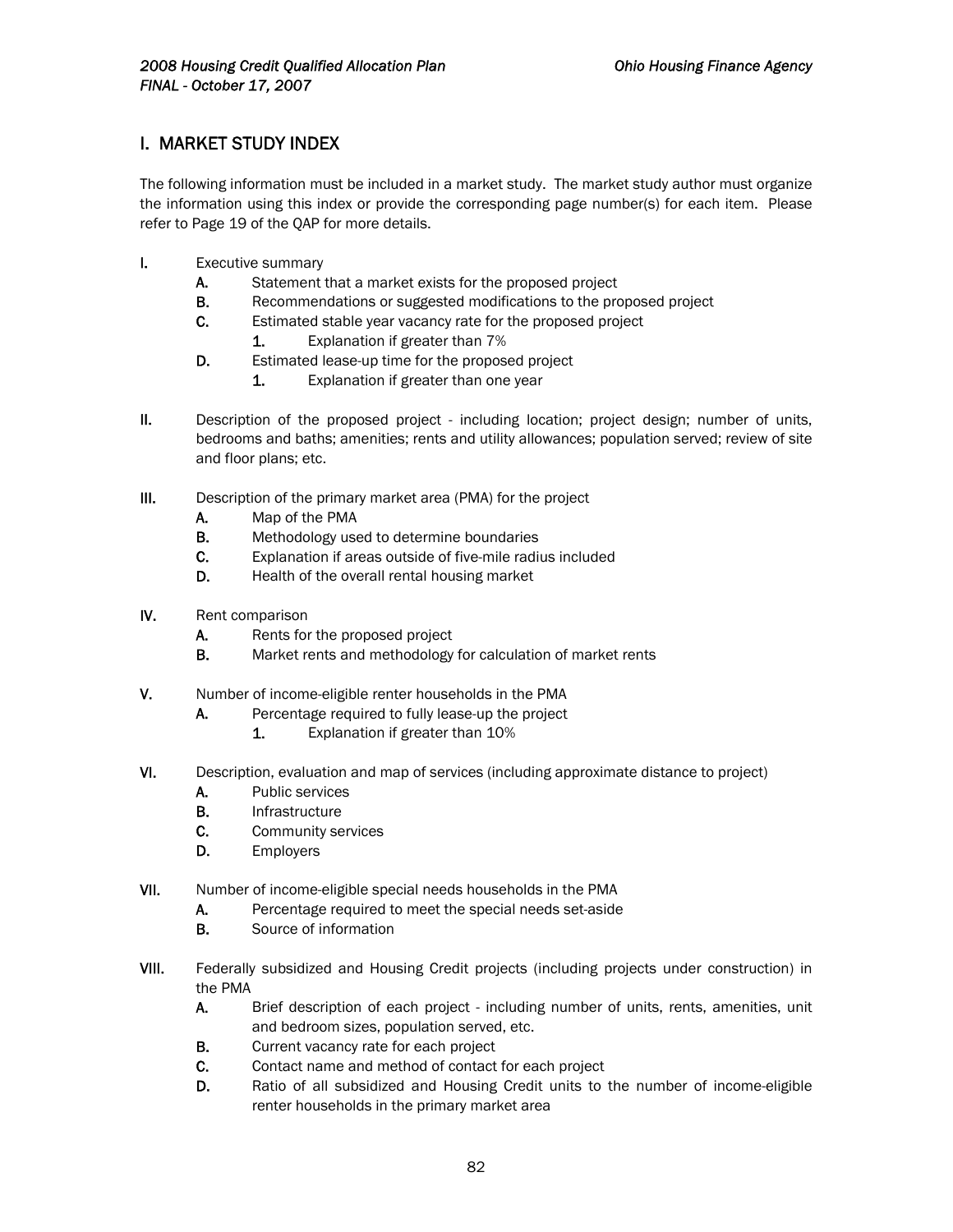- E. Estimated vacancy rate for each Housing Credit project (except those under construction) during the first stabilized year of the proposed project
	- 1. Explanation for estimated vacancy rates greater than 10%
- IX. List of comparable market rate developments in the primary market area
	- A. Brief description of each project including number of units, rents, amenities, unit and bedroom sizes, population served, etc.
	- B. Current vacancy rate for each project
	- C. Contact name and method of contact for each project
- X. Watch Area Information (*if applicable*)
	- A. Demonstrate that the project will be successful
	- B. Demonstrate that other affordable housing will not be negatively impacted
- XI. Analysis of Public Housing Authority (PHA) concerns and issues
	- A. Copy of letter and certified mail receipt or details of interview
	- B. Copy of response(s) from PHA or transcript of interview
	- C. Narrative that evaluates and addresses any issues or concerns raised by the PHA
- XII. Original signed copy of OHFA Form 003 Market Study Certification
- XIII. Listing of all data sources used in the study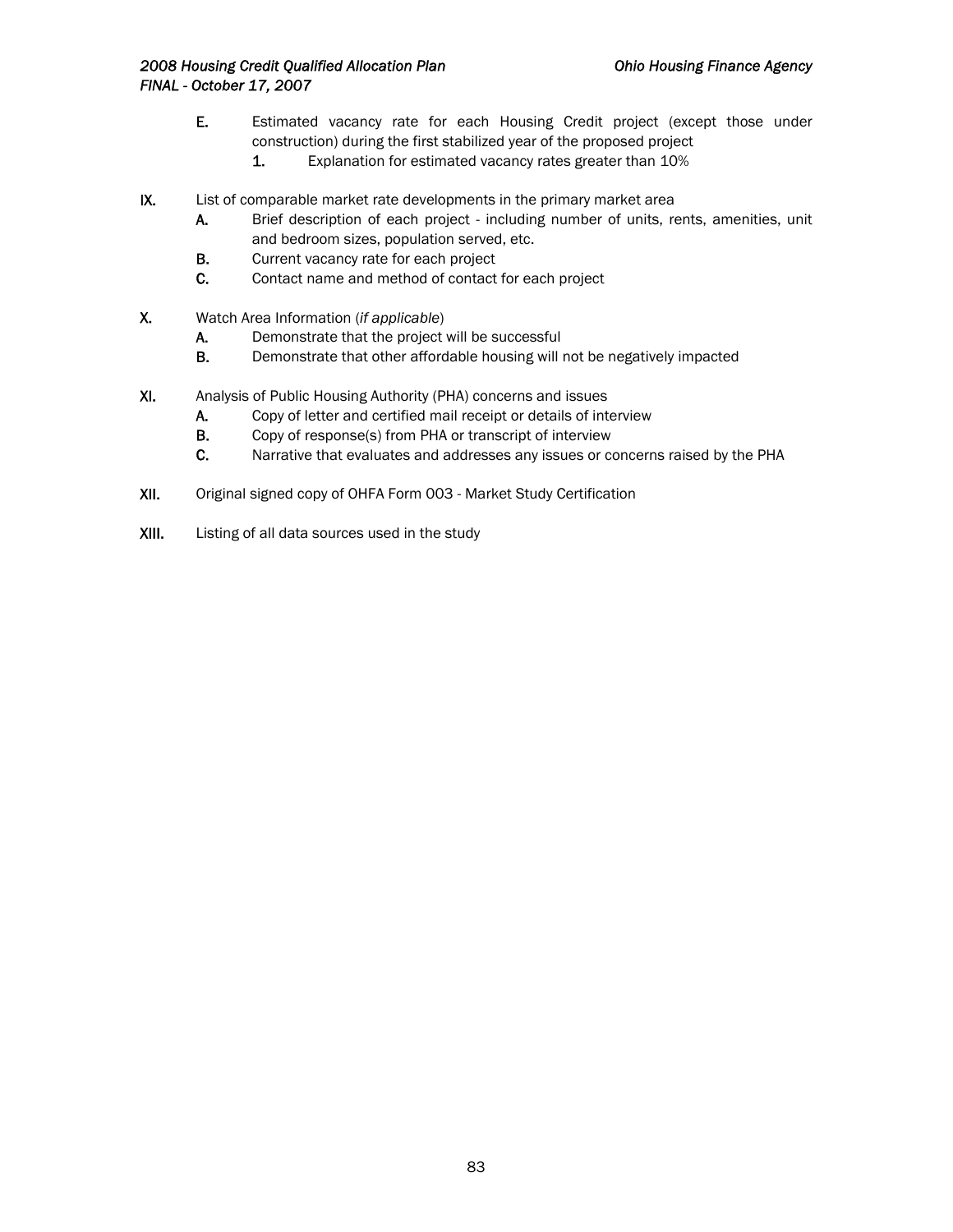## J. SUPPORTIVE SERVICE PLAN INDEX & REQUIREMENTS

Applicants for projects designed to serve a special needs population must submit a supportive services plan in order to qualify for competitive points. The supportive service plan must include the following elements in the order listed:

I. Population Served - Describe the population to be served and indicate the number of units to be set-aside for this population.

II. Service Coordinator - Describe the role of the supportive service coordinator. Include a copy of the coordinator's resume or if the coordinator is not known at application, a copy the coordinator's job description. List the experience in providing supportive services, including trainings that the coordinator may have attended. Identify the budget line item for the service coordinator's salary or document in-kind assistance with commitment letters per section VI. Detail the number of hours that the coordinator will spend at the site and working with residents from the project.

**III. Annual Budget** - List in detail the estimated annual costs of providing services including the coordinator's salary and equipment.

IV. Description of Services - Provide specific descriptions of the following services and explain how they will be made available to residents (see below for required services for each population).

V. Support Letters - (see below for required support letters for each population).

VI. Commitment Letters - Attach signed letters from agencies/organizations that have committed to provide or refer services to residents. Also, where services have been contracted, provide a signed letter from an agency/organization providing contracted service coordination. Commitment letters should contain a brief description and history of the agency/organization, a description of the services to be provided, and details of any funding to be provided to the project for services. Commitment letters must be provided for all agencies/organizations referred to in IV. Description of Services.

The supportive service plan must be specific to the proposed project. All requirements, including all population specific service requirements, must be listed in the plan. The descriptions of services must include enough details and information so that the OHFA can determine what services are being provided, how are the services being provided, and who is providing the services.

#### Population Specific Requirements

#### A. Persons Age 55 Years and Older

#### **Requirements**

- 1. Minimum set-aside of 100% of the total units.
- 2. All buildings must contain only one story unless an elevator is provided.
- 3. Units may contain no more than two bedrooms.
- 4. The project must qualify for the maximum points in the universal design category, in addition to installation of grab bar blocking in the bathrooms (in the shower and around the toilet area).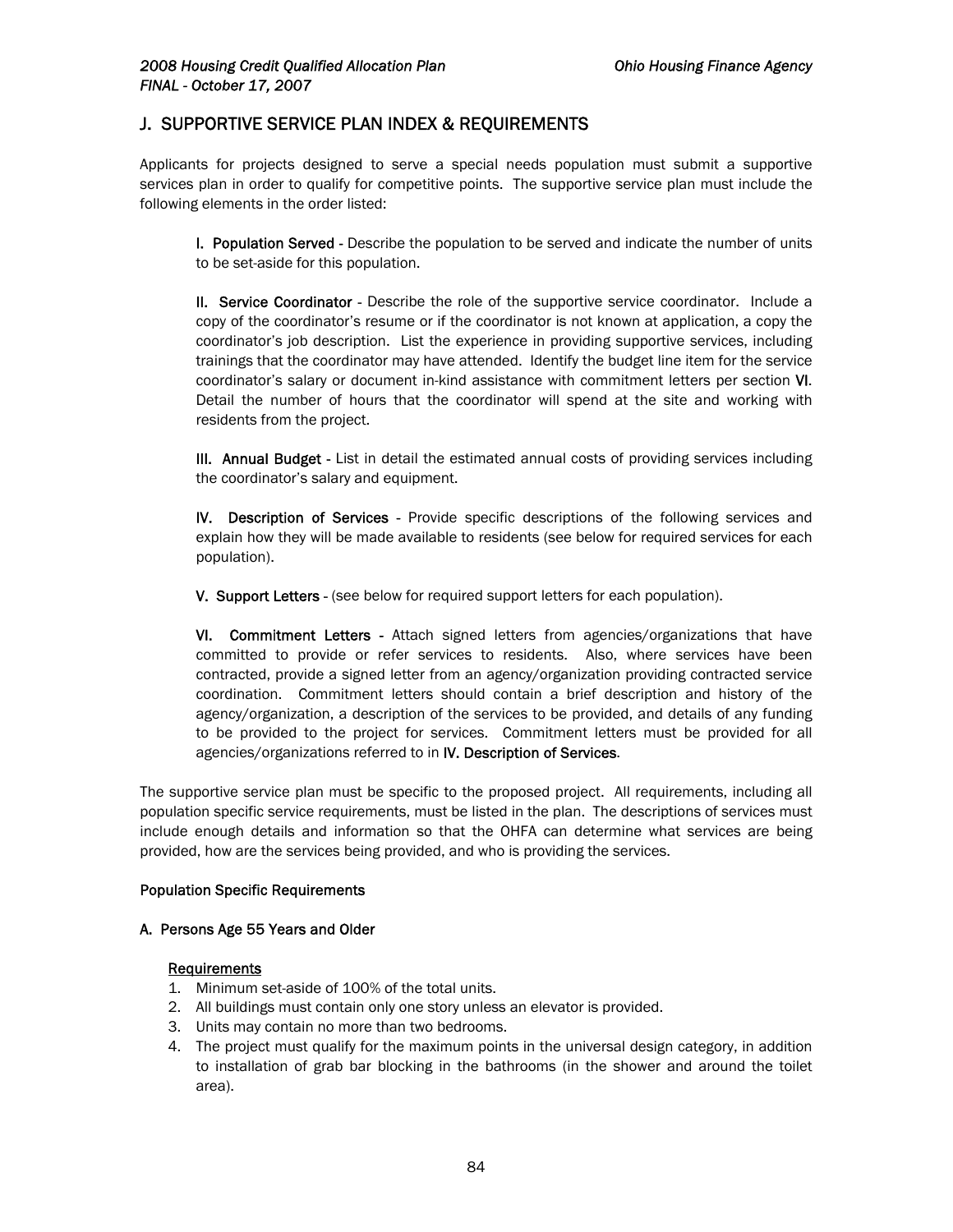- 5. The project must contain common space equal to the lesser of 5% of the total residential square footage for the entire project or 20 square feet per number of units in entire project.
- 6. Project must annually set-aside at least \$100 per unit for service coordination.

#### Description of Services

- 1. Make at least one meal per day available at or accessible to housing facility.
- 2. Make light housekeeping services available.
- 3. Ensure the availability to adequate transportation services for residents.
- 4. Provide information and referral to home health services.
- 5. Provide evidence of regularly scheduled activity programs reflecting the cultural, social, recreational, and health and wellness aspects of resident lives.
- 6. Provide accommodations for and support of a Resident Association.

#### **Support Letters**

1. Submit a letter of support from local Area Agency on Aging (AAA). If a letter of support is unavailable from the AAA provide an explanation as to why, and then provide letters of support from local senior citizens centers, the public housing authority, or the Department of Aging.

#### B. Persons with Severe and Persistent Mental Illness

#### Requirements

- 1. The OHFA requires a maximum target set-aside of 20% of the total units for this population in order to work toward the goal of integration. The final set-aside determined in collaboration with local ADAMHS or Mental Health Board must be greater than or equal to 5% of the total units. However, the OHFA recognizes that circumstances may require projects to exceed the 20% target. In such instances, exceeding the 20% target set-aside will not be considered a non-compliance issue.
- 2. Acceptance of services should not be a condition of occupancy.

### Description of Services

- 1. The local ADAMHS or Mental Health Board must approve the level of services and service coordination to be provided. Projects targeting persons with severe and persistent mental illness have the option not to provide on-site services and service coordination if a local case management and community support services system are already in place. A service coordinator would not be required in these circumstances.
- 2. Demonstration of input from people with mental illness in the Housing Credit application and design and development of the project.
- 3. Residents must have control over the assistance they receive and who provides that assistance. Service coordinators must work directly with the local county board case management system.
- 4. Residents may choose to seek mental health services through public or private mental health providers. (All local mental health systems are required to have 24-hour mobile case management and crisis intervention services available and accessible to all people with mental illness; such services need not be housing project based).

#### Support Letters

1. Letters of support from local Alliance for the Mentally Ill (AMI) and/or qualified consumer groups including their mission statement, agency goals, and a *specific* statement of support for the proposed project.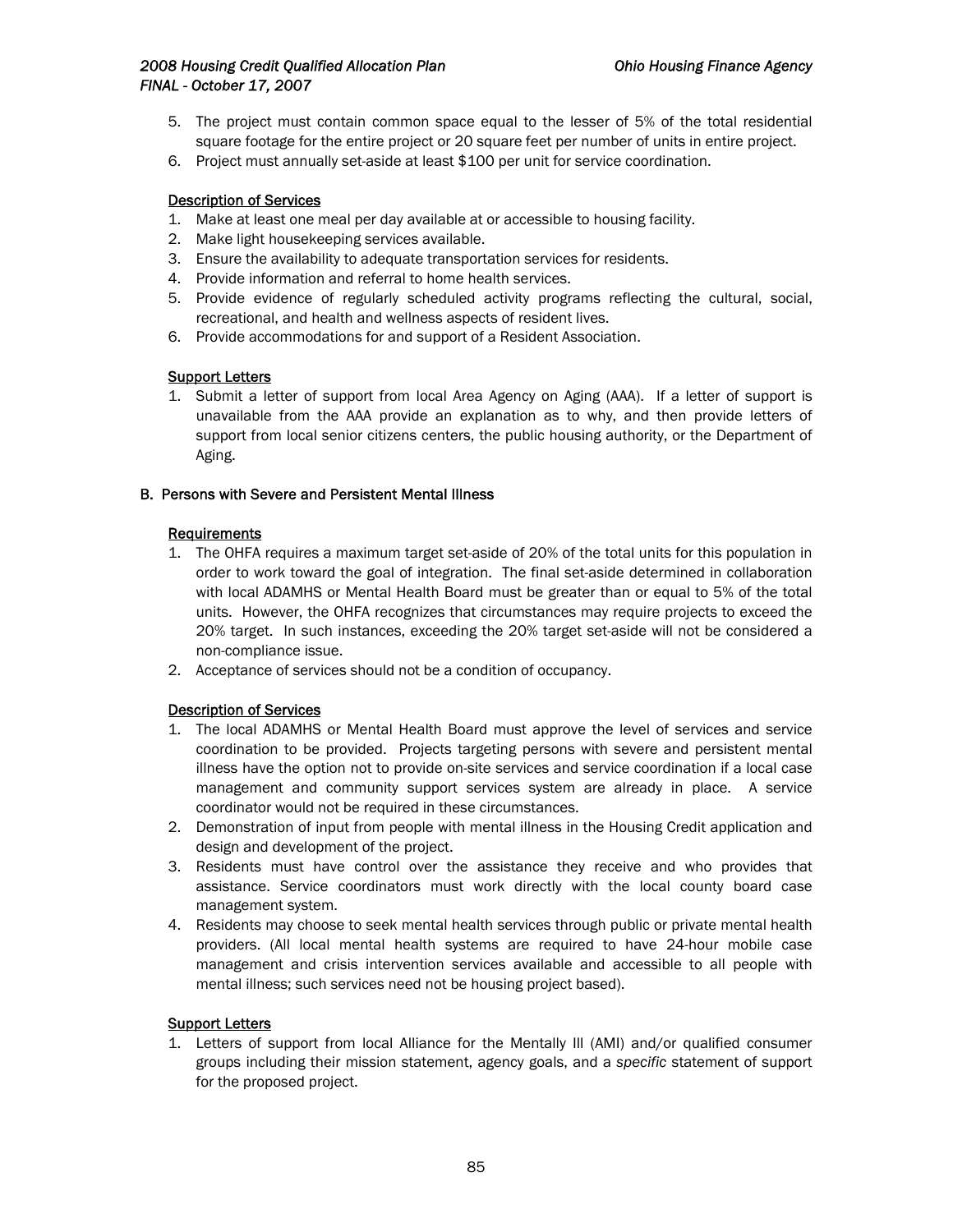- 2. Written support from the Executive Director of the local ADAMHS or Mental Health Board. The support letter must describe how the number of set-aside units was determined and how this set-aside will benefit the special needs population.
- 3. A copy of a letter from the applicant to the local ADAMHS or Mental Health Board stating that up to 20% of the units can be set-aside for persons with severe or persistent mental illness. The local ADAMHS or Mental Health Board will determine the exact set-aside. A copy of the certified mail receipt must be included.

#### C. Persons with Mental Retardation/Developmental Disabilities

#### **Requirements**

1. The percentage of units set-aside must be established in collaboration with the local MR/DD agency but cannot exceed 20% of the total units. The final set-aside determined in collaboration with local MR/DD agency must be greater than or equal to 5% of the total units. However, the OHFA recognizes that circumstances may require projects to exceed the 20% target. In such instances, exceeding the 20% target set-aside will not be considered a noncompliance issue.

### Description of Services

- 1. The level of services and service coordination to be provided must be approved by the local MR/DD agency. Projects targeting persons with mental retardation/developmental disabilities have the option to not provide on-site services and service coordination if a local case management and community support services system are already in place. A service coordinator would not be required in these circumstances.
- 2. Ensure adequate education and awareness of community resources, intervention and support for residents experiencing a crisis, referral to resources and services in the community, development and support for resident participation with management.
- 3. Assistance to residents in identifying and accessing local resources and services.
- 4. Development and support of resident participation in the development of services, programs and activities.
- 5. Crisis intervention and short-term support or referral to outside resources.
- 6. Longer-term support for residents pursuing goals related to social and/or economic selfsufficiency.
- 7. Intervention and prevention of problems related to substance abuse, criminal activity, destruction of property or other issues harmful to residents.
- 8. A continually updated notebook or bulletin board of neighborhood and community programs and resources.

### Support Letters

- 1. Letter from the local MR/DD agency indicating *specific* support and evidencing collaboration with the project related to the projected percentage of set-aside units for this population. The support letter must describe how the number of set-aside units was determined and how this set-aside will benefit the special needs population.
- 2. A copy of a certified letter from the applicant to the local MR/DD agency stating that up to 20% of the units can be set-aside for persons with severe or persistent mental illness. The exact set-aside will be determined by the local MR/DD agency. A copy of the certified mail receipt must be included.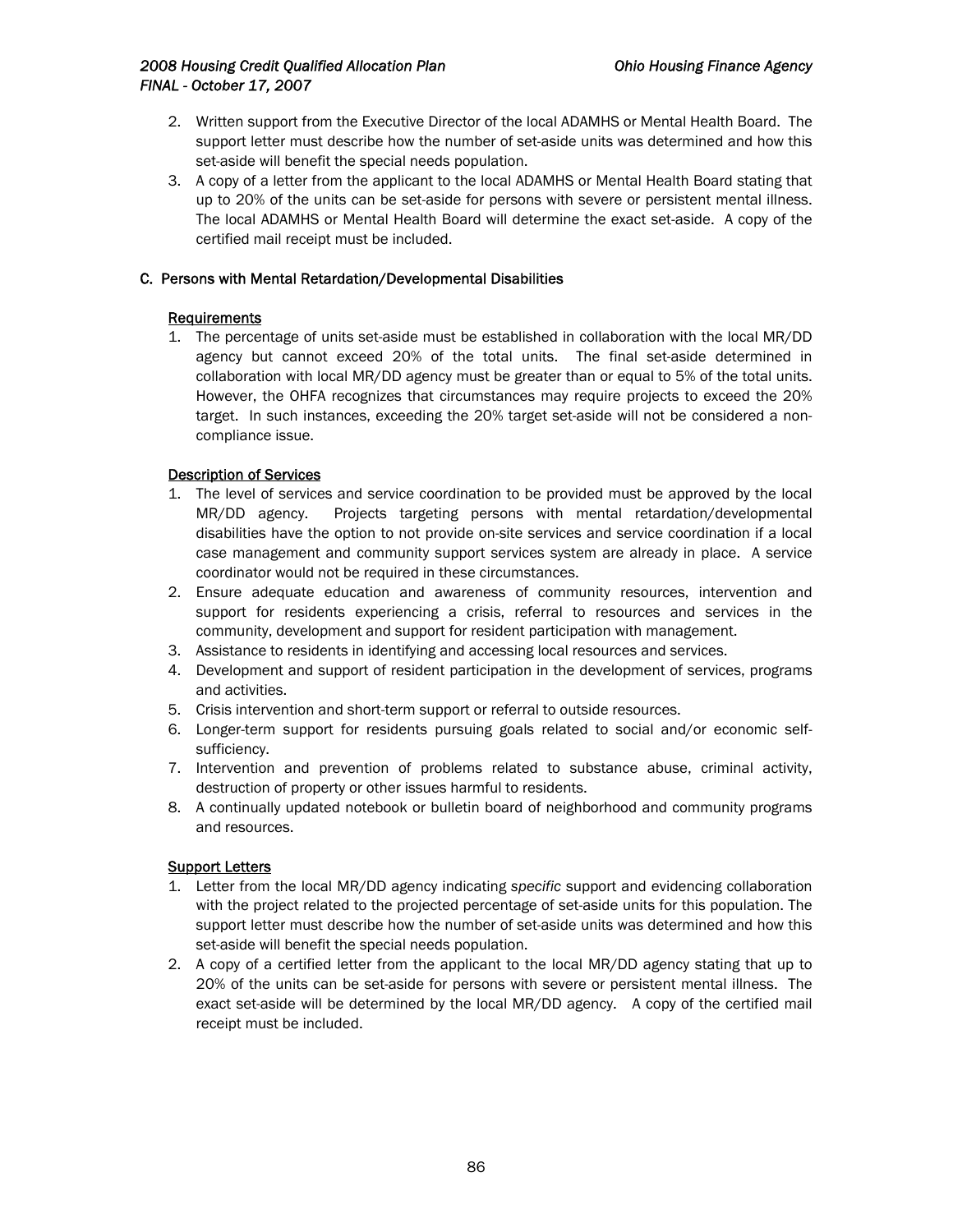#### D. Permanent Supportive Housing for the Homeless

#### Requirements

- 1. Minimum set-aside of 50% of the total units.
- 2. A comprehensive service plan that identifies the services to be provided, the anticipated sources of funding for such services, the physical space that will be used to provide such services, and the previous experience of the supportive services provider.
- 3. Provide a commitment for rental subsidy for at least 50% of the total units. Sources may include project-based vouchers or other assistance from the local PHA, McKinney-Vento Homelessness grant, or other federal, state or local government source.
- 4. Acceptance of services should not be a condition of occupancy.

#### Description of Services

- 1. Services available on-site or through coordinated relationships with community-based providers shall be consistent with the population being served in the project (i.e. mental health services shall be available if the project targets persons with mental illness).
- 2. Residents must have control over the services they receive and who provides these services, and may choose to seek assistance through public or private community-based service providers.

#### **Support Letters**

- 1. Letter of support from the primary funder and/or coordinator of homeless services, including a specific statement of support for the proposed project.
- 2. Letter of support from the chair of the local Continuum of Care committee (or the state Continuum of Care if there is no local committee), including a statement indicating that the project is consistent with the consolidated plan.
- 3. Letter of support from the local government jurisdiction (city, village or township) in which the project is located.

#### E. Family Supportive Services

#### Description of Services

- 1. Credit counseling.
- 2. Personal finance training/planning.
- 3. Continuing education/Job training opportunities/job referrals.
- 4. Life Skills Training.
- 5. Healthcare Prevention and Community Outreach (i.e. drug/alcohol prevention, stress/anger management, AIDS awareness, etc.).
- 6. Day care / after school program referrals

#### **Support Letters**

1. Letter of support from a local qualified social services group including their mission statement, agency goals, and a specific statement of support for the proposed project. The organization's existence shall be evidenced by incorporation within Ohio or authorization to do business in Ohio and can verified by the office of the Ohio Secretary of State. THE OHFA may waive this requirement on a case-by-case basis.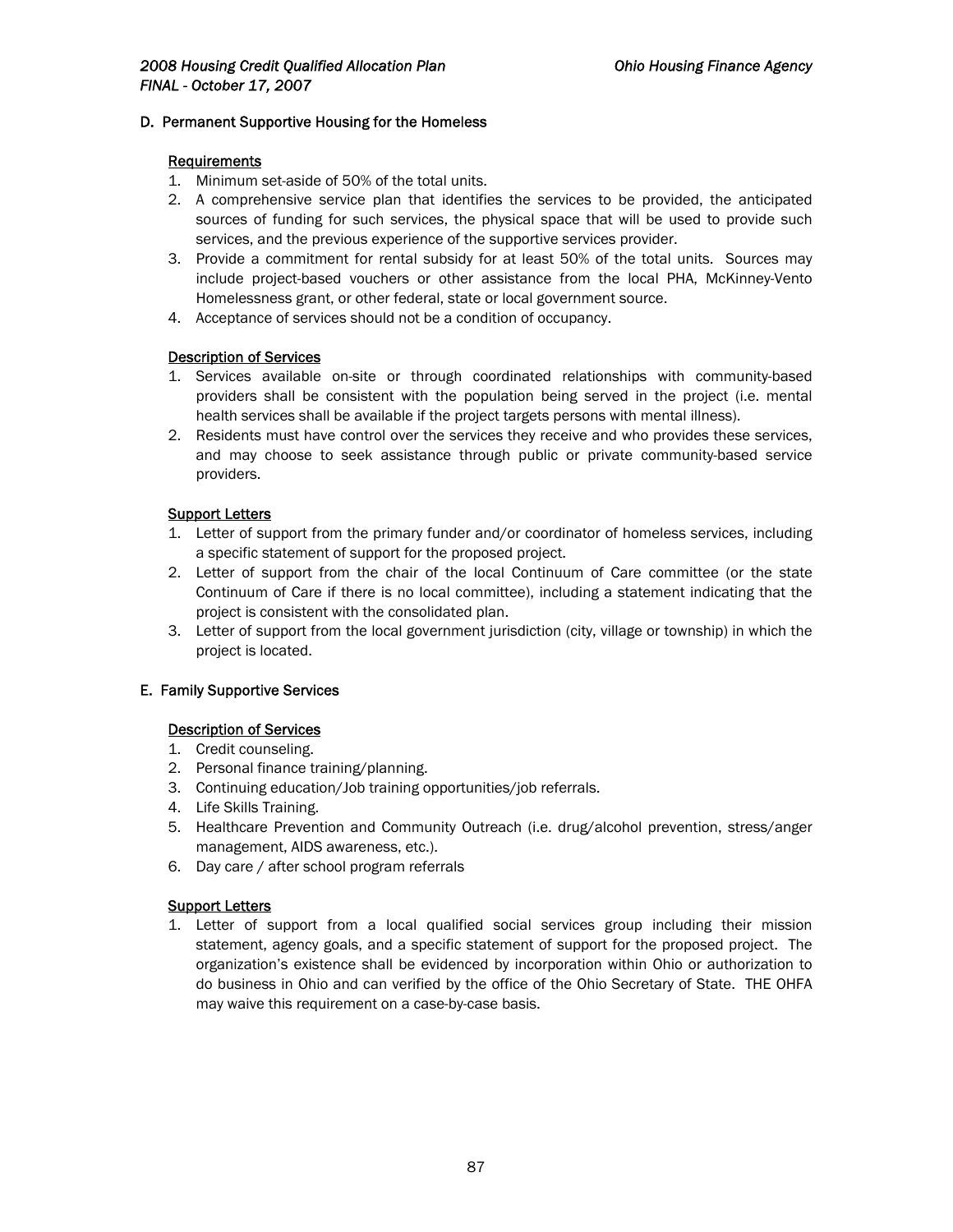## L. CAPITAL NEEDS ASSESSMENT STANDARDS

#### Purpose

A capital needs assessment represents a qualified professional's opinion of a property's current overall physical condition and identifies significant deferred maintenance, existing deficiencies, and material building code violations that affect the property's use and its structural and mechanical integrity. The assessment should include an opinion as to the proposed budget for recommended improvements and should identify critical building systems or components that have reached or exceeded their expected useful lives.

The assessment should include a projection of recurring probable expenditures for significant systems and components impacting use and tenancy, which are not considered operation or maintenance expenses, in order to determine the appropriate replacement reserve deposits on a per unit per year basis.

#### Process

- 1. Conduct site visit and physical inspection of interior and exterior of units and structures
- 2. Interview available on-site property management and maintenance personnel and inquire about past repairs/improvements, pending repairs and existing or chronic physical deficiencies

#### **Components**

Components which should be examined and analyzed in order to prepare a comprehensive property condition report or capital needs assessment for rehabilitation projects:

Site, including:

- Topography and drainage
- Pavement, curbing, sidewalks and parking
- Landscaping and amenities
- Water, sewer, storm drainage, gas and electric utilities and lines

Structural system, both substructure and superstructure, including:

- Exterior walls and balconies
- **Exterior doors and windows**
- Roofing system and drainage

Interiors, including:

- Unit and common area finishes (carpeting, vinyl tile, plaster walls, paint condition)
- Unit kitchen finishes and appliances
- Unit bathroom finishes and fixtures
- Common area lobbies and corridors

Mechanical systems, including:

- Plumbing and domestic hot water
- HVAC
- Electrical and fire protection
- **Elevators**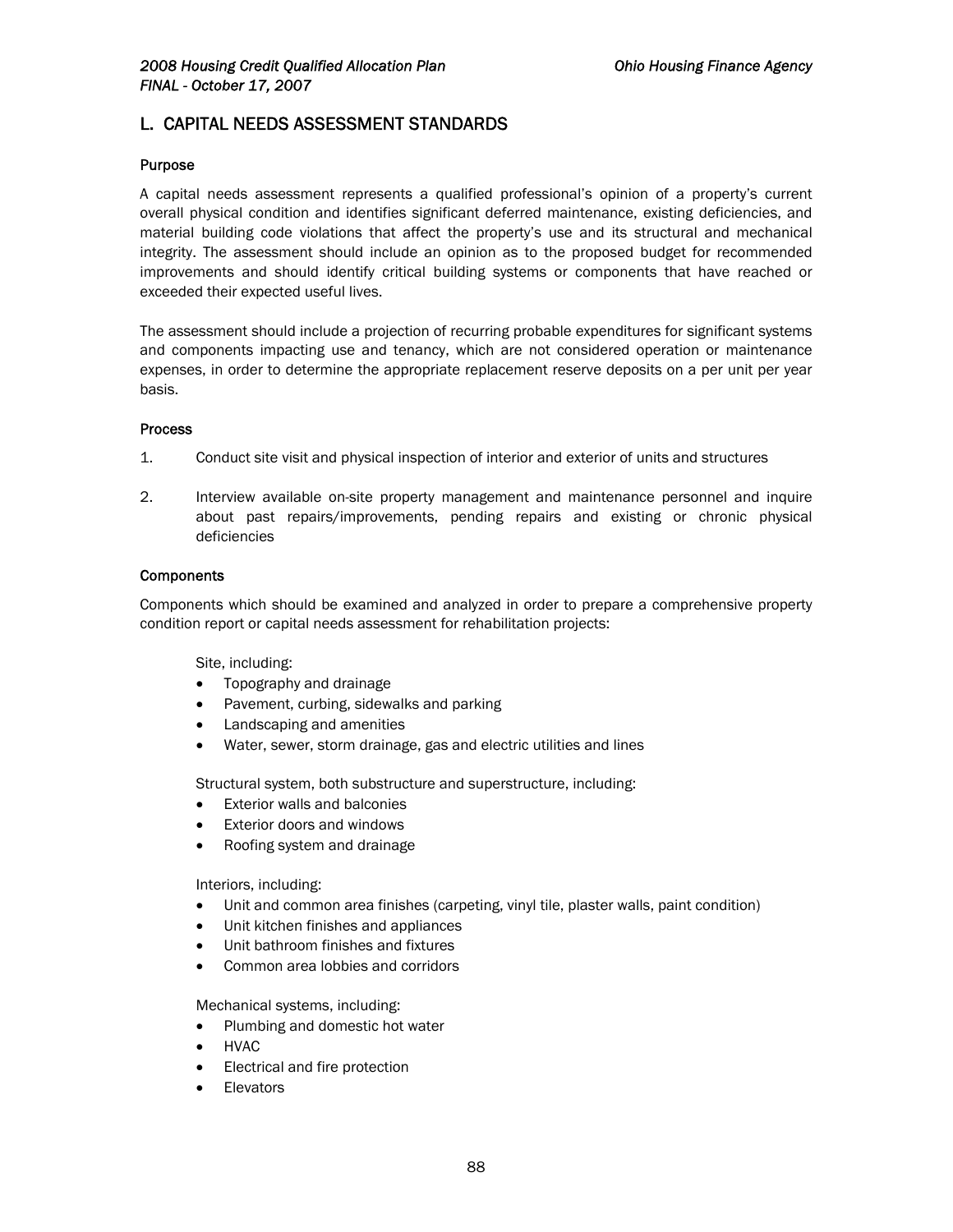# M. GUIDE TO FEDERAL ACCESSIBILITY REQUIREMENTS

The following is a checklist of design and construction requirements of the Fair Housing Act. This checklist represents many, but not all, of the requirements to the Act. This checklist is not intended to be exhaustive, but rather is a helpful guide in determining if the major requirements of the Act have been met in designing and constructing a particular multifamily development. Projects may also be required to meet additional requirements included in Section 504 of the Rehabilitation Act of 1973, the Americans With Disabilities Act as well as any state and local Civil Rights legislation along with any required related codes and laws.

#### General Requirements

- Affected projects are developments with buildings containing four (4) or more units that were designed and constructed for first occupancy on or after March 13, 1991.
- If it is an elevator building, all units are "covered units."
	- All units in buildings with elevators must have features required by the Act.
- If it is a non-elevator building, all ground-floor units are "covered units."
	- All ground floor units in buildings without elevators must have features required by the Act.

NOTE: There is a narrow exception that provides that a non-elevator building in a development need not meet all of the Act's requirements if it is impractical to have an accessible entrance to the nonelevator building because of hilly terrain or other unusual characteristics of the site.

#### *FEATURES REQUIRED BY THE FAIR HOUSING ACT*

- 1. ACCESSIBLE BUILDING ENTRANCE ON AN ACCESSIBLE ROUTE
- The accessible route is a continuous, unobstructed path (no stairs) through the development that connects all buildings containing covered units and all other amenities.
- The accessible route also connects to parking lots, public streets, public sidewalks, and to public transportation stops.
- All slopes are no steeper than 8.33%.
- All slopes between 5% and 8.33% have handrails.
- Covered units have at least one entrance on an accessible route.
- There are sufficient curb cuts for a person using a wheelchair to reach every building in the development.
- 2. COMMON AND PUBLIC USE AREAS
- At least two percent (2%) of all parking spaces are designated as handicapped parking.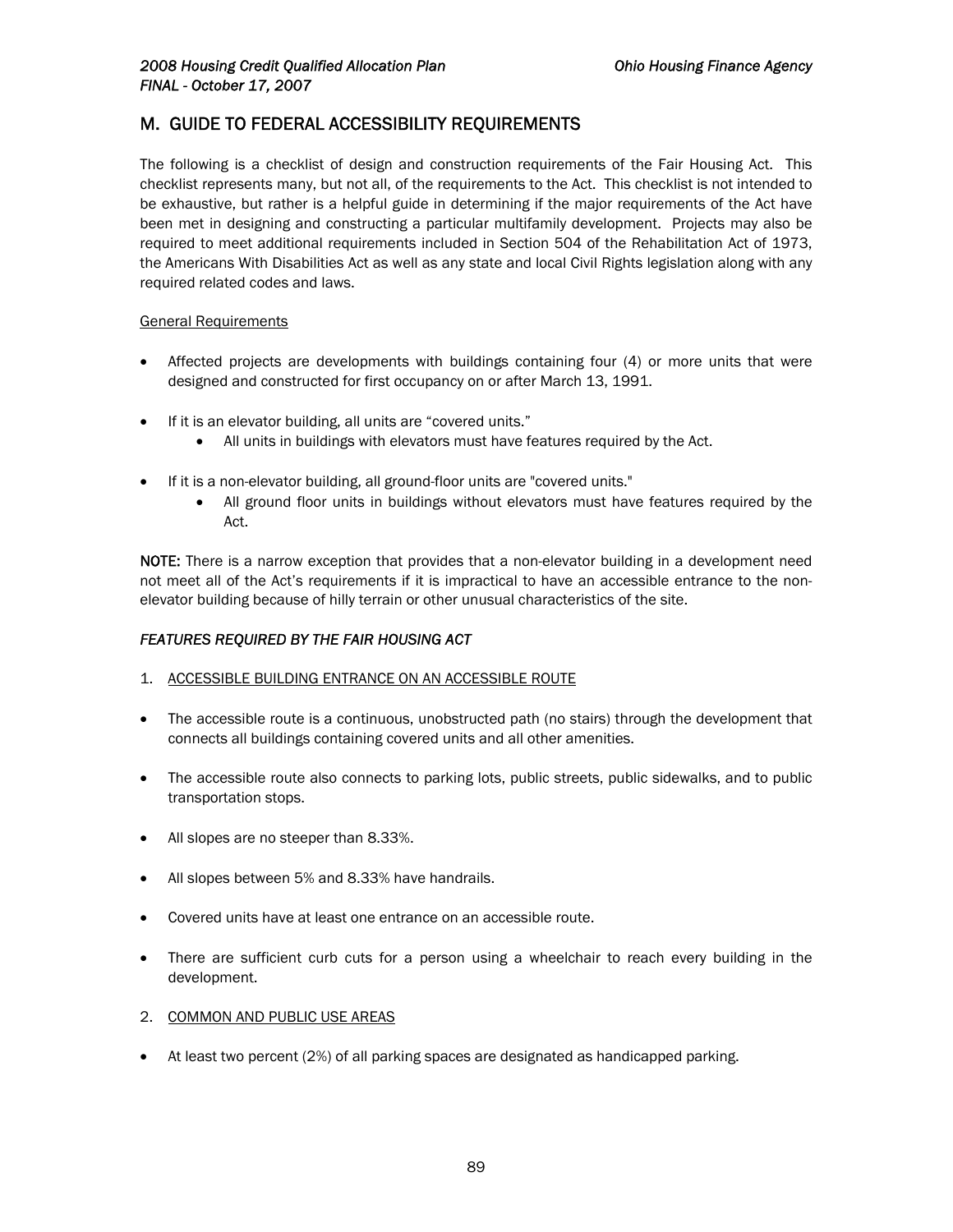- At least one (1) parking space at each common and public use amenity is designated as handicapped parking.
- All handicapped parking spaces are properly marked.
- All handicapped parking spaces are at least 96 inches wide with a 60-inch wide access aisle that can be shared between two spaces.
- The accessible aisle connects to a curb ramp and the accessible route.
- The rental or sales office is readily accessible and usable by persons with disabilities.
- All mailboxes, swimming pools, tennis courts, clubhouses, rest rooms, showers, laundry facilities, trash facilities, drinking fountains, public telephones, and other common and public use amenities offered by the development are readily accessible and usable by persons with disabilities.
- 3. USABLE DOORS
- All doors into and through covered units and common use facilities provide a clear opening of at least 32 inches nominal width.
- All doors leading into common use facilities have lever door handles that do not require grasping and twisting.
- Thresholds at doors to common use facilities are no greater than one-half  $(1/2)$  inch.
- All primary entrance doors to covered units have lever door handles that do not require grasping and twisting.
- Thresholds at primary entrance doors to covered units are no greater than three-quarter (3/4) inches and beveled.
- 4. ACCESSIBLE ROUTE INTO AND THROUGH THE COVERED UNIT
- All routes through the covered units are no less than 36 inches wide.
- 5. ACCESSIBLE ENVIORMENTAL CONTROLS
- All light switches, electrical outlets, thermostats, and other environmental controls must be no less than 15 inches and no greater than 48 inches from the floor.
- 6. REINFORCED BATHROOM WALLS FOR GRAB BARS
- Reinforcements are built into the bathroom walls surrounding toilets, showers, and bathtubs for the later installation of grab bars.
- 7. USABLE KITCHENS AND BATHROOMS
- At least 30" x 48" of clear floor space at each kitchen fixture and appliance.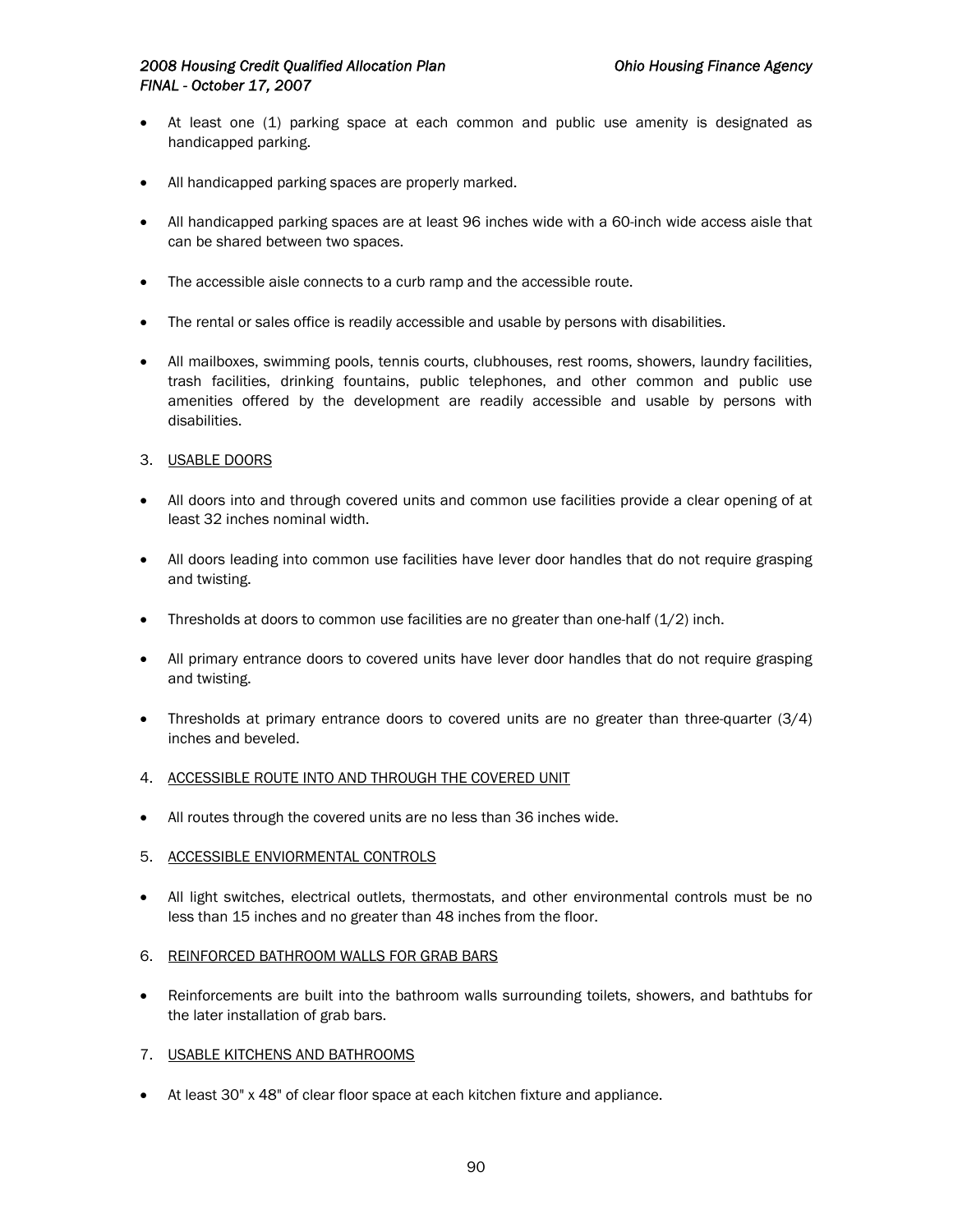- At least 40 inches between opposing cabinets and appliances.
- At least a 60-inch diameter turning circle in U-shaped kitchens unless the cooktop or sink at end of U-shaped kitchen has removable cabinets beneath for knee space.
- In bathroom, at least 30" x 48" of clear floor space outside swing of bathroom door.
- Sufficient clear floor space in front of and around sink, toilet, and bathtub for use by persons using wheelchairs.

#### *For additional information, please visit the following web sites:*

- Accessible Home Page http://www.homemods.org
- Access Board http://www.access-board.gov
- ADA http://www.usdoj.gov/crt/ada/adahom1.htm
- Center for Universal Design http://www.ncsu.edu/ncsu/design/cud
- HUD information http://www.hud.gov/fhe/fheacss.html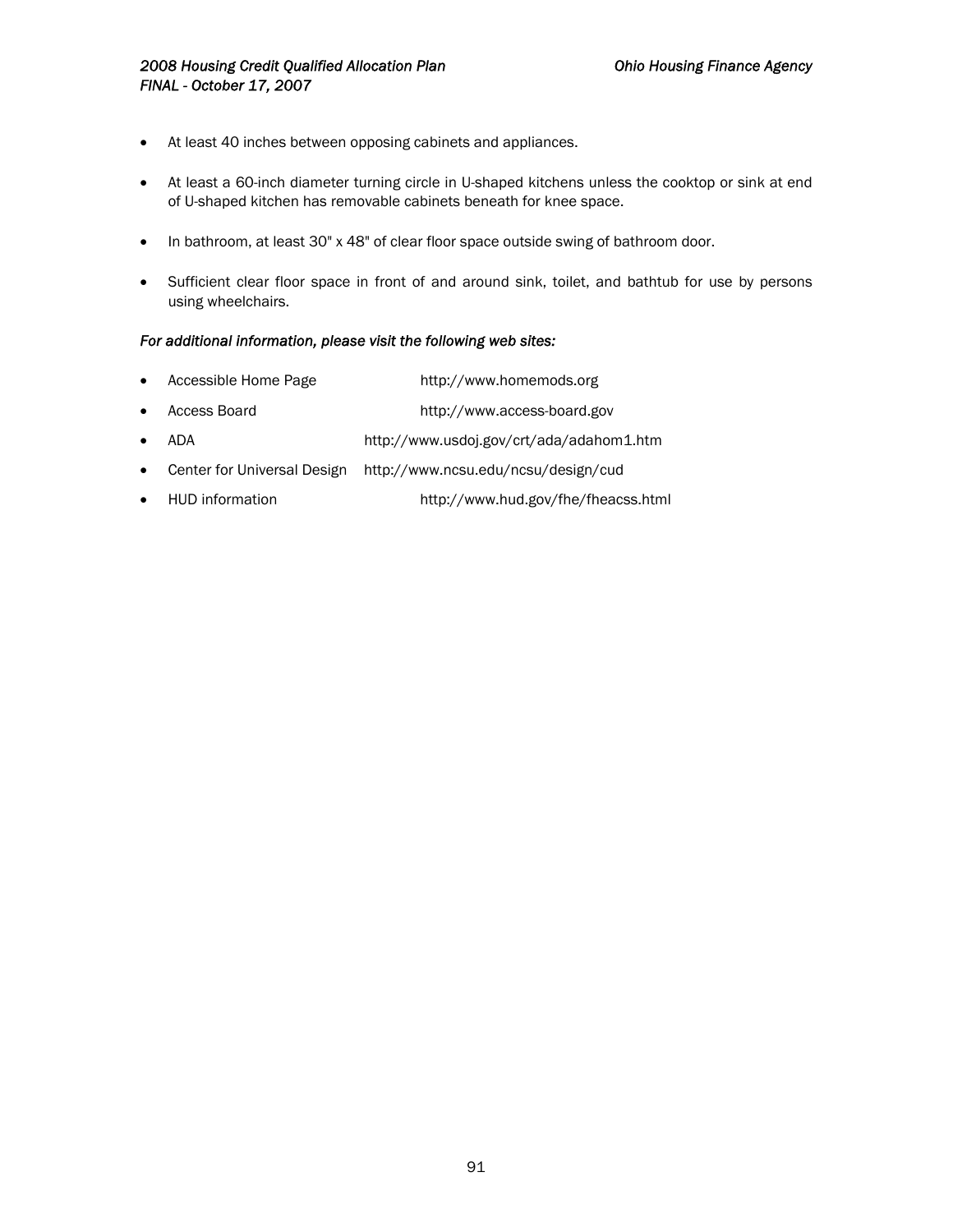## N. UNIVERSAL DESIGN REQUIREMENTS

#### General Principles

- The Ohio Housing Finance Agency does not require the application of Universal Design or Visitability features for rehabilitation projects (with exceptions as noted for senior housing). However, the incorporation of UD/Visitability features into such projects is highly recommended wherever possible and the inclusion of such elements can be a positive factor in the funding evaluation process.
- If you feel that some or all of your proposed units will be unable to meet all of the universal design requirements, complete Form 001B - Reconsideration of Universal Design Requirements. An OHFA-appointed architect will contact you to work out solutions or will make a determination of whether to waive one or more of the universal design requirements.
- Refer to the Americans with Disabilities Act Accessibility Guidelines (ADAAG) as a source for dimensions and possible layout ideas.
- These universal design elements should be considered as minimums, except where noted. Enhancements or additional features can be a positive factor in the funding evaluation process. Make sure to note on you application where you have exceeded the minimums.

### COMPETITIVE POINTS FOR UNIVERSAL DESIGN (Applies to Newly Constructed Units)

(10 point maximum)

In order to qualify for Universal Design Competitive Points, all of the units must have first incorporated all of the *General Universal Design Features*. Then:

Five (5) points will be awarded for incorporating all of the design elements in *Universal Design for Kitchens*; and/or:

Five (5) points will be awarded for incorporating all of the design elements in *Universal Design Features for Bathrooms*.

(Remember that any of the units that are covered under any other Federal, State or Local legislation may require more or less or different elements than those required under for the competitive points in this QAP.)

#### *General Universal Design Features:*

Entry

- Sensor light at exterior no-step entry focusing on the front-door lock
- 36-inch exterior door
- Non-slip flooring in foyer
- Doorbell accessible to a seated person
- Lever hardware on all exterior doors.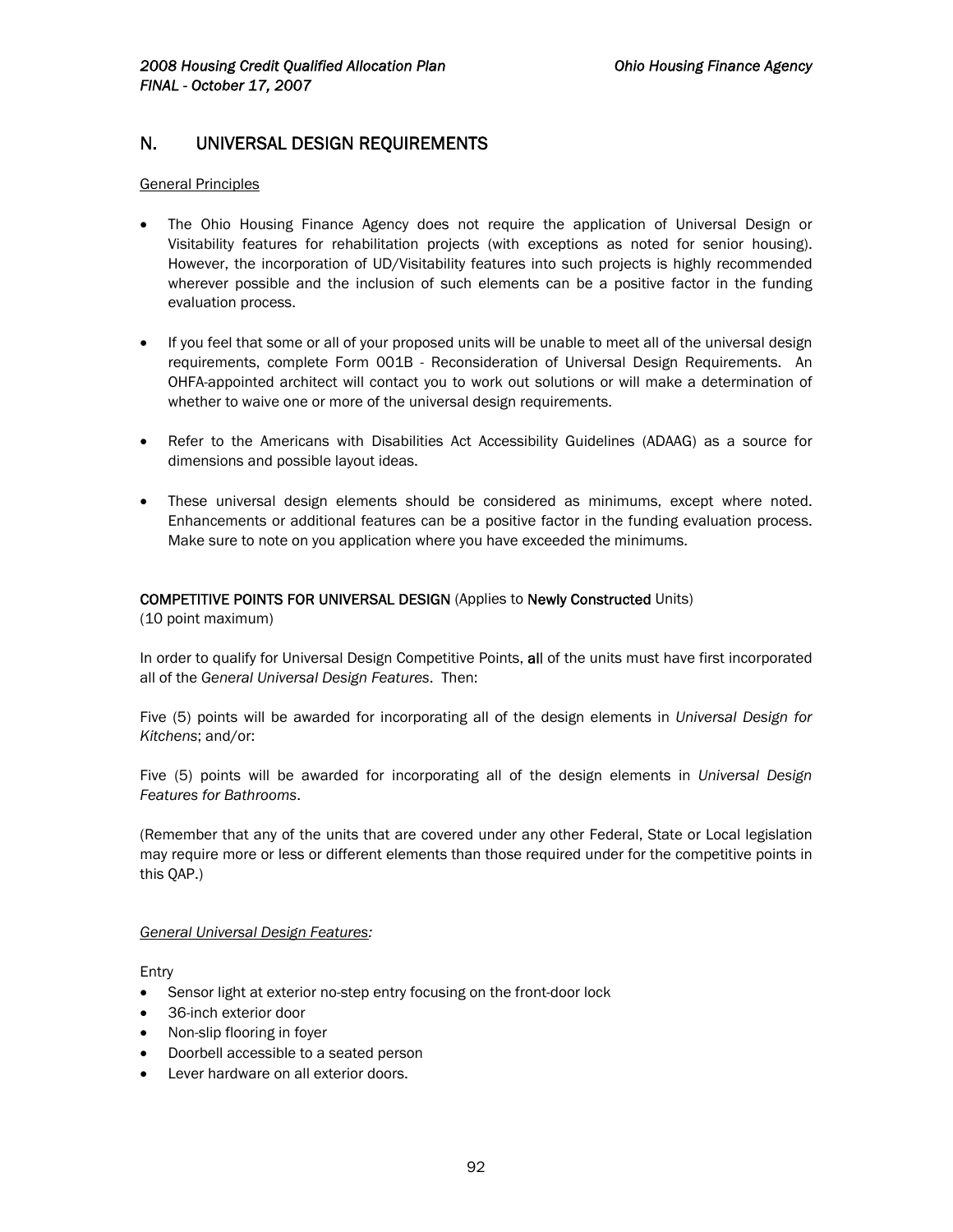### *2008 Housing Credit Qualified Allocation Plan Ohio Housing Finance Agency FINAL - October 17, 2007*

#### **Thresholds**

- Exterior maximum of  $\frac{1}{2}$  inch beveled
- Interior maximum of  $\frac{1}{4}$  inch beveled (flush preferred)

#### Interior Doors

- All doorways have 32 inches of clear width (wider is better)
- Lever door hardware

#### Interior Stairways/Hallways

- Lighting which illuminates the entire stairway, landings and hallways
- Hallways are at least 36" wide (wider is better)

#### Electrical, Lighting, Safety and Security

- Light switches, thermostats and other environmental controls are placed in accessible locations no higher than 42 inches from floor. Thermostats must be easy to read (large numbers).
- Electrical outlets, phone jacks and data ports are installed at least 18 inches from floor
- Clear access space of 30 inches by 48 inches in front of switches, outlets and controls
- Rocker or touch light switches
- Wired smoke alarms to allow for future installation of visual alarms

#### Faucets

- Lever handles or pedal-controlled
- Thermostatic or anti-scald control
- Pressure balanced faucets

#### Flooring

- Smooth, non-glare, slip-resistant surfaces, interior and exterior
- If carpeted, use low (less than  $\frac{1}{2}$  inch high pile) density, with firm pad

### *Universal Design Features for Bathrooms:*

- At least one wheelchair maneuverable full bathroom on the accessible level with 60-inch turning radius or acceptable T-turn space and 36-inch by 36-inch or 30-inch by 48-inch clear space
- Bracing (blocking) in walls around toilet and in bath/shower for future installation of grab bars to support 250 - 300 pounds
- Either an ADA compliant tub/shower combination or a roll in, curbless (no threshold) ADA compliant shower, minimum of 36 inches wide. Installation of either of these units must also comply with ADA standards.
- Light in shower stall or over tub area
- Toilet 2  $\frac{1}{2}$  inches higher than standard toilet (17 to 19 inches) or height-adjustable
- Wall-hung sink with drain and water pipes protected to avoid burns and bumps
- Slip-resistant flooring

#### *Universal Design Features for Kitchens:*

- 30-inch by 48-inch clear space at appliances or 60-inch diameter clear space for turns
- Multi-level counters to accommodate people both seated and standing
- Base cabinets must have some (or all) roll out shelves and lazy susans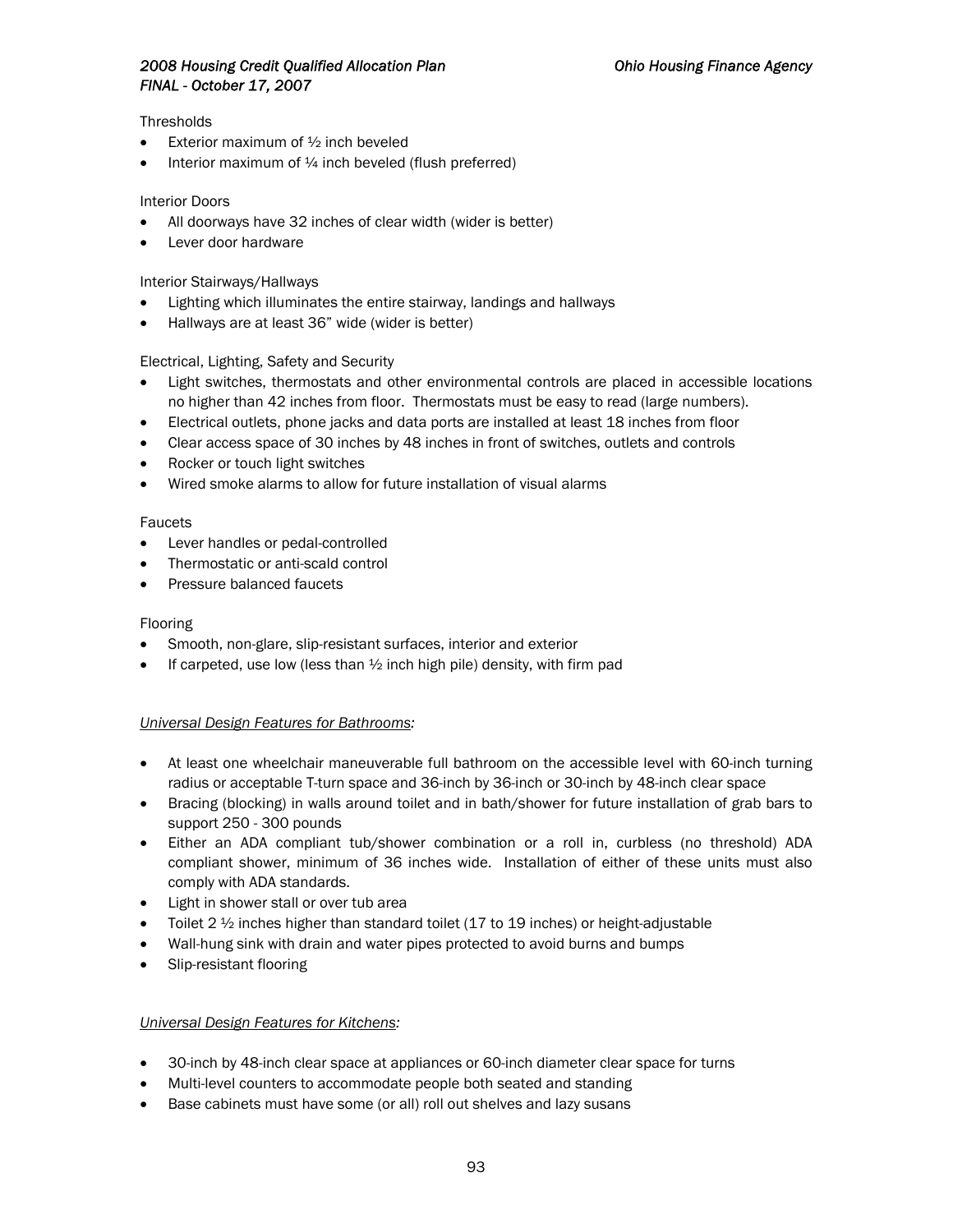### *2008 Housing Credit Qualified Allocation Plan Ohio Housing Finance Agency FINAL - October 17, 2007*

- Placement of task lighting in appropriate work areas
- Loop handles on drawers and cabinets for easy grip and pull
- Pull-out spray faucet; levered handles on faucets
- Sink area is designed with a base cabinet with retractable doors, no center stile and removable floor. Drain and water pipes are protected to avoid burns or bumps.
- Either a range with front controls and a smooth surface cook top, or a wall oven with a separate in-counter smooth surface cook top that can be used by a person who is seated. The area under the cooktop is designed with a base cabinet with retractable doors, no center stile and removable floor.
- All flooring extends wall to wall so that it runs under the cabinets and appliances

#### COMPETITIVE POINTS FOR UNIVERSAL DESIGN (Applies to Rehabilitation of Existing Units)

(10 point maximum)

In order to qualify for Universal Design Competitive Points, all of the units must have first incorporated all of the *General Universal Design Features*. Then:

Five (5) points will be awarded for incorporating all of the design elements in *Universal Design for Kitchens*; and/or:

Five (5) points will be awarded for incorporating all of the design elements in *Universal Design Features for Bathrooms*.

*General Universal Design Features:*

Entry

- Covered entryway
- Sensor light at main entrance focusing on the front-door lock
- High visibility address numbers
- Package shelf inside and outside of main entrance
- Non-slip flooring in foyer
- Doorbell accessible to a seated person
- Lever hardware on all exterior doors

#### **Thresholds**

• Interior maximum of  $\frac{1}{4}$  inch beveled (flush preferred)

#### Interior Doors

• Lever door hardware on all interior doors

#### Interior Stairways/Hallways

- Lighting which illuminates the entire stairway, landings and hallways
- Handrails on both sides of the stairs (if the design permits)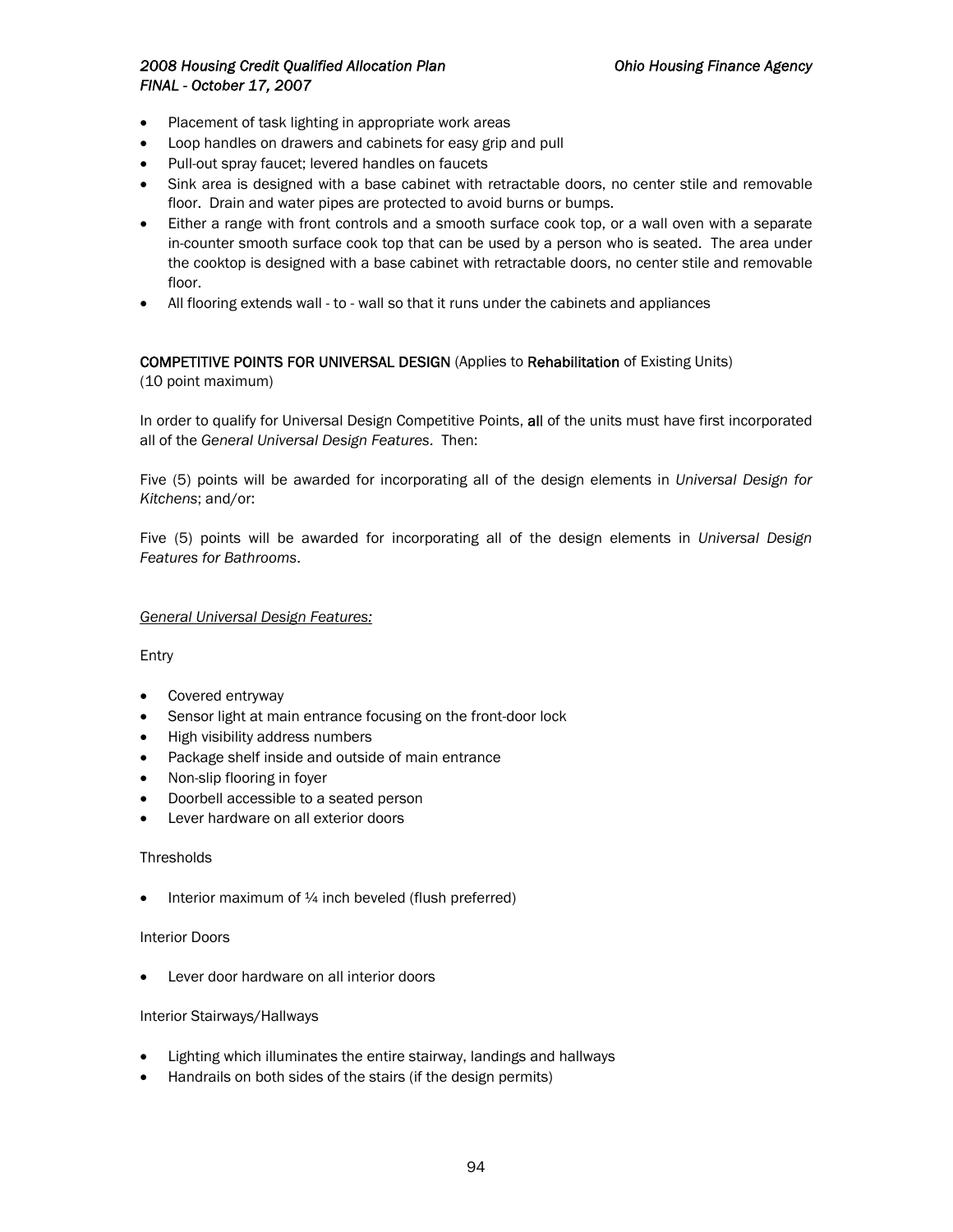### *2008 Housing Credit Qualified Allocation Plan Ohio Housing Finance Agency FINAL - October 17, 2007*

Electrical, Lighting, Safety and Security

- In rooms where wiring is being replaced, light switches, thermostats and other environmental controls are placed in accessible locations no higher than 42 inches from floor and electrical outlets, phone jacks and data ports are installed at least 18 inches from floor.
- Thermostats must be easy to read (large numbers)
- Rocker or touch light switches
- Wired smoke alarms to allow for future installation of visual alarms

#### Faucets

- Lever handles or pedal-controlled
- Thermostatic or anti-scald control
- Pressure balanced faucets

#### Flooring

• Smooth, non-glare, slip-resistant surfaces, interior and exterior

#### *Universal Design Features for Bathrooms:*

- Bracing (blocking) in walls around toilet for future installation of grab bars to support 250 300 pounds
- Where the tub or shower is being replaced, either an ADA compliant tub/shower combination or a roll in, curbless (no threshold) ADA compliant shower, minimum of 36 inches wide is to be installed. Installation of either of these units must also comply with ADA standards.
- Light in shower stall or over tub area
- Where the toilet is being replaced, a toilet  $2 \frac{1}{2}$  inches higher than standard toilet (17 to 19 inches) or height-adjustable is to be installed.
- Where the sink and/or vanity is being replaced, a wall-hung sink is to be installed with drain and water pipes protected to avoid burns and bumps.
- Slip-resistant flooring

#### *Universal Design Features for Kitchens:*

If replacing the countertops and cabinets:

- Multi-level counters to accommodate people both seated and standing are to be installed.
- Base cabinets must have some (or all) roll out shelves and lazy Susans.
- Sink area is designed with a base cabinet with retractable doors, no center stile and removable floor. Drain and water pipes are protected to avoid burns or bumps.
- All flooring extends wall to wall so that it runs under the cabinets and appliances
- Placement of task lighting in appropriate work areas
- Loop handles on drawers and cabinets for easy grip and pull
- Pull-out spray faucet; levered handles on faucets
- If replacing the range, either a range with front controls and a smooth surface cook top, or a wall oven with a separate in-counter smooth surface cook top that can be used by a person who is seated is to be installed. The area under the cooktop is designed with a base cabinet with retractable doors, no center stile and removable floor.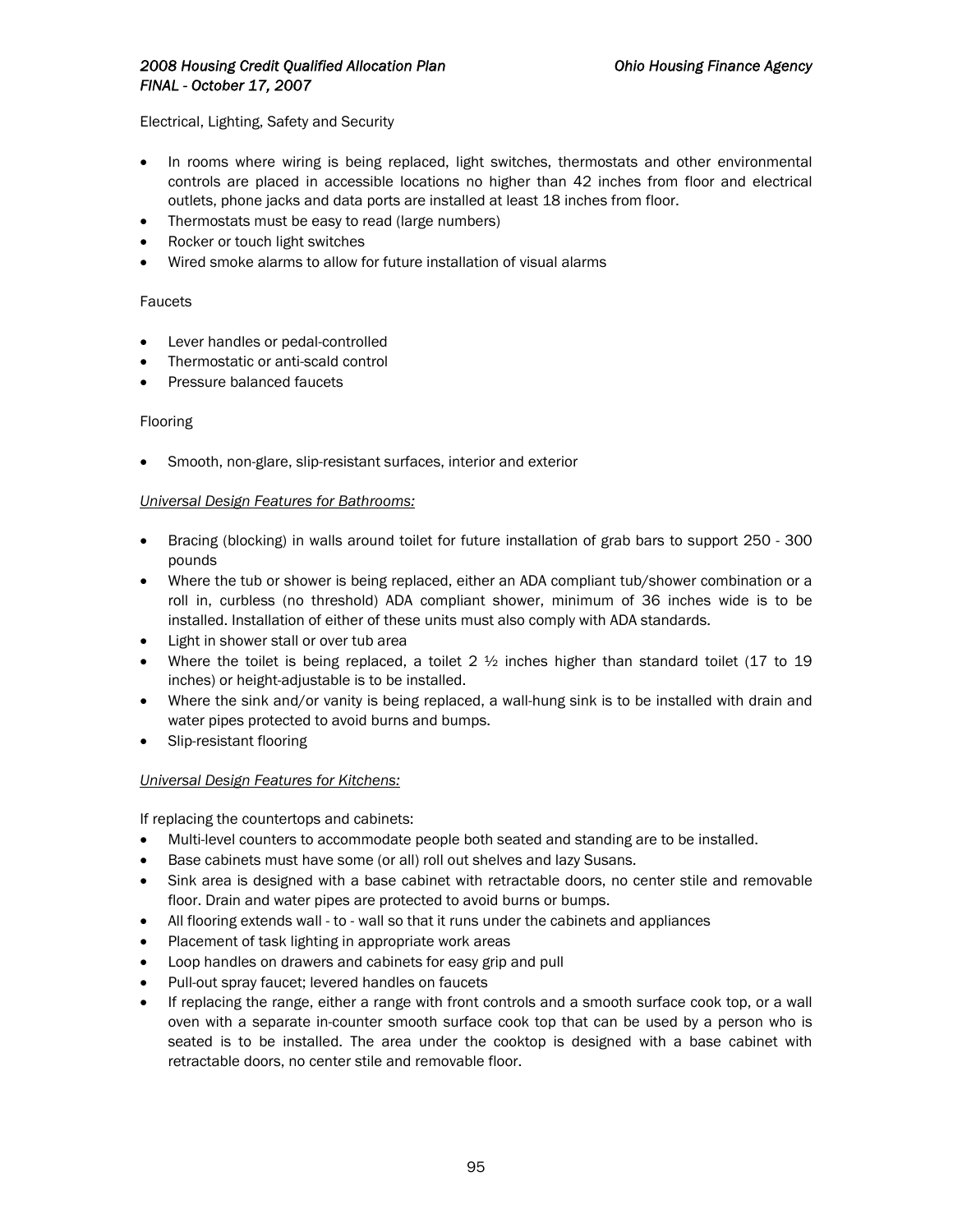# O. MINI-PHASE I ENVIRONMENTAL SITE ASSESSMENT (MP-1)

These guidelines were specifically designed for use in screening properties for potential environmental risks. The MP-1 is not a substitute for a Phase I Environmental Site Assessment.

#### Site Inspection

Personnel should visit the site and complete the MP-1 as provided in attachments available on the OHFA web site. All questions should be answered as completely as possible. If personnel determine that a cover letter is a suitable means to convey information, then a cover letter should be attached to the MP-1.

#### Interview

Personnel are required to interview a key site contact. The key site contact may be the current owner or other person knowledgeable of the site operations and site history. The realtor or borrower (unless the borrower is the current owner) do not qualify as key site contact. The information obtained from the interview should be verified to the extent practicable during the site inspection and incorporated into the MP-1.

#### Photographs

At a minimum, please provide the photographs listed below. Photographs of any potential environmental concerns are also required. A minimum of 16 photographs is acceptable; however, please submit additional photographs as necessary.

- Front, rear, and side views of the site,
- Interior of all the buildings on site (must photograph each room), and
- Adjacent properties, as visible from the site boundaries or other publicly accessible areas.
- Notable site observations.

#### Database Report

A third party environmental database report from an approved firm, such as the Environmental Data Resources, Inc. (EDR) Transaction Screen Map Report with GeoCheck (or equivalent), must be ordered and submitted with the completed with the MP-1.

#### Historical Source

Personnel should choose the best available historical source(s) to assist in evaluating the historical uses of the site. Typical sources include aerial photographs, fire insurance maps, and city directories. Please provide a written summary of the findings in a cover letter and copies of the source material as an attachment.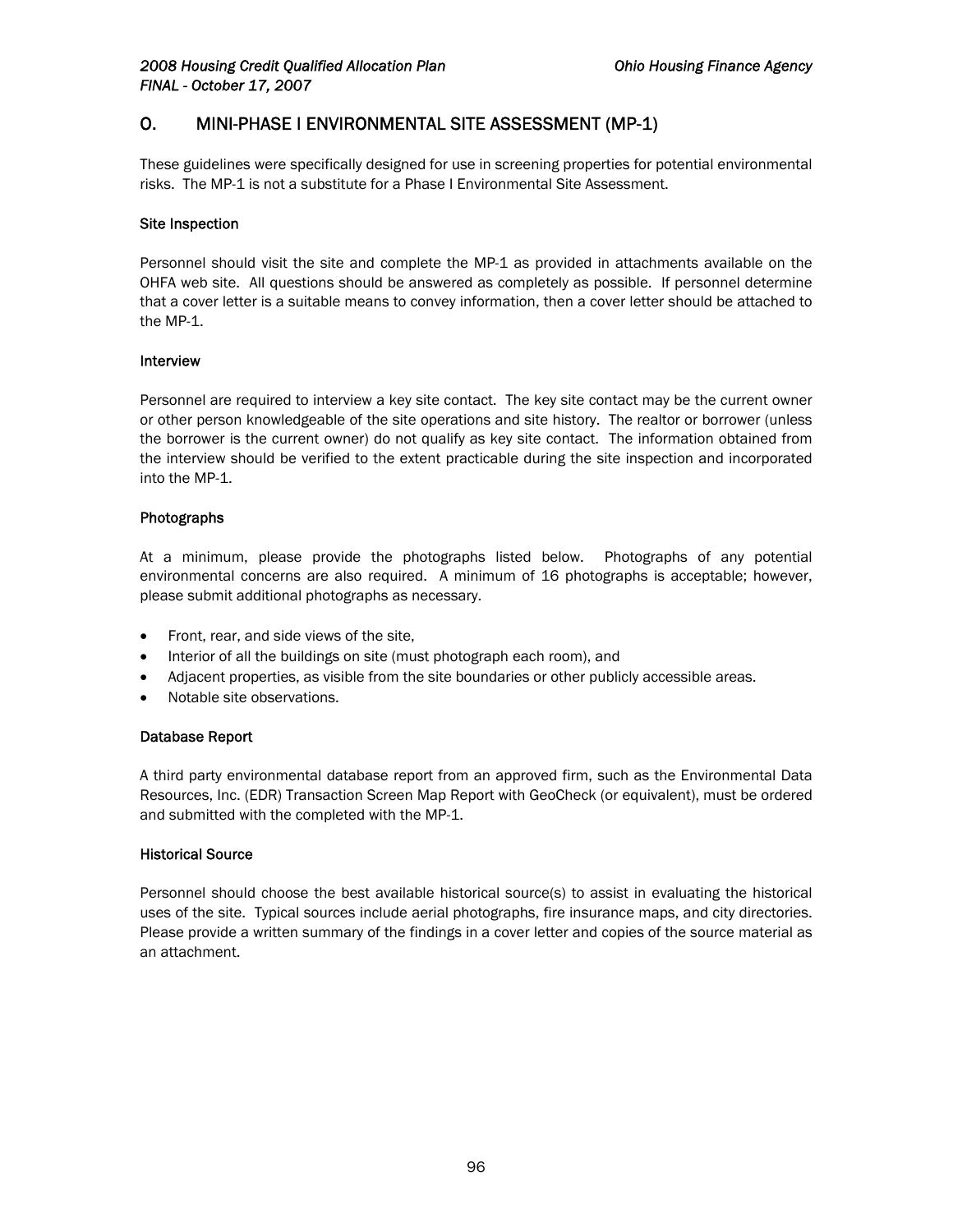## P. OPERATING EXPENSE AVERAGES

|               | AVERAGE OPERATING COSTS |
|---------------|-------------------------|
| <b>REGION</b> | PER UNIT*               |
| 1             | \$4,400                 |
| 2             | \$4,000                 |
| 3             | \$3,300                 |
| 4             | \$4,300                 |
| 5             | \$4,600                 |
| 6             | \$3,500                 |
| 7             | \$3,300                 |
| 8             | \$5,100                 |
| 9             | \$4,700                 |
| 10            | \$3,300                 |
| 11            | \$3,300                 |
| 12            | \$4,000                 |

*\*Costs include all operating expenses, insurance, taxes and reserves* 

Region 1 (Columbus): Delaware, Fairfield, Fayette, Franklin, Licking, Logan, Madison, Pickaway, and Union counties.

Region 2 (Toledo): Defiance, Erie, Fulton, Henry, Lucas, Ottawa, Sandusky, Williams, and Wood counties.

Region 3 (Lima): Allen, Auglaize, Hancock, Hardin, Mercer, Paulding, Putnam, and Van Wert counties.

Region 4 (Dayton): Champaign, Clark, Clinton, Darke, Greene, Miami, Montgomery, Preble, and Shelby counties.

Region 5 (Cincinnati): Butler, Clermont, Hamilton, and Warren counties.

Region 6 (Mansfield): Ashland, Crawford, Huron, Knox, Marion, Morrow, Richland, Seneca, and Wyandot counties.

Region 7 (Chillicothe): Adams, Brown, Gallia, Highland, Jackson, Lawrence, Pike, Ross, Scioto, and Vinton counties.

Region 8 (Cleveland): Cuyahoga, Geauga, Lake, and Lorain counties.

Region 9 (Akron): Medina, Portage, Stark, Summit, and Wayne counties.

Region 10 (Cambridge): Belmont, Carroll, Columbiana, Coshocton, Guernsey, Harrison, Holmes, Jefferson, Muskingum, and Tuscarawas counties.

Region 11 (Marietta): Athens, Hocking, Meigs, Monroe, Morgan, Noble, Perry, and Washington counties.

Region 12 (Youngstown): Ashtabula, Mahoning, and Trumbull counties.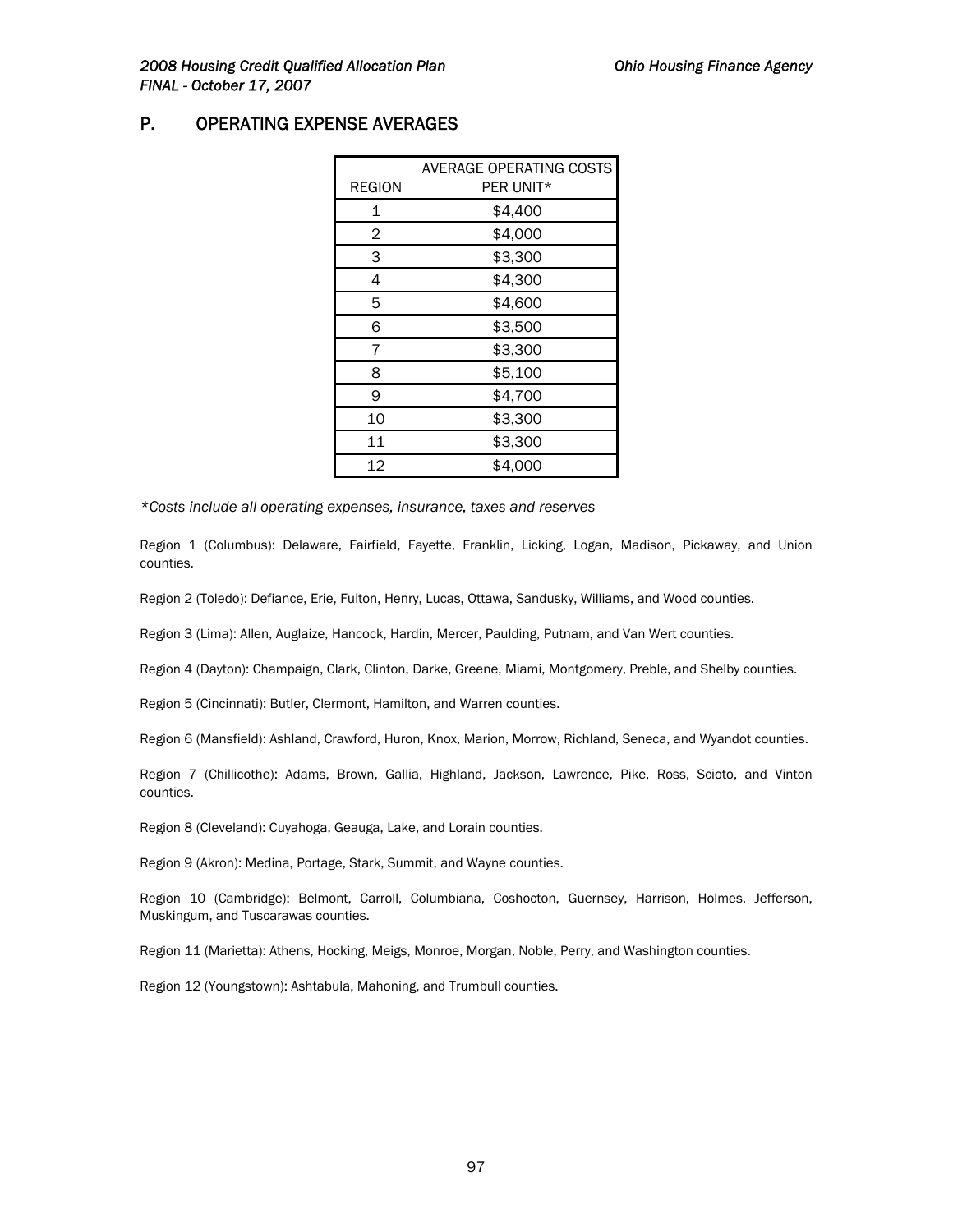# Q. MARKET CRITERIA DATA TABLES

| <b>County</b> | Single-<br><b>Family TC</b><br>Vacancy<br>Rate | Multi-<br><b>Family TC</b><br>Vacancy<br>Rate | <b>Senior TC</b><br>Vacancy<br>Rate | <b>Market Rent</b><br><b>Vacancy Rate</b> | Family<br>Penetrat-<br>ion Rate | Senior<br>Penetrat-<br>ion Rate | Family<br>Growth<br>Rate | <b>Senior</b><br>Growth<br>Rate |
|---------------|------------------------------------------------|-----------------------------------------------|-------------------------------------|-------------------------------------------|---------------------------------|---------------------------------|--------------------------|---------------------------------|
| Adams         | N.A.                                           | <b>N.A.</b>                                   | N.A.                                | 5.7%                                      | 29.1%                           | 18.1%                           | 16.7%                    | 18.5%                           |
| Allen         | 0.0%                                           | 8.6%                                          | N.A.                                | 3.7%                                      | 42.3%                           | 9.8%                            | $-7.4%$                  | 2.3%                            |
| Ashland       | N.A.                                           | 10.2%                                         | 6.7%                                | 6.2%                                      | 15.3%                           | 15.4%                           | 3.3%                     | 9.0%                            |
| Ashtabula     | 17.5%                                          | 1.7%                                          | 0.0%                                | 4.4%                                      | 12.3%                           | 28.3%                           | $-20.3%$                 | $-3.1%$                         |
| Athens        | N.A.                                           | 7.9%                                          | N.A.                                | 9.7%                                      | 6.8%                            | 30.1%                           | $-2.2%$                  | 11.8%                           |
| Auglaize      | N.A.                                           | 14.5%                                         | N.A.                                | 18.5%                                     | 66.7%                           | 0.0%                            | 4.0%                     | 17.0%                           |
| Belmont       | 5.0%                                           | 11.1%                                         | 3.8%                                | 2.5%                                      | 25.2%                           | 8.3%                            | 0.0%                     | 10.0%                           |
| <b>Brown</b>  | N.A.                                           | 6.9%                                          | 2.3%                                | 8.5%                                      | 30.9%                           | 36.7%                           | 10.7%                    | 25.8%                           |
| <b>Butler</b> | N.A.                                           | 12.2%                                         | N.A.                                | 7.3%                                      | 42.2%                           | 9.1%                            | $-1.1%$                  | 17.8%                           |
| Carroll       | 12.2%                                          | <b>N.A.</b>                                   | 7.5%                                | N/A                                       | 11.2%                           | 20.5%                           | 0.0%                     | 9.5%                            |
| Champaign     | N.A.                                           | 11.0%                                         | 3.9%                                | 6.3%                                      | 43.6%                           | 33.8%                           | $-4.0%$                  | 6.0%                            |
| Clark         | 5.3%                                           | 17.0%                                         | N.A.                                | 5.0%                                      | 22.6%                           | 17.5%                           | $-11.7%$                 | 0.0%                            |
| Clermont      | N.A.                                           | 16.1%                                         | N.A.                                | 7.6%                                      | 64.8%                           | 7.4%                            | $-3.3%$                  | 12.3%                           |
| Clinton       | N.A.                                           | 21.0%                                         | 3.6%                                | 4.7%                                      | 39.2%                           | 30.0%                           | $-7.7%$                  | 7.1%                            |
| Columbiana    | 12.5%                                          | 30.6%                                         | 1.4%                                | 5.6%                                      | 22.8%                           | 21.9%                           | $-6.8%$                  | 6.1%                            |
| Coshocton     | N.A.                                           | 10.0%                                         | N.A.                                | 0.0%                                      | 7.5%                            | 0.0%                            | 8.0%                     | 10.7%                           |
| Crawford      | N.A.                                           | 6.3%                                          | 16.7%                               | 7.7%                                      | 24.9%                           | 40.3%                           | $-8.3%$                  | 3.4%                            |
| Darke         | N.A.                                           | 6.1%                                          | N.A.                                | 1.1%                                      | 33.0%                           | 16.5%                           | $-2.5%$                  | 4.3%                            |
| Defiance      | N.A.                                           | 0.0%                                          | N.A.                                | 3.6%                                      | 23.5%                           | 28.7%                           | 0.0%                     | 9.5%                            |
| Delaware      | N.A.                                           | 12.8%                                         | N.A.                                | 2.7%                                      | 49.3%                           | 20.9%                           | 8.5%                     | 32.9%                           |
| Erie          | N.A.                                           | <b>N.A.</b>                                   | N.A.                                | 5.0%                                      | 13.4%                           | 19.1%                           | $-13.6%$                 | 2.1%                            |
| Fairfield     | N.A.                                           | 14.3%                                         | 8.3%                                | 8.1%                                      | 7.7%                            | 13.4%                           | 0.0%                     | 17.8%                           |
| Fayette       | 3.3%                                           | 5.2%                                          | N.A.                                | 3.7%                                      | 65.0%                           | 22.3%                           | 10.2%                    | 9.4%                            |
| Fulton        | N.A.                                           | 11.4%                                         | N.A.                                | 7.9%                                      | 65.2%                           | 0.0%                            | 0.0%                     | 8.8%                            |
| Gallia        | N.A.                                           | 9.3%                                          | N.A.                                | 0.0%                                      | 23.8%                           | 0.0%                            | $-23.3%$                 | $-11.7%$                        |
| Geauga        | N.A.                                           | N.A.                                          | N.A.                                | 6.7%                                      | 0.0%                            | 27.5%                           | $-6.6%$                  | 14.2%                           |
| Greene        | N.A.                                           | 11.2%                                         | 3.5%                                | 7.0%                                      | 25.0%                           | 25.5%                           | $-7.7%$                  | 9.2%                            |
| Guernsey      | N.A.                                           | 5.0%                                          | N.A.                                | 1.7%                                      | 34.4%                           | 12.8%                           | 0.0%                     | 7.5%                            |
| Hancock       | N.A.                                           | 8.1%                                          | 2.0%                                | 6.9%                                      | 26.7%                           | 54.3%                           | $-1.1%$                  | 11.1%                           |
| Hardin        | N.A.                                           | 11.0%                                         | 5.8%                                | N/A                                       | 57.7%                           | 43.4%                           | 0.0%                     | 7.9%                            |
| Harrison      | 0.0%                                           | N.A.                                          | 0.0%                                | 4.3%                                      | 36.4%                           | 53.8%                           | 10.6%                    | 16.2%                           |
| Henry         | N.A.                                           | 16.7%                                         | N.A.                                | 6.0%                                      | 19.7%                           | 29.0%                           | 0.0%                     | 9.7%                            |
| Highland      | 2.8%                                           | 1.4%                                          | 1.7%                                | 5.9%                                      | 18.1%                           | 36.3%                           | 10.9%                    | 6.4%                            |
| Hocking       | N.A.                                           | N.A.                                          | N.A.                                | N/A                                       | 63.5%                           | 0.0%                            | 3.9%                     | 13.4%                           |
| Holmes        | N.A.                                           | N.A.                                          | 0.0%                                | 5.8%                                      | 5.5%                            | 27.9%                           | 6.7%                     | 0.0%                            |
| Huron         | N.A.                                           | 13.3%                                         | N.A.                                | 4.6%                                      | 15.4%                           | 32.4%                           | 2.2%                     | 12.0%                           |
| Jackson       | 16.7%                                          | 4.8%                                          | 0.0%                                | 7.4%                                      | 75.5%                           | 39.6%                           | 2.6%                     | 15.8%                           |
| Jefferson     | 6.5%                                           | 1.0%                                          | 1.7%                                | 2.9%                                      | 13.3%                           | 35.7%                           | $-4.1%$                  | 10.1%                           |
| Knox          | N.A.                                           | 2.8%                                          | N.A.                                | 5.1%                                      | 16.1%                           | 10.4%                           | 4.6%                     | 16.8%                           |
| Lake          | N.A.                                           | 2.1%                                          | 1.9%                                | 3.5%                                      | 19.3%                           | 6.7%                            | $-5.2%$                  | 14.7%                           |
| Lawrence      | N.A.                                           | 4.1%                                          | 32.0%                               | 0.0%                                      | 17.1%                           | 10.4%                           | 7.8%                     | 17.9%                           |
| Licking       | N.A.                                           | 8.7%                                          | 0.4%                                | 5.9%                                      | 25.8%                           | 24.6%                           | $-5.2%$                  | 12.7%                           |
| Logan         | N.A.                                           | 8.2%                                          | N.A.                                | 5.9%                                      | 21.3%                           | 0.0%                            | $-11.2%$                 | 0.0%                            |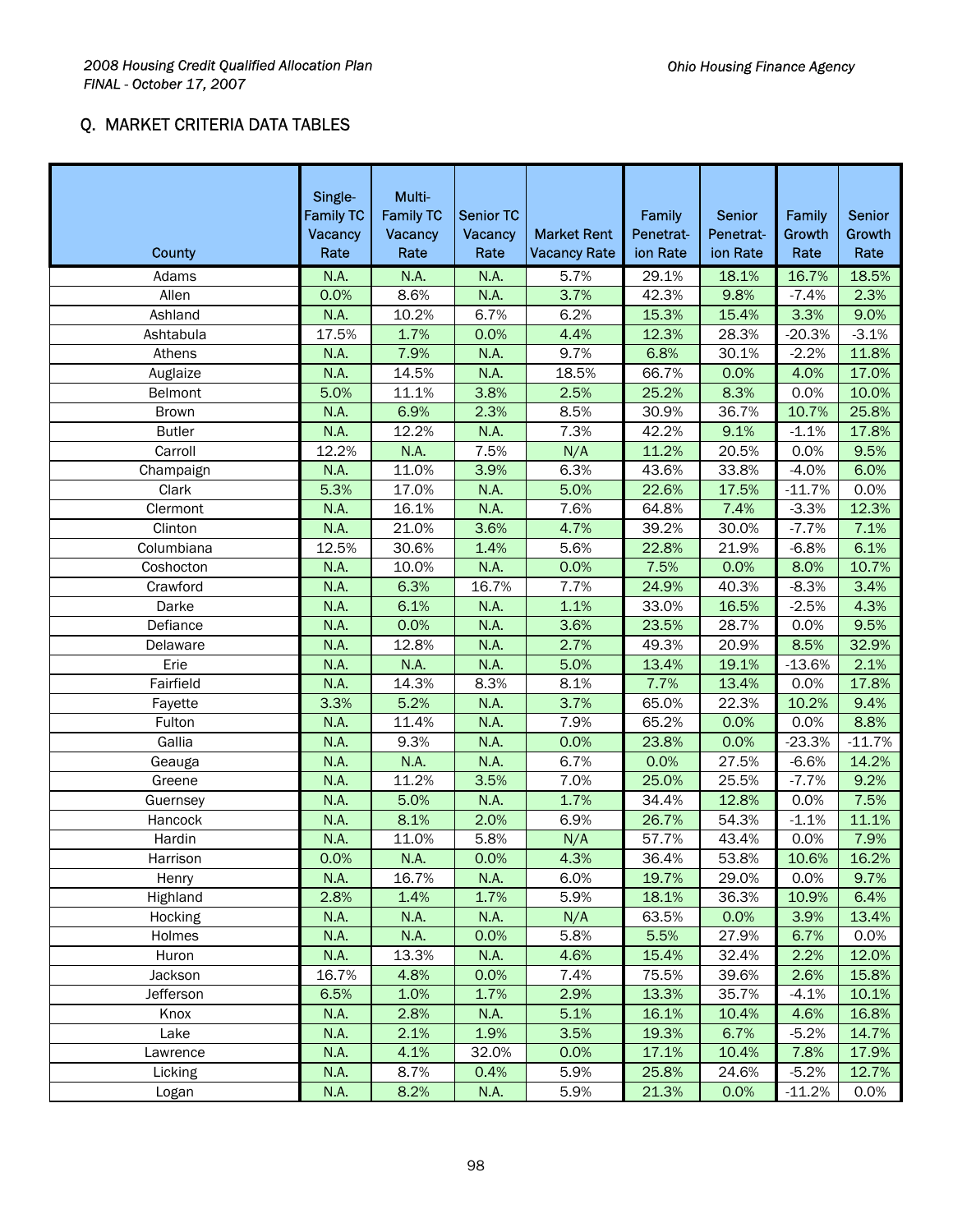| <b>County</b>            | Single-<br><b>Family TC</b><br>Vacancy<br>Rate | Multi-<br><b>Family TC</b><br>Vacancy<br>Rate | <b>Senior TC</b><br>Vacancy<br>Rate | <b>Market Rent</b><br><b>Vacancy Rate</b> | Family<br>Penetrat-<br>ion Rate | <b>Senior</b><br>Penetrat-<br>ion Rate | Family<br>Growth<br>Rate | <b>Senior</b><br>Growth<br>Rate |
|--------------------------|------------------------------------------------|-----------------------------------------------|-------------------------------------|-------------------------------------------|---------------------------------|----------------------------------------|--------------------------|---------------------------------|
| Lorain                   | 5.7%                                           | 8.0%                                          | 0.0%                                | 5.6%                                      | 21.1%                           | 2.4%                                   | $-2.6%$                  | 10.8%                           |
| Madison                  | N.A.                                           | 2.0%                                          | 0.0%                                | 3.4%                                      | 26.4%                           | 38.7%                                  | $-6.4%$                  | 6.6%                            |
| Marion                   | N.A.                                           | 11.2%                                         | 4.5%                                | 4.0%                                      | 33.7%                           | 13.3%                                  | 0.0%                     | 8.6%                            |
| Medina                   | N.A.                                           | 4.0%                                          | N.A.                                | 6.0%                                      | 24.3%                           | 0.0%                                   | $-3.9%$                  | 13.2%                           |
| Meigs                    | N.A.                                           | 2.1%                                          | 0.0%                                | N/A                                       | 15.4%                           | 29.2%                                  | 11.9%                    | 18.5%                           |
| Mercer                   | N.A.                                           | 15.6%                                         | N.A.                                | 9.6%                                      | 34.5%                           | 10.5%                                  | 7.3%                     | 11.7%                           |
| Miami                    | N.A.                                           | 6.1%                                          | 6.9%                                | 3.4%                                      | 20.6%                           | 40.8%                                  | $-5.8%$                  | 9.7%                            |
| Monroe                   | N.A.                                           | N.A.                                          | N.A.                                | N/A                                       | 9.7%                            | 0.0%                                   | 0.0%                     | 11.0%                           |
| Morgan                   | N.A.                                           | N.A.                                          | N.A.                                | 0.0%                                      | 0.0%                            | 29.6%                                  | 15.9%                    | 0.0%                            |
| Morrow                   | N.A.                                           | N.A.                                          | N.A.                                | 4.5%                                      | 28.4%                           | 0.0%                                   | 18.8%                    | 13.5%                           |
| Muskingum                | N.A.                                           | <b>N.A.</b>                                   | N.A.                                | 2.8%                                      | 40.9%                           | 12.6%                                  | $-1.1%$                  | 8.0%                            |
| Noble                    | N.A.                                           | 6.3%                                          | N.A.                                | 0.0%                                      | 25.8%                           | 0.0%                                   | 0.0%                     | 0.0%                            |
| Ottawa                   | N.A.                                           | N.A.                                          | 10.0%                               | 5.9%                                      | 10.8%                           | 16.2%                                  | 0.0%                     | 14.3%                           |
| Paulding                 | 2.4%                                           | N.A.                                          | N.A.                                | 2.3%                                      | 32.7%                           | 0.0%                                   | 0.0%                     | 0.0%                            |
| Perry                    | N.A.                                           | 7.2%                                          | 1.9%                                | 0.0%                                      | 55.4%                           | 87.9%                                  | 15.6%                    | 20.5%                           |
| Pickaway                 | N.A.                                           | <b>N.A.</b>                                   | N.A.                                | 8.0%                                      | 41.1%                           | 22.7%                                  | $-6.4%$                  | 7.9%                            |
| Pike                     | N.A.                                           | 11.9%                                         | 4.3%                                | 1.0%                                      | 31.2%                           | 91.5%                                  | 12.8%                    | 19.3%                           |
| Portage                  | 2.4%                                           | 19.5%                                         | 0.0%                                | 3.1%                                      | 29.3%                           | 26.9%                                  | $-1.8%$                  | 12.7%                           |
| Preble                   | N.A.                                           | 12.9%                                         | 0.0%                                | 1.7%                                      | 17.7%                           | 18.0%                                  | 0.0%                     | 16.4%                           |
| Putnam                   | N.A.                                           | 14.7%                                         | 4.3%                                | 7.1%                                      | 11.9%                           | 48.6%                                  | 0.0%                     | 17.9%                           |
| Richland                 | 5.5%                                           | 10.7%                                         | N.A.                                | 6.2%                                      | 32.4%                           | 5.6%                                   | $-4.0%$                  | 8.5%                            |
| Ross                     | N.A.                                           | 4.2%                                          | 1.8%                                | 1.1%                                      | 41.9%                           | 33.2%                                  | 3.8%                     | 16.7%                           |
| Sandusky                 | 0.0%                                           | 5.7%                                          | 3.6%                                | 5.4%                                      | 35.4%                           | 21.6%                                  | 0.0%                     | 8.9%                            |
| Scioto                   | N.A.                                           | 5.0%                                          | 5.0%                                | 2.0%                                      | 11.0%                           | 22.6%                                  | 3.0%                     | 7.2%                            |
| Seneca                   | 0.0%                                           | 6.3%                                          | 8.9%                                | 5.2%                                      | 23.9%                           | 31.7%                                  | $-2.2%$                  | 9.6%                            |
| Shelby                   | N.A.                                           | 5.4%                                          | N.A.                                | 2.1%                                      | 42.8%                           | 24.1%                                  | $-4.1%$                  | 6.2%                            |
| Trumbull                 | 10.7%                                          | 1.5%                                          | 4.1%                                | 4.7%                                      | 5.1%                            | 21.7%                                  | 0.9%                     | 9.0%                            |
| Tuscarawas               | N.A.                                           | N.A.                                          | 6.7%                                | 4.7%                                      | 5.5%                            | 4.3%                                   | $-3.4%$                  | 8.6%                            |
| Union                    | N.A.                                           | 9.5%                                          | N.A.                                | 7.3%                                      | 43.8%                           | 0.0%                                   | $-7.3%$                  | 9.8%                            |
| Van Wert                 | N.A.                                           | 8.0%                                          | N.A.                                | 8.7%                                      | 28.8%                           | 0.0%                                   | $-5.1%$                  | 0.0%                            |
| Vinton                   | N.A.                                           | N.A.                                          | N.A.                                | N/A                                       | 81.6%                           | 0.0%                                   | 18.1%                    | 34.8%                           |
| Warren                   | 18.4%                                          | 7.0%                                          | N.A.                                | 9.1%                                      | 27.5%                           | 0.0%                                   | 2.9%                     | 23.3%                           |
| Washington               | N.A.                                           | 5.6%                                          | 5.0%                                | 3.0%                                      | 7.4%                            | 17.5%                                  | $-3.5%$                  | 8.3%                            |
| Wayne                    | N.A.                                           | 4.0%                                          | N.A.                                | 10.4%                                     | 7.7%                            | 0.0%                                   | 1.0%                     | 13.6%                           |
| Williams                 | N.A.                                           | 4.2%                                          | N.A.                                | 3.3%                                      | 22.0%                           | 13.4%                                  | 0.0%                     | 7.1%                            |
| Wood                     | N.A.                                           | 12.8%                                         | N.A.                                | 4.7%                                      | 18.1%                           | 17.8%                                  | $-0.9%$                  | 12.3%                           |
| Wyandot                  | N.A.                                           | 6.1%                                          | N.A.                                | N/A                                       | 50.2%                           | 34.7%                                  | $-13.9%$                 | 0.0%                            |
|                          |                                                |                                               |                                     |                                           |                                 |                                        |                          |                                 |
| <b>Statewide Average</b> | 8.4%                                           | 8.4%                                          | 3.9%                                | 5.4%                                      | 27.6%                           | 19.4%                                  | 0.0%                     | 0.0%                            |
| <b>For Preference</b>    | $\leq$                                         | $\leq$                                        | $\leq$                              | $\leq$                                    | $\leq$                          | $\leq$                                 | $\, >$                   | $\geq$                          |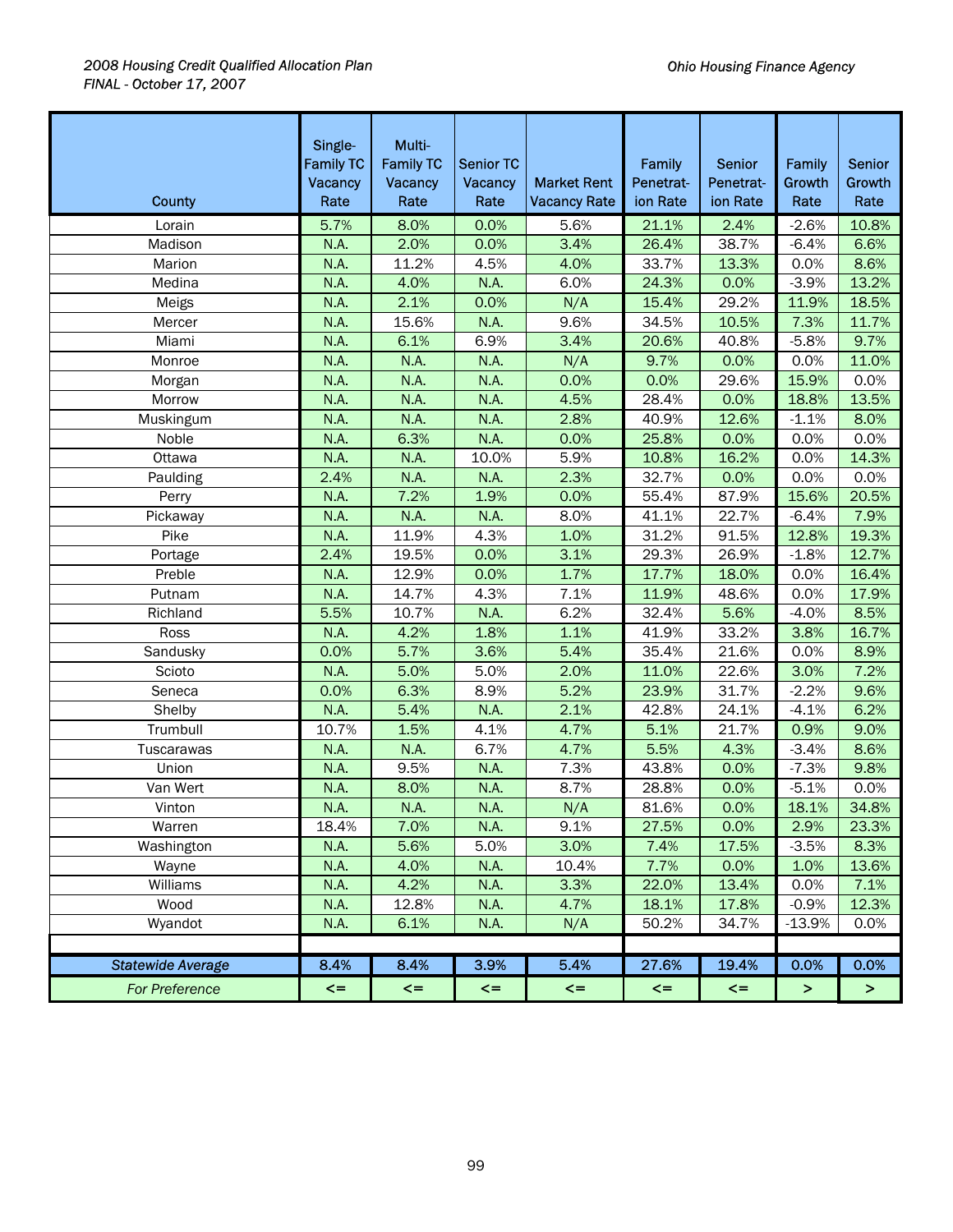| <b>Submarket</b>               | Single-<br>Vacancy<br>Rate | Family TC   Multi-Family<br><b>TC Vacancy</b><br>Rate | <b>Senior TC</b><br>Vacancy<br>Rate | <b>Market Rent</b><br><b>Vacancy Rate</b> | <b>Family</b><br>Penetrat-<br>ion Rate | <b>Senior</b><br>Penetrat-<br>ion Rate | Family<br>Growth<br>Rate | <b>Senior</b><br>Growth<br>Rate |
|--------------------------------|----------------------------|-------------------------------------------------------|-------------------------------------|-------------------------------------------|----------------------------------------|----------------------------------------|--------------------------|---------------------------------|
| <b>Akron Central</b>           | 3.3%                       | 8.0%                                                  | <b>N.A.</b>                         | 5.7%                                      | 51.00%                                 | 6.5%                                   | $-5.8%$                  | 6.1%                            |
| Akron East                     | 6.4%                       | N.A.                                                  | 1.5%                                | 3.6%                                      | 9.61%                                  | 19.8%                                  | 2.0%                     | 15.4%                           |
| Akron North                    | N.A.                       | N.A.                                                  | N.A.                                | 4.2%                                      | 0.00%                                  | 0.0%                                   | 0.0%                     | 14.4%                           |
| <b>Akron Northwest</b>         | N.A.                       | 11.1%                                                 | N.A.                                | 6.0%                                      | 27.07%                                 | 0.0%                                   | 0.8%                     | 15.4%                           |
| Akron South                    | 0.0%                       | 9.4%                                                  | 0.0%                                | 5.0%                                      | 10.74%                                 | 24.6%                                  | 0.0%                     | 13.2%                           |
| Akron West                     | N.A.                       | 12.8%                                                 | 2.3%                                | 5.5%                                      | 22.85%                                 | 24.3%                                  | $-4.3%$                  | 13.5%                           |
| <b>Canton Central</b>          | 11.9%                      | 11.5%                                                 | N.A.                                | 7.9%                                      | 14.14%                                 | 10.5%                                  | $-5.4%$                  | 5.8%                            |
| Canton East                    | 6.6%                       | 12.0%                                                 | N.A.                                | 9.3%                                      | 13.74%                                 | 0.0%                                   | $-2.0%$                  | 7.8%                            |
| <b>Canton North</b>            | N.A.                       | N.A.                                                  | N.A.                                | 6.2%                                      | 0.00%                                  | 0.0%                                   | $-2.8%$                  | 9.9%                            |
| Canton West                    | N.A.                       | N.A.                                                  | N.A.                                | 5.2%                                      | 8.37%                                  | 8.0%                                   | $-4.3%$                  | 10.1%                           |
| Cincinnati Central             | N.A.                       | 16.5%                                                 | 6.0%                                | 5.5%                                      | 51.57%                                 | 12.7%                                  | $-12.4%$                 | 1.0%                            |
| Cincinnati Near East           | N.A.                       | N.A.                                                  | 12.0%                               | 2.3%                                      | 21.78%                                 | 23.9%                                  | $-12.6%$                 | 1.0%                            |
| Cincinnati North Central       | N.A.                       | 8.9%                                                  | 3.6%                                | 5.9%                                      | 30.61%                                 | 13.2%                                  | $-10.9%$                 | 1.2%                            |
| Cincinnati Northeast           | N.A.                       | N.A.                                                  | N.A.                                | 7.5%                                      | 4.47%                                  | 81.5%                                  | $-12.5%$                 | 6.1%                            |
| Cincinnati Northeast Central   | N.A.                       | 27.4%                                                 | N.A.                                | 6.1%                                      | 10.59%                                 | 0.0%                                   | $-15.4%$                 | 1.1%                            |
| <b>Cincinnati Northwest</b>    | N.A.                       | 14.2%                                                 | N.A.                                | 6.6%                                      | 20.85%                                 | 0.0%                                   | $-10.2%$                 | 10.9%                           |
| Cincinnati Southeast           | N.A.                       | N.A.                                                  | N.A.                                | 6.8%                                      | 0.00%                                  | 0.0%                                   | $-6.8%$                  | 0.0%                            |
| Cincinnati Southwest           | N.A.                       | 15.6%                                                 | N.A.                                | 6.5%                                      | 5.84%                                  | 0.0%                                   | $-11.3%$                 | 1.5%                            |
| <b>Cleveland Downtown</b>      | 4.8%                       | 9.0%                                                  | N.A.                                | 10.7%                                     | 203.11%                                | 18.6%                                  | $-5.5%$                  | 13.7%                           |
| <b>Cleveland East</b>          | 3.1%                       | 11.1%                                                 | 5.8%                                | 5.1%                                      | 48.14%                                 | 49.8%                                  | $-10.0%$                 | 2.2%                            |
| <b>Cleveland Far East</b>      | N.A.                       | N.A.                                                  | 5.9%                                | 5.5%                                      | 19.45%                                 | 50.0%                                  | $-9.9%$                  | 4.6%                            |
| <b>Cleveland Far West</b>      | N.A.                       | N.A.                                                  | N.A.                                | 4.5%                                      | 0.00%                                  | 0.0%                                   | $-11.2%$                 | 6.6%                            |
| <b>Cleveland Near West</b>     | 1.6%                       | 0.0%                                                  | 2.9%                                | 3.9%                                      | 16.34%                                 | 19.8%                                  | $-9.9%$                  | 7.3%                            |
| <b>Cleveland South</b>         | N.A.                       | N.A.                                                  | N.A.                                | 5.0%                                      | 0.00%                                  | 0.0%                                   | $-8.5%$                  | 7.4%                            |
| <b>Cleveland South Central</b> | 4.8%                       | 20.5%                                                 | 5.3%                                | 3.6%                                      | 33.96%                                 | 11.7%                                  | $-9.9%$                  | 3.6%                            |
| <b>Cleveland Southeast</b>     | N.A.                       | N.A.                                                  | N.A.                                | 3.9%                                      | 0.00%                                  | 0.0%                                   | $-12.2%$                 | 11.1%                           |
| <b>Cleveland Southwest</b>     | N.A.                       | N.A.                                                  | N.A.                                | 6.6%                                      | 0.00%                                  | 6.3%                                   | $-9.5%$                  | 6.5%                            |
| <b>Columbus Central</b>        | N.A.                       | 4.6%                                                  | 0.7%                                | 4.4%                                      | 59.33%                                 | 68.3%                                  | $-8.7%$                  | 14.6%                           |
| <b>Columbus East</b>           | 6.1%                       | 6.9%                                                  | 0.0%                                | 9.8%                                      | 46.35%                                 | 2.6%                                   | $-9.4%$                  | 3.8%                            |
| <b>Columbus Far East</b>       | N.A.                       | 4.5%                                                  | N.A.                                | 9.3%                                      | 9.05%                                  | 13.1%                                  | $-6.4%$                  | 16.3%                           |
| <b>Columbus Far Northeast</b>  | N.A.                       | 8.0%                                                  | 0.0%                                | 6.5%                                      | 23.99%                                 | 10.3%                                  | $-4.2%$                  | 18.1%                           |
| Columbus North                 | 1.8%                       | N.A.                                                  | N.A.                                | 3.6%                                      | 2.37%                                  | 0.0%                                   | $-7.8%$                  | 13.3%                           |
| <b>Columbus North Central</b>  | N.A.                       | 3.4%                                                  | N.A.                                | 3.6%                                      | 12.89%                                 | 0.0%                                   | $-7.1%$                  | 16.9%                           |
| <b>Columbus Northeast</b>      | 2.7%                       | 6.1%                                                  | 1.6%                                | 9.5%                                      | 60.43%                                 | 17.0%                                  | $-6.0%$                  | 16.8%                           |
| Columbus Northwest             | N.A.                       | 8.8%                                                  | 9.8%                                | 4.4%                                      | 42.71%                                 | 39.7%                                  | $-2.9%$                  | 22.9%                           |
| <b>Columbus Southeast</b>      | 6.3%                       | 7.9%                                                  | N.A.                                | 6.0%                                      | 46.76%                                 | 15.5%                                  | $-5.3%$                  | 12.0%                           |
| <b>Columbus Southwest</b>      | 1.4%                       | 9.4%                                                  | 1.6%                                | 8.7%                                      | 80.79%                                 | 25.9%                                  | $-7.0%$                  | 10.5%                           |
| Dayton East                    | 20.4%                      | 1.5%                                                  | 5.0%                                | 4.7%                                      | 9.24%                                  | 80.1%                                  | $-8.3%$                  | 3.7%                            |
| Dayton Huber Heights           | N.A.                       | 5.3%                                                  | N.A.                                | 6.6%                                      | 22.62%                                 | 0.0%                                   | $-8.5%$                  | 14.1%                           |
| Dayton Northwest               | 8.3%                       | 10.9%                                                 | 2.5%                                | 4.1%                                      | 37.14%                                 | 59.0%                                  | $-10.1%$                 | 4.6%                            |
| Dayton Southeast               | 5.0%                       | 6.0%                                                  | 2.3%                                | 6.0%                                      | 26.39%                                 | 18.5%                                  | $-7.5%$                  | 6.2%                            |
| Dayton Southwest               | 1.7%                       | 5.2%                                                  | N.A.                                | 6.8%                                      | 71.28%                                 | 0.0%                                   | $-6.4%$                  | 0.0%                            |
| Dayton Vandalia                | N.A.                       | 7.9%                                                  | 0.0%                                | 5.6%                                      | 14.97%                                 | 15.5%                                  | $-5.8%$                  | 6.4%                            |
| <b>Toledo Downtown</b>         | 4.3%                       | 10.7%                                                 | 1.9%                                | 14.0%                                     | 94.83%                                 | 80.5%                                  | $-8.2%$                  | 2.0%                            |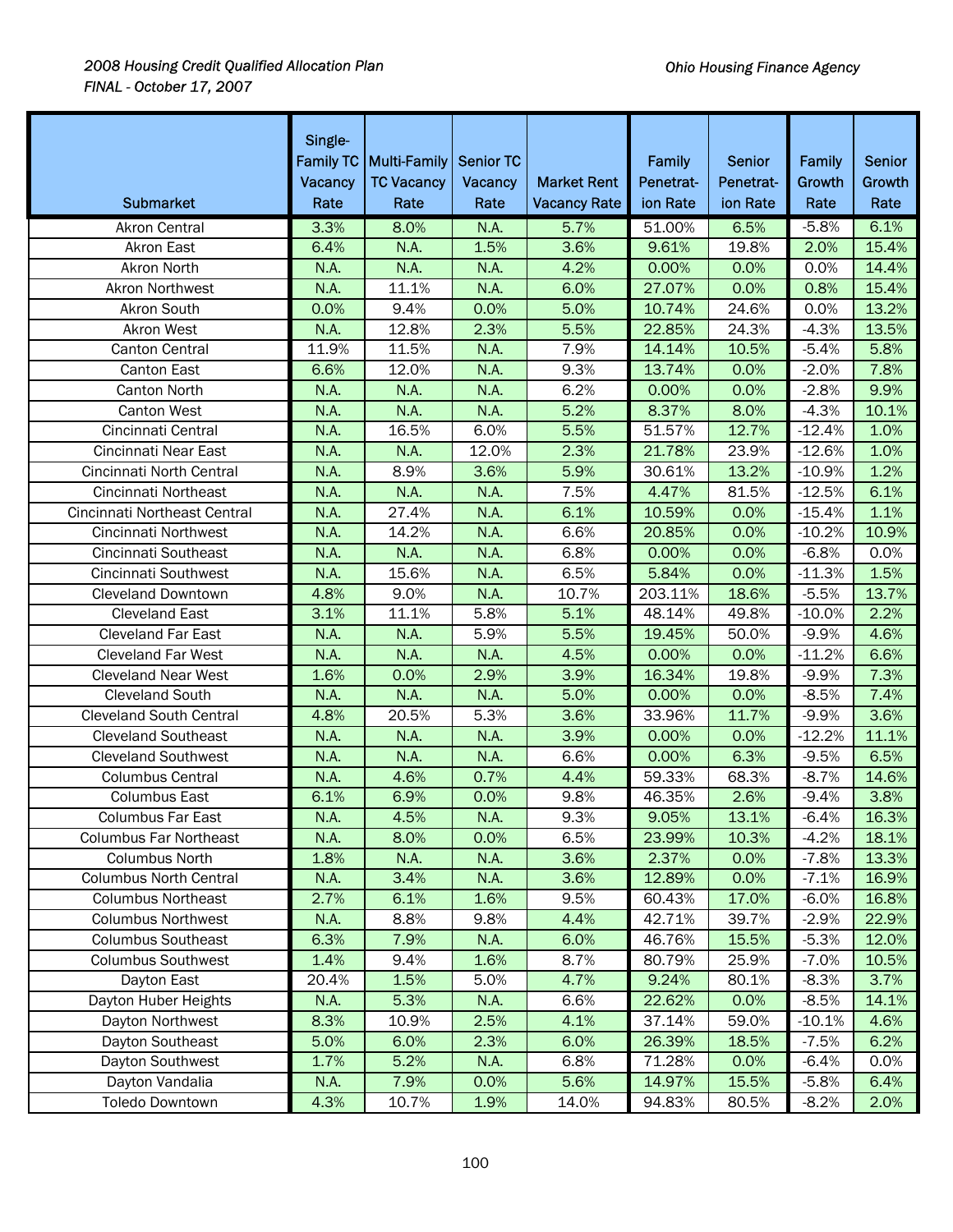## *2008 Housing Credit Qualified Allocation Plan FINAL - October 17, 2007*

| <b>Submarket</b>         | Single-<br><b>Family TC</b><br><b>Vacancy</b><br>Rate | <b>Multi-Family</b><br><b>TC Vacancy</b><br>Rate | <b>Senior TC</b><br>Vacancy<br>Rate | <b>Market Rent</b><br><b>Vacancy Rate</b> | Family<br>Penetrat-<br>ion Rate | <b>Senior</b><br>Penetrat-<br>ion Rate | <b>Family</b><br>Growth<br>Rate | <b>Senior</b><br>Growth<br>Rate |
|--------------------------|-------------------------------------------------------|--------------------------------------------------|-------------------------------------|-------------------------------------------|---------------------------------|----------------------------------------|---------------------------------|---------------------------------|
| <b>Toledo North</b>      | N.A.                                                  | N.A.                                             | N.A.                                | 11.8%                                     | 0.00%                           | 0.0%                                   | $-4.4%$                         | 9.5%                            |
| Toledo Oregon            | N.A.                                                  | N.A.                                             | 0.0%                                | 1.7%                                      | 4.41%                           | 19.3%                                  | $-8.0%$                         | 5.8%                            |
| Toledo South Central     | 1.9%                                                  | 5.8%                                             | N.A.                                | 5.5%                                      | 17.81%                          | 9.8%                                   | $-5.0%$                         | 7.3%                            |
| Toledo Southwest         | N.A.                                                  | 6.0%                                             | N.A.                                | 4.3%                                      | 24.52%                          | 0.0%                                   | 0.0%                            | 10.0%                           |
| <b>Toledo West</b>       | 2.2%                                                  | N.A.                                             | 1.4%                                | 5.6%                                      | 17.83%                          | 17.3%                                  | $-1.4%$                         | 12.8%                           |
| Youngstown Northeast     | 6.2%                                                  | 27.0%                                            | 0.0%                                | 3.1%                                      | 33.32%                          | 14.1%                                  | 0.0%                            | 10.2%                           |
| Youngstown Northwest     | N.A.                                                  | 2.1%                                             | 2.0%                                | 8.2%                                      | 6.62%                           | 25.6%                                  | $-3.0%$                         | 10.8%                           |
| Youngstown Southeast     | N.A.                                                  | N.A.                                             | N.A.                                | 5.4%                                      | 0.00%                           | 0.0%                                   | 0.0%                            | 10.0%                           |
| Youngstown Southwest     | N.A.                                                  | N.A.                                             | 7.7%                                | 7.0%                                      | $0.00\%$                        | 15.2%                                  | 0.0%                            | 10.3%                           |
|                          |                                                       |                                                  |                                     |                                           |                                 |                                        |                                 |                                 |
| <b>Statewide Average</b> | 8.4%                                                  | 8.4%                                             | 3.9%                                | 5.4%                                      | 27.6%                           | 19.4%                                  | 0.0%                            | 0.0%                            |
| <b>For Preference</b>    | $\leq$                                                | $\leq$                                           | $\leq$                              | $\leq$                                    | $\leq$                          | $\leq$                                 | ⋗                               | ⋗                               |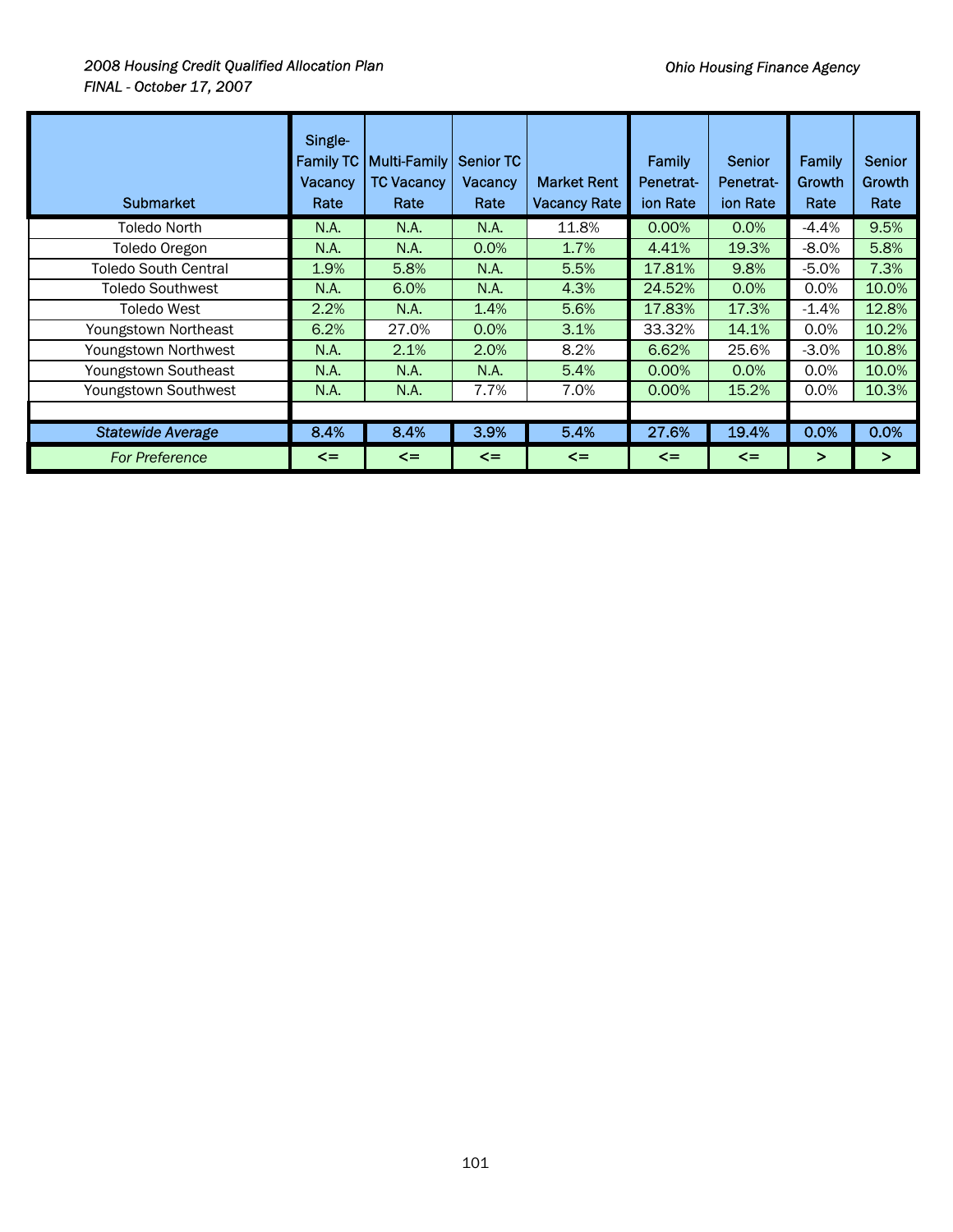# R. INCOME-QUALIFIED HOUSEHOLDS TABLE

| County        | # of 40-60% AMGI<br>Households -<br>Family | 2% of 40-60%<br><b>AMGI Households -</b><br>Family | # of 40-60% AMGI<br>Households -<br><b>Senior</b> | 2% of 40-60%<br><b>AMGI Households -</b><br><b>Senior</b> |
|---------------|--------------------------------------------|----------------------------------------------------|---------------------------------------------------|-----------------------------------------------------------|
| Adams         | 522                                        | 10                                                 | 188                                               | $\overline{4}$                                            |
| Allen         | 1,708                                      | 34                                                 | 705                                               | 14                                                        |
| Ashland       | 782                                        | 16                                                 | 293                                               | 6                                                         |
| Ashtabula     | 2,009                                      | 40                                                 | 745                                               | 15                                                        |
| Athens        | 1,796                                      | 36                                                 | 239                                               | 5                                                         |
| Auglaize      | 592                                        | 12                                                 | 305                                               | $\overline{6}$                                            |
| Belmont       | 1,015                                      | 20                                                 | 702                                               | 14                                                        |
| <b>Brown</b>  | 554                                        | 11                                                 | 199                                               | 4                                                         |
| <b>Butler</b> | 6,557                                      | 131                                                | 1775                                              | 36                                                        |
| Carroll       | 365                                        | $\overline{7}$                                     | 195                                               | 4                                                         |
| Champaign     | 582                                        | $\overline{12}$                                    | 225                                               | $\overline{5}$                                            |
| Clark         | 2,717                                      | 54                                                 | 1116                                              | 22                                                        |
| Clermont      | 2,845                                      | 57                                                 | 893                                               | 18                                                        |
| Clinton       | 933                                        | 19                                                 | 320                                               | 6                                                         |
| Columbiana    | 1,602                                      | 32                                                 | 863                                               | 17                                                        |
| Coshocton     | $\overline{534}$                           | 11                                                 | 352                                               | $\overline{7}$                                            |
| Crawford      | 762                                        | 15                                                 | 335                                               | $\overline{7}$                                            |
| Darke         | 688                                        | 14                                                 | 364                                               | $\overline{7}$                                            |
| Defiance      | 469                                        | $\mathsf 9$                                        | 174                                               | $\overline{\omega}$                                       |
| Delaware      | 1,802                                      | 36                                                 | 383                                               | $\overline{8}$                                            |
| Erie          | 1,487                                      | 30                                                 | 612                                               | 12                                                        |
| Fairfield     | 2,333                                      | 47                                                 | 794                                               | 16                                                        |
| Fayette       | 431                                        | 9                                                  | 224                                               | 4                                                         |
| Fulton        | 485                                        | 10                                                 | 194                                               | 4                                                         |
| Gallia        | 579                                        | 12                                                 | 230                                               | $\overline{5}$                                            |
| Geauga        | 473                                        | $\mathsf 9$                                        | 276                                               | 6                                                         |
| Greene        | 2,733                                      | 55                                                 | 678                                               | 14                                                        |
| Guernsey      | 751                                        | 15                                                 | 312                                               | 6                                                         |
| Hancock       | 1,437                                      | 29                                                 | 457                                               | 9                                                         |
| Hardin        | 591                                        | 12                                                 | 198                                               | $\overline{\mathcal{L}}$                                  |
| Harrison      | 231                                        | 5                                                  | 119                                               | $\overline{2}$                                            |
| Henry         | 360                                        | $\overline{7}$                                     | 138                                               | $\overline{3}$                                            |
| Highland      | 596                                        | 12                                                 | 278                                               | $\overline{6}$                                            |
| Hocking       | 479                                        | 10                                                 | 173                                               | $\overline{3}$                                            |
| Holmes        | 433                                        | 9                                                  | 140                                               | $\overline{3}$                                            |
| Huron         | 1,015                                      | 20                                                 | 370                                               | $\overline{7}$                                            |
| Jackson       | 560                                        | 11                                                 | 212                                               | $\overline{4}$                                            |
| Jefferson     | 1,073                                      | $\overline{21}$                                    | 607                                               | $\overline{12}$                                           |
| Knox          | 901                                        | 18                                                 | 309                                               | 6                                                         |
| Lake          | 2,803                                      | 56                                                 | 1562                                              | 31                                                        |
| Lawrence      | 1,178                                      | 24                                                 | 480                                               | 10                                                        |
| Licking       | 2,631                                      | 53                                                 | 944                                               | $\overline{19}$                                           |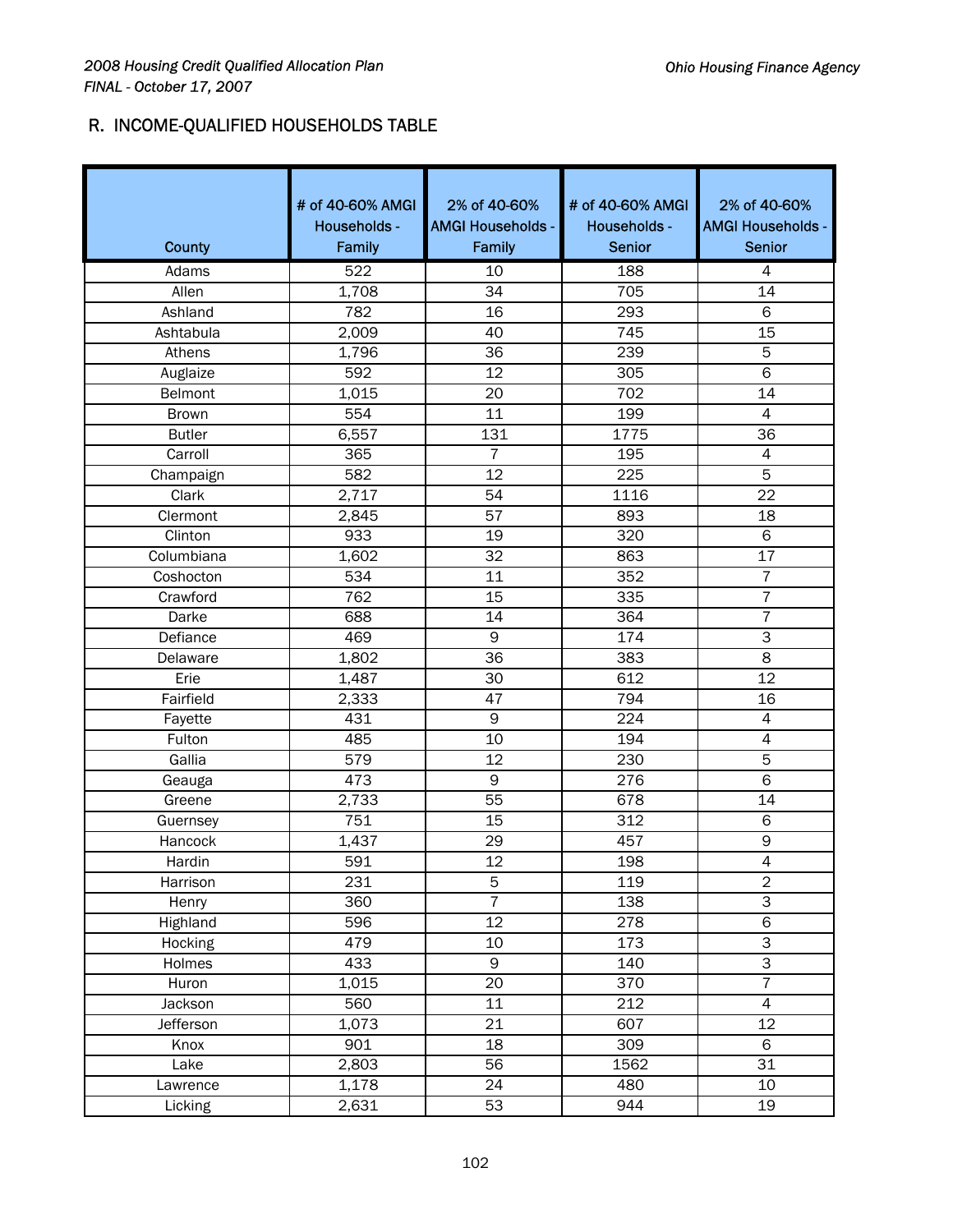| County            | # of 40-60% AMGI<br>Households -<br>Family | 2% of 40-60%<br><b>AMGI Households -</b><br>Family | # of 40-60% AMGI<br>Households -<br><b>Senior</b> | 2% of 40-60%<br><b>AMGI Households -</b><br><b>Senior</b> |
|-------------------|--------------------------------------------|----------------------------------------------------|---------------------------------------------------|-----------------------------------------------------------|
| Logan             | 726                                        | $\overline{15}$                                    | 269                                               | 5                                                         |
| Lorain            | 4,814                                      | 96                                                 | 1613                                              | 32                                                        |
| Madison           | 575                                        | 12                                                 | 186                                               | $\overline{4}$                                            |
| Marion            | 1,010                                      | 20                                                 | 497                                               | 10                                                        |
| Medina            | 1,730                                      | 35                                                 | 696                                               | 14                                                        |
| Meigs             | 311                                        | $\overline{6}$                                     | 171                                               | $\overline{\omega}$                                       |
| Mercer            | 406                                        | $\overline{8}$                                     | $\overline{228}$                                  | 5                                                         |
| Miami             | 1,851                                      | 37                                                 | 681                                               | $\overline{14}$                                           |
| Monroe            | 207                                        | $\pmb{4}$                                          | 102                                               | $\overline{2}$                                            |
| Morgan            | 274                                        | 5                                                  | 81                                                | $\overline{2}$                                            |
| Morrow            | 398                                        | 8                                                  | 158                                               | $\overline{\omega}$                                       |
| Muskingum         | 1,319                                      | 26                                                 | 633                                               | $\overline{13}$                                           |
| Noble             | 186                                        | 4                                                  | 78                                                | $\overline{2}$                                            |
| Ottawa            | 426                                        | 9                                                  | 247                                               | $\overline{5}$                                            |
| Paulding          | 171                                        | $\overline{3}$                                     | $\overline{72}$                                   | 1                                                         |
| Perry             | 401                                        | 8                                                  | 165                                               | 3                                                         |
| Pickaway          | 705                                        | 14                                                 | 397                                               | 8                                                         |
| Pike              | 538                                        | 11                                                 | 223                                               | $\overline{4}$                                            |
| Portage           | 2,863                                      | 57                                                 | 781                                               | 16                                                        |
| Preble            | 521                                        | 10                                                 | 250                                               | 5                                                         |
| Putnam            | 286                                        | 6                                                  | 144                                               | 3                                                         |
| Richland          | 2,182                                      | 44                                                 | 1071                                              | 21                                                        |
| Ross              | 1,122                                      | $\overline{22}$                                    | 428                                               | $\overline{9}$                                            |
| Sandusky          | 879                                        | 18                                                 | 388                                               | $\overline{\infty}$                                       |
| Scioto            | 1,388                                      | 28                                                 | 712                                               | 14                                                        |
| Seneca            | 834                                        | 17                                                 | 353                                               | $\overline{7}$                                            |
| Shelby            | 694                                        | 14                                                 | 249                                               | 5                                                         |
| Trumbull          | 3,138                                      | 63                                                 | 1742                                              | 35                                                        |
| <b>Tuscarawas</b> | 1,306                                      | 26                                                 | 692                                               | 14                                                        |
| Union             | 593                                        | 12                                                 | 215                                               | $\overline{4}$                                            |
| Van Wert          | 347                                        | $\overline{7}$                                     | 113                                               | $\overline{2}$                                            |
| Vinton            | 196                                        | $\overline{4}$                                     | 76                                                | $\overline{2}$                                            |
| Warren            | 2,119                                      | 42                                                 | 897                                               | 18                                                        |
| Washington        | 969                                        | 19                                                 | 458                                               | 9                                                         |
| Wayne             | 1,811                                      | 36                                                 | 765                                               | 15                                                        |
| Williams          | 546                                        | 11                                                 | 239                                               | 5                                                         |
| Wood              | 2,375                                      | 48                                                 | 639                                               | 13                                                        |
| Wyandot           | 311                                        | 6                                                  | 118                                               | $\overline{2}$                                            |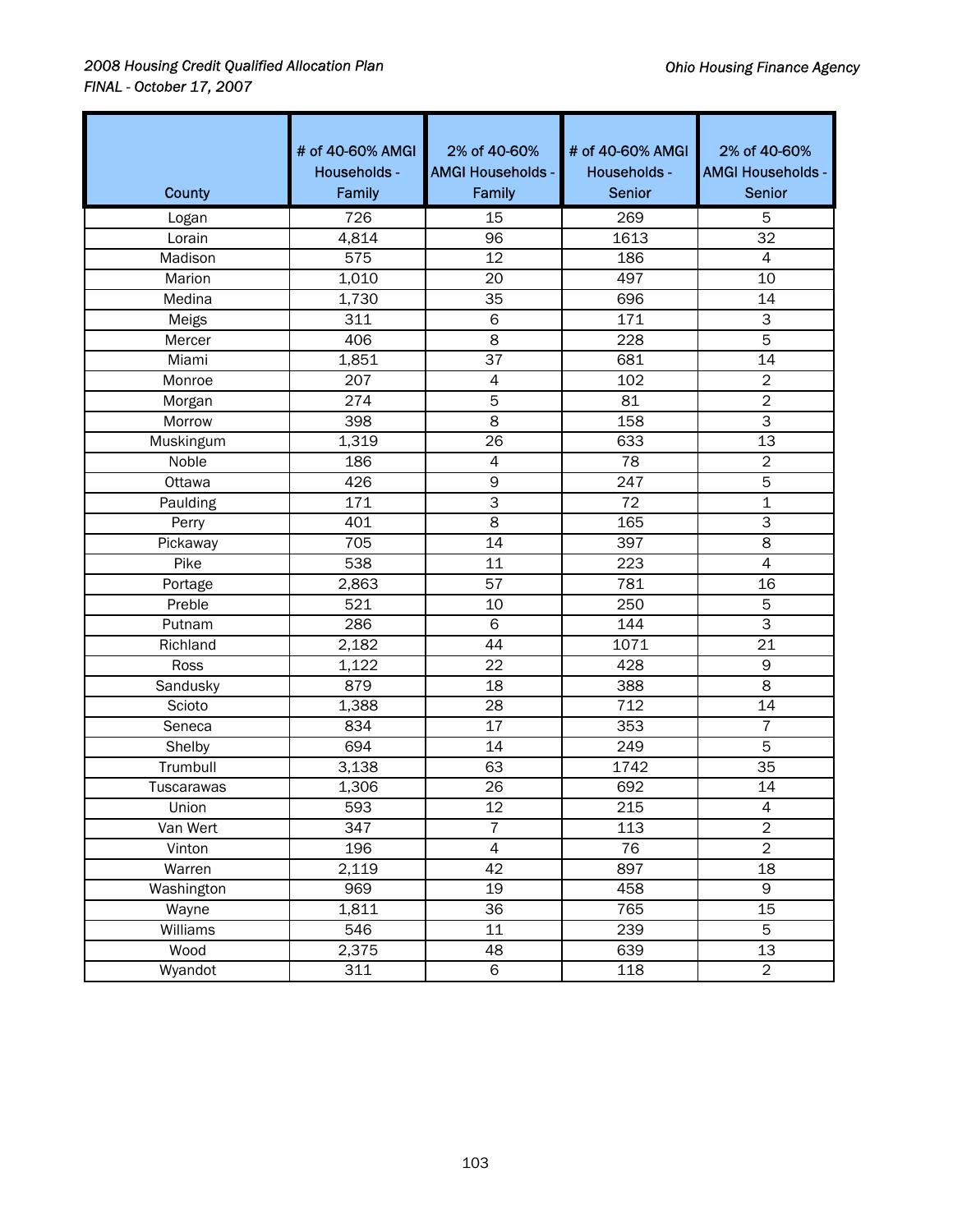| <b>Submarket</b>               | # of 40-60% AMGI<br>Households -<br>Family | 2% of 40-60%<br><b>AMGI Households -</b><br>Family | # of 40-60% AMGI<br>Households -<br><b>Senior</b> | 2% of 40-60%<br><b>AMGI Households -</b><br><b>Senior</b> |
|--------------------------------|--------------------------------------------|----------------------------------------------------|---------------------------------------------------|-----------------------------------------------------------|
| <b>Akron Central</b>           | 2,398                                      | 48                                                 | 616                                               | 12                                                        |
| <b>Akron East</b>              | 2,684                                      | 54                                                 | 1168                                              | 23                                                        |
| <b>Akron North</b>             | 302                                        | 6                                                  | 261                                               | 5                                                         |
| <b>Akron Northwest</b>         | 1,389                                      | 28                                                 | 603                                               | 12                                                        |
| <b>Akron South</b>             | 1,546                                      | 31                                                 | 650                                               | 13                                                        |
| <b>Akron West</b>              | 1,838                                      | 37                                                 | 712                                               | 14                                                        |
| <b>Canton Central</b>          | 2,114                                      | 42                                                 | 697                                               | 14                                                        |
| <b>Canton East</b>             | 1,157                                      | 23                                                 | 541                                               | 11                                                        |
| <b>Canton North</b>            | 1,256                                      | 25                                                 | 967                                               | 19                                                        |
| <b>Canton West</b>             | 1,433                                      | 29                                                 | 828                                               | 17                                                        |
| Cincinnati Central             | 4,580                                      | 92                                                 | 1065                                              | 21                                                        |
| Cincinnati Near East           | 2,323                                      | 46                                                 | 798                                               | 16                                                        |
| Cincinnati North Central       | 4,106                                      | 82                                                 | 1590                                              | 32                                                        |
| Cincinnati Northeast           | 627                                        | 13                                                 | 243                                               | 5                                                         |
| Cincinnati Northeast Central   | 2,484                                      | 50                                                 | 1268                                              | 25                                                        |
| Cincinnati Northwest           | 1,554                                      | 31                                                 | 466                                               | 9                                                         |
| Cincinnati Southeast           | 706                                        | 14                                                 | 466                                               | $\overline{9}$                                            |
| Cincinnati Southwest           | 4,996                                      | 100                                                | 1684                                              | 34                                                        |
| <b>Cleveland Downtown</b>      | 803                                        | 16                                                 | 263                                               | 5                                                         |
| <b>Cleveland East</b>          | 7,140                                      | 143                                                | 2244                                              | 45                                                        |
| <b>Cleveland Far East</b>      | 4,016                                      | 80                                                 | 2731                                              | 55                                                        |
| <b>Cleveland Far West</b>      | 905                                        | 18                                                 | 948                                               | 19                                                        |
| <b>Cleveland Near West</b>     | 5,632                                      | 113                                                | 2034                                              | 41                                                        |
| <b>Cleveland South</b>         | 1,611                                      | 32                                                 | 981                                               | 20                                                        |
| <b>Cleveland South Central</b> | 5,507                                      | 110                                                | 1696                                              | 34                                                        |
| <b>Cleveland Southeast</b>     | 844                                        | 17                                                 | 454                                               | 9                                                         |
| <b>Cleveland Southwest</b>     | 2,027                                      | 41                                                 | 1567                                              | 31                                                        |
| <b>Columbus Central</b>        | 2,154                                      | 43                                                 | 505                                               | 10                                                        |
| <b>Columbus East</b>           | 3,981                                      | 80                                                 | 1067                                              | 21                                                        |
| <b>Columbus Far East</b>       | 2,608                                      | 52                                                 | 609                                               | 12                                                        |
| <b>Columbus Far Northeast</b>  | 2,810                                      | 56                                                 | 727                                               | 15                                                        |
| Columbus North                 | 2,361                                      | 47                                                 | 646                                               | 13                                                        |
| <b>Columbus North Central</b>  | 5,252                                      | 105                                                | 553                                               | 11                                                        |
| <b>Columbus Northeast</b>      | 4,304                                      | 86                                                 | 914                                               | 18                                                        |
| <b>Columbus Northwest</b>      | 974                                        | 19                                                 | 282                                               | 6                                                         |
| <b>Columbus Southeast</b>      | 2,609                                      | 52                                                 | 847                                               | 17                                                        |
| <b>Columbus Southwest</b>      | 4,659                                      | 93                                                 | 1191                                              | 24                                                        |
| Dayton East                    | 2,705                                      | 54                                                 | 725                                               | 15                                                        |
| Dayton Huber Heights           | 672                                        | 13                                                 | 177                                               | 4                                                         |
| Dayton Northwest               | 3,169                                      | 63                                                 | 1214                                              | 24                                                        |
| Dayton Southeast               | 3,191                                      | 64                                                 | 1387                                              | 28                                                        |
| Dayton Southwest               | 1,487                                      | 30                                                 | 470                                               | 9                                                         |
| Dayton Vandalia                | 1,363                                      | 27                                                 | 489                                               | 10                                                        |
| <b>Toledo Downtown</b>         | 1,510                                      | 30                                                 | 478                                               | 10                                                        |